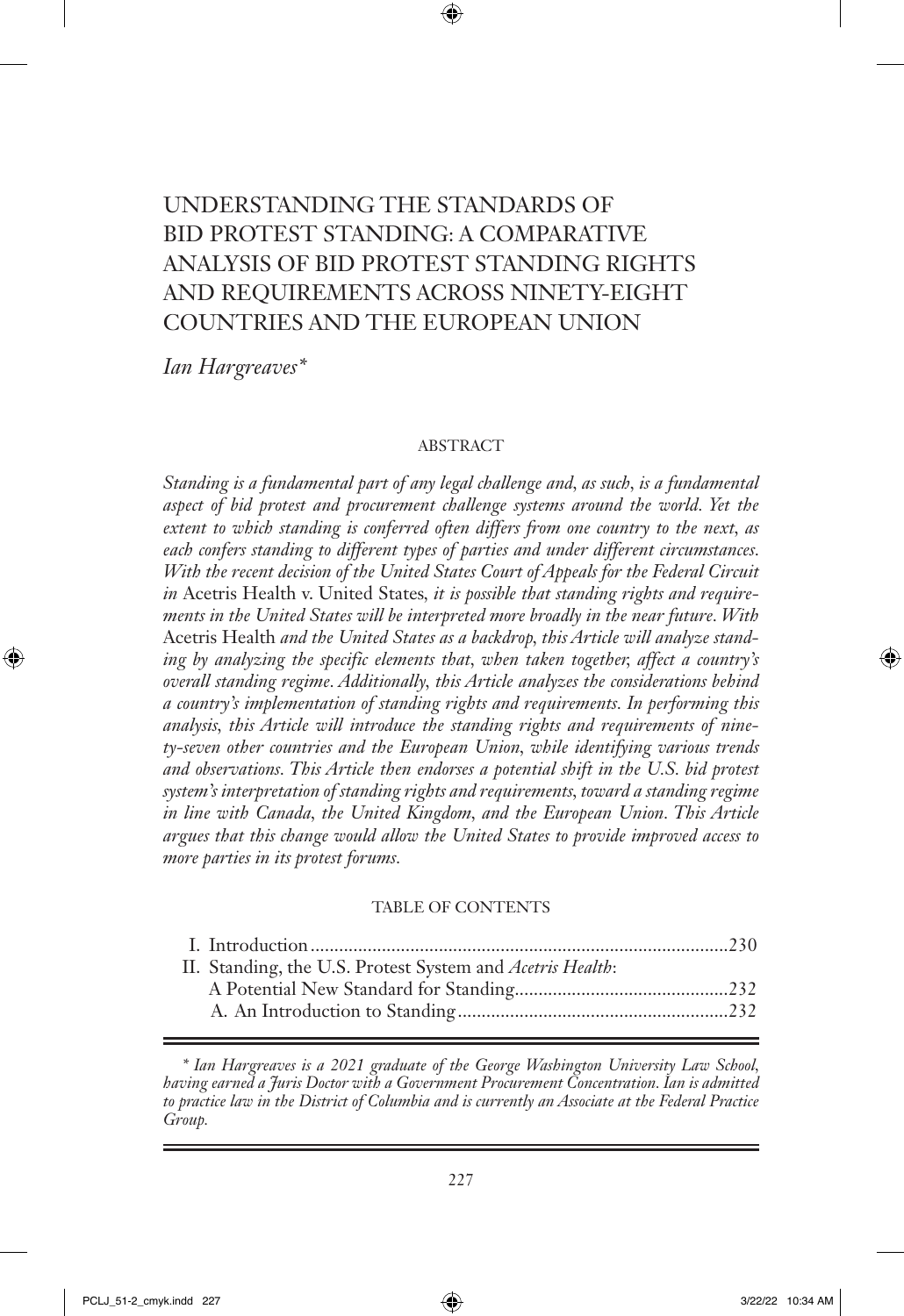| B. U.S. Bid Protest System's Standing Requirements233       |  |
|-------------------------------------------------------------|--|
|                                                             |  |
|                                                             |  |
|                                                             |  |
| A. Trends: A Closer Look at Individual Standing Elements236 |  |
|                                                             |  |
|                                                             |  |
|                                                             |  |
|                                                             |  |
| 5. Which Tribunal or Decision-Making Authority242           |  |
| B. Comparing Countries Based on Their Overall Standing      |  |
|                                                             |  |
| C. The Need to Address All Three Elements While Making      |  |
|                                                             |  |
|                                                             |  |
| IV. Revisiting Acetris Health and How the United States Can |  |
| Improve Its Bid Protest Standing Rights to Achieve a More   |  |
|                                                             |  |
|                                                             |  |
|                                                             |  |
|                                                             |  |
| Appendix A: A Survey of Bid Challenge Standing Requirements |  |
|                                                             |  |
|                                                             |  |
| 2. Afghanistan (prior to the Taliban takeover in late 2021) |  |
|                                                             |  |
|                                                             |  |
|                                                             |  |
|                                                             |  |
|                                                             |  |
|                                                             |  |
|                                                             |  |
|                                                             |  |
|                                                             |  |
|                                                             |  |
|                                                             |  |
|                                                             |  |
|                                                             |  |
|                                                             |  |
|                                                             |  |
|                                                             |  |
|                                                             |  |
|                                                             |  |
|                                                             |  |
|                                                             |  |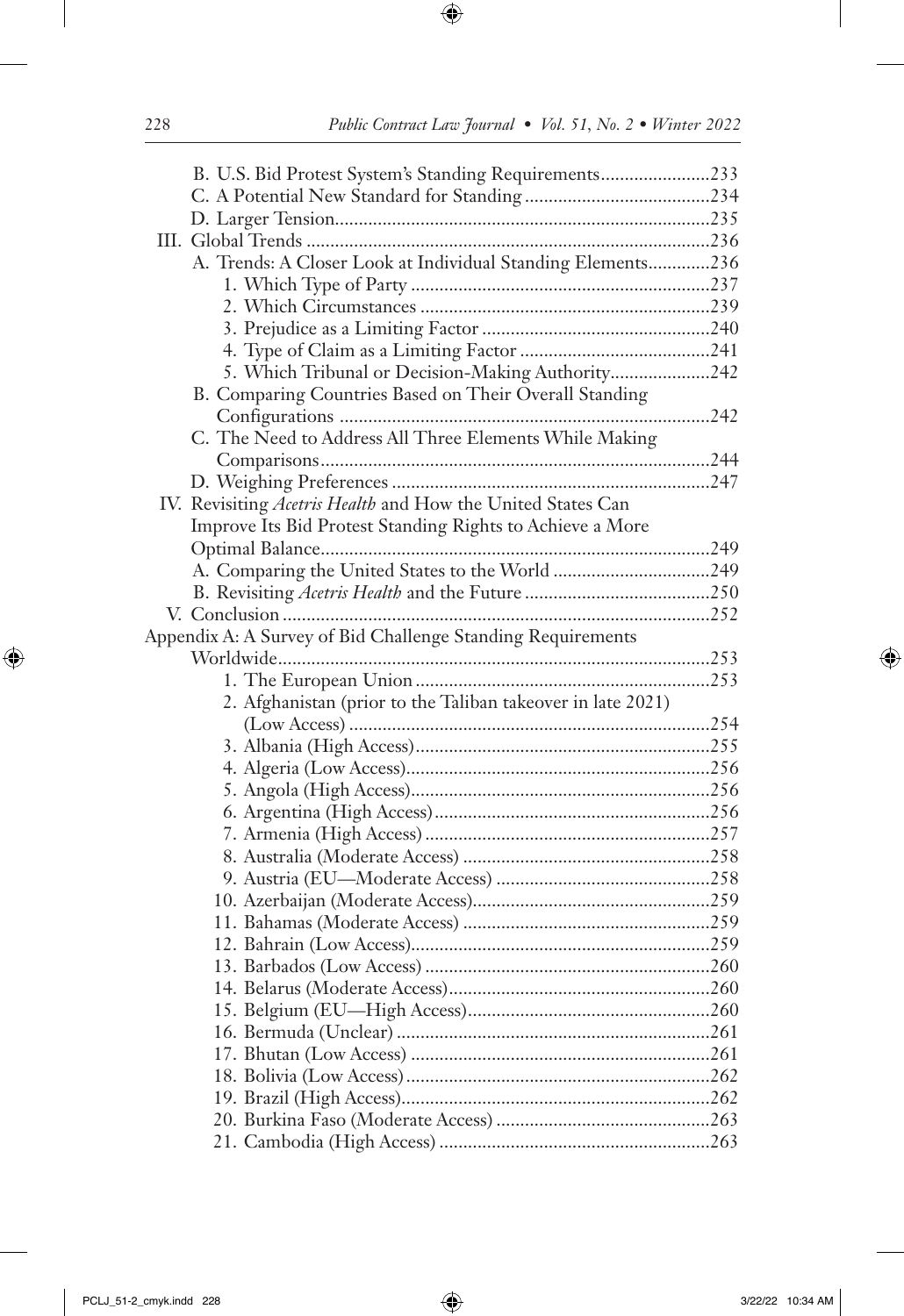| 27. Democratic Republic of the Congo (Moderate Access) 266 |  |
|------------------------------------------------------------|--|
|                                                            |  |
|                                                            |  |
|                                                            |  |
|                                                            |  |
|                                                            |  |
|                                                            |  |
|                                                            |  |
|                                                            |  |
|                                                            |  |
|                                                            |  |
|                                                            |  |
|                                                            |  |
|                                                            |  |
|                                                            |  |
|                                                            |  |
|                                                            |  |
|                                                            |  |
|                                                            |  |
|                                                            |  |
|                                                            |  |
|                                                            |  |
|                                                            |  |
|                                                            |  |
|                                                            |  |
|                                                            |  |
|                                                            |  |
|                                                            |  |
|                                                            |  |
|                                                            |  |
|                                                            |  |
|                                                            |  |
|                                                            |  |
|                                                            |  |
|                                                            |  |
|                                                            |  |
|                                                            |  |
|                                                            |  |
|                                                            |  |
|                                                            |  |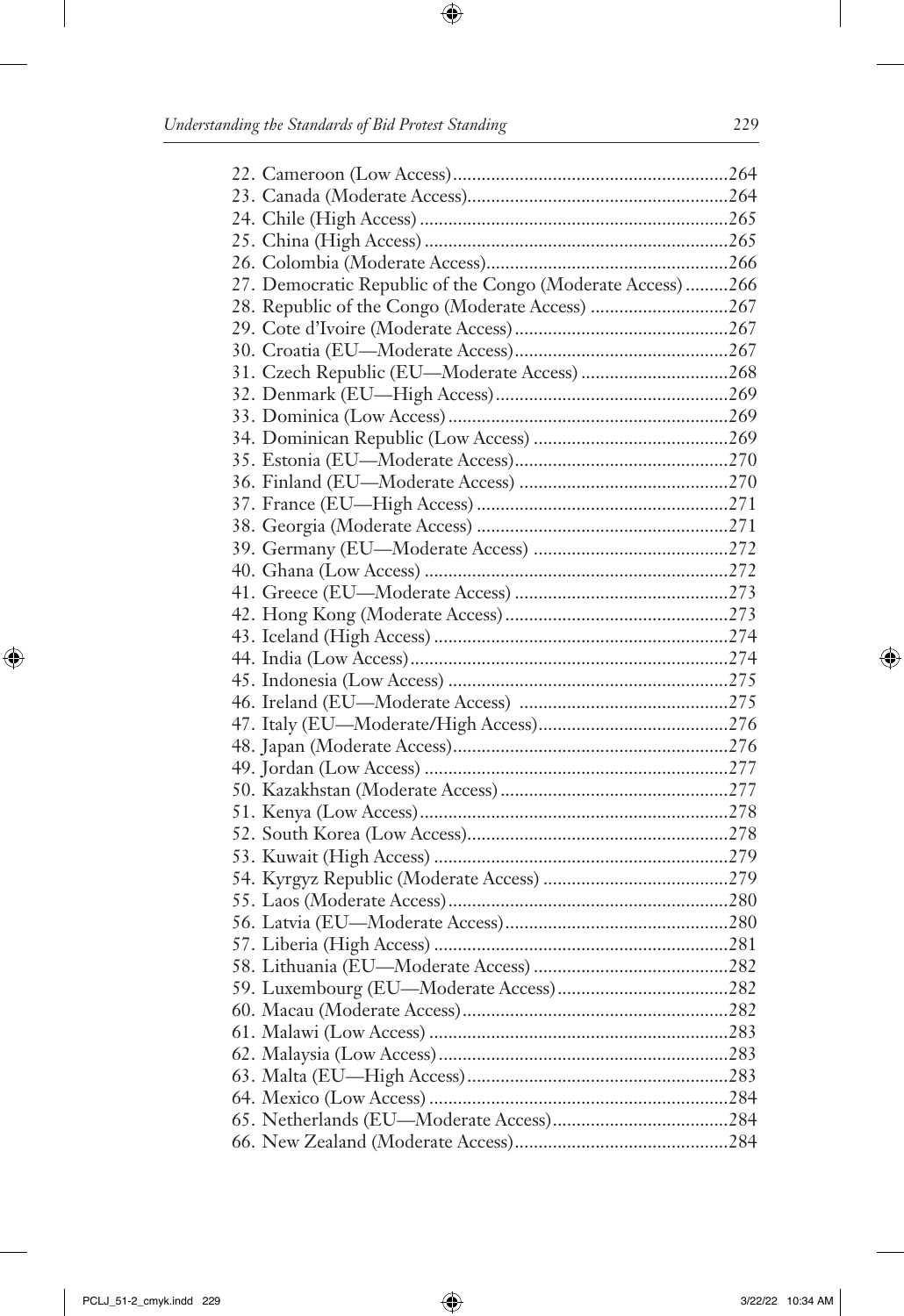| 93. United Kingdom (England, Wales, and Northern Ireland) |  |
|-----------------------------------------------------------|--|
|                                                           |  |
|                                                           |  |
|                                                           |  |
|                                                           |  |
|                                                           |  |
|                                                           |  |
|                                                           |  |
|                                                           |  |

#### I. INTRODUCTION

A recent decision in the United States Court of Appeals for the Federal Circuit, *Acetris Health LLC v. United States*,<sup>1</sup> signals a potential shift in the United States' bid protest standing requirements. In the United States, procurement challenges are brought before the contracting agency, the United States Court of Federal Claims, or the United States Government Accountability Office

<sup>1.</sup> Acetris Health LLC v. United States, 949 F.3d 719 (Fed. Cir. 2020).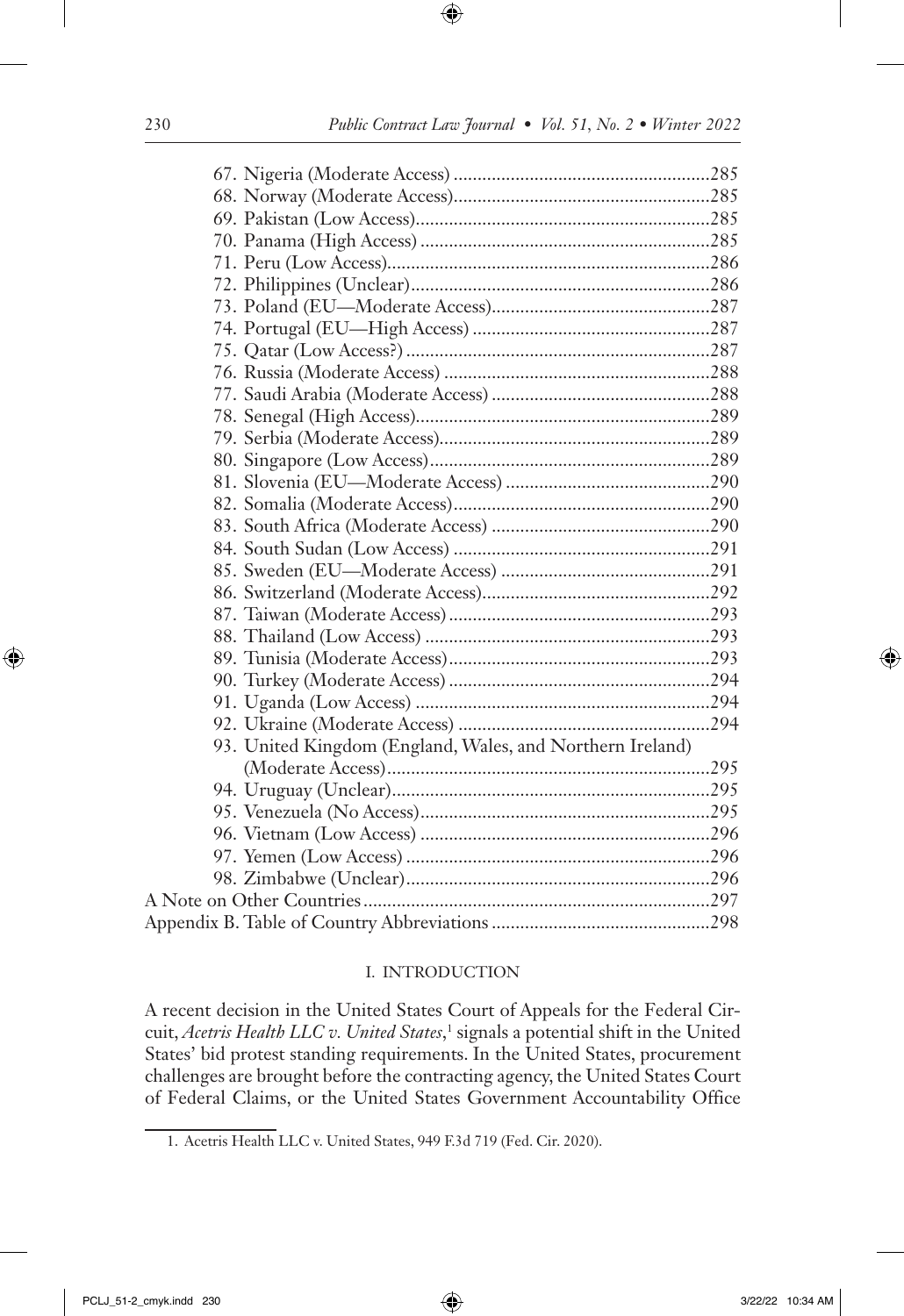(GAO).2 For the past two decades, only bidders or prospective bidders who had a substantial chance of receiving the contract being protested, but for the adverse actions of the procuring entity, were conferred bid protest standing in the United States.<sup>3</sup> When compared to bid protest standing regimes in other countries, the U.S. standard is narrow.

*Acetris Health* suggests a possible shift toward a broader configuration of bid protest standing, one in which bidders and potential bidders will not have to show that they had a substantial chance of winning the award. Such a shift would align more closely with the European Union (EU) and United Kingdom (U.K.) standards. As a result, the U.S. bid protest standing regime would be improved. Such a shift would allow protest fora to address problems in the procurement system, particularly those resulting from recurring agency behavior, without the requirement that challenges be brought by "perfect protestors." This broader bid protest standing regime would minimize procurement delays and limit the extent to which litigation resources are wasted on protests that never reach disposition on their underlying merits.

Part II of this Article begins with analysis on the concept of standing, an introduction to standing thresholds for parties in the United States, and a discussion of the wider themes that shape the U.S. bid protest: providing oversight of government accountability and achieving efficient remedies for protesters. Part III provides an overview of global standing trends and analyzes different protest standing requirements from around the world, specifically identifying and examining popular standing regimes. Part IV applies the observations on foreign bid protest systems to the United States and ultimately endorses the potential change in course suggested by the Federal Circuit in *Acetris Health*. This Article also includes an appendix containing a survey of bid protest standing regimes in over 100 countries. Appendix A consists of individual profiles for the EU and ninety-seven different countries with identifiable protest systems, and it also briefly addresses several countries without identifiable protest systems.<sup>4</sup>

<sup>2.</sup> Standing is a necessary element when pursuing any legal claim, including for parties pursuing agency review, but this Article will focus on standing before the Court of Federal Claims and the GAO.

<sup>3.</sup> *See* Am. Fed'n of Gov't Emps. v. United States, 258 F.3d 1294, 1302 (Fed. Cir. 2001).

<sup>4.</sup> The countries and sovereign entities whose challenge systems are under analysis in this Article include the European Union and, listed in alphabetical order: Afghanistan, Albania, Algeria, Angola, Argentina, Armenia, Australia, Austria, Azerbaijan, Bahamas, Bahrain, Barbados, Belarus, Belgium, Bermuda, Bhutan, Bolivia, Brazil, Burkina Faso, Cambodia, Cameroon, Canada, Chile, China, Colombia, Democratic Republic of the Congo, Republic of the Congo, Cote d'Ivoire, Croatia, Czech Republic, Denmark, Dominica, Dominican Republic, Estonia, Finland, France, Georgia, Germany, Ghana, Greece, Hong Kong, Iceland, Ireland, India, Indonesia, Italy, Japan, Jordan, Kazakhstan, Kenya, South Korea, Kuwait, Kyrgyz Republic, Laos, Latvia, Liberia, Lithuania, Luxembourg, Macau, Malawi, Malaysia, Malta, Mexico, Nigeria, Netherlands, New Zealand, Norway, Pakistan, Panama, Peru, Philippines, Poland, Portugal, Qatar, Russia, Saudi Arabia, Senegal, Serbia, Singapore, Slovenia, Somalia, South Africa, South Sudan, Sweden, Switzerland, Taiwan, Thailand, Tunisia, Turkey, Uganda, Ukraine, United Kingdom, Uruguay, Venezuela, Vietnam, Yemen, and Zimbabwe.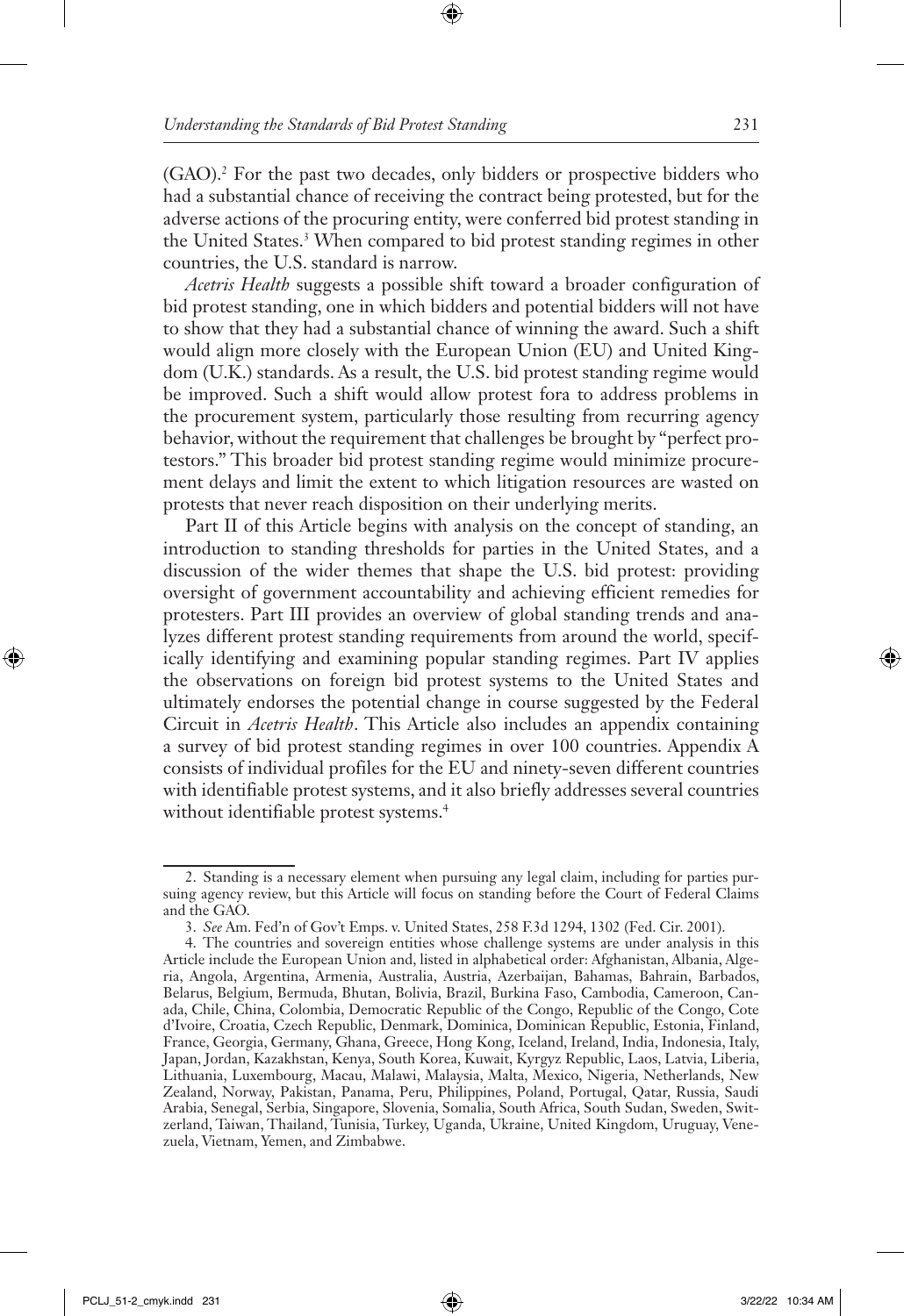### II. STANDING, THE U.S. PROTEST SYSTEM AND *ACETRIS HEALTH*: A POTENTIAL NEW STANDARD FOR STANDING

To understand why U.S. bid protest standing should be expanded to accommodate broader protest circumstances, it is first important to clarify just what "standing" is, what the traditional (and perhaps pre-*Acetris Health*) U.S. standard for standing is, and why standing plays such an important role in protest proceedings.

#### *A. An Introduction to Standing*

"Standing" is a fundamental concept in litigation, serving as the threshold for determining under what circumstances a party may bring a claim before a court or other legal forum.<sup>5</sup> Analyzing protest standing requires answering three essential questions: (1) which type of party can bring a procurement contract award challenge; (2) under which circumstances; and (3) before what forum?6

Complicating standing in actions against a government body is the doctrine of sovereign immunity.7 In most countries, this doctrine, which holds that the actions of the government are non-contestable in legal proceedings unless the government has waived its immunity, precludes private parties from suing the government.<sup>8</sup> In practical terms, sovereign waivers are created when the sovereign explicitly confers the right to sue the government to certain parties in certain situations.<sup>9</sup>

As discussed in detail below, the extent of standing rights conferred to procurement contract award protestors differs among governments, with significant variation in which parties can bring actions, under which circumstances, and in which fora. For example, in some countries, only parties who submitted bids for a solicitation may challenge related procurement decisions;<sup>10</sup> in other

<sup>5.</sup> Richard J. Pierce, Jr. & Kristin E. Hickman, Administrative Law Treatise § 18.1 (6th ed. 2018).

<sup>6.</sup> Nonetheless, defining "standing" is often a controversial subject, as is demonstrated by the many cases on the matter before the United States Supreme Court throughout its existence. Some argue that standing is distinct from prejudice, meaning harm to a party. *See* Frederick W. Claybrook Jr., *Standing, Prejudice, and Prejudging in Bid Protest Cases*, 33 Pub. Cont. L.J. 535, 554 (2004). In effect, it can be argued that prejudice goes more to the question of "under what circumstances can a party bring suit," rather than "which party can bring suit." Regardless of whether the two are distinct from one another, if "standing" rights are broad, but the threshold outlining the circumstances under which a party can bring a suit is too stringent, then, in effect, fewer parties can bring suit. In short, both prejudice and standing rights are inherent in answering "which party may bring a claim?" and, as such, this paper will not attempt to answer whether a distinction exists.

<sup>7.</sup> *See Am. Fed'n of Gov't Emps.*, 258 F.3d at 1301 ("In resolving this issue, we are guided by the principle that waivers of sovereign immunity, such as that set forth in  $\S$  1491(b)(1), are to be construed narrowly.") (citing McMahon v. United States, 342 U.S. 25 (1951) ("[S]tatutes which waive immunity of the United States from suit are to be construed strictly in favor of the sovereign.")).

<sup>8.</sup> *See* United States v. Mitchell, 445 U.S. 535, 538 (1980).

<sup>9.</sup> *See id.*

<sup>10.</sup> *See infra* note 133.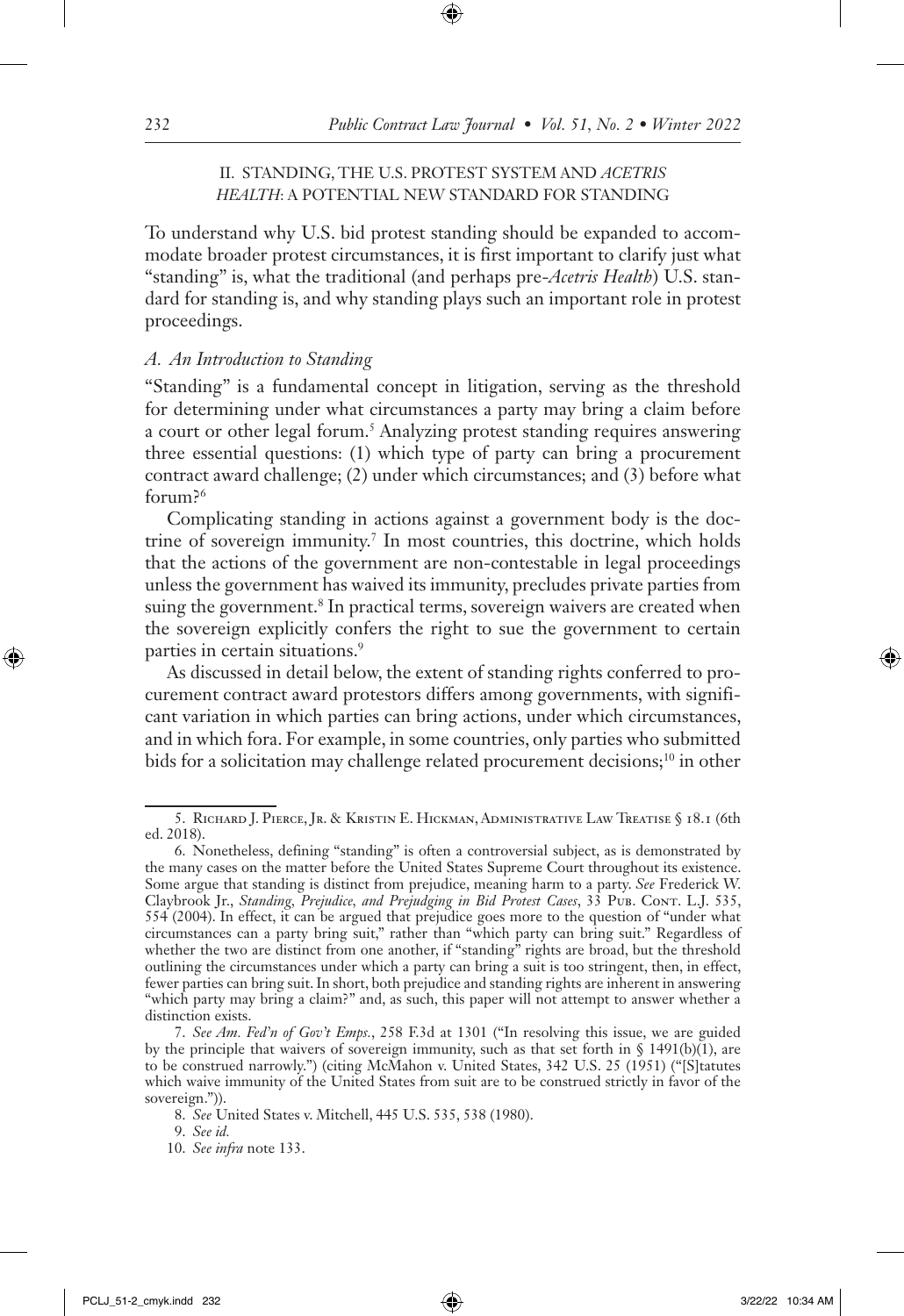countries, any interested party may challenge a procurement decision.<sup>11</sup> The evaluation of any one system must account for three factors to understand how that protest system compares to others: (1) the types of parties permitted to raise a protest; (2) the circumstances in which procurement decisions can be protested; and (3) the forum options for bringing a protest.<sup>12</sup> Restrictions in any one of these areas can greatly affect the flexibility of a country's bid protest standing rights.

## *B. U.S. Bid Protest System's Standing Requirements*

In the United States, challenges to federal agency procurement decisions can be raised in one of three distinct fora: (1) the agency conducting the procurement, (2) the GAO, and (3) the United States Court of Federal Claims.13 Decisions of the United States Court of Federal Claims can be appealed to the United States Court of Appeals for the Federal Circuit.14 Protest jurisdiction at the GAO and the Court of Federal Claims, the two tribunals where preliminary independent review may be obtained, is conferred by specific legislation. The Court of Federal Claims' jurisdiction is established by the Administrative Dispute Resolution Act of 1996 (ADRA) and the GAO's authority is established by the Competition in Contracting Act (CICA).

Both ADRA and CICA provide that standing is conferred to "interested parties."15 For purposes of GAO bid protest jurisdiction, CICA defines an "interested party" as "an actual or prospective bidder or offeror whose direct economic interest would be affected by the award of the contract or by failure to award the contract."16 Regarding standing, the GAO has stated: "[O]ur Office will not sustain a protest unless the protester demonstrates a reasonable possibility that it was prejudiced by the agency's actions, that is, unless the protester demonstrates that, but for the agency's actions[,] it would have had a substantial chance of receiving the award."<sup>17</sup>

By comparison, the term "interested party" was left undefined in ADRA, with no uniform definition agreed upon at the Court of Federal Claims. Prior to 2001, a majority of judges on the Court of Federal Claims found the Administrative Procedure Act (APA) definition of "interested party" to be most appropriate.18 The APA defines an interested party as one that is "adversely affected or aggrieved."19 Very few judges adopted the CICA defini-

<sup>11.</sup> *See infra* App. A: A Survey of Bid Challenge Standing Requirements Worldwide.

<sup>12.</sup> Steven L. Schooner, *Desiderata*: *Objectives for a System of Government Contract Law*, 11 Pub. Procurement L. Rev. 103 (2002).

<sup>13.</sup> *See* 28 U.S.C. § 1491(b); 31 U.S.C. §§ 3551–3556.

<sup>14.</sup> *See* 28 U.S.C. § 1295(a)(3).

<sup>15.</sup> Claybrook, *supra* note 6.

<sup>16.</sup> 14 C.F.R. § 21.0(a)(1) (2020).

<sup>17.</sup> *See* IGIT, Inc., B-275299.2, 97-2 CPD ¶ 7 (Comp. Gen. June 23, 1996).

<sup>18.</sup> Claybrook, *supra* note 6.

<sup>19.</sup> 5 U.S.C. § 702.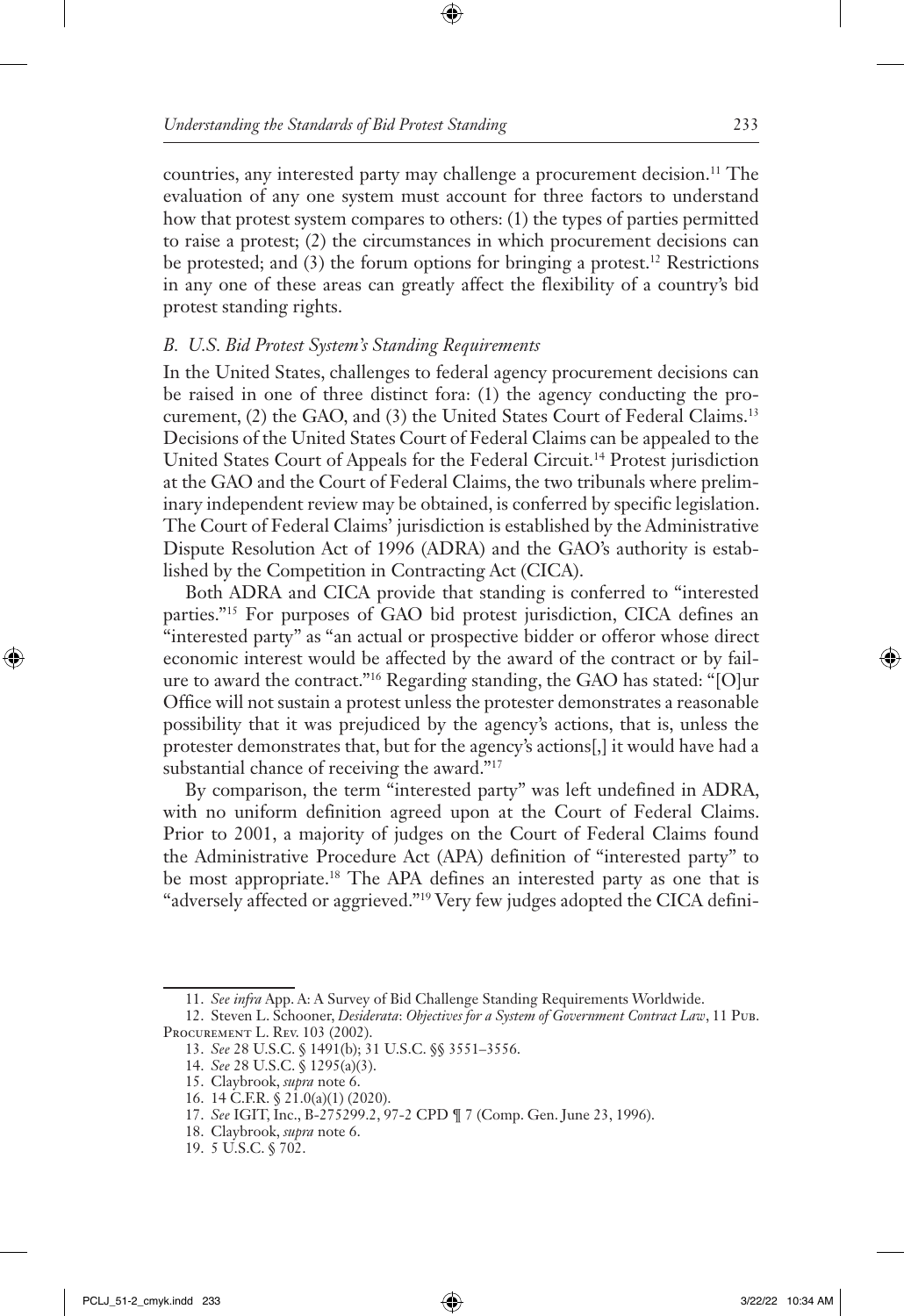tion of requiring that bidders or prospective bidders had a substantial chance at receiving the award in order to lodge a protest.20

The United States Court of Appeals for the Federal Circuit resolved this split among judges of the Court of Federal Claims in 2001 when it adopted the CICA definition.<sup>21</sup> As such, for the past twenty years, challenges to the actions of procuring entities—whether brought before the GAO or the Court of Federal Claims—could only be raised by bidders or potential bidders who had a substantial chance of receiving the award. Consequently, standing to raise a bid protest in the United States was essentially conferred only to parties who can show that they were the next-highest bidder.<sup>22</sup>

Within the United States, the distinction between pre-award and postaward protests also impacts standing.<sup>23</sup> Any potential bidders are permitted to raise issues for pre-award protests and can challenge the solicitation, but, because of the "substantial chance" standard, only actual bidders can raise issues for post-award protests.<sup>24</sup> For post-award protests, the substantial chance threshold, limits the class of potential protestors to only those who submitted bids.<sup>25</sup> Thus, in the United States, despite somewhat broader access to pre-award protest standing, post-award protest standing is typically reserved only for those actual bidders who can reasonably assert that, but-for the protested violation, they would have won contract award.

#### *C. A Potential New Standard for Standing*

The Federal Circuit's 2020 *Acetris Health* decision, however, reflects a potential change in its interpretation of "interested party" and may signal acceptance of

23. *See* FAR pt. 33.1.

<sup>20.</sup> Fed. Data Corp. v. United States, 911 F.2d 699, 703 (Fed. Cir. 1990); XTRA Lease, Inc. v. United States, 50 Fed. Cl. 612, 617 (2001).

<sup>21.</sup> *See* Am. Fed'n of Gov't Emps. v. United States, 258 F.3d 1294, 1302 (Fed. Cir. 2001) (adopting the CICA definition for "standing" before the Court of Federal Claims).

<sup>22.</sup> *See* Weeks Marine, Inc. v. United States, 575 F.3d 1352, 1359 (Fed. Cir. 2009) ("Thus, to come within the Court of Federal Claims'  $\S$  1491(b)(1) bid protest jurisdiction, Weeks is required to establish that it '(1) is an actual or prospective bidder and (2) possess[es] the requisite direct economic interest.' Rex Serv. Corp. v. United States*,* 448 F.3d 1305, 1308 (Fed.Cir.2006). We have stated that '[t]o prove a direct economic interest as a putative prospective bidder, [the bidder] is required to establish that it had a 'substantial chance' of receiving the contract.' *Id.*; *see also* Info. Tech. & Applications v. United States*,* 316 F.3d 1312, 1319 (Fed. Cir. 2003) ('To establish prejudice, [the protestor] must show that there was a 'substantial chance' it would have received the contract award but for the alleged error in the procurement process.'); Statistica, Inc. v. Christopher*,* 102 F.3d 1577, 1580 (Fed.Cir.1996) (same)."); *see also* Ogden Support Servs., Inc., B-270354.2, 97-1 CPD ¶ 135, at 6 (Comp. Gen. Oct. 29, 1996) (holding that the protester was not an "interested party" where the protester was not the next-highest bidder since another offeror had a lower cost and a higher technical score).

<sup>24.</sup> *See FAQs*, GAO, https://www.gao.gov/legal/bid-protests/faqs [https://perma.cc/B7U8- STSV] (last visited Jan. 20, 2022). "In the case of a solicitation challenge, an interested party is generally a potential bidder for the contract. In the case of a contract award challenge, an interested party is generally an actual bidder that did not win the contract. In addition, other factors, such as the bidder's standing in the competition and the nature of the issues raised may affect whether it qualifies as an interested party." *Id.*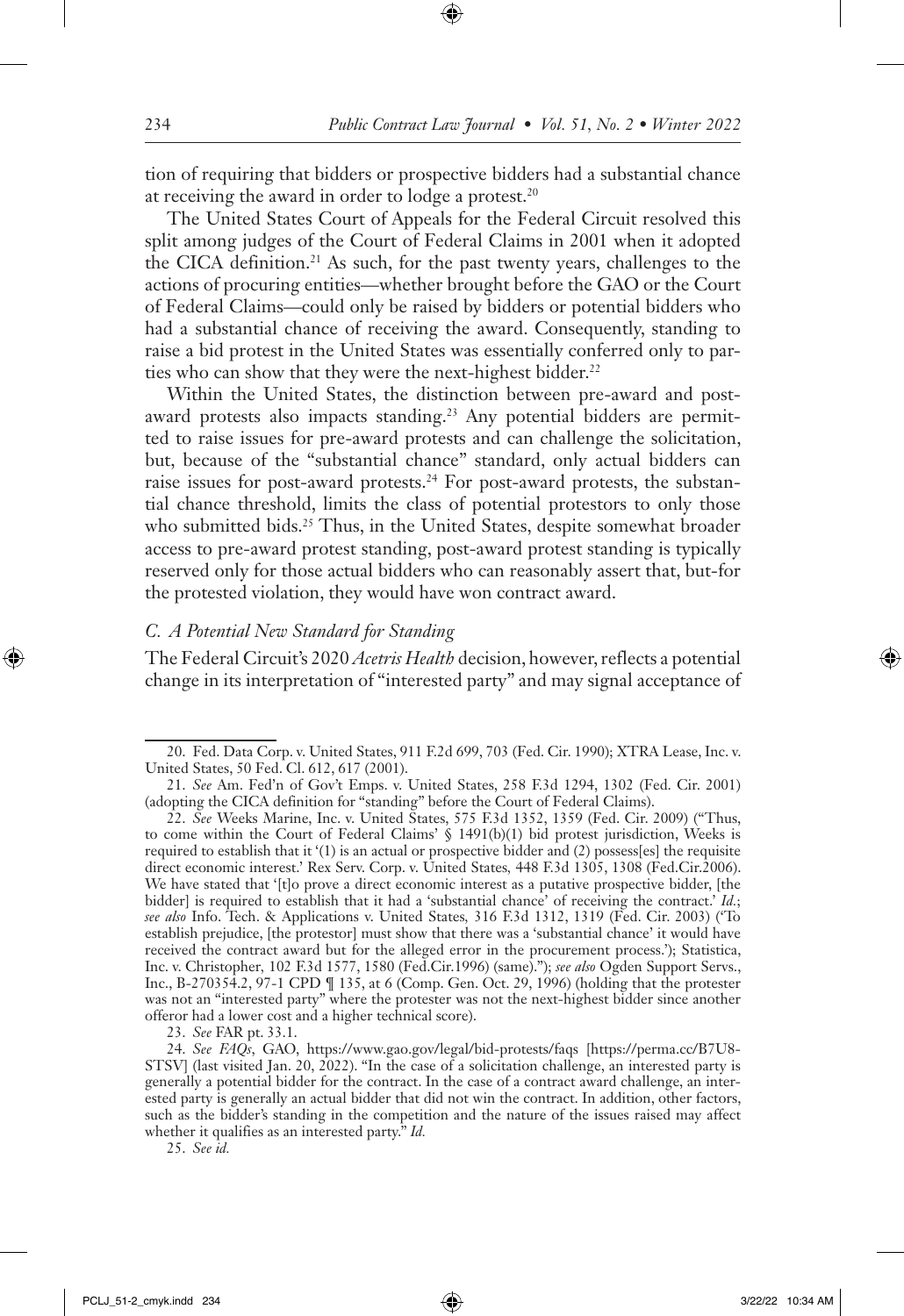a broader class of protesters in the near future.<sup>26</sup> In the protest at issue, Acetris, a pharmaceutical company, argued that its injury-in-fact was an inability to compete in a solicitation on equal footing because of an agency interpretation that excluded Acetris's products.27 Acteris was not the next-highest bidder after the awardee, and under conventional bid protest rules would not be considered an "interested party," a fact that the court squarely acknowledged in stating that Acetris lacked standing to contest the actual award of a specific contract.28

Nonetheless, the court found that Acetris still possessed sufficient standing to challenge a decision to exclude its products from consideration for award because the court found it "virtually certain" that the issues raised by Acetris would reoccur in the future and that Acetris had therefore pled a significant injury in fact.29 Acetris was effectively granted standing as an "interested party," despite it being explicitly unqualified to bring a protest under the historically narrow standard of having to demonstrate that it would be "next in line" for award if it prevailed on one or more of the disputed issues.<sup>30</sup>

This decision may signal a substantial shift in U.S. bid protest standing rights for protestors, bringing the standard closer to the APA standard for an "interested party," rather than the CICA standard that has been applied for the past two decades.

#### *D. Larger Tension*

At play behind the scenes of *Acetris Health* are competing perspectives on two compelling purposes of a protest system: providing a private remedy and correcting broader government error or mismanagement.<sup>31</sup> On the one hand, a protest system can empower a protestor to serve as a sort of private attorney general, creating an accountability check on government action through an expedient mechanism for "blowing the whistle" on agency errors.<sup>32</sup> On the other hand, a protest system can provide fora in which parties injured by government action in discrete transactions can seek remedies.<sup>33</sup>

In theory, if the purpose of a protest system is only to grant an injured party a remedy, then standing requirements should be more restrictive; if the purpose is to also provide an oversight function, then standing requirements should be less restrictive.<sup>34</sup> Proponents of a transactional remedy-focused

34. *See id.*

<sup>26.</sup> *See* Acetris Health LLC v. United States, 949 F.3d 719, 727 (Fed. Cir. 2020).

<sup>27.</sup> *Id.* at 726.

<sup>28.</sup> *Id.* at 726–27.

<sup>29.</sup> *Id.* at 727

<sup>30.</sup> *Id.*

<sup>31.</sup> Christopher R. Yukins, *Rethinking Discretionary Bid Protests,* Regul. Rev. (May 27, 2021), https://www.theregreview.org/2021/05/27/yukins-bid-protests [https://perma.cc/Q6JB-RMEW].

<sup>32.</sup> *See* Steven L. Schooner, *Fear of Oversight: The Fundamental Failure of Businesslike Government*, 50 Am. U. L. Rev. 627, 692–93 (2001) ("[P]rotest proponents advocate that, while pursuing their own interests, protestors serve the public as private attorneys general.").

<sup>33.</sup> *See* William E. Kovacic, *Procurement Reform and the Choice of Forum in Bid Protest Disputes*, 9 Admin. L.J. Am. U. 461, 486 (1995).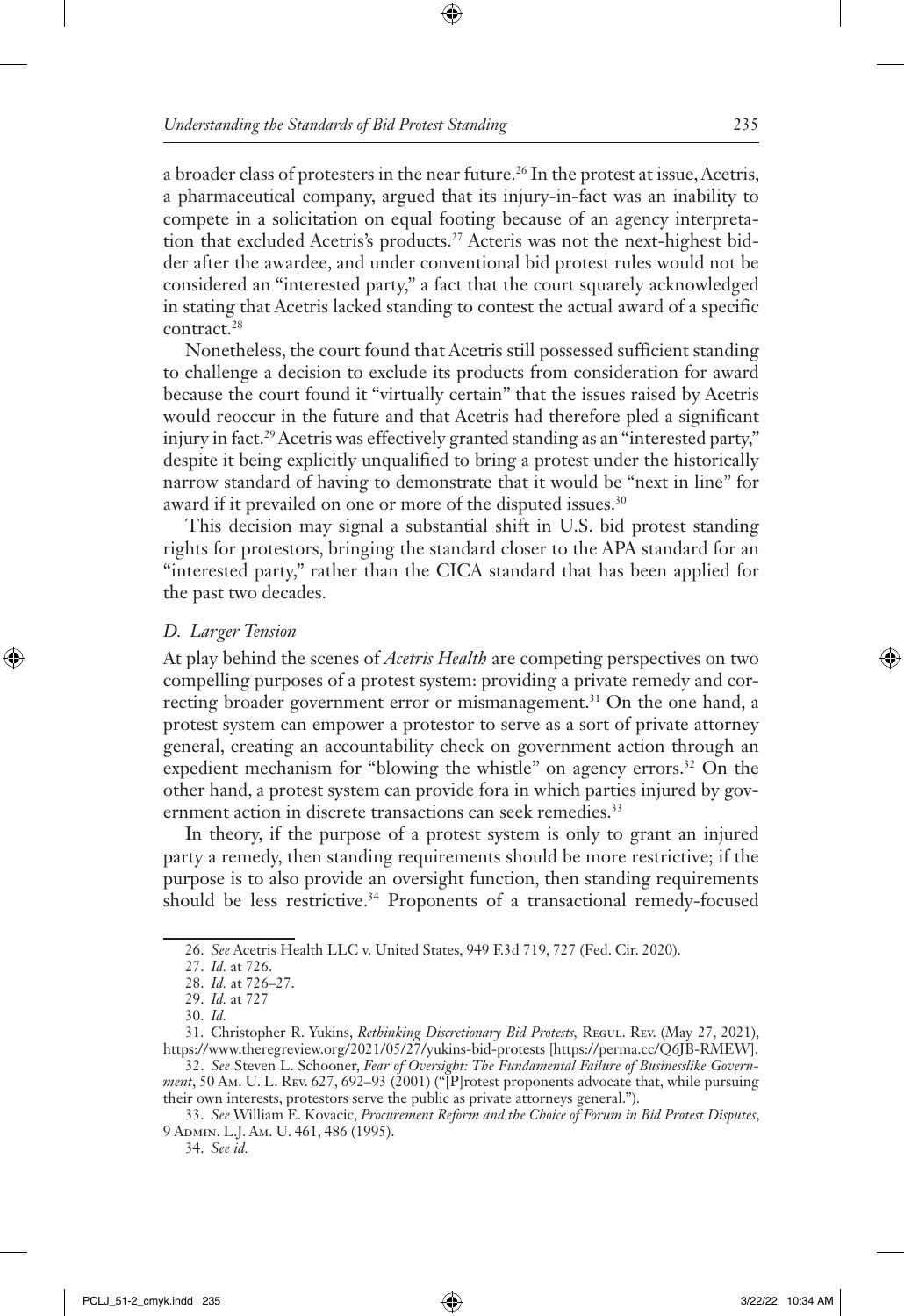protest system argue that looser requirements will give rise to frivolous and unsuccessful lawsuits, resulting in more protests, less efficiency, and longer waits for resolving protests.<sup>35</sup> Proponents of the private attorney general function argue that the ability of private parties to check government powers enables those whose interests are at stake to police those interests more directly, maintaining transparency and fairness in the government-run protest system. In this sense, protests serve an important whistleblower function.<sup>36</sup>

The optimal balance of purposes, and correlated standard for protest standing, likely lies between these two ends of the functional spectrum. As alluded to above, a protest system should accommodate both functions to some extent.<sup>37</sup> Accepting that both interests should be served to some degree, consideration then turns to finding the proper balance of systemic characteristics to promote oversight and transparency in a given procurement system and characteristics that promote efficient transactional adjudication.<sup>38</sup>

#### III. GLOBAL TRENDS

In examining this balance between systemic oversight and efficient transactional adjudication in the U.S. system, numerous bid protest systems from other countries can serve as useful points of comparison. It is clear from the survey of countries detailed in Appendix A that various configurations of bid protest standing rights are in place around the globe.<sup>39</sup> This Part examines the three key standing elements—parties, circumstances, and protest fora—more closely, then analyzes how these three elements operate together to establish a balance between systemic transparency and oversight and efficient transactional adjudication.

#### *A. Trends: A Closer Look at Individual Standing Elements*

The best place to start in analyzing a bid protest system in a given country is to determine which classes of parties could potentially have standing. From there, the next step is to determine whether there are limitations on the circumstances under which a protest may be brought, or whether there is a lack of confidence in a protest forum's ability or willingness to fairly adjudicate grievances, that could directly or indirectly limit standing.

For ease of reference, the scope of each component of standing is illustrated via diagrams. Appendix A provides the underlying information supporting where each country is placed, while Appendix B lists the abbreviations used for each country.

<sup>35.</sup> Schooner, *supra* note 32, at 691–92 (noting the common arguments raised); Kovacic, *supra* note 33, at 489–91 (summarizing five basic critiques of protest systems)).

<sup>36.</sup> Schooner, *supra* note 32, at 693.

<sup>37.</sup> *See* Daniel L. Gordon, *Constructing a Bid Protest Process: Choices Every Procurement Challenge System Must Make*, 35 PUB. CONT. L.J. 427 (2006).

<sup>38.</sup> *Id.*

<sup>39.</sup> *See infra* App. A: A Survey of Bid Challenge Standing Requirements Worldwide.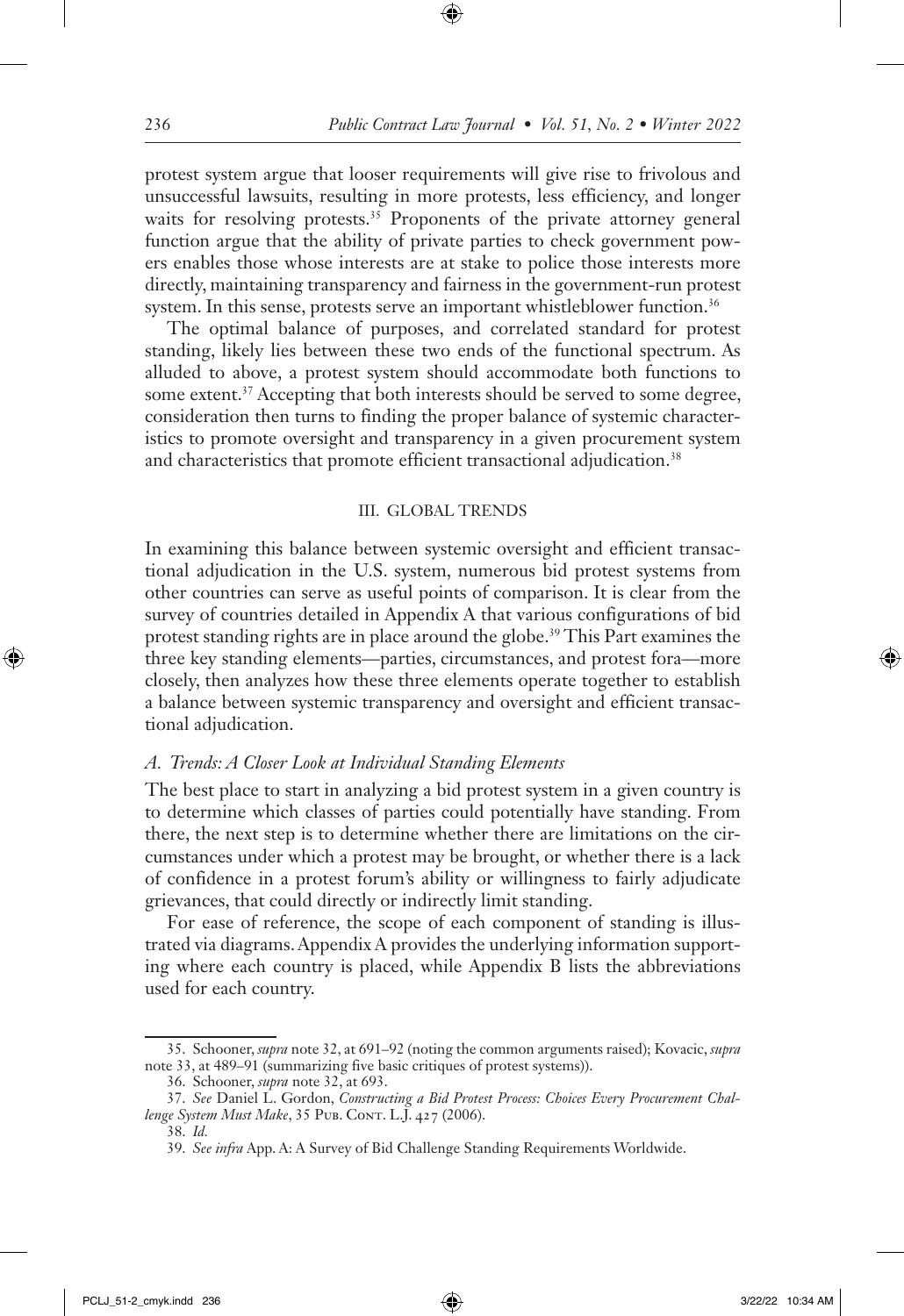#### 1. Which Type of Party

Starting first with addressing the element of "which types of parties" can bring a challenge, many of the surveyed countries use similar descriptive terms.40 Common terms include "bidder," "potential" or "prospective" bidder, and "interested party," among others. As a general matter, these terms demonstrate a broad scale, although caution is advised in assuming that "interested party" includes third parties without confirmation.<sup>41</sup>

Generally speaking, "bidders" refers only to those parties who actually participated in the solicitation process by submitting bids.<sup>42</sup> While a small number of countries broaden the definition of bidder, the more common usage of the term "bidder" excludes parties that did not participate in the solicitation process. Alternative terms that are often used interchangeably with bidder are "candidates," "tenderers," and "participants."43 Notably, "supplier" can be used to describe those parties who actually submitted bids, but this word is not a universal definition; other countries define the term "supplier" to include potential bidders as well.<sup>44</sup>

The next category on the scale is "potential bidder." It includes bidders as well as contractors and vendors who have not yet submitted bids but would be capable of performing the work.45 This category also fits the EU's definition of "economic operator," as established in Directive 2014/24 and adopted as the delegation of choice by most EU member states.<sup>46</sup>

As reflected by the discussion of the Court of Federal Claims' historically divergent interpretations in Part II, the meaning of "interested party" can be somewhat complicated to decipher absent additional context or an express definition. In some cases, "interested party" can include third parties such as unions, subcontractors, and local governments in addition to bidders and potential bidders.47 Yet in other cases, the term is limited in referring to bidders and potential bidders only, without the inclusion of third parties (for example, this is the interpretation favored within the United States).<sup>48</sup> When certain third parties are granted rights to appeal decisions, that right often

<sup>40.</sup> *See, e.g.*, Public Contract Regulations 2015, SI 2015/102, art. 2, ¶ 1 (UK) (using terms "tenderer" and "economic operator").

<sup>41.</sup> "Interested party" can be read as including third parties in some cases, but can also be defined more strictly as the term is defined in the United States. *Compare* Am. Fed'n of Gov't Emps. v. United States, 258 F.3d 1294, 1301–02 (Fed. Cir. 2001) (stating that "interested party" means prospective bidder or bidder with a direct economic interest)*, with* Eitenne Amblard & Kévyn Gillet, *France*, Public Procurement 2021: A Practical Cross-Border Insight into PUBLIC PROCUREMENT 44, 49 (13th ed. 2021) (stating that third parties are allowed to challenge the contract).

<sup>42.</sup> *See, e.g.*, App. A, *supra* note 39.

<sup>43.</sup> *Id.*

<sup>44.</sup> Consider New Zealand, which provides standing to "suppliers," a term defined as including both bidders and potential bidders. *See infra* note 387.

<sup>45.</sup> *See* 28 U.S.C. § 1491(b); 31 U.S.C. §§ 3551–56.

<sup>46.</sup> *See infra* notes 123–28 and accompanying text.

<sup>47.</sup> Claybrook, *supra* note 6, at 536–37.

<sup>48.</sup> *Id.* at 537; *see also* IGIT, Inc., B-275299.2, 97-2 CPD ¶ 7 (Comp. Gen. June 23, 1996).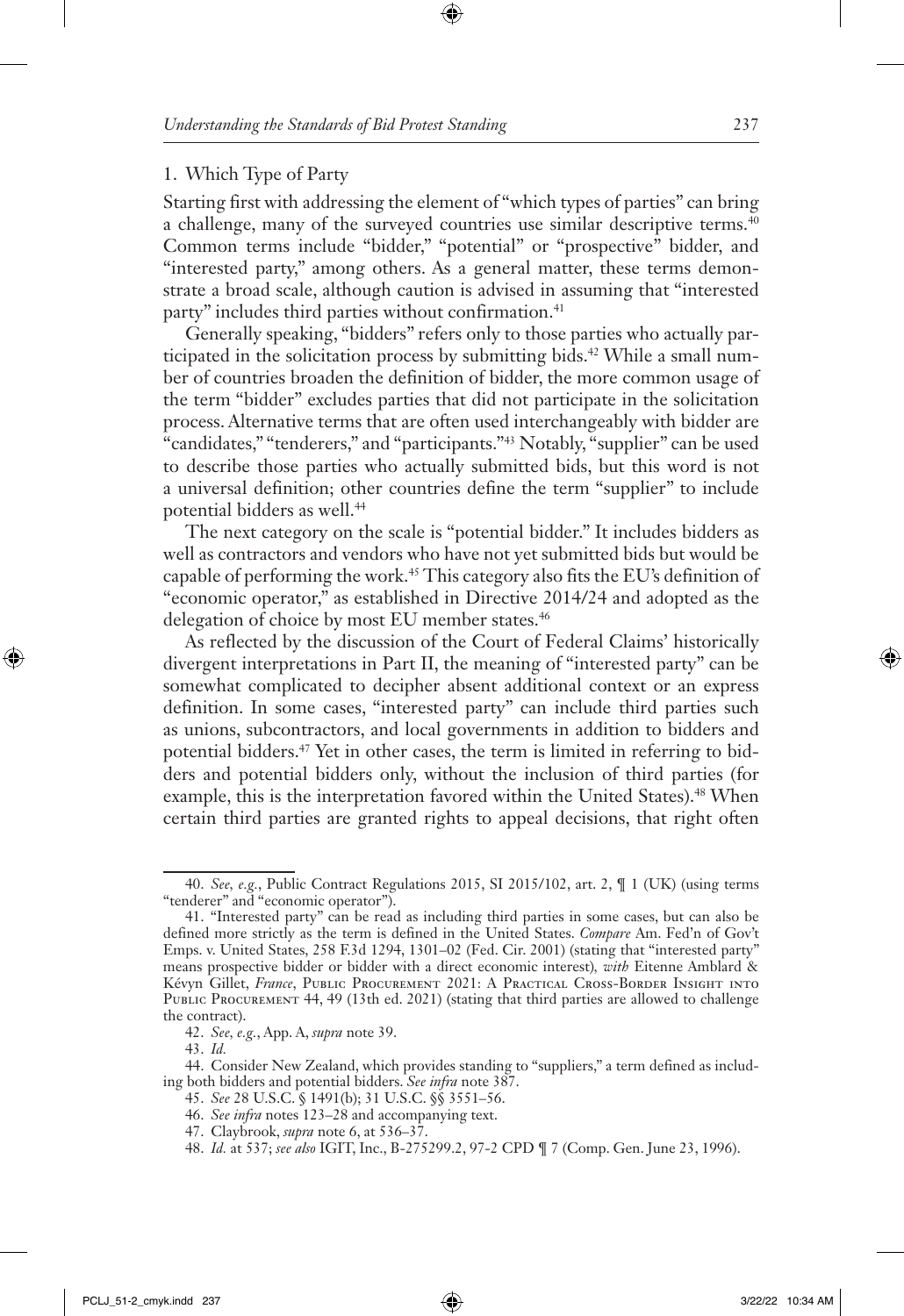exists only in connection with a prejudice requirement, meaning that some sort of harm, likelihood of harm, or general legal interest is often required.<sup>49</sup>

The remaining category is "no parties permitted." It is synonymous with no protest system or administrative challenge system in existence. Such lack of standing appears to be found in authoritarian or "failed" states.<sup>50</sup>

Figure 1 depicts the approach of the various jurisdictions examined for this Article with respect to permitting bidders, potential bidders, or third parties to bring challenges to award decisions.



**Figure 1. Comparing the Parties Factor**

Though the classifications in Figure 1 reflect overall tendencies, the lines between categories are not always clear, and some countries' legal regimes may stretch across lines.<sup>51</sup> Still, the trend shown by an examination of these systems is that more developed countries generally confer standing to a broader range of parties, while developing countries generally confer standing to a narrower range of parties.

<sup>49.</sup> *See, e.g.*, Ilkka Aalto-Setälä & Henrik Koivuniemi, *Finland*: *Public Procurement Laws and Regulations 2021*, ICLG (Apr. 2, 2021), https://iclg.com/practice-areas/public-procurement -laws-and-regulations/finland; *see also* Ordonnance no. 2015-899 du 23 juillet 2015 relative aux marchés publics [Public Contracts Ordinance no. 2015-899 from July 23, 2015] (Fr.); Décret no. 2016-360 du 25 mars 2016 relatif aux marchés publics [Decree no. 2016-360 from March 25, 2016] (Fr.), https://www.economie.gouv.fr/daj/textes-marches-publics [https://perma.cc/C2JE -THHC].

<sup>50.</sup> *See infra* text accompanying note 500. Not pictured are several states without standing conferred to any party. *Id.*

<sup>51.</sup> A useful example of this latter point can be observed with the word "interested," for while the term "interested *parties*" connotes a potential for a broad class of parties beyond bidders and potential bidders, the term "*parties* interested *in receiving award*" clearly limits the class of protestors to bidders and potential bidders and thereby excludes third parties (emphasis added). *See supra* notes 41–50, accompanying text, and Figure 1.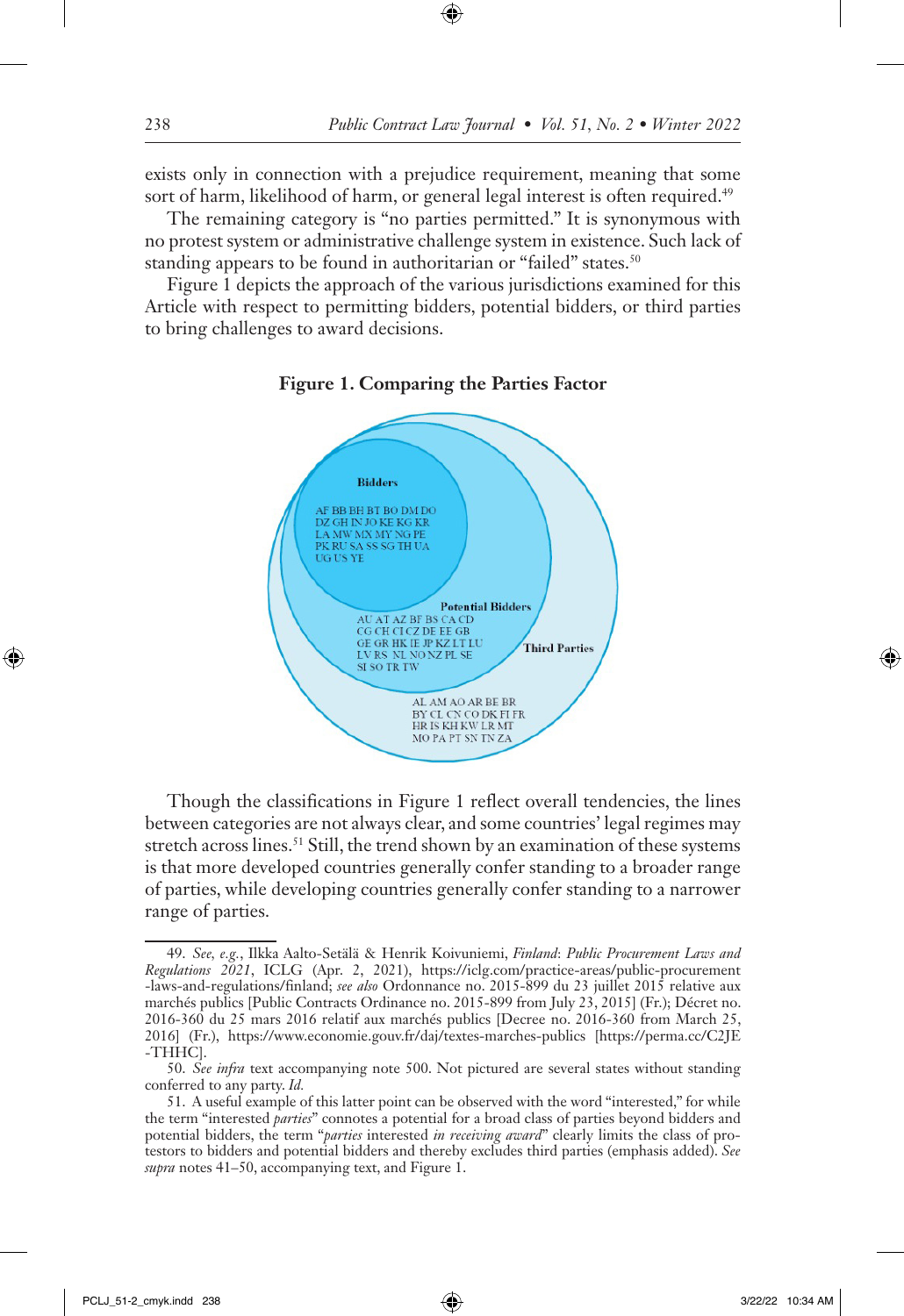The floor for standing in the EU permits both bidders and potential bidders to bring protests, meaning that, at a minimum, any member state will be required to start on the middle tier.<sup>52</sup> Some member states, like France, have opted to go beyond this floor by conferring standing more broadly.53 On the other end of the spectrum, many African and Caribbean countries, for example, have opted to include only bidders, thus placing them in the lower tier.54

### 2. Which Circumstances

Unlike stipulating which classes of parties may bring suit (where countries in effect choose from a handful of available options of bidders, potential bidders, or third parties), the possibilities for limiting the circumstances under which a challenge may be brought are almost infinite.55 Countries can (and do) add a wide range of requirements to qualify standing.<sup>56</sup> For purposes of this analysis, however, circumstantial limitations can be reasonably grouped into two essential categories: (1) adding prejudice requirements, and (2) limiting what kinds of decisions can be protested. Requirements falling under either of these two categories, and the combination thereof, can greatly affect standing.

Using these characteristics, the following diagram establishes and defines "circumstance" categories ranging from "very open" to "completely restrictive."



#### **Figure 2. The Spectrum Underlying the Circumstances Factor**

52. *See infra* note 123.

53. *See infra* text accompanying notes 275–76.

54. *See, e.g.*, App. A, *supra* note 39. Naturally, there are exceptions: Senegal, for example, provides comparatively high access in terms of bid protest standing. *See infra* note 430 and accompanying text.

- 55. *Compare* Figure 1*, with* Figures 2 and 3.
- 56. *See infra* text accompanying notes 85, 266, 277, 315, and 322.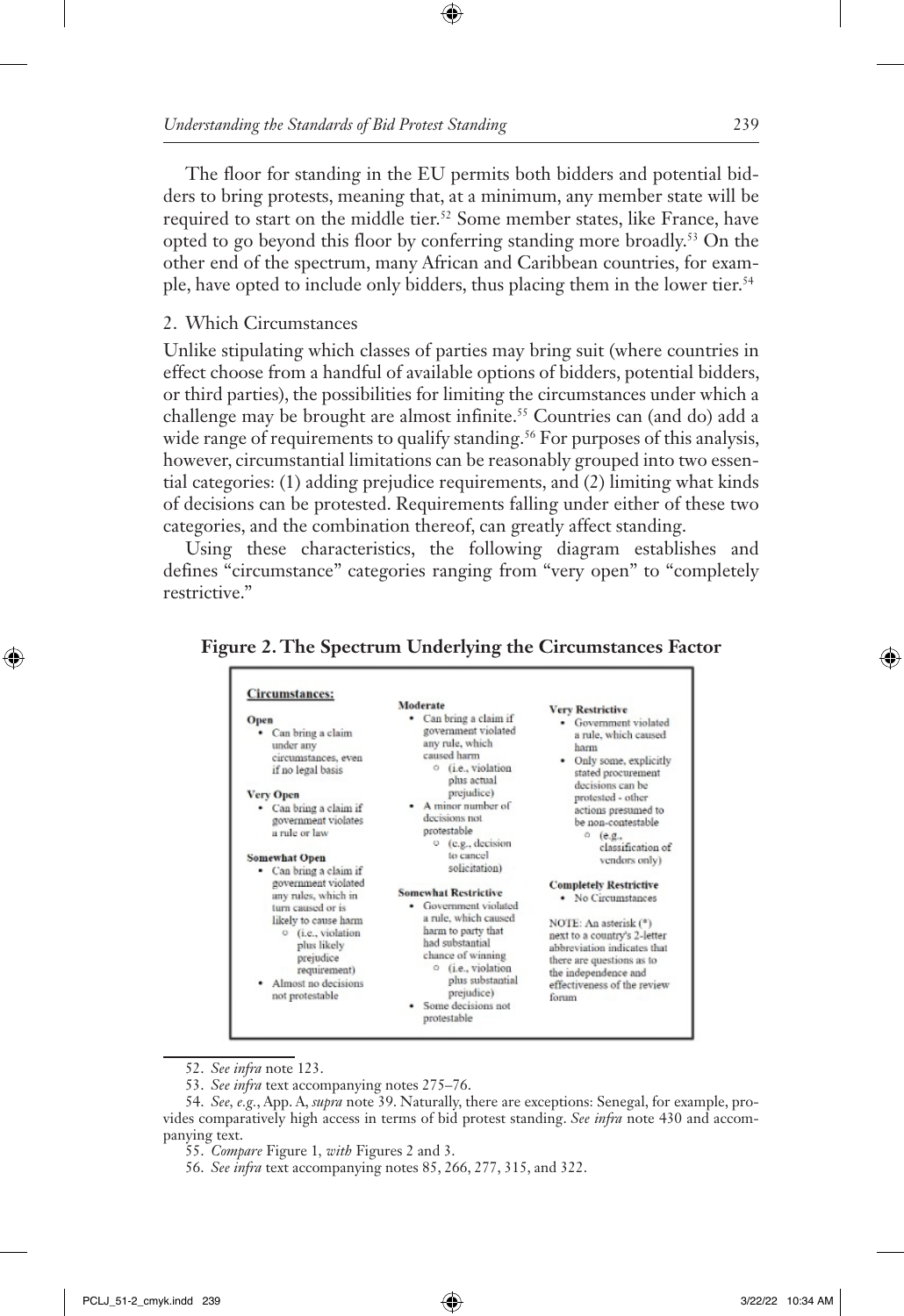Using the categories defined in Figure 2, the countries described in Appendix A can be grouped for analysis of global trends. The results are depicted in Figure 3.



**Figure 3. The Circumstances Factor Spectrum**

#### 3. Prejudice as a Limiting Factor

A prejudice requirement can significantly limit standing. For example, in Croatia the law granting standing stipulates that actual harm needs to have been suffered.57 By comparison, in Germany and most other EU countries, the prejudice requirement is actual harm *or* likely harm—meaning that the protestor (assuming that they are a permitted party, per the discussion above) must merely establish that they *are likely to suffer harm* as the result of the procuring entity's violation.58

As discussed above, the United States employs the "substantial chance of award" rule, requiring that any bidders or potential bidders seeking to protest a decision must be able to claim that they would have been the next highest bidder were it not for the violation of law or regulations.<sup>59</sup> In effect, only a few parties are actually capable of filing a protest after each award decision, because

<sup>57.</sup> *See infra* text accompanying notes 249–51.

<sup>58.</sup> Note that Germany relaxes the requirement that the government need have violated procurement law. *See infra* text accompanying note 285. While most countries require successful protests to identify a violation of procurement law, not all countries do (e.g. Argentina). *See infra* text accompanying notes 149–55.

<sup>59.</sup> *See supra* text accommodating notes 13–20; *see* Am. Fed'n of Gov't Emps. v. United States, 258 F.3d 1294 (Fed. Cir. 2001) (adopting the CICA definition for standing before the Court of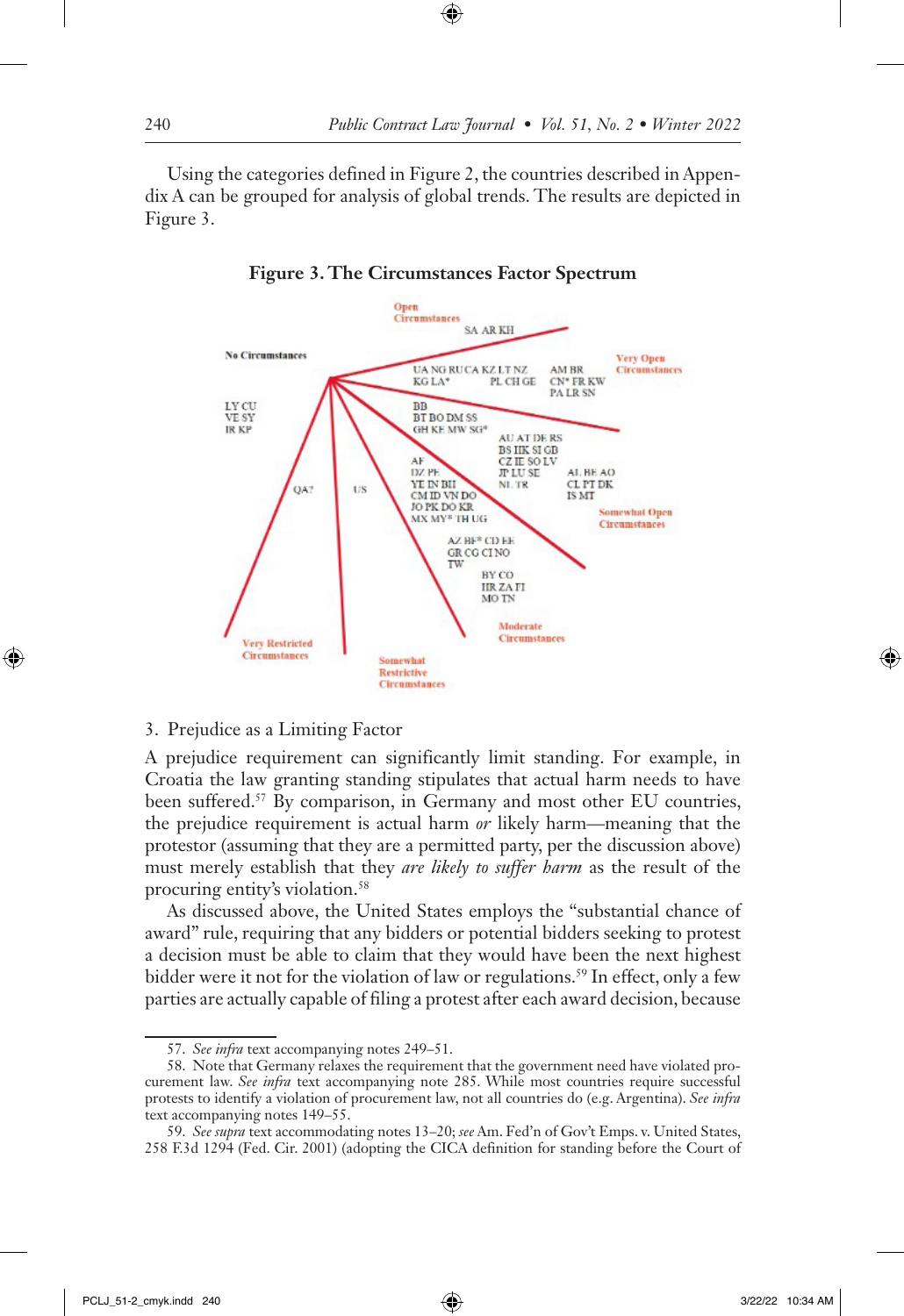the substantial chance of award barrier constitutes a significant limitation on the overall grant of standing rights.<sup>60</sup> With the "substantial chance of award" circumstance limitation further restricting the United States' already narrow "bidders only" standing regime, the American regime is far more restrictive than the approach of many similarly situated countries.

On the opposite end of the spectrum, a handful of countries do not require that a party be prejudiced as a prerequisite to exercising standing rights.<sup>61</sup> Simply asserting that a rule was violated is enough for a party to be granted standing.<sup>62</sup> Further, Argentina, Cambodia, and Saudi Arabia do not require that any violation have occurred; instead, mere disagreement with a government decision is enough for a party to validly bring a protest.<sup>63</sup>

#### 4. Type of Claim as a Limiting Factor

Another limitation on protest standing occurs where only claims with certain specific bases can be form valid challenges to procurements. In practice, almost every protest system has some sort of action that cannot be contested. Given that most jurisdictions have exceptions, this element does not impact most countries' rankings on the spectrum of openness.<sup>64</sup> A rare example of a significant limitation, however, was one created by Qatar in 2005, which allowed bidders to challenge only agency mistakes concerning bidder classifications.<sup>65</sup>

Countries can and do constrict standing by limiting the circumstances in which approved parties can raise challenges, even where a given country may

Thus, to come within the Court of Federal Claims's § 1491(b)(1) bid protest jurisdiction, Weeks is required to establish that it '(1) is an actual or prospective bidder and (2) possess[es] the requisite direct economic interest.' Rex Serv. Corp. v. United States, 448 F.3d 1305, 1308 (Fed.Cir.2006). We have stated that '[t]o prove a direct economic interest as a putative prospective bidder, [the bidder] is required to establish that it had a 'substantial chance' of receiving the contract.' *Id.; see also* Info. Tech. & Applications v. United States, 316 F.3d 1312, 1319 (Fed.Cir.2003) ("To establish prejudice, [the protestor] must show that there was a 'substantial chance' it would have received the contract award but for the alleged error in the procurement process."); Statistica, Inc. v. Christopher, 102 F.3d 1577, 1580 (Fed. Cir. 1996) (same)."

Weeks Marine, Inc. v. United States, 575 F.3d 1352, 1359 (Fed. Cir. 2009). 60. *Id.*

61. *See supra* notes 149, 214, 275, 280, 427, and accompanying text.

62. While the vast majority of countries require the occurrence of a violation of procurement to be present, most of those countries do so in conjunction with a prejudice requirement. The laws of a sizable minority of those countries, however, require only the existence of a violation. Even further, in Argentina, no legal violation needs to have occurred, as the law clearly provides standing even in non-legal challenges. *See infra* text accompanying note 149. This is the widest set of circumstances identified.

63. *See infra* notes 149, 214, 427, and accompanying text.

64. OECD Principles for Integrity in Public Procurement, OECD (2009), https://www .oecd.org/gov/ethics/48994520.pdf [https://perma.cc/4KVM-6AEY].

65. *See infra* text accompanying notes 421–23. Qatar adopted a new set of procurement regulations. There is no reference to bid challenges in the recent legislation, however. This silence makes ascertaining whether the current bid challenge in Qatar difficult.

Federal Claims); *see also* Weeks Marine, Inc. v. United States, 575 F.3d 1352, 1359 (Fed. Cir. 2009). The *Weeks Marine* court summarized the standard well, stating: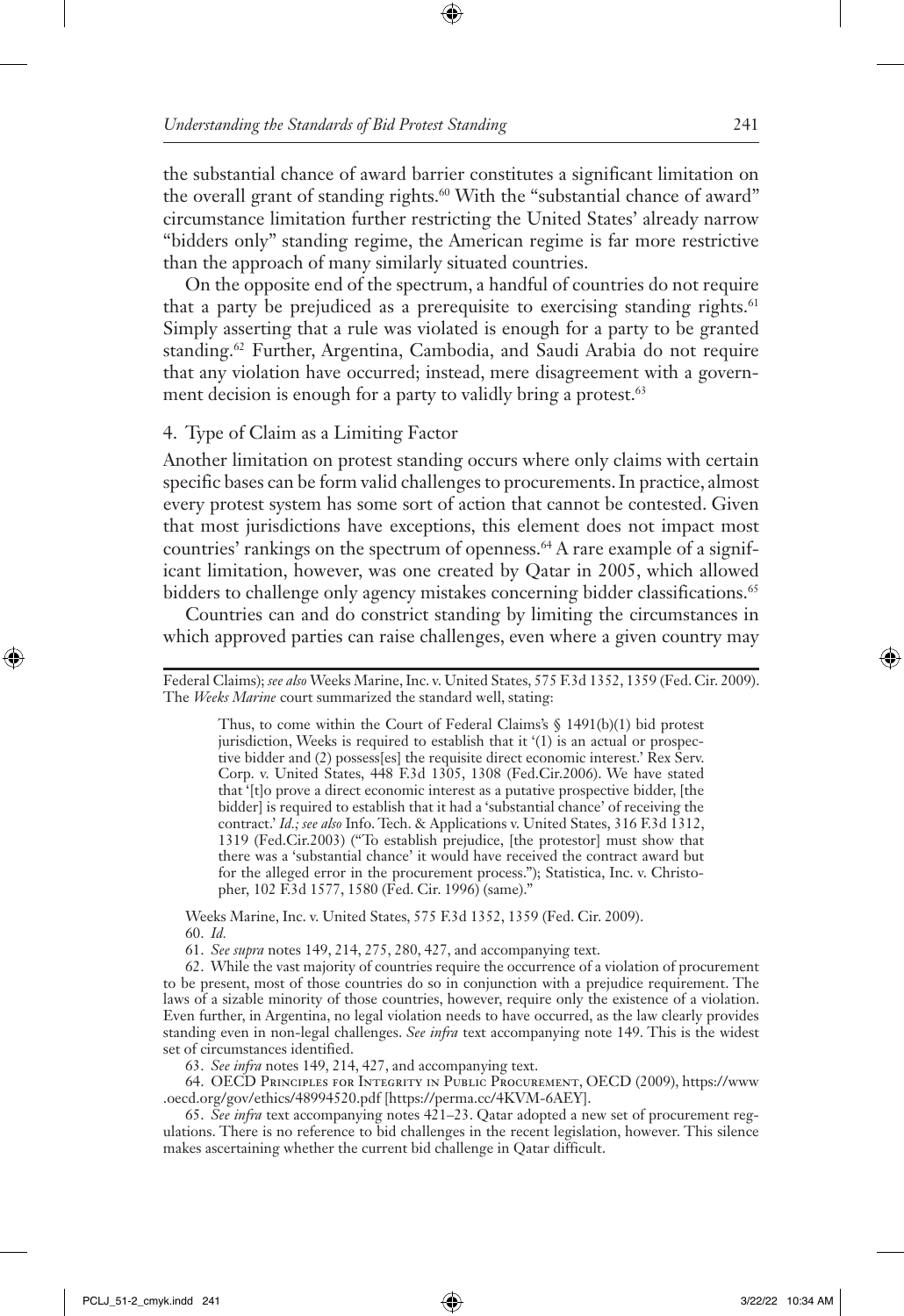otherwise allow a broader range of parties to bring protests. Limitations on valid types of protest claims can counteract the effect of granting standing to a wide class of parties or can restrict narrow standing even further.

# 5. Which Tribunal or Decision-Making Authority

Finally, the last standing element, the authorities before which challenges can be brought, can also impact the breadth of standing rights in a particular jurisdiction. If standing rights are conferred to a large variety of individuals under a wide set of circumstances but no suitable tribunal exists to hear a particular challenge, the issue of standing can be moot. If only limited tribunal access exists, then the effect that standing rights can have is significantly weakened.

In China, for example, procurement law provides for an agency protest system but neither indicates that such review must be independent, nor indicates any potential for court proceedings.<sup>66</sup> Similarly, Singapore provides a special tribunal to decide bid challenges, but explicitly prohibits any challenges from being heard in court.<sup>67</sup> The effectiveness of Singaporean law conferring standing to bidders is therefore arguably undermined by limited access to judicial appeal.<sup>68</sup>

Still, a system affording at least some protest authority is preferable to one that affords none. It is doubtful that Venezuela's review process counts as a viable protest system, for example, in that it allows only bidders to see the procurement file, but not to contest it.<sup>69</sup> Moreover, several countries such as Iran, North Korea, Syria, Libya, and Cuba do not appear to possess any redress system for public procurement decisions at all.<sup>70</sup>

# *B. Comparing Countries Based on Their Overall Standing Configurations*

Combining the three aspects of standing into a diagram, the following graphic approximates where the individual countries from the survey fall in comparison to one another. While some placement on this graphic is subjective, the diagram taken in whole demonstrates how each standing element can have considerable effects on the overall "grade" of a country's bid protest standing rights.

<sup>66.</sup> *See infra* text accompanying notes 232–35.

<sup>67.</sup> *See infra* note 439.

<sup>68.</sup> *Id.*

<sup>69.</sup> *See infra* note 490.

<sup>70.</sup> *See infra* text accompanying notes 499–500.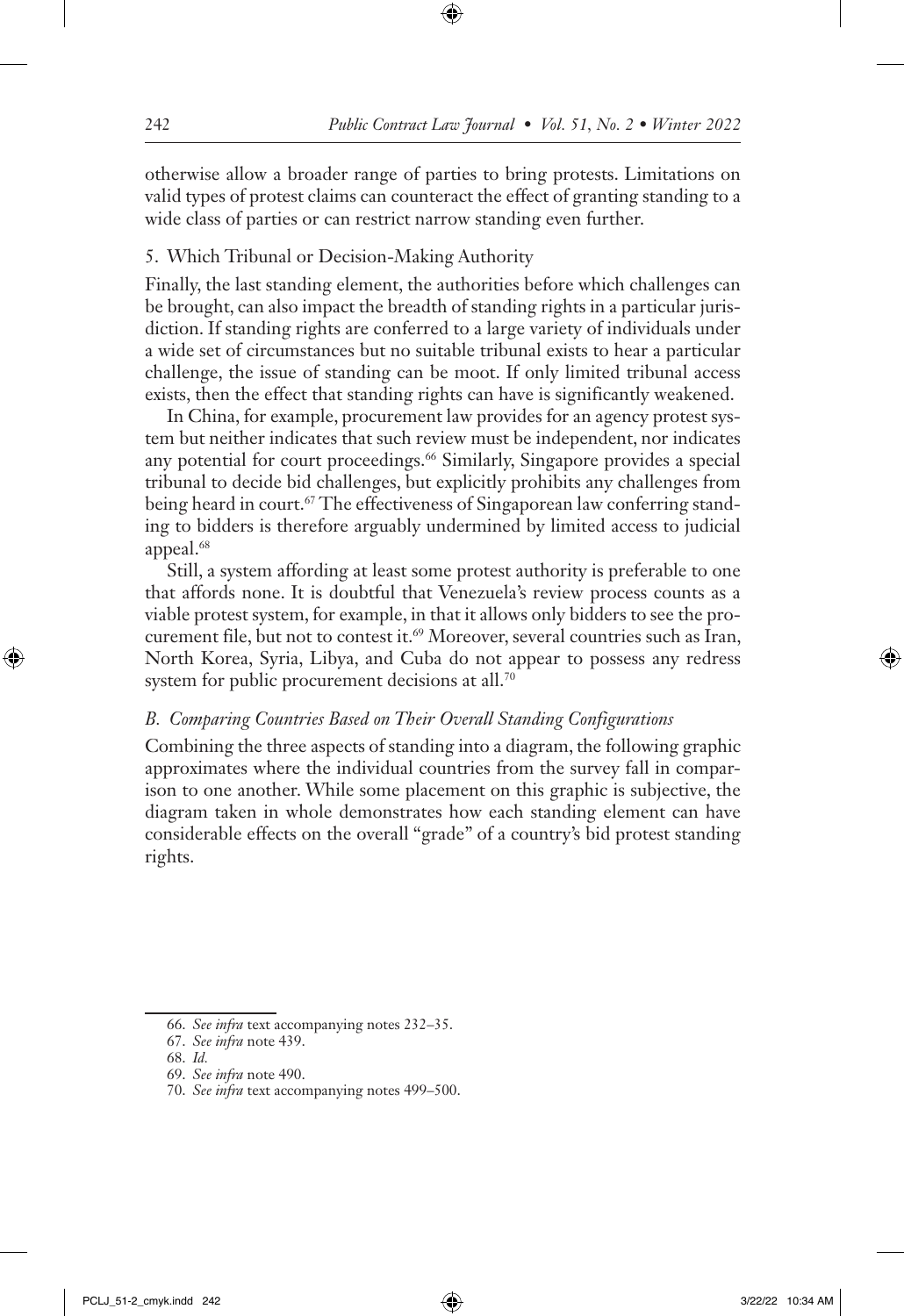



Several popular configurations appear on the spectrum presented in Figure 4. The configuration chosen by most EU states, Japan, and Australia appears to be the middle option on the spectrum.71 This grouping provides standing to bidders and potential bidders who suffer, or are likely to suffer, harm following a violation.

On the more restrictive side of the spectrum, the configuration adopted by Indonesia, India, and Mexico appears to be the popular choice for a more restrictive system, one in which (1) only bidders who suffer harm may bring a challenge, and (2) likelihood of harm is not sufficient to secure jurisdiction.<sup>72</sup>

On the more open side of the spectrum, the option chosen by France and Brazil appears to be the more popular broader standing option, in which

<sup>71.</sup> *See infra* text accompanying notes 123, 159, 319.

<sup>72.</sup> *See infra* text accompanying notes 305–11, 381–85.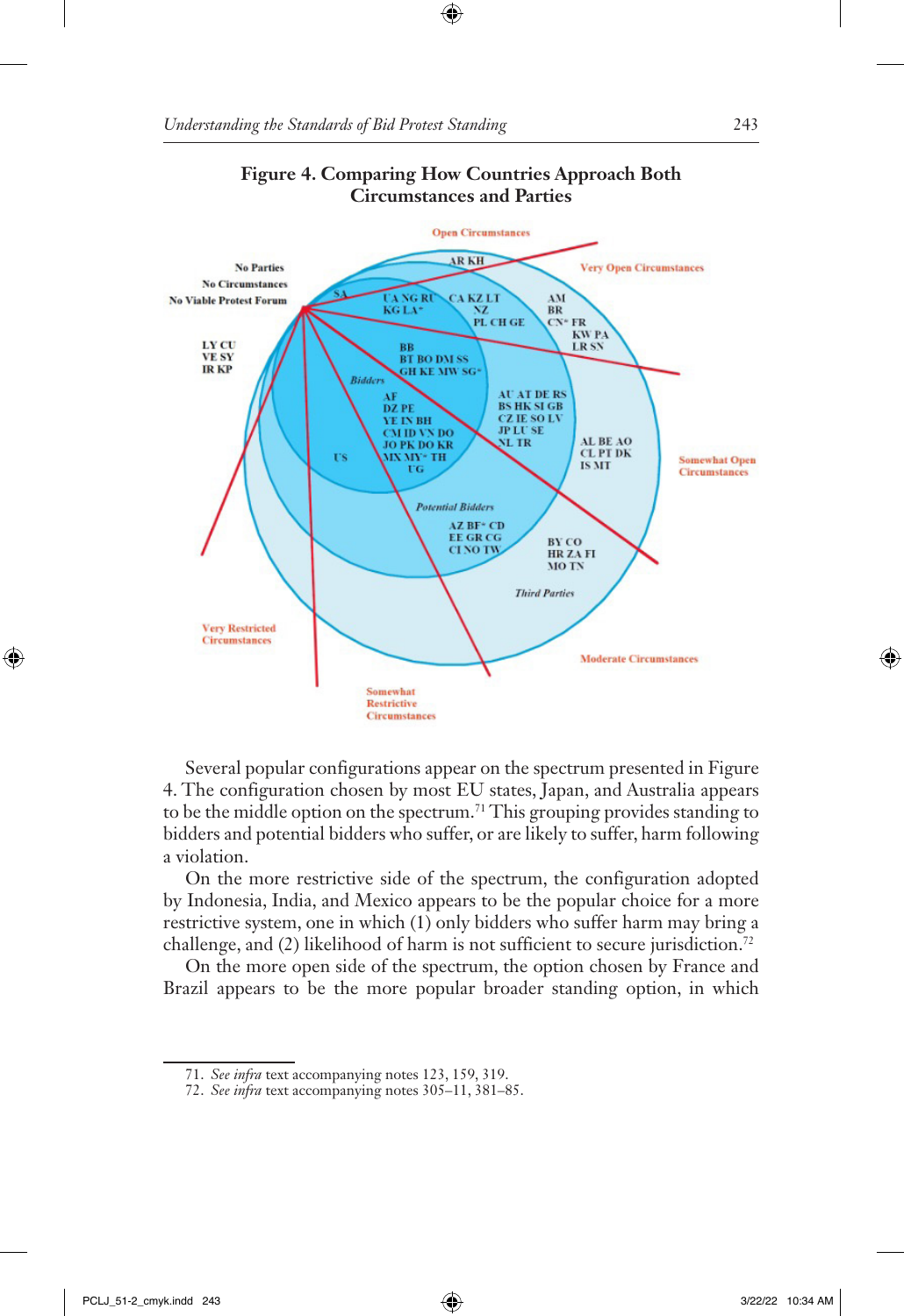bidders, potential bidders, and third parties may bring claims if there has been a violation, with no apparent prejudice requirement.<sup>73</sup>

There are outliers, of course. Argentina and Cambodia permit challenges to be raised by any party under any circumstances, even if there is no violation of procurement law or harm caused.74 This presents an outer boundary of the spectrum, the broadest possible standing granted in challenging contract awards.75 The other extreme is to provide no standing at all—this is typically only found in states that are autocratic or which possess no viable central government, commonly referred to as "failed states."76

Notably, among countries that do offer viable bid protest mechanisms, the United States falls on the restrictive end of the scale. The configuration adopted by the United States is arguably more restrictive than that of India, Indonesia, or Mexico.77 In particular, the "substantial chance of award" requirement precludes a significant number of potential protestors from bringing challenges.78 In fact, the combined effect of the United States limiting postaward protests to bidders and limiting bidder challenge rights further with the "substantial chance of award" requirement is that, out of all credible protest regimes evaluated, the United States' protest regime is the most restrictive.

#### *C. The Need to Address All Three Elements While Making Comparisons*

The immediate impression from the above graphic is that circumstances and prejudice requirements can have a substantial effect on limiting a country's standing rights, to the extent that it can substantially counterbalance the classes of parties permitted. In other words, it is not enough to consider one element on its own; instead, a country's entire configuration must be considered.

The second impression is that comparing the overall standing rights conferred between any two countries is a more difficult task than one might initially expect. For example, while Iceland's inclusion of third parties is clearly broader than New Zealand's exclusion of third parties, New Zealand appears to possess a less stringent prejudice requirement than Iceland.79 As such, determining which country confers broader standing becomes much more subjective and dependent on whether one thinks that the circumstances element is more influential than the "parties" element. Determining whether the parties or circumstances element is more consequential likely depends on a variety of factors that could vary from country to country. If third parties are being routinely adversely affected by award decisions, then the "parties" element is more influential. On the other hand, if protestors are routinely failing to show that actual harm occurred, then the circumstances element would have a greater effect.

<sup>73.</sup> *See infra* text accompanying notes 203–06, 275–76.

<sup>74.</sup> *See infra* text accompanying notes 149–55, 214–18.

<sup>75.</sup> *See infra* text accompanying note 203–06, 275–76.

<sup>76.</sup> *See infra* text accompanying notes 499–500.

<sup>77.</sup> *See infra* text accompanying notes 305–11, 381–85.

<sup>78.</sup> *See* Weeks Marine, Inc. v. United States, 575 F.3d 1352, 1359 (Fed. Cir. 2009).

<sup>79.</sup> *See infra* text accompanying notes 300–04, 387–89.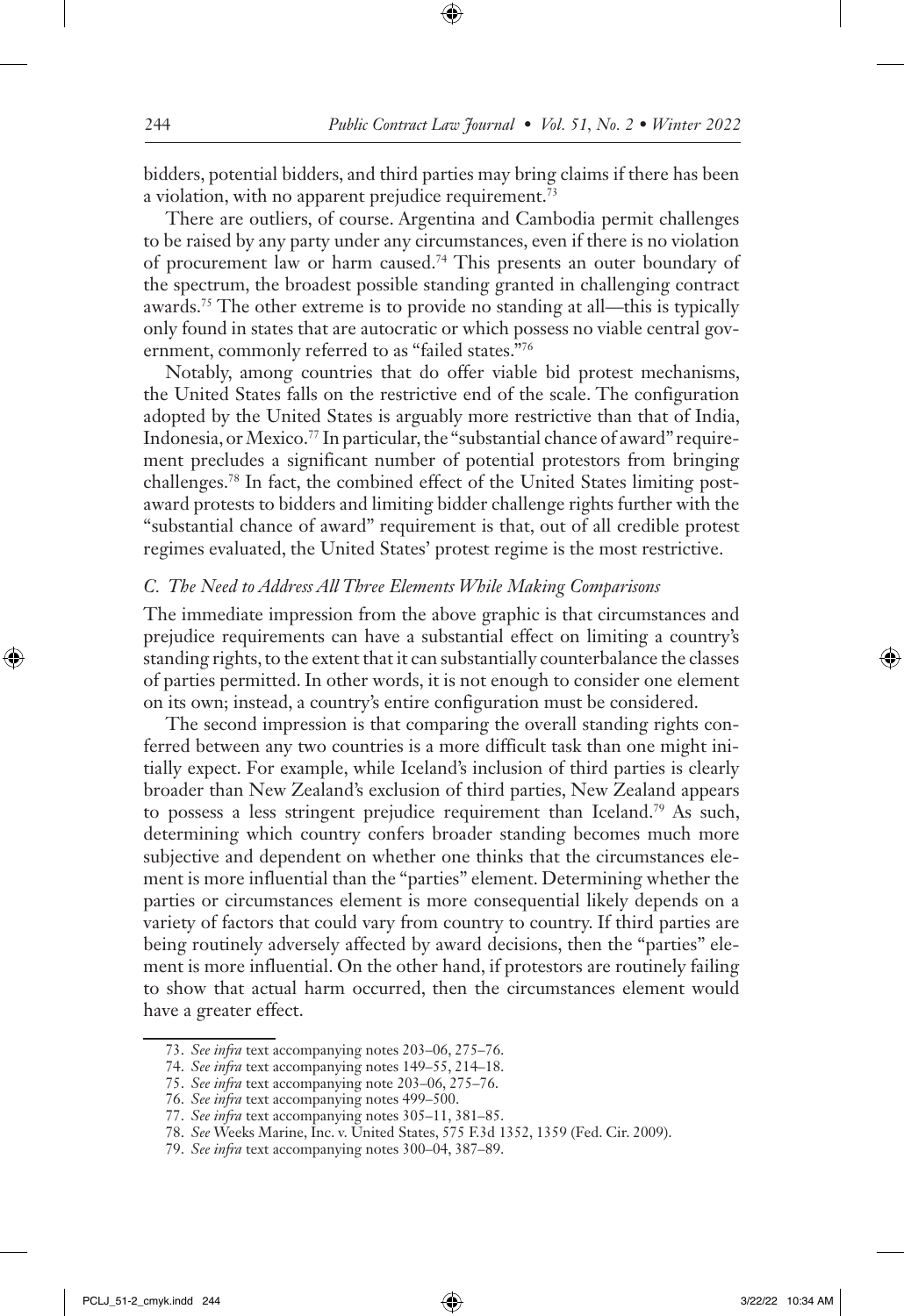The efficacy of various protest fora is not addressed in these figures, limiting the scope of this analysis. China, for example, appears to have few restrictions on the circumstances that can be challenged while allowing bidders and potential bidders to challenge actions, but whether China's protest forum is adequate to reliably provide either accountability or means for recovery is highly questionable.<sup>80</sup> It is thus difficult to argue that China confers wider standing rights than many of the countries located in the less "open" areas of the chart given that it likely does not possess a suitable forum for addressing disputes.

With the difficulties of comparisons acknowledged, it is still possible to consider the overall access provided by the various bid protest regimes. Figure 5 demonstrates that a rough ranking can be achieved by cataloguing the openness of circumstances with the different classes of parties allowed. Figure 5 also labels the configurations based on three ranges, indicating systems affording high, moderate, and low access to protest fora.<sup>81</sup>

|  | Figure 5. Overall Accessibility Provided by Protest Regimes Matrix |  |  |  |
|--|--------------------------------------------------------------------|--|--|--|
|  |                                                                    |  |  |  |

| <b>High Access</b><br><b>High Access-Low Access Chart:</b><br><b>Moderate Access</b><br><b>Overall Comparisons</b><br><b>Low Access</b> |                                                                          |                                                                                          |                                                                              |  |  |
|-----------------------------------------------------------------------------------------------------------------------------------------|--------------------------------------------------------------------------|------------------------------------------------------------------------------------------|------------------------------------------------------------------------------|--|--|
| 6 - Open                                                                                                                                | <b>ARKH</b>                                                              |                                                                                          | SA <sup></sup>                                                               |  |  |
| 5 - Very Open                                                                                                                           | AM BR<br>$CN^*$ FR KW<br><b>PALR SN</b>                                  | <b>CAKZLTNZ</b><br>PL CH GE                                                              | <b>UANGRU</b><br>$KGLA*$                                                     |  |  |
| <b>4 - Somewhat Open</b>                                                                                                                | AL BE AO<br><b>CLPT DK</b><br>IS MT                                      | <b>AU AT DE RS</b><br><b>BS HK SIGB</b><br><b>CZ IE SO LV</b><br><b>JP LUSE</b><br>NL TR | <b>BB</b><br><b>BT BO DM SS</b><br>GH KE MW SG*                              |  |  |
| 3 - Moderate                                                                                                                            | BY CO<br><b>HRZAFI</b><br><b>MOTN</b>                                    | AZ BF <sup>*</sup> CD EE GR<br><b>CG CI NO TW</b>                                        | AF<br>DZ PE<br>YE IN BH<br>CM ID VN DO<br><b>JO PK DO KR</b><br>MX MY* TH UG |  |  |
| 2-Somewhat<br><b>Restrictive</b>                                                                                                        |                                                                          |                                                                                          | US.                                                                          |  |  |
| 1 -Very Restrictive                                                                                                                     |                                                                          |                                                                                          |                                                                              |  |  |
|                                                                                                                                         | <b>Bidders, Potential</b><br><b>Bidders, and Third</b><br><b>Parties</b> | <b>Bidders</b> and<br><b>Potential Bidders</b>                                           | <b>Bidders</b>                                                               |  |  |

<sup>80.</sup> *See infra* text accompanying notes 232–35.

<sup>81.</sup> The three ranges are created by weighing circumstances and parties as being approximately the same. Thus, these ranges are largely subjective. Further, each is a simplification of complex elements and, as such, likely exclude relevant information, the most important being the efficacy of the protest forums. Nonetheless, the figures demonstrate that comparing the overall protest regime is possible and underscores how each regime must balance the various elements.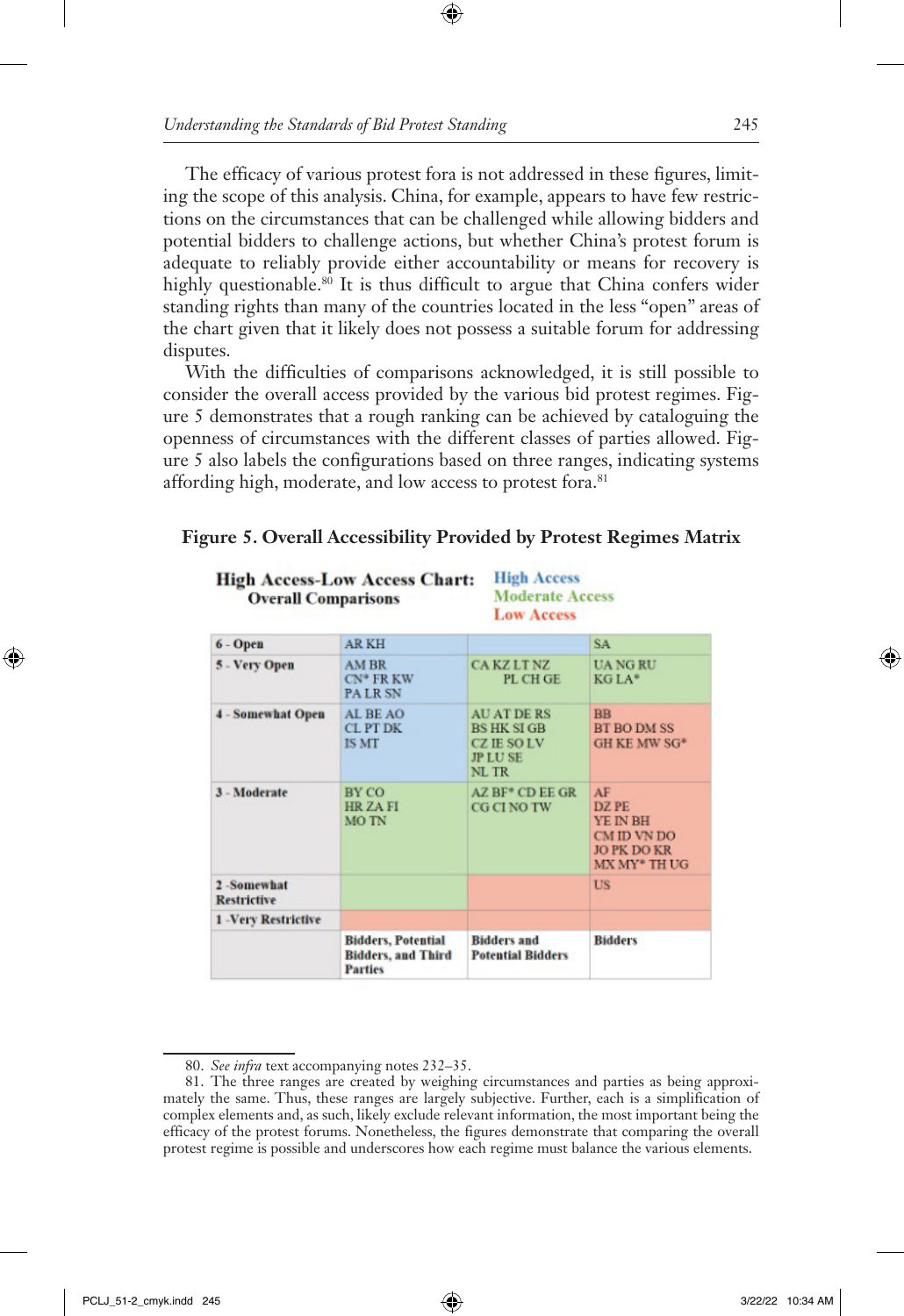

#### **Figure 6. Overall Accessibility Comparison**

Figures 5 and 6 show that a significant number of countries provide broad standing rights and a high level of access to protest fora. France and Iceland have provided standing to unions and other third parties in addition to bidders and prospective bidders where the parties are likely to suffer harm.<sup>82</sup> Armenia, Georgia, and Liberia provide for less restrictive circumstances, in that their laws only stipulate that a violation is required for standing to be proper.<sup>83</sup>

Some countries appear to make a trade-off. For example, standing in Nigeria extends only to bidders, but bidders can report any violation, regardless of effect.84 Further, some countries provide for challenge rights only under very limited overall circumstances. Venezuela, for example, provides an extremely limited mechanism that only applies to small number of contractors, whereas the previously discussed Qatari regulation only affords standing for bidders to challenge government actions concerning contractor classification, not all procurement actions.85

<sup>82.</sup> *See infra* text accompanying notes 275–77, 300–04.

<sup>83.</sup> *See infra* text accompanying notes 156–58, 280–84, 355–60.

<sup>84.</sup> *See infra* text accompanying notes 390–91.

<sup>85.</sup> Another observation of interest concerns the variation in providing definitions within the applicable regulations. Some challenge regulations provide definitions for interpreting terms,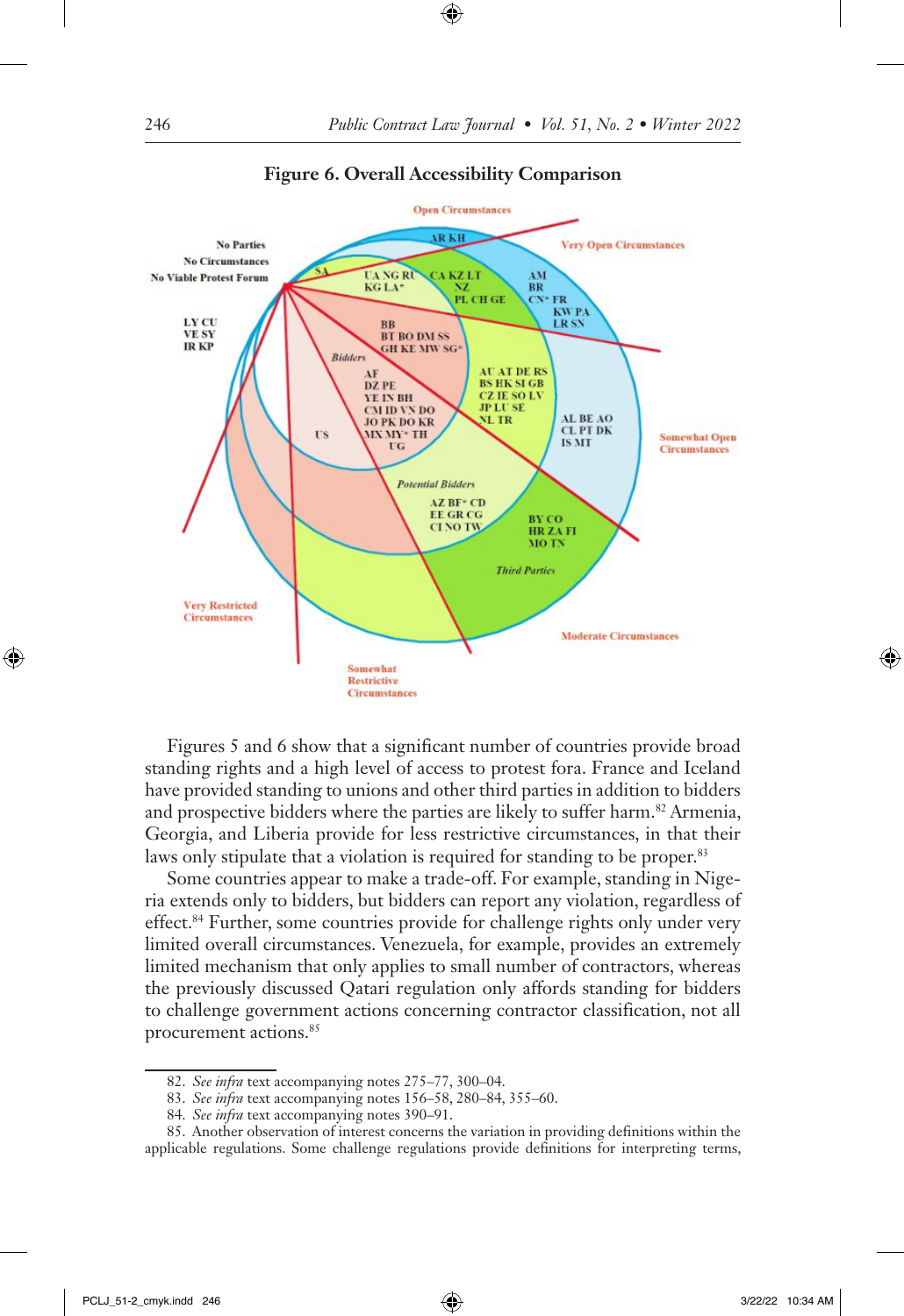Overall, the different configurations of the three standing elements contained in the protest systems of the observed countries in Part III show multiple ways to balance systemic oversight goals with the goal of efficient transactional adjudication. Moreover, restricting any one element of standing can severely affect a country's overall configuration of standing rights.

### *D. Weighing Preferences*

Having observed numerous possible approaches and trends begs multiple questions: Which combination of standing requirements and limitations is best? Should a bid protest system strive for high, moderate, or low access?

The answer to these questions requires another question: Do protest systems exist to provide efficient transactional remedies, or to force accountability upon the government? Ideally, the answer is "both," as the government can identify internal issues more quickly when private parties can receive compensation for damage caused and suffered when they succeed in protests.

Increased protest forum access for external interested parties provides a fast-tracked and enforceable line of communication from external whistleblowers to the government.<sup>86</sup> Whereas internal whistleblowing systems can be slow to function and can be subject to internal pressures, external whistleblower systems face no such obstacles.87 Further, it is no coincidence that procurement systems often undergo significant changes following corruption scandals.<sup>88</sup> Private parties whose interests are impacted are generally more incentivized than the entity administering the challenged system to aggressively pursue challenges to their end results.<sup>89</sup> Therefore, allowing more parties to raise issues provides a check on the government that is often more tangible and direct.<sup>90</sup> For this reason, both high and moderate access bid protest systems are preferable over low access systems.

A number of countries inherently expect their respective bid protest systems to serve as routes for whistleblowers to raise concerns, as demonstrated where countries do not impose prejudice requirements.<sup>91</sup> For example, the imputation of a whistleblower-type function within a protest system is squarely addressed in Cambodia.<sup>92</sup>

but others do not. As such, in some cases, standing rights might be limited by case law or interpretations contained outside the regulations. As noted above for example, the United States does not define "interested person" in the regulations providing jurisdiction to the Court of Federal Claims. Nonetheless, "interested person" has been interpreted to apply to only bidders and potential bidders that can meet a limited set of circumstances. *See* Am. Fed'n of Gov't Emps. v. United States, 258 F.3d 1294 (2001).

<sup>86.</sup> Schooner, *supra* note 32.

<sup>87.</sup> *Id.*

<sup>88.</sup> *See infra* note 98.

<sup>89.</sup> Schooner, *supra* note 32.

<sup>90.</sup> A similar, but separately identifiable, trend is that protest boards have a tangible, positive impact as demonstrated in Yemen and Kazakhstan, where the strengthening of protest mechanisms, including incorporating sufficient standing requirements, results in more oversight and action. *See infra* text accompanying notes 325–28, text accompanying notes 494–95.

<sup>91.</sup> *See supra* Part III.

<sup>92.</sup> *See infra* text accompanying notes 214–18.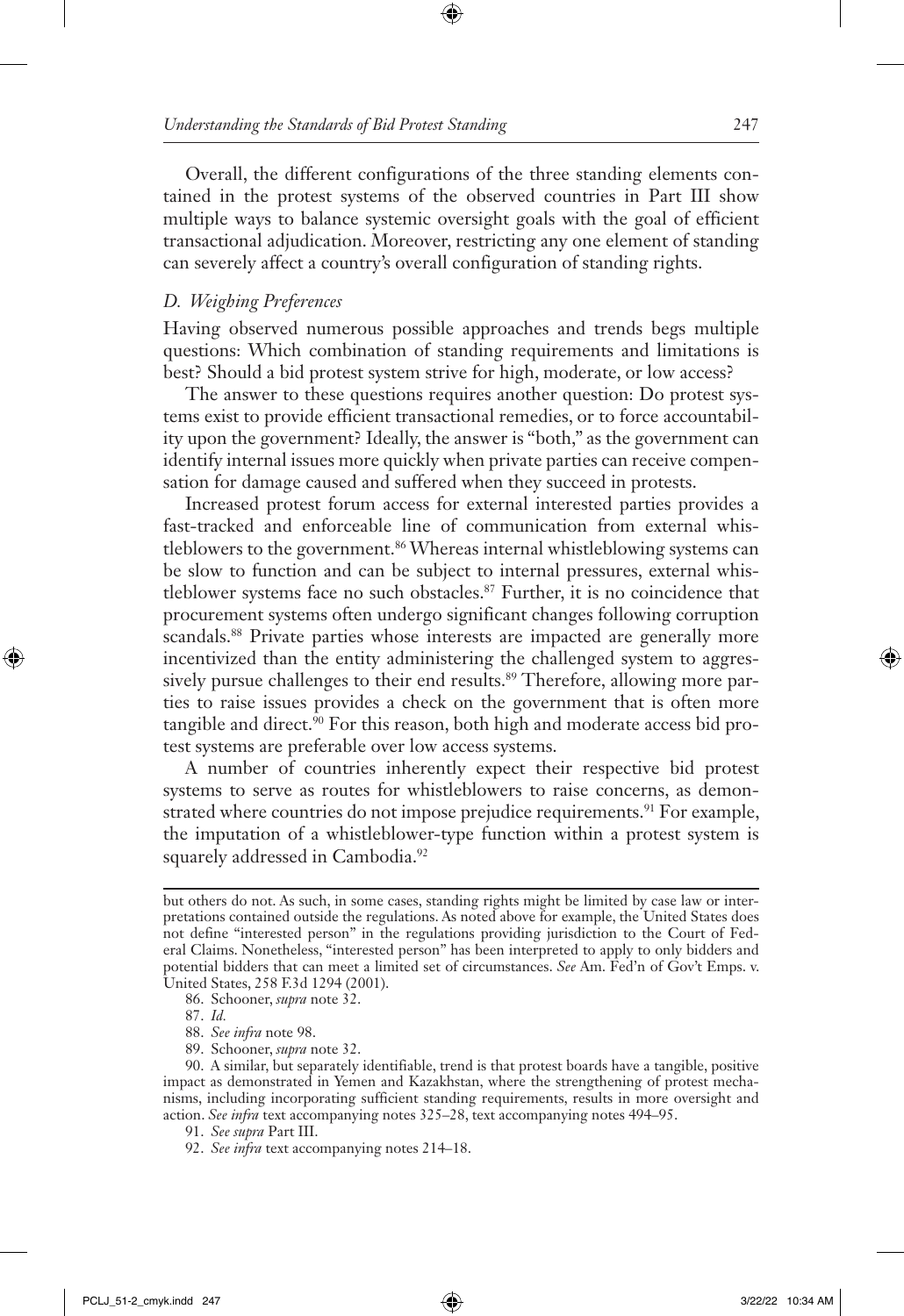Nonetheless, a system that affords the broadest possible standing rights may not be desirable. One possible justification for conferring more restrictive standing rights is that many countries also maintain whistleblower complaint systems that operate adjacent to their protest systems.93 EU Directive 2014/24 implicitly endorses such a configuration as an option, providing that member states should maintain other mechanisms for handling complaints in the event that standing is not provided to non-bidders.<sup>94</sup> Under such a system, while decisions cannot be directly challenged, some level of redress for complaints is theoretically provided.95

Notwithstanding its benefits, proponents of a more limited protest system may argue that broad protest forum access will result in some level of decreased efficiency, with protests resulting in more stays of award and requiring resources to analyze and litigate. Observers of Kazakhstan's procurement challenge mechanisms, for example, have noted that "professional complainants" historically have accounted for a significant portion of challenges raised.96 Such parties file frivolous suits with the expectation that the awardee will have to pay the professional complainant to withdraw their complaint.<sup>97</sup> This example indicates that other factors, such as socioeconomic factors, cultural preferences, and regional trends, can have substantial effects on the effectiveness and use of challenge systems.

While openness can lead to frivolous protests being brought, decreases in transactional efficiency caused by challenges will be offset by successful protests enhancing overall systemic efficiency by uncovering flaws or violations.<sup>98</sup> An overly restrictive system can mask systemic inefficiencies in the name of preventing inefficiency in any one particular transaction.<sup>99</sup> To that end, both high access and moderate access systems are both preferable over low access systems.

Balancing all of these considerations, the optimal level of access for a bid protest system seems to be moderate access. A system affording moderate access to protest fora can balance the needs for effective external oversight and efficient transactional remedies while also limiting potentially frivolous litigation.

Ultimately, the existence of so many developed bid challenge systems is a promising indicator of the increasing importance of private parties in holding

99. *Id.*

<sup>93.</sup> Directive 2014/24/EU of the European Parliament and of the Council of 26 February 2014 on Public Procurement and Repealing Directive 2004/18/EC, 2014 O.J. (L 94) 89.

<sup>94.</sup> *See infra* note 131.

<sup>95.</sup> *Id.*

<sup>96.</sup> *See infra* text accompanying notes 325–28.

<sup>97.</sup> *Id.*

<sup>98.</sup> *See* Carlos Pimenta & Natalia Rezai, *Public Procurement in Latin America*, Int'l Monetary Fund (Jan. 2016), https://www.elibrary.imf.org/view/books/071/22577-9781597822268-en/ch08 .xml. This study by the International Monetary Fund found that procurement systems are often implemented following corruption scandals. Further, it highlights the whistleblowing/accountability aspect rather than remedy aspect and pushes back against idea of efficiency as a reason against widening standing.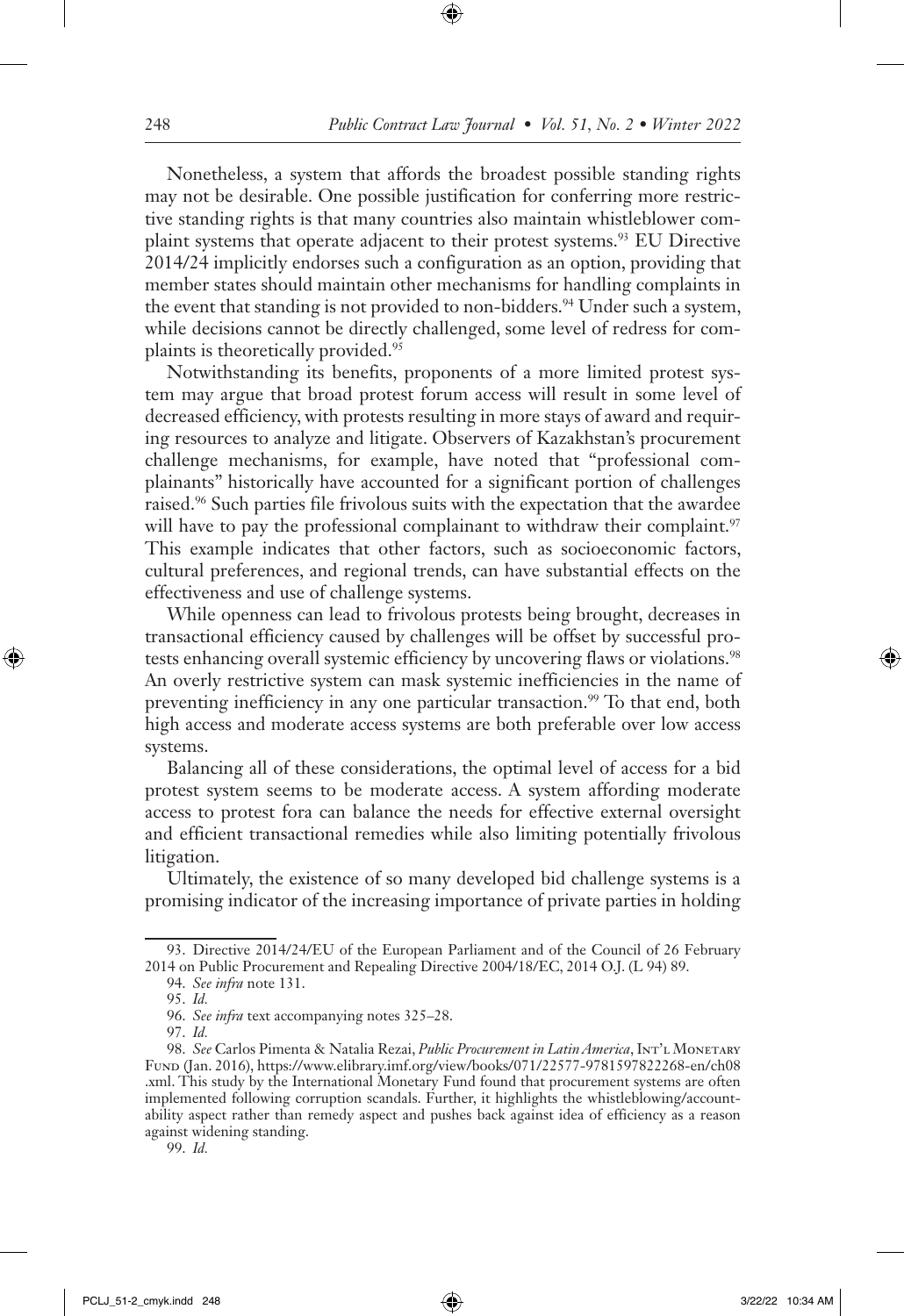governments accountable, and much remains to be learned from various systems' successes and failures. Clearly, many countries view bid protest mechanisms as useful accountability and oversight tools. The majority of countries surveyed have adopted laws that confer standing to bidders and potential bidders at minimum, and then only those under a reasonable set of circumstances, thus providing moderate access to protest fora.<sup>100</sup>

### IV. REVISITING *ACETRIS HEALTH* AND HOW THE UNITED STATES CAN IMPROVE ITS BID PROTEST STANDING RIGHTS TO ACHIEVE A MORE OPTIMAL BALANCE

Shifting focus to the United States, in the post-award challenge context, the United States moderately opens standing by conferring protest standing to bidders.<sup>101</sup> Yet for decades, it has restricted standing by requiring bidders to show that they not only have suffered harm or a likelihood of harm, but that they would have won the award were it not for the agency's alleged violation.102 This combination places the United States in a league of its own, having adopted an overly restrictive approach as compared to other similarly situated countries.

In particular, the pre-*Acetris Health* approach prevents known issues from being adequately addressed by preventing, in many cases, interested parties from pursuing remedies, which thus limits the effectiveness of the overall U.S. bid protest system.103 This approach does not represent an optimal balance between efficiency of transactional adjudication with the accountability and whistleblowing functions inherent to bid protest systems.

### *A. Comparing the United States to the World*

Almost all of the countries surveyed in this Article have installed credible bid challenge mechanisms. Of those, almost all countries confer standing under a wider set of circumstances than the United States, approximately sixty of which provide standing to parties other than bidders.<sup>104</sup> This statistic alone is not dispositive and may not automatically trigger a cause for concern—for example, this concern is mitigated by the fact that United States has robust, experienced protest forums.105 The underlying reasons behind this overall trend toward adopting wider standing should raise concern, however, because they suggest that the United States is denying access to participants who could otherwise benefit from the overall effectiveness of the U.S. protest system.

<sup>100.</sup> *See, e.g.*, *infra* App. A, *supra* note 39. Of the countries evaluated for this paper, approximately sixty assign standing beyond just bidders only. Further, a slightly higher number of countries can be classified as providing either moderate or high access. *See supra* Figures 5, 6.

<sup>101.</sup> *See* Weeks Marine, Inc. v. United States, 575 F.3d 1352, 1359 (Fed. Cir. 2009).

<sup>102.</sup> *Id.*

<sup>103.</sup> *See* Acetris Health LLC v. United States, 949 F.3d 719, 726–27 (Fed. Cir. 2020).

<sup>104.</sup> *See, e.g.*, *infra* App. A.

<sup>105.</sup> Kovacic, *supra* note 33, at 462, 467.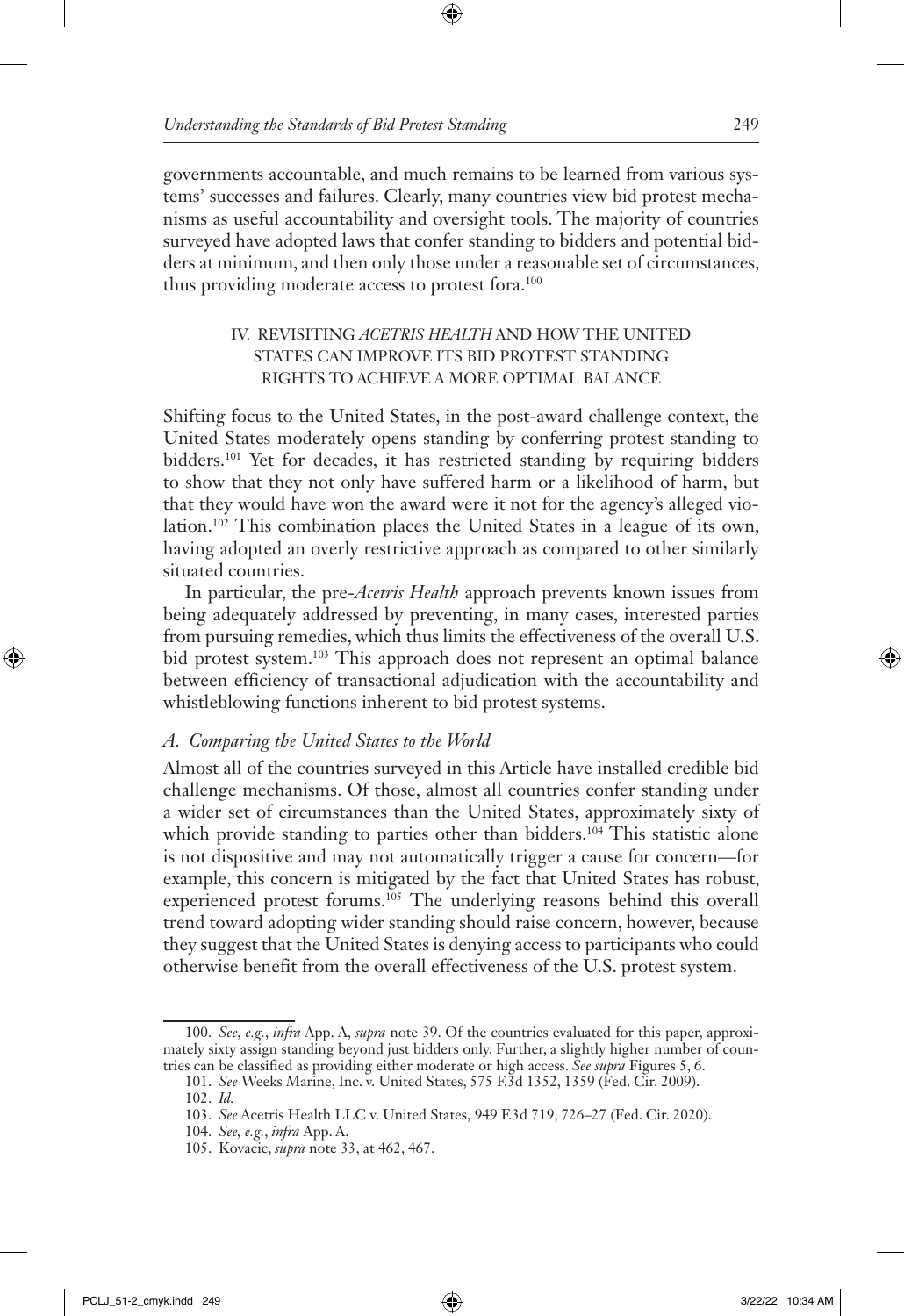The reasoning behind the implementation of wider standing in other countries seems clear: foreign protest institutions consider protests to be an effective form of oversight. Providing legitimate interested parties with access to protest mechanisms is in the best interests of both the affected parties and the government. The parties get a chance to raise issues affecting them, so that these problems can be corrected and so that harms can be redressed; the government receives an additional effective means of oversight and is better able to address more issues in public procurement.

By comparison, the more limited approach in the United States hinders oversight over procurement.106 A primary reason for the Federal Circuit's *Ace*tris Health decision was that the central issue was a recurring one.<sup>107</sup> Were it to be found that Acetris did not possess adequate standing, then this recurring issue would have gone unaddressed once again.

Additionally, the "substantial chance of award" requirement effectively limits standing on any given decision to only a few parties. Parties may not always possess the incentive to engage in a protest.108 Before *Acetris Health*, to confront pressing issues, judges were essentially forced to wait for the "perfect" plaintiff to raise the issue on protest, despite other parties with tangible harms and actual interest in procurements being willing to pursue litigation over credible issues.109

This is not to suggest that all issues and violations in the procurement process should be protestable. Still, the United States' enhanced prejudice requirement is too narrow a restriction, impeding the efficient resolution of known issues and legitimate grievances.<sup>110</sup>

#### *B. Revisiting* Acetris Health *and the Future*

In light of *Acetris Health* and the U.S. system's historical restrictiveness, two comparative examples offer reasonable solutions: the U.K.'s approach and the EU approach. The U.K.'s standing regime includes a similar, but less restrictive, prejudice requirement to the United States: claimants must show "sufficient interest" in the procurement.111 This requirement functions similarly to the United States, but, significantly, the U.K. has relaxed the requirement.<sup>112</sup> In other words, the U.K. can still exclude claimants who arguably lack legitimate claims while permitting broader access for those who do possess legitimate claims.113 The United States could follow the U.K.'s example in this area and remove or lessen the strict interpretation of the substantial chance requirement.

<sup>106.</sup> Schooner, *supra* note 32, at 673.

<sup>107.</sup> David S. Gallacher et al., *What Does It Mean to Manufacture? Federal Circuit's Acetris Decision Fundamentally Alters Trade Agreements Act Compliance*, Nat'l L. Rev. (Feb. 28, 2020).

<sup>108.</sup> One common incentive is that litigation is expensive and time-consuming. 109. *See* Info. Tech. & Applications Corp. v. United States, 316 F.3d 1312, 1319 (Fed. Cir. 2003).

<sup>110.</sup> *See* Acetris Health LLC v. United States, 949 F.3d 719, 727 (Fed. Cir. 2020).

<sup>111.</sup> *See infra* notes 483, 486, and accompanying text.

<sup>112.</sup> *Id.*

<sup>113.</sup> *See infra* note 484.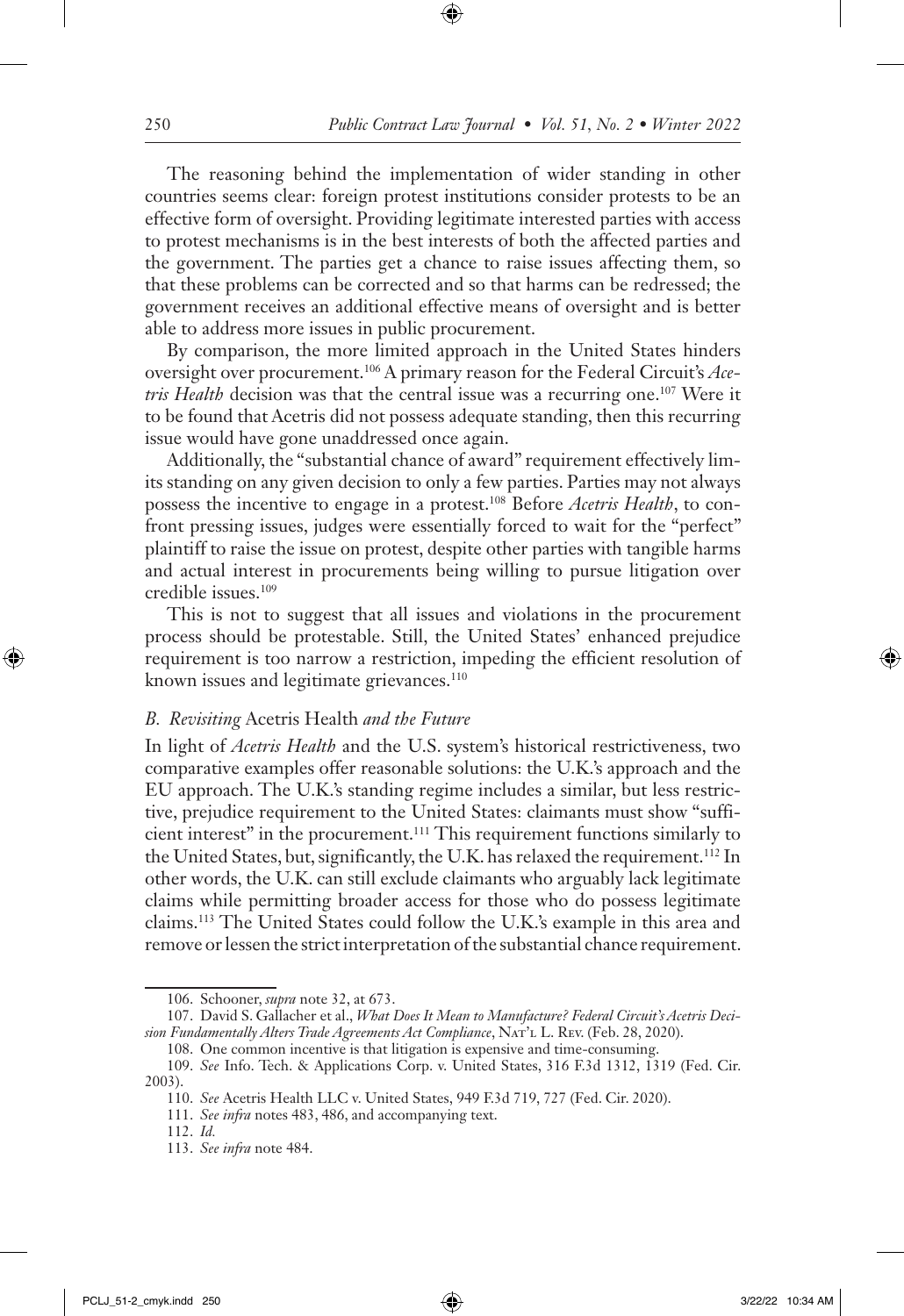This change would immediately soften the main barrier to access that currently limits the effectiveness of the United States' protest system.

The baseline standard implemented in the EU is also a promising formulation, permitting protests by bidders and potential bidders who have suffered harm, as opposed to just bidders who have both been harmed and had a substantial chance of award.114 Adopting this approach would effectively involve reinstating (even if only in practice and not in name) the APA definition of interested party.

Adopting either the U.K. or EU approach would bring the United States much more in line with the "causes harm or likely causes harm" prejudice requirement in moderate access countries like Canada, Australia, and Japan.115 This moderate access option does not even necessarily require completely abandoning the "substantial chance" standard; instead, the United States could simply re-interpret the definition of "substantial chance" to fall more in line with the U.K. and its "sufficient interest" requirement.<sup>116</sup> Ultimately, while the United States should not necessarily feel compelled to adopt the exact same standing requirements as found in any one country, the United States can and should strive to achieve a workable balance between accountability and remedy, and between oversight and efficiency.

Of additional interest, the broadest reading of *Acetris* might even suggest a future in which third party protestors may exist in the United States, which would make the United States a high access country.<sup>117</sup> While perhaps not likely, it is not inconceivable that judges of the Federal Circuit and the Court of Federal Claims might permit other aggrieved parties, such as subcontractors and unions, to raise protest issues if the APA definition returned to prominence.<sup>118</sup>

As a final note, protests before the GAO are and would be subject to the limited standing conferred by CICA absent amending legislation from Congress, which creates the very real possibility for differing standards for standing between the Court of Federal Claims and the GAO. However, having separate standing thresholds between the GAO and the Court of Federal Claims is acceptable if the trade-off is increased accountability. Ultimately,

118. Claybrook, *supra* note 6; *see* s*upra* text accompanying notes 15–21.

<sup>114.</sup> *See infra* note 127.

<sup>115.</sup> Claybrook, *supra* note 6; *see infra* text accompanying notes 160 & 319.

<sup>116.</sup> Senior Courts Act 1981, at 31 (UK), https://www.legislation.gov.uk/ukpga/1981/54/ data.pdf [https://perma.cc/FQD8-LU2D].

<sup>117.</sup> *See generally* Acetris Health LLC v. United States, 949 F.3d 719, 726 (Fed. Cir. 2020). Admittedly, the Federal Circuit was focused on the potential future disadvantage that Acetris would suffer in competition, meaning that a reasonable reading of *Acetris Health* might accept a relaxation of the substantial chance of award requirement, but not an expansion of the classes of parties granted standing. As such, third parties may not be covered by *Acetris Health* because third parties do not compete or intend to compete in award competitions. Yet *Acetris Health* also signals a willingness to step away from the existing approach to bid protest standing in the United States. As such, if the Federal Circuit is willing to consider previously non-accepted rationales as a justification for finding that a party is in fact an "interested party," then it is within the realm of possibility that interested third parties will find standing.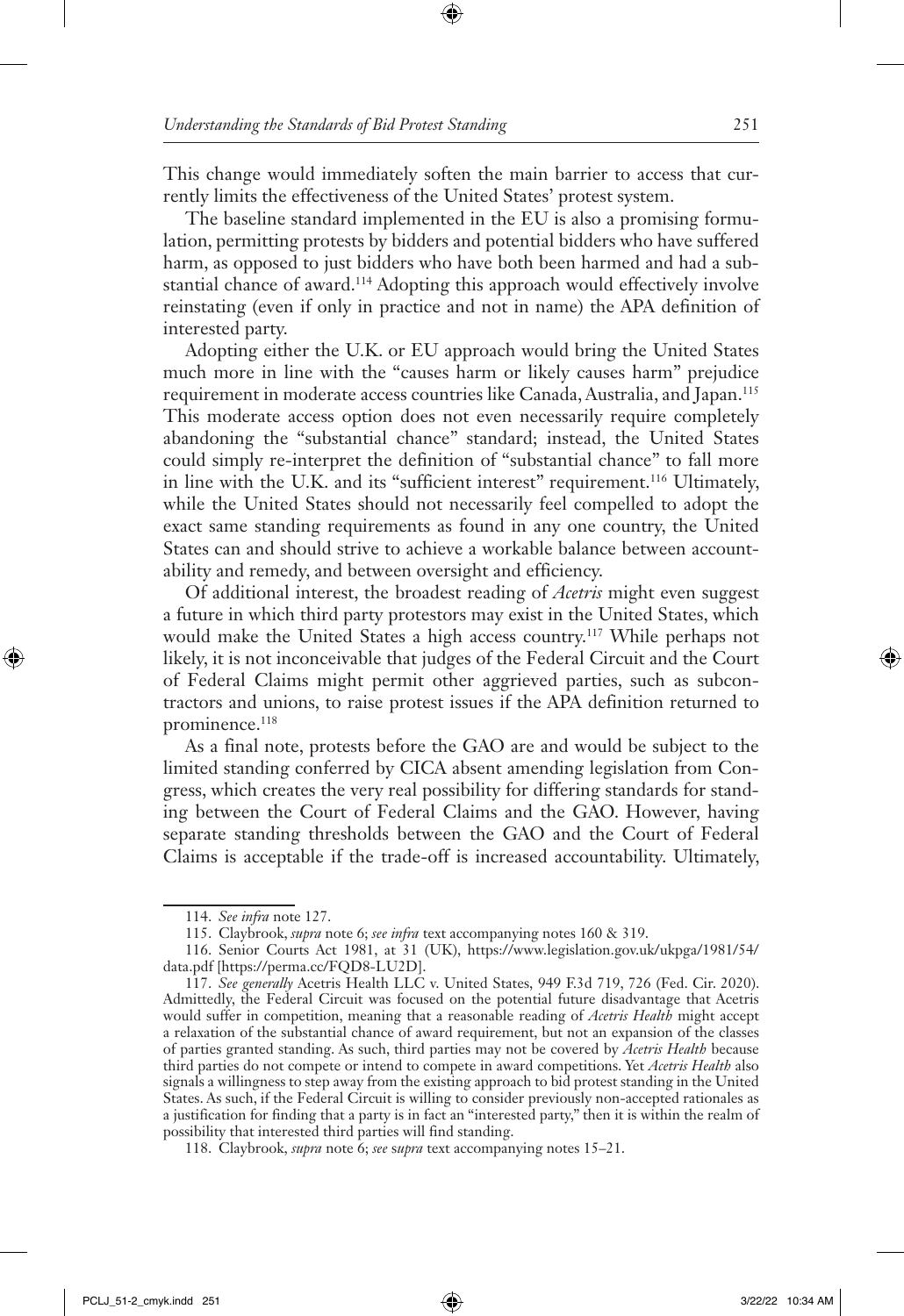*Acetris Health* is a positive example of what wider standing permits—a system in which the court can address recurring problems and can give competitors more opportunities to raise issues.

#### V. CONCLUSION

The U.S. bid protest system has become an outlier in conferring standing rights among the wave of countries who have modified their procurement challenge systems and enhanced access to standing rights in recent years.<sup>119</sup> Considering the objectives behind various challenge systems in place around the world, such as increasing oversight and government responsiveness and giving interest parties a chance to address issues and receive redress, the *Acetris Health* decision is an encouraging development. It potentially signals a future of increased accountability and larger roles for government contractors in United States government procurement protests.

The United States' bid protest system should be adjusted so as to grant more parties standing, to provide greater oversight, and to enhance accountability for government procurement. Taking a cue from the Federal Circuit's decision in *Acetris Health*, the Court of Federal Claims judges should utilize the APA definition of "interested parties" as opposed to the CICA definition, thereby allowing aggrieved parties to bring protests to the Court of Federal Claims. Further, the Federal Circuit should remove the "substantial chance requirement." These actions would make the United States a "moderate access" country at minimum and would better serve the purposes of promoting oversight and transparency while also maintaining an efficient transactional adjudication regime.

<sup>119.</sup> *See* Weeks Marine, Inc. v. United States, 575 F.3d 1352, 1359 (Fed. Cir. 2009); *see* Law on Public Procurement, Law No. 9643 (Nov. 20, 2006) (last amended 2014) (Alb.).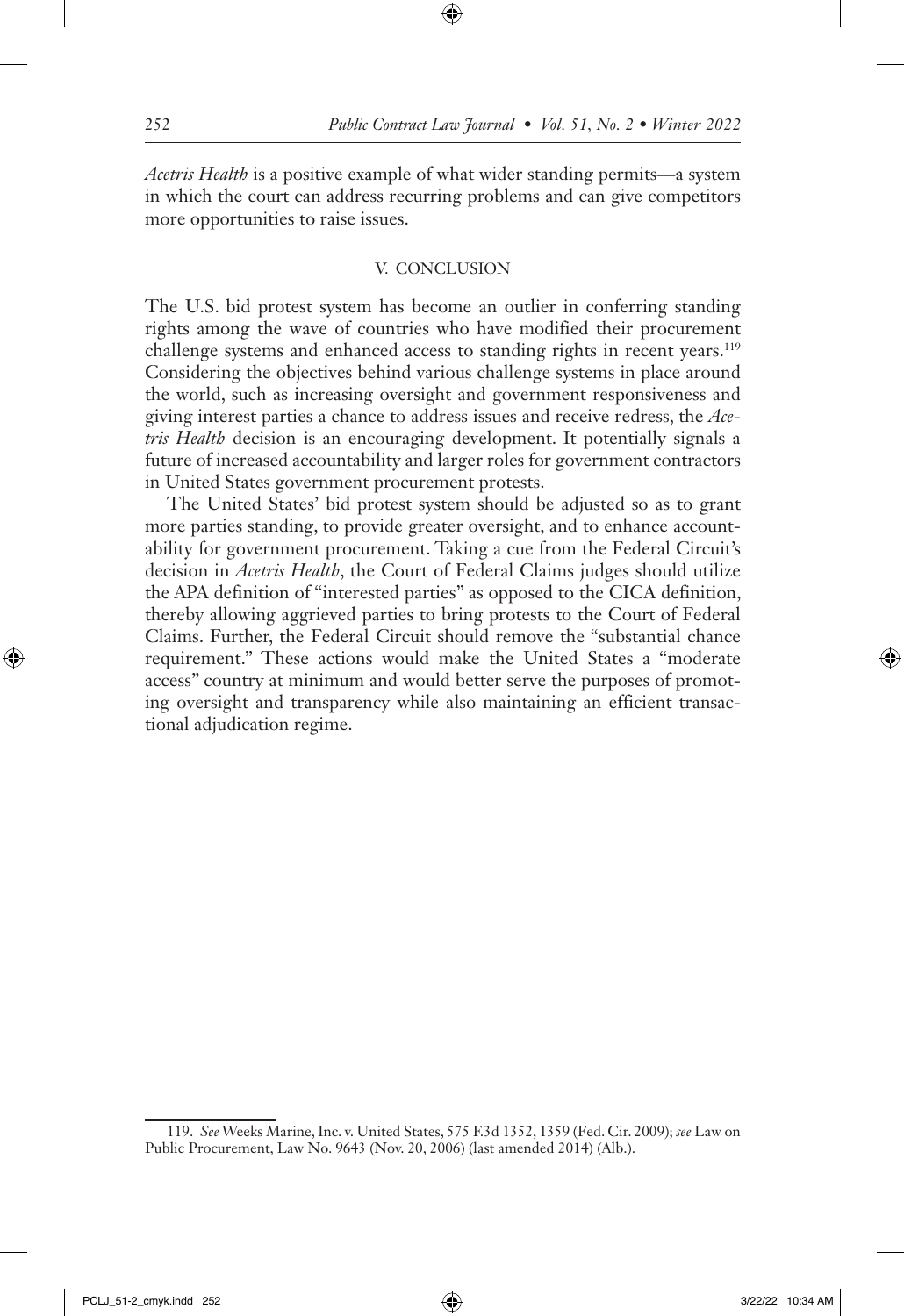### APPENDIX A: A SURVEY OF BID CHALLENGE STANDING REQUIREMENTS WORLDWIDE

While by no means inclusive of every country around the world, the following list of ninety-eight procurement challenge systems is intended to incorporate a diverse array of countries based on size, wealth, regional location, and cultural ties.120 It incorporates both global giants and small island chains, as well as both prosperous regional leaders and developing states.121 Each country evaluated is paired with the rating of its overall access.<sup>122</sup>

### 1. The European Union

The European Union's rules governing procurement and bid challenges are widely influential.<sup>123</sup> EU member states are required to implement EU requirements into their own laws and regulations.<sup>124</sup> In addition, many non-member states look to EU directives on public procurement as a model on which to base their own procurement rules.125 For this reason, the bid protest challenge system of the EU is placed first on this list.

EU Directive 2014/24 includes directions on implementing bid challenge mechanisms.126 The EU directive refrains from imposing specific

<sup>120.</sup> This list was largely made possible due to the stellar research contained within the World Bank's Global Public Procurement Database, whose list is up to date as of 2019. *See Global Public Procurement Database*, World BANK (2022), https://www.worldbank.org/en/topic/governance /brief/global-public-procurement-database [https://perma.cc/9WD2-8GVE]. The database serves as an excellent starting point for learning more about a particular country's procurement laws. Other sites which were of great help with this list include the ICLC, Law Reviews (8th ed.), and the official website for the European Union. *See* Jonathan Davey & Amy Gatenby, *The Government Procurement Review*, L. Revs. (May 2021), https://thelawreviews.co.uk/title/the-government -procurement-review/editors-preface [https://perma.cc/Y68W-B4JM]; *Public Procurement Laws and Regulations: 2020*, ICLG (Jan. 31, 2020) https://iclg.com/practice-areas/public-procurement -laws-and-regulations [https://perma.cc/2WN7-EBZT]; *Public Procurement*, Eur. Comm'n, https:// ec.europa.eu/growth/single-market/public-procurement\_en [https://perma.cc/6NV8-ALZZ] (last visited Dec. 14, 2020).

<sup>121.</sup> This list makes use of a mixture of both official and unofficial translations made of laws and regulations, the vast majority of which were directly sourced from the websites of the relevant procurement authorities for the different countries contained in this list. For those wishing to locate the website of a particular country's respective procurement agency, Ministry of Finance, or general government website containing that country's laws, the World Bank's Global Procurement Database is an excellent starting point. World BANK, GLOBAL PROCUREMENT DATABASE, https://www.globalpublicprocurementdata.org/gppd (last visited Nov. 30, 2021) [https://perma .cc/FTG8-XD2A].

<sup>122.</sup> *See id.* Be advised that each rating is meant to provide a useful starting point for comparing countries' bid protest regimes—each rating is to a large extent subjective and represents a simplification of complex factors.

<sup>123.</sup> *See* Government Procurement Law and Policy: European Union, Libr. of Cong. (July 24, 2020), https://www.loc.gov/item/2013417417 [https://perma.cc/LK9B-JGQZ]; *Public Procurement*, Eur. Comm'n, https://ec.europa.eu/growth/single-market/public-procurement\_en [https://perma.cc/3MS6-27G3] (last visited Dec. 7, 2020); Bill Gilliam et al., *The Government Procurement Review: European Union*, L. Revs. (June 2020), https://thelawreviews.co.uk/edition/ the-government-procurement-review-edition-8/1227010/european-union [https://perma.cc/Y6 8W-B4JM].

<sup>124.</sup> Bill Gilliam et al., *supra* note 123.

<sup>125.</sup> *Id.*

<sup>126.</sup> *Id.*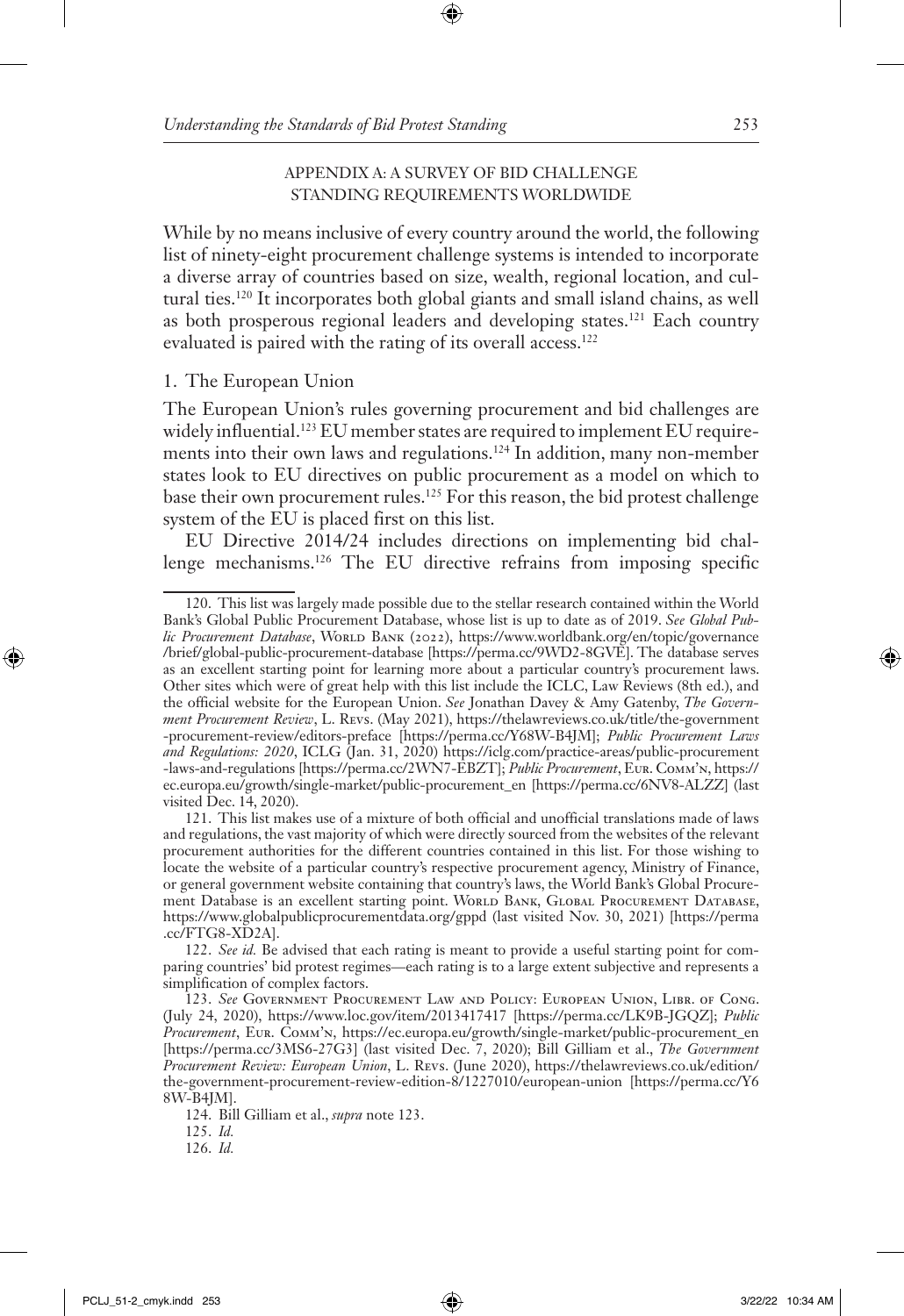requirements of member states for the governance of bid challenge standing rights. Although the directive requires that mechanisms be in place to monitor procurement systems for potential issues and improvements, the directive states that member states do not have to grant challenge standing to all monitors.127 Instead, Directive 2014/24/EU essentially sets a minimum requirement to which member states are to adhere.<sup>128</sup>

Broadly speaking, in the EU system, standing is conferred to "economic operators," a term that includes a wide range of bidders and potential bidders.129 Although this option is the typical arrangement adopted by most member states, some member states have chosen to confer standing to a wider class of entities to include public entities and industry associations like unions.130 Given that even EU member states vary in the degree to which they afford standing, in addition to describing the EU baseline<sup>131</sup> this list separately includes multiple member states.<sup>132</sup>

2. Afghanistan (prior to the Taliban takeover in late 2021) (Low Access)

Afghanistan's official translation of its Procurement Law of 2017 includes "The Rights for Objection and Review" under Article 50 of the law.133 Under

128. *Id.*

129. Support for Improvement in Governance & Mgmt. Programme, Public Procurement Training for IPA Beneficiaries, at F-6 (2010).

130. For example, France has chosen to confer standing to unions.

131. Paragraph 122 of the introduction to Directive 2014/24/EU states:

"Directive 89/665/EEC provides for certain review procedures to be available at least to any person having or having had an interest in obtaining a particular contract and who has been or risks being harmed by an alleged infringement of Union law in the field of public procurement or national rules transposing that law. Those review procedures should not be affected by this Directive. However, citizens, concerned stakeholders, organised or not, and other persons or bodies which do not have access to review procedures pursuant to Directive 89/665/EEC do nevertheless have a legitimate interest, as taxpayers, in sound procurement procedures. They should therefore be given a possibility, otherwise than through the review system pursuant to Directive 89/665/EEC and without it necessarily involving them being given standing before courts and tribunals, to indicate possible violations of this Directive to a competent authority or structure. So as not to duplicate existing authorities or structures, Member States should be able to provide for recourse to general monitoring authorities or structures, sectoral oversight bodies, municipal oversight authorities, competition authorities, the ombudsman or national auditing authorities."

*See* Council Directive 89/665/EEC, 1989 O.J. (L 395).

132. *See supra* notes 120–23 and accompanying text. EU member states included in this list contain a designation of "EU" next to their name. Further, prospective member states and EU affiliates included in this list will generally be noted within the profile for said country.

133. *See* Procurement Law [Afg.], Official Gazette no.1223 (Sept. 17, 2016) (English translation provided by Islamic Republic of Afghanistan, Administrative Office of the President National Procurement Authority. When discrepancies arise between the English translation and the Dari and Pashto version, the Dari and Pashto law rules.); *see also Procurement*, Afghanistan

<sup>127.</sup> *See* Directive 2014/24, of the European Parliament and of the Council of 26 February 2014 on Public Procurement and Repealing Directive 2004/18/EC 2014/24/EU, 2014 O.J. (L 94/65) 1, 121, https://eur-lex.europa.eu/legal-content/EN/TXT/?uri=celex%3A32014L0024 [https://perma.cc/DPB4-FEHY].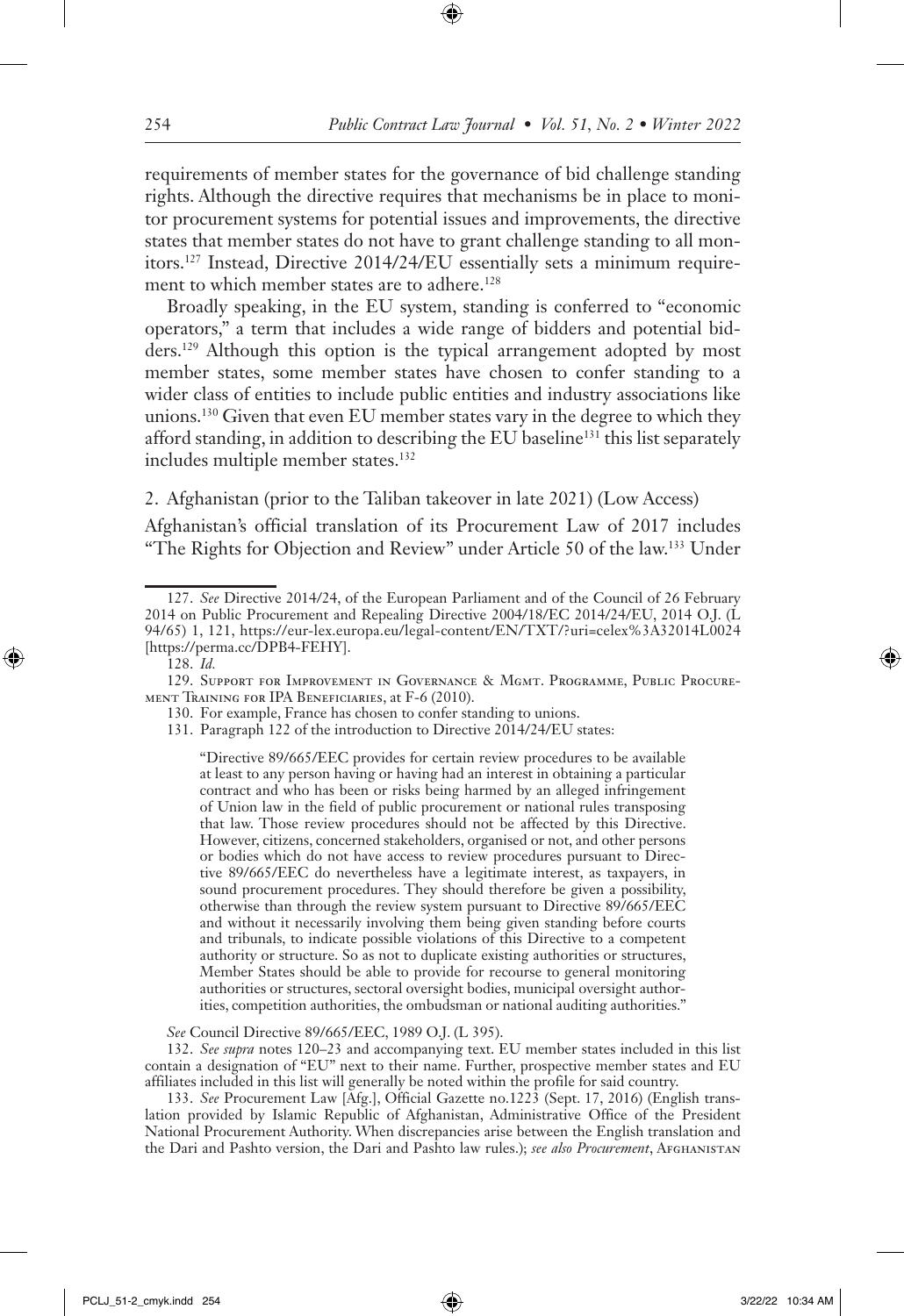Article 50, standing is conveyed to bidders who experience loss as a result of a violation by contracting authorities.<sup>134</sup> Further, protests are brought before the Administrative Review Committee, whose decisions are final.135

As noted in Part II of this Article, a state's overall standing consists of a combination of various factors, including which classes of parties may protest and under which circumstances said parties may protest. When compared to rest of the countries within this list, Afghanistan's mixture of standing rights presents a fairly common (and moderately restrictive) combination of standing rights: limiting standing to circumstances of actual harm caused to actual bidders.

#### 3. Albania (High Access)

Albania's bid protest standing requirements are found in its "Law on Public Procurement."136 This law was originally passed on November 20, 2006, but has since been amended multiple times, most recently by Law no 182/2014 in 2014.137 Chapter VII, entitled "Administrative Review Procedures," contains Article 63, which concerns the "rights of interested persons."138 Paragraph 1 of Article 62 states that "[a]ny person having or having had an interest in a procurement procedure and who has been or risks being harmed by a decision made by a CA, which infringes this law, may challenge such decision."139

Albania's overall standing rights presents another common (and moderately open) combination of factors: granting standing to interested parties, not just bidders, and not requiring actual harm, but rather permitting challenges where the party is merely at risk of harm.<sup>140</sup>

Although Albania is not a member state of the EU, its law on procurement is consistent with the EU regulations. The law adopts the EU formulation of permitting challenges by interested parties who suffer or are likely to suffer

138. *Id.* art. 63.

Government Electronic and Open Procurement System, https://events.development.asia /system/files/materials/2020/11/202011-afghanistan-government-electronic-and-open-procure ment-system-ageops\_0.pdf (last visited Dec. 14, 2020) [https://perma.cc/5H7B-H8AD]; *Global*  Public Procurement Database: Afghanistan, WORLD BANK, https://www.globalpublicprocurement data.org/gppd/country\_profile/AF [https://perma.cc/6RNJ-QDCN] (last visited Dec. 14, 2020).

<sup>134.</sup> Procurement Law [Afghanistan], Official Gazette no. 1223 at 26.

<sup>135.</sup> *Id.*

<sup>136.</sup> *See* Law on Public Procurement, L. No. 9643 (Nov. 20, 2006) (as amended by L. No. 9800, dated 10.09.2007, L. No. 9855, dated 26.12.2007, L. No. 10170, dated 22.10.2009, L. No. 10 309, dated 22.07.2010, L. No. 22/2012, L. No. 131/2012 and L. No. 182/2014), ch. VII, art. 63 (Alb.), http://www.app.gov.al/legislation/public-procurement/law (last visited Nov. 27, 2021) [hereinafter, Law on Public Procurement] [https://perma.cc/3JJT-4QST]; *see also* Agjencia E PROKURIMIT PUBLIK [Public Procurement Agency], http://www.app.gov.al/home (last visited Dec. 14, 2020) [https://perma.cc/2PBQ-YV32]; *Global Public Procurement Database: Albania*, World Bank, https://www.globalpublicprocurementdata.org/gppd/country\_profile/AL [https://perma .cc/8GMF-M84Q] (last visited Dec. 14, 2020); Agjencia E Prokurimit Publik [Public Procurement Agency], Annual Report 2020, http://www.app.gov.al/about-us/annual-reports [https:// perma.cc/9G4L-2GVR].

<sup>137.</sup> Law on Public Procurement*, supra* note 136.

<sup>139.</sup> *Id.* 

<sup>140.</sup> *Id.*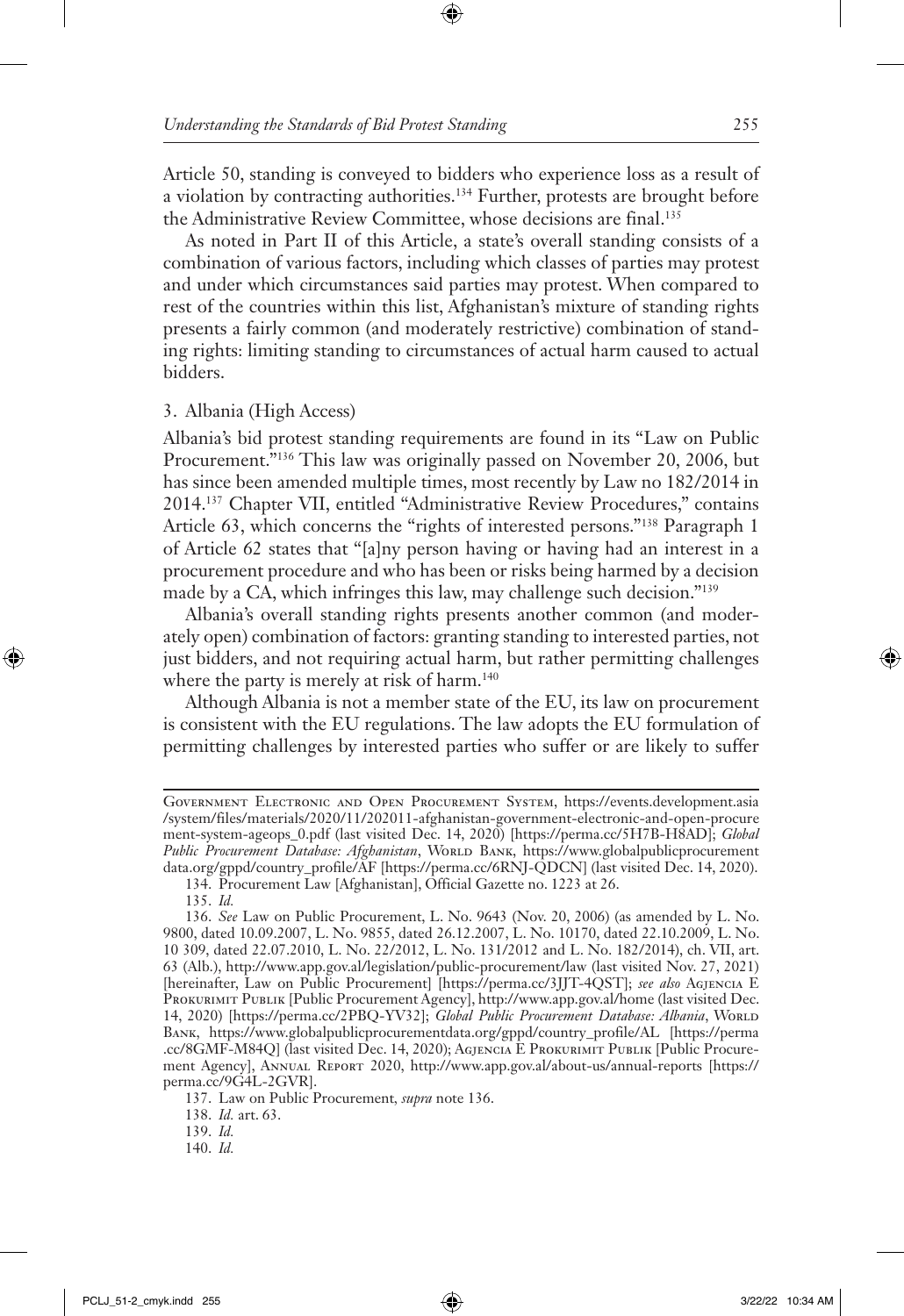harm and uses the term "economic operator" in Article 62 Paragraph 1.1, which, as stated above, is a term found in the EU regulations.<sup>141</sup> Albania is in accession talks with the EU as of March 2020.142

# 4. Algeria (Low Access)

Algerian bid challenge rights and procedures can be found in the Official Journal of the Algerian Republic No. 50 of September 20, 2015.143 Section 6 of Chapter 3 concerns appeals. Article 82 provides that, in addition to the rights of appeal provided by existing legislation, bidders may challenge provisional awards of contracts to the Public Procurement Committee.144 This provision suggests that bid protest standing rights in Algeria are comparable to those in Afghanistan.

# 5. Angola (High Access)

The "Public Procurement Law" of Angola of June 2016 contains regulations covering procurement challenge procedures.<sup>145</sup> Chapter IV, Article 15 states, "Any acts practiced by the public contracting entity are susceptible to administrative impugnation in the framework of the procedures of this Law that may violate the interests legally protected of the individuals."146 Article 17 provides further that "[t]he interested party shall explain in the claim or petition for presentation of hierarchical appeal or also inappropriate hierarchical appeal, all the grounds for impugnation and it may add the documents it deems required."147 As such, in Angola, challenge standing is conferred to "interested parties" whose legally protected interests have or may have been violated.148 Angola, thus, provides standing on the same level as Albania and the EU.

# 6. Argentina (High Access)

The relevant procurement law in Argentina is the General Regime for Public Procurement (GRPP).<sup>149</sup> Decree 1030/16 of September 15, 2016, shaped the GRPP as it currently stands.150 The GRPP provides a procedure for challenging non-binding evaluation commission decisions but does not provide a procedure for challenging the actual award.151 Instead, awards may be challenged

- 150. *Id.*
- 151. *Id.*

<sup>141.</sup> *Id.*

<sup>142.</sup> Albania: Current Situtation, 2014–EU Candidate Country, Eur. Council, https://www .consilium.europa.eu/en/policies/enlargement/albania [https://perma.cc/SUQ5-3V7W] (last visited Dec. 14, 2020).

<sup>143.</sup> *See* Official Journal of the Algerian Republic No. 50, ch. 3, § 6 (Sept. 20, 2015) (Alg.). 144. *Id.*

<sup>145.</sup> *See* Public Procurement Law, Law No. 9/16, ch. IV (June 2016) (Angl.).

<sup>146.</sup> *Id*. art. 15.

<sup>147.</sup> *Id.* art. 17.

<sup>148.</sup> *Id*. art. 19.

<sup>149.</sup> *See* Decree 1030/16 (Sept. 15, 2016) (Arg).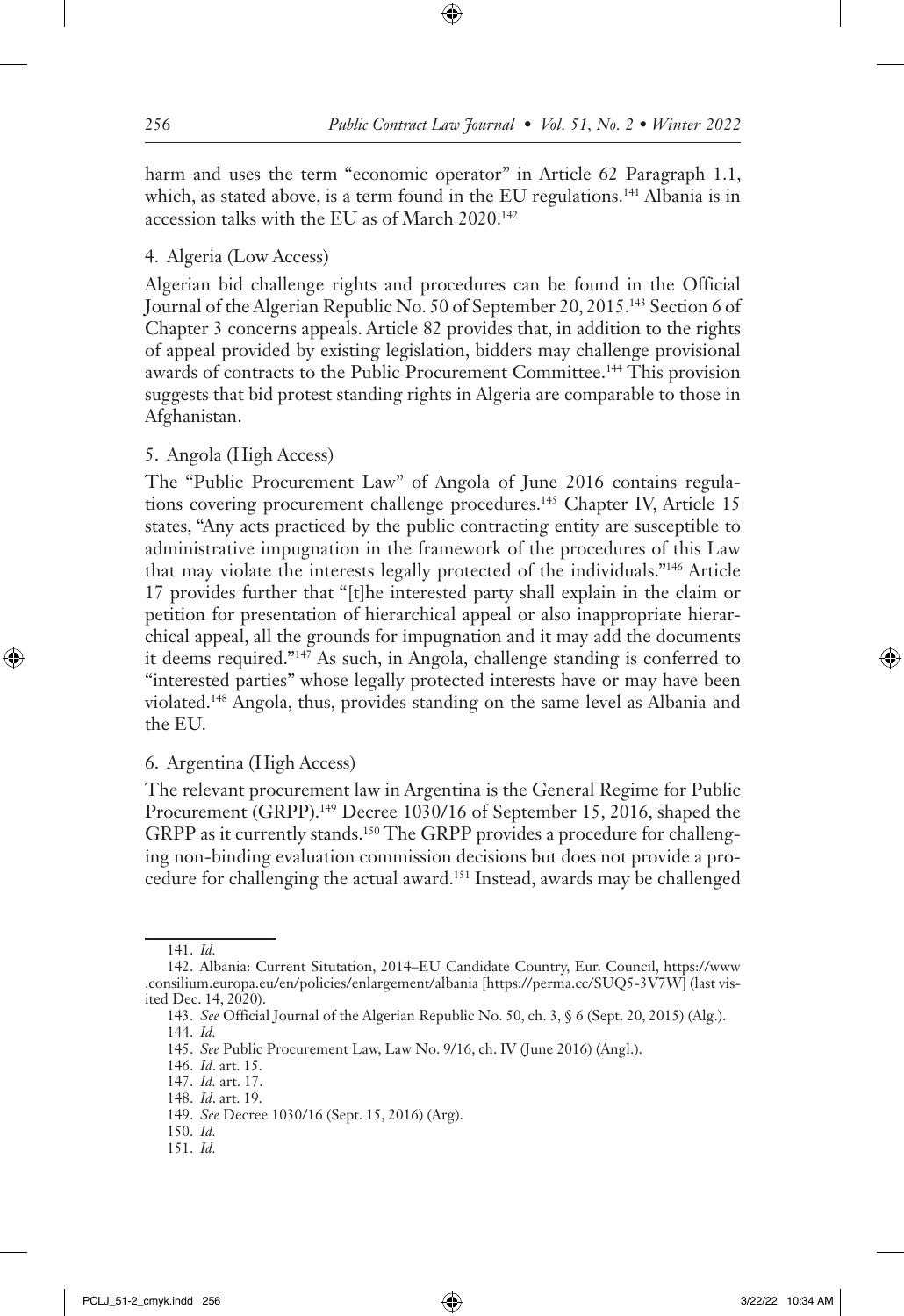under the Administrative Procedures Act, as authorized by Law No. 19,549.152 Challenges may be raised by unsuccessful bidders either before the procuring entity or the judiciary.<sup>153</sup>

Both legal and non-legal circumstances can be challenged.154 Legal claims can include violations in procedure and incorrect evaluation of a tenderer, whereas non-legal claims can center on comparisons between the selected vendor and other vendors (e.g., arguing that the protestor has a better reputation or that protestor's goods are better quality than the awardee).155 In permitting protests against non-legal claims, Argentina confers one of the widest sets of circumstances. This feature, coupled with providing challenge rights to bidders or other aggrieved persons, makes Argentina's overall conferral of standing rights one of the broadest.

#### 7. Armenia (High Access)

The Law of the Republic of Armenia on Procurement, adopted on December 16, 2016, includes challenge rights and procedures.156 Article 46 "Right to Appeal" states:

1. Every person shall have the right to appeal against the actions (inaction) and decisions of the contracting authority, the evaluation commission and the person examining procurement-related appeals.

2. Relations pertaining to the procurement, including the relations with regard to examination of appeals, shall not be regarded as administrative relations and shall be regulated by the legislation of the Republic of Armenia regulating civil law relations.

3. According to this Law, every person shall have the right to: (1) appeal against the actions (inaction) and decisions of the contracting authority and the evaluation commission to the person examining procurement-related appeals, before conclusion of the contract; (2) appeal against the actions (inaction) and decisions of the person examining procurement-related appeals, the contracting authority and the evaluation commission through judicial procedure.

4. Every person interested in concluding a specific transaction and having suffered damages caused as a result of an action or inaction of the contracting authority, evaluation commission or the person examining procurement-related appeals shall have the right to claim compensation for damages through judicial procedure.<sup>157</sup>

<sup>152.</sup> *See* Ley de Procedimiento Administrativo, Ley No 19.549 [Law on Administrative Procedure, Law No. 19,549] (1972) (Arg.).

<sup>153.</sup> *See supra* note 149.

<sup>154.</sup> *See* Juan Antonio Stupenengo & Paula Omodeo, *The Government Procurement Review: Argentina*, L. Revs. (5th ed. May 2017*).* 

<sup>155.</sup> *Id.*

<sup>156.</sup> *See* Law of the Republic of Armenia on Procurement, art. 46 (Dec. 16, 2016); *see also*  Assessing Public Procurement Practice in Armenia-2017, INST. FOR DEV. FREEDOM INFO. (2017), www.tpp-rating.org [https://perma.cc/9VFL-N8NH]; *Implementation Assessment of the Armenian*  Public Procurement Legislation, FREEDOM INFO. CTR. ARM. (2017).

<sup>157.</sup> *Id.*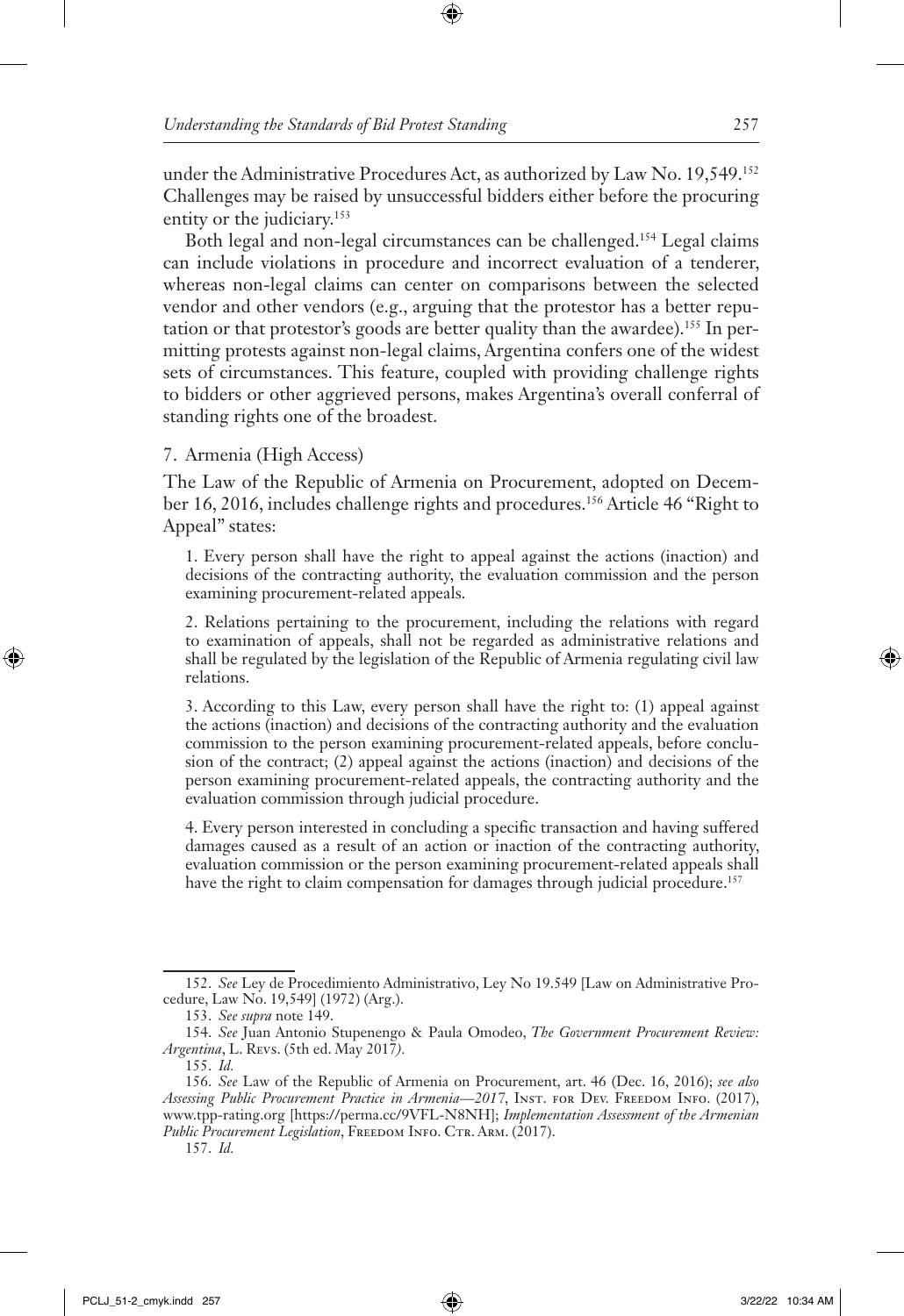Armenia provides one of the of the widest applications of standing for challenging procurements, in that "every person" is given the right to appeal decisions and indecisions related to a procurement.<sup>158</sup>

### 8. Australia (Moderate Access)

Bid challenge rights and procedures in Australia are governed by the "Government Procurement (Judicial Review) Act 2018."159 The Act provides that Australian courts can grant injunctions on claims filed by "suppliers."160 Part 1 states that a supplier is "(a) a person who supplies, or could supply, goods or services; or (b) a partnership (or other group) of 2 or more persons that supplies, or could supply, goods or services."161 Part 4 contains a provision for complaints made by suppliers.<sup>162</sup> Suppliers "may make a written complaint about the conduct to the accountable authority of the entity" if either the government procuring entity has engaged in, is engaging in, or proposes to engage in, conduct in violation of the relevant procurement law, or if "the interests of the supplier are affected by the conduct."163

### 9. Austria (EU—Moderate Access)

The Federal Public Procurement Act of 2018 governs procurement in Austria.164 The Austrian regulations align with EU directives, and as such standing is granted to "operators."165 Operators are defined as "legal entities such as natural or legal persons, public institutions or associations of these persons or institutions, registered partnerships or working and bidding groups who offer the execution of construction works, the delivery of goods or the rendering of services on the market."166 Under Section 342, operators can apply for review in the event that the operator asserts an interest in the conclusion of the contract and the illegal action of the procuring entity has caused

<sup>158.</sup> *Id.*

<sup>159.</sup> *See* Government Procurement (Judicial Review) Act 2018, No. 129 (Austl.); *see also*  Commonwealth Procurement Rules, Austral. Gov. DEP'T of Fin. (Dec. 14, 2020) https://www .finance.gov.au/government/procurement/commonwealth-procurement-rules [https://perma.cc /YB45-MG3D]. For a general sense of Australia's procurement system, visit Geoffrey Wood et al., *The Government Procurement Review: Australia*, L. Revs. (May 27, 2021), https://thelawreviews .co.uk/edition/the-government-procurement-review-edition-8/1227011/australia [https://perma .cc/2K2J-PH9G].

<sup>160.</sup> Wood et al., *supra* note 159.

<sup>161.</sup> *See* Government Procurement (Judicial Review) Act 2018, No. 129 (Austl.).

<sup>162.</sup> *Id.*

<sup>163.</sup> *Id.*

<sup>164.</sup> Bundesvergabegesetz 2018 [Federal Public Procurement Act of 2018] (Austria); *see also* Austria: Public Procurement Laws and Regulations: 2020, ICLG (Jan. 31, 2020), https://iclg.com/practice-areas/public-procurement-laws-and-regulations/austria [https://perma .cc/333M-TUC6]; Philipp J. Marboe, *The Government Procurement Review: Austria*, L. Revs. (June 2020), https://thelawreviews.co.uk/edition/the-government-procurement-review-edition-8 /1227013/austria [https://perma.cc/W59F-4UBN].

<sup>165.</sup> *Id.* This term is loosely translated from "*Unternehmer*" which could be read as either "operator" or "entrepreneur."

<sup>166.</sup> BUNDESVERGABEGESETZ 2018 [FEDERAL PUBLIC PROCUREMENT ACT OF 2018] § 2,  $\P$  38 (Austria).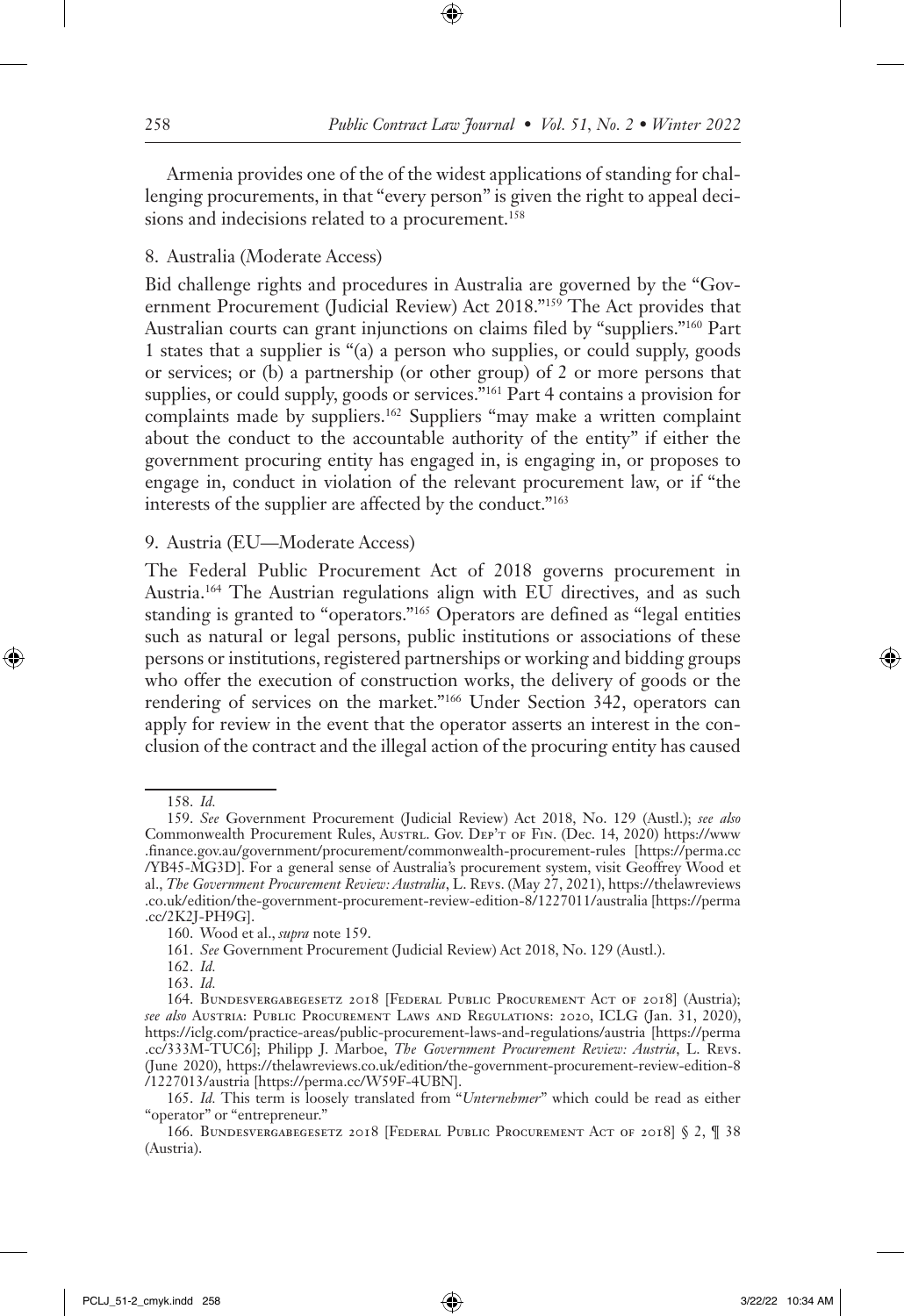or threatens to cause the operator damage.167 Austria permits challenges by bidders and potential bidders, and therefore, grants moderately open standing rights.

# 10. Azerbaijan (Moderate Access)

The Law of the Republic of Azerbaijan on Government Procurements addresses bid challenge rights in Article 55.168 Suppliers, who are defined as potential or actual parties to the procurement contract with the procuring entity, possess the right to file a complaint, provided they claim to be subject to damages because of "failure of the procuring entity to fulfill its duties defined by the law."169 Complaints can be filed administratively or through the courts.170 Azerbaijan presents a good example of standing rights that fall in between Afghanistan and the EU countries, in that it confers standing to bidders and potential bidders, but not interested parties.171 As such, Azerbaijan grants moderate standing rights when compared to other countries.

# 11. Bahamas (Moderate Access)

The Public Procurement Bill of 2017 for the Bahamas includes bid challenge rights.172 Article 64, "Complaints," states that "a potential or actual bidder who claims to have suffered, or to be likely to suffer, loss or injury due to a breach of duty imposed on a procuring entity by this Act may at any stage apply by way of complaint to the procuring entity for a review of the procurement proceedings."173 Unsatisfied complainants can appeal to the Procurement Review Tribunal, per Article 65.174

# 12. Bahrain (Low Access)

Chapter Five of Bahrain's procurement law addresses "Reconsideration and Complaints" concerning government contracts.175 Article 56 states that any supplier or contractor may claim that it has suffered or may suffer damage or loss.176 Complaints can be appealed, per Articles 57 and 58.177 Supplier and contractor are not defined further in the law.

172. *See* Public Procurement Act, 2017 (Bah.).

- 173. *Id.*, pt. 5, § 64, at 47.
- 174. *Id.*, pt. 5, § 66, at 48.

<sup>167.</sup> *Id.* § 342.

<sup>168.</sup> *See* Law of the Republic of Azerbaijan on Government Procurements, No. 245-IIQ, Art. 55 (Dec. 27, 2001) (Azer.), https://admin.etender.gov.az/email/7-Law\_revised [https://perma.cc /Z4BP-3836].

<sup>169.</sup> *Id.*

<sup>170.</sup> *Id.* arts. 55–57, 60.

<sup>171.</sup> Azerbaijan also seems to require actual harm suffered, not likelihood of harm. *See id.*  arts. 55, 57.

<sup>175.</sup> *See* Legislative Decree No.36 of 2002: With Respect to Regulating Government Tenders and Purchases, No. 56, ch. 5 (2002) (Bahr.), http://www.tenderboard.gov.bh/Laws.aspx ?cms=iQRpheuphYtJ6pyXUGiNqpncubnRdkps [https://perma.cc/TVT4-L8XH].

<sup>176.</sup> *Id.* art. 56.

<sup>177.</sup> *Id.* arts. 57–58.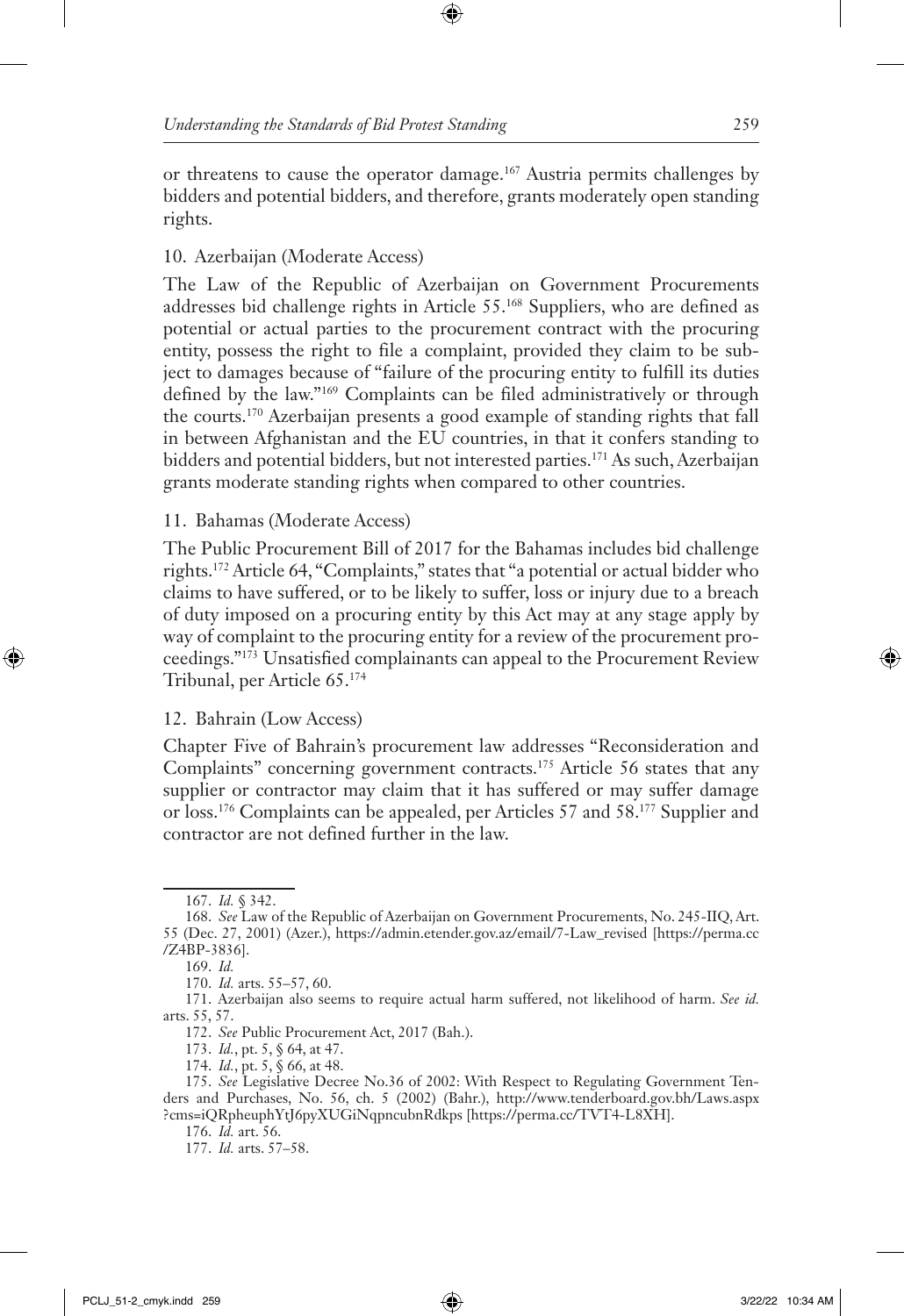#### 13. Barbados (Low Access)

Bid challenge rights in Barbados are covered by the Bill of February 14, 2018.178 Part VII, entitled "Challenge Proceedings," includes several articles on challenge proceedings.179 The relevant articles provide standing to suppliers, who can challenge and appeal violations of the Public Procurement Act that cause or are likely to cause injury to the supplier.<sup>180</sup> A "supplier" is defined as "a provider of goods, works or services" under Part I.181 Whether potential suppliers are also included is unclear.

#### 14. Belarus (Moderate Access)

Article 51 of Belarusian procurement law gives standing to a participant or other legal or natural person, including an individual operator, to file a challenge of a decision violating the rights and legitimate interests of participants, other legal entities, or individuals.182 Challenge proceedings can be initially brought to the authorized state body for public procurement and can be further appealed in court.<sup>183</sup>

#### 15. Belgium (EU—High Access)

As an EU member state, Belgian procurement is subject to EU directives.<sup>184</sup> Challenge procedures concerning Belgian government procurement are not incorporated in its law of June 17, 2016, governing general public procurement.185 Instead, challenge rights and proceedings are incorporated in the law

181. *Id.* pt. I, art. 2 (Barb.).

183. *Id.* art. 56 (Belr.).

<sup>178.</sup> *See* Public Procurement Act [CAP. 153] Barbados Gazette No. 24, 19 Mar. 2018, at 329.

<sup>179.</sup> *See id*. pt. VII.

<sup>180.</sup> *See id.* pt. VII, art. 74 (Barb.) (Article 74 states that "[a] supplier may, upon payment of the prescribed fee, appeal to the Tribunal against a decision: (a) to refuse to register him or renew his registration; (b) that he is ineligible to participate in public procurement; (c) to exclude him from participation in public procurement; (d) or to remove his name from the Suppliers Register."; *id.* art. 76; Article 76 states that "[a] supplier who participates in procurement proceedings and alleges that he has suffered or is likely to suffer loss or injury because a decision or action of a procuring entity or tenders committee in relation to the proceedings does not comply with this Act may, upon payment of such fee as may be prescribed, apply to the entity or committee to reconsider the decision or action. . . .").

<sup>182.</sup> *See* Zakon Respubliki Belarus [Law of the Republic of Belarus], Natsional'nyy pravovoy Internet-portal Respubliki Belarus' [National Legal Internet Portal of the Republic of Belarus] 2012, No. 419-3, art. 52 (Belr.), pravo.by/document/?guid=3871&p0=H11200419 [https://perma.cc/VTZ6-STT8].

<sup>184.</sup> *See also* David D'Hooghe & Lieselotte Schellekens, International Comparative LEGAL GUIDES: PUBLIC PROCUREMENT 2020 18 (Glob. Legal Grp. ed., 12th ed. 2020), https://iclg .com/practice-areas/public-procurement-laws-and-regulations/belgium [https://perma.cc/QE3X -P4QK]; Frank Judo & Klaas Goethals, *The Government Procurement Review: Belgium*, L. Revs., https://thelawreviews.co.uk/edition/the-government-procurement-review-edition-8/1227014 /belgium.

<sup>185.</sup> *See* Loi du 17 juin 2016 relative aux marches publics [Law of 17 June 2016 on Public Procurement] (Belg.), M.B., June 17, 2016 (last amended by Law of Apr. 7, 2019).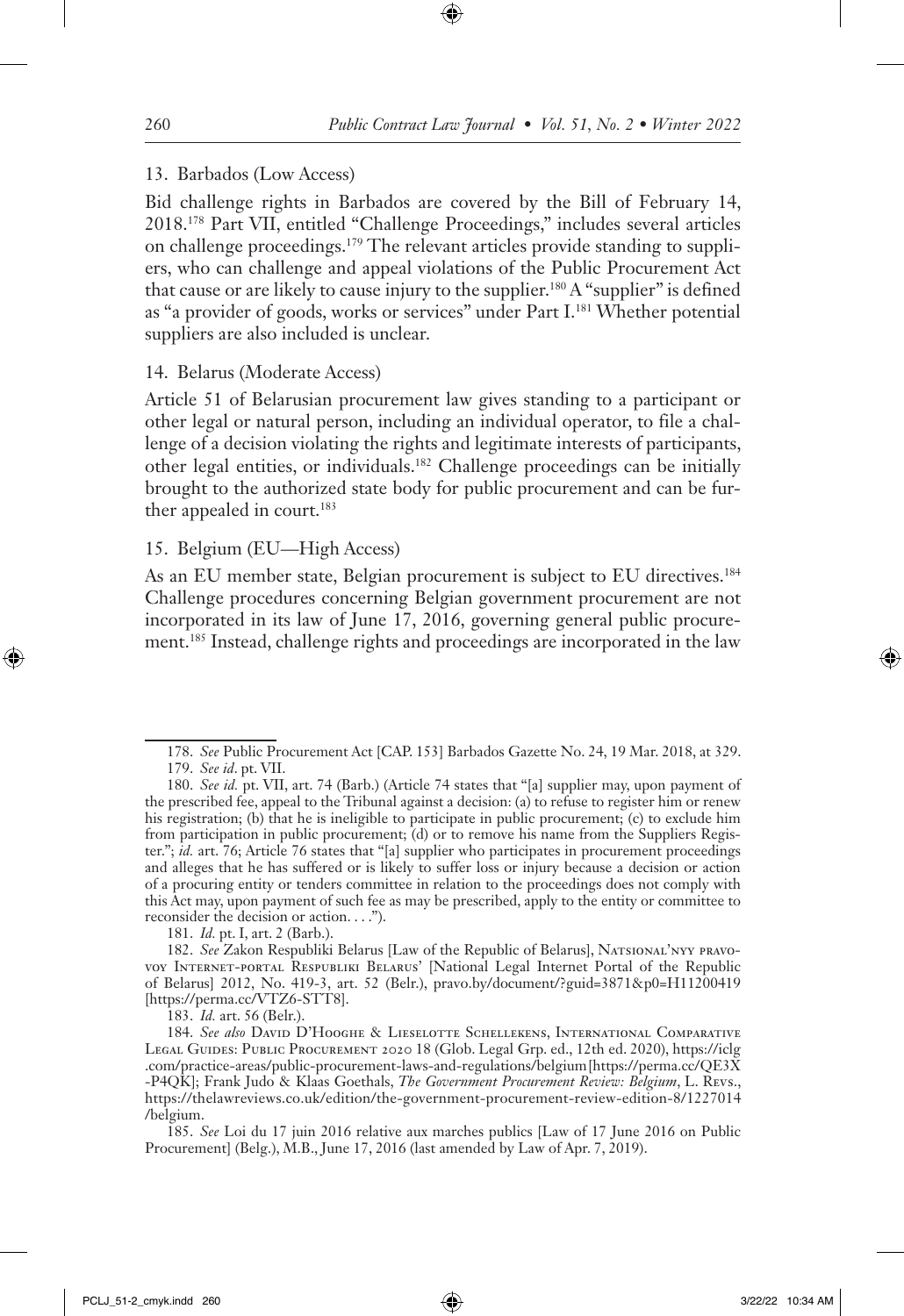of June 17, 2013.186 Section 5 of the June 17, 2013, law concerns recovery procedures.187

Any person who has an interest in the procurement award, or who suffers or may suffer damage because of a violation of Belgian or EU public procurement law, can challenge the decisions of a procuring entity.188 Parties can bring challenges to courts or the administrative law division of the Council of State.189 This law is potentially broader than other previous EU states on this list, in that "interested parties" could include third parties, not just economic operators.

16. Bermuda (Unclear)

In Bermuda, government procurement and government contracts are governed by the July 2, 2018, Code of Practice for Project Management and Procurement.190 Section 4 states, "All decisions, documents, quotations, tenders and contracts made, produced, submitted or executed under this Code may be subject to inspection and monitoring by the Financial Secretary or the Accountant General, the Director, the Director of Internal Audit, and the Auditor General."191

In addition, Section 29 pertains to "Awarding Contracts," and Section 41 addresses "Complaints and Disputes."192 Section 41 states that "[c]omplaints, including protected disclosures, regarding any aspect of the procurement process must be reported to the Director."193 Unsatisfied complainants have the right to have the matter adjudicated by the Supreme Court of Bermuda, per Section 6(8) of the Constitution of Bermuda.194 Section 41 also provides that unsatisfied complainants must escalate matters to the Permanent Secretary responsible for the Office for Project Management and Procurement or another public officer as determined by the Secretary to the Cabinet.195 However, which parties may become complainants is not specified.

#### 17. Bhutan (Low Access)

Bhutan's 2009 Procurement Rules & Regulations, last revised in July 2015, govern procurement challenge rights and procedures.196 Chapter VIII,

195. *Id.*

<sup>186.</sup> *See* Loi relative à la motivation, à l'information et aux voies de recours en matière de marchés publics, de certains marchés de travaux, de fournitures et de services et de concessions [Law Relating to Motivation, Information and Remedies Regarding Public Contracts, Certain Works Contracts, Supplies and Services and Concessions] (Belg.), M.B., June 17, 2013, § 5, arts. 14, 24–27 (last amended by Royal Decree of Dec. 20, 2019).

<sup>187.</sup> *Id.*

<sup>188.</sup> *Id.*

<sup>189.</sup> *Id.*

<sup>190.</sup> *See* Code of Practice for Project Management and Procurement (July 2, 2018) (Berm.); *see also* Office of Project Management and Procurement, Gov't of Berm., https://www.gov.bm /department/office-project-management-and-procurement [https://perma.cc/AV6N-4J72] (last visited Dec. 14, 2020).

<sup>191.</sup> Code of Practice for Project Management and Procurement § 4 (July 2, 2018) (Berm.).

<sup>192.</sup> *See id.* §§ 29, 41.

<sup>193.</sup> *Id.* § 41.

<sup>194.</sup> *See id.*

<sup>196.</sup> *See* Procurement Rules and Regulations, (2009) (Bhutan) (last revised July 2015) ("In exercise of the power granted by section 104 of the Public Finance Act of Bhutan 2007, the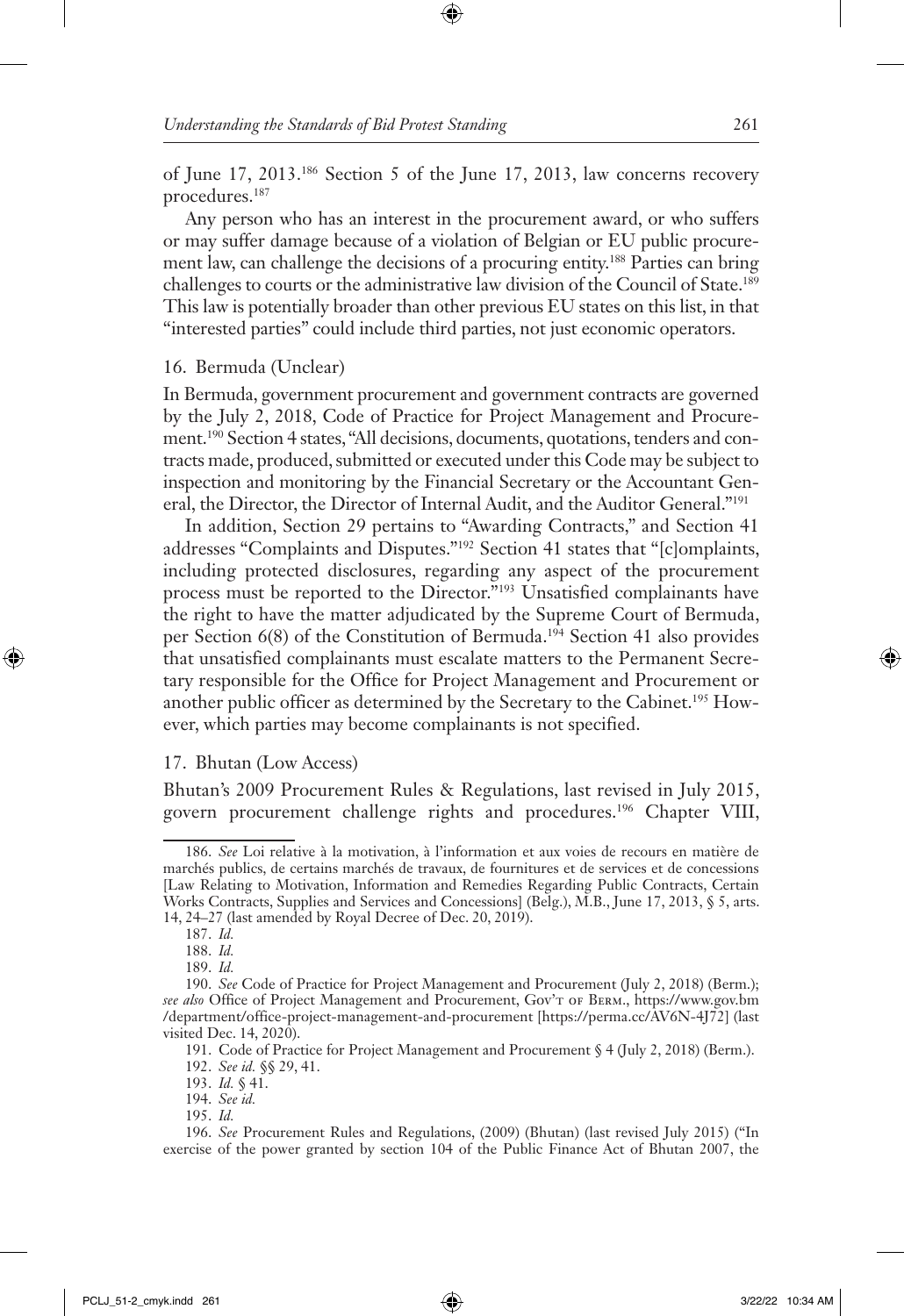"Institutional Arrangements." Section 8.1, "Procurement Grievance Mechanism," states:

8.1.1 The obligations of this Procurement Rules & Regulations and imposed on Procuring Agencies are duties owed to suppliers, contractors and service providers.

8.1.2 Any supplier, contractor or service provider who has or is likely to suffer, loss or injury resulting from an alleged breach of such duty, may make a complaint or seek review in accordance with this section, provided that the complaint or review procedure shall be brought promptly and in any event within the prescribed time.

8.1.3 A supplier, contractor or service provider may, in the event of a perceived breach of a duty imposed upon a Procuring Agency in respect of a specific procurement procedure, submit a written complaint to the head of the procuring agency responsible for such procedure promptly and in any event within 10 days of the letter of intent to award the contract.<sup>197</sup>

Suppliers, contractors or service providers may all have standing to bring a challenge.198 Per Section 1.1.3 Definitions, Paragraph 36, "[s]upplier" is defined as "an individual or a legal entity entering into a contract for the supply of goods or services."199

18. Bolivia (Low Access)

Chapter VII of Supreme Decree 181 dated June 28, 2009, concerns challenges and appeals.200 Chapter VII, Article 90, indicates that bidders may challenge resolutions issues, provided that the bidder suffers harm or may suffer harm.201 Bolivia, however, does not have a set dispute resolution mechanism, and is not a signatory to the World Trade Organization's (WTO) Agreement on Government Procurement (GPA).<sup>202</sup>

#### 19. Brazil (High Access)

Procurement Law No. 8,666 of June 21, 1993, includes challenge rights for bidders in Brazil.<sup>203</sup> Article 41 provides that any citizen may challenge breaches

Ministry of Finance hereby frames the Rules and Regulations for Procurement to be implemented by Government Agencies.").

197. *See* Procurement Rules and Regulations, ch. 8, § 8 (2009) (Bhutan) (last revised July 2015).

198. *See id.*

199. *See id.* ch. 1, § 1 (2009).

200. *See* Decreto Supremo No. 0181 [Supreme Decree No. 181], ch. VII (June. 28, 2009) (Bol.); *see also* SICOES, https://www.sicoes.gob.bo/portal/normativa/decretos.php [https:// perma.cc/M6Z2-DFES] (last visited Dec. 8, 2020).

201. *See* Decreto Supremo No. 0181 [Supreme Decree No. 181], ch. VII (Bol.) (June 28, 2009).

202. *See Bolivia-Selling to the Government*, Export.gov (July 12, 2019), https://www.export .gov/apex/article2?id=Bolivia-Selling-to-the-Government [https://perma.cc/4727-L62D]; *Plurinational State of Bolivia and the WTO*, WORLD TRADE ORG., https://www.wto.org/english/the wto\_e/countries\_e/bolivia\_e.htm [https://perma.cc/VBV3-6ZTN] (last visited Nov. 28, 2021); Jorge Luis Inchauste & Alejandra Guevara, *Public Procurement in Bolivia*, Lexology (Apr. 23, 2019), https://www.lexology.com/library/detail.aspx?g=04a4b75c-1ed7-4061-bb6d-a9df83b20bad [https://perma.cc/JK4Q-CYLE].

203. *See* Procurement Law No. 8,666, art. 41 (June 21, 1993) (Braz.); *see also* Teresa Arruda Alvim & David Pereira Cardoso, *The Government Procurement Review: Brazil*, L. Revs. (May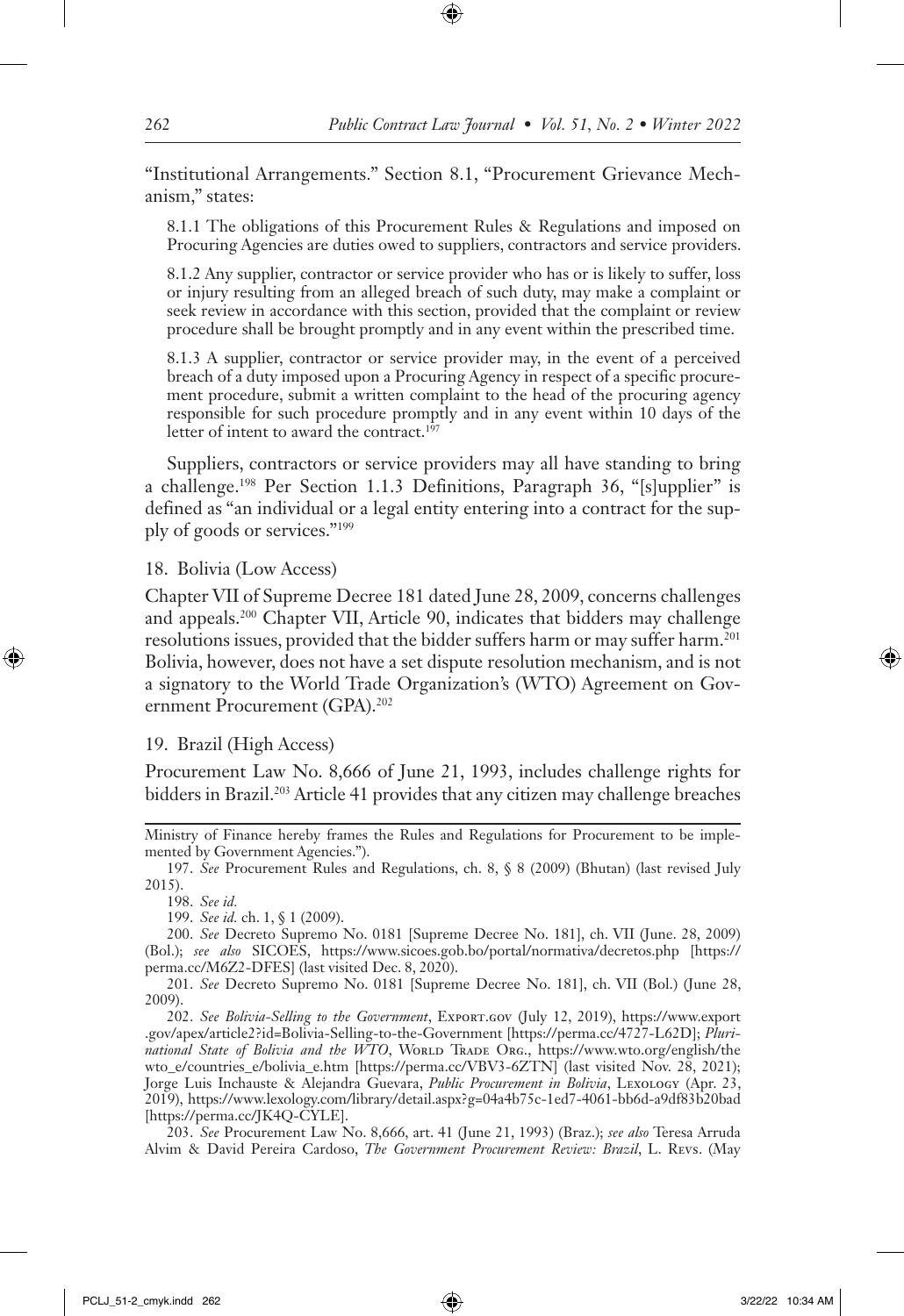of the procurement and contracting rules contained in the Procurement Law.204 Similarly, Article 113 provides that any bidders, persons, or entities may challenge violations of the Procurement Law before the Court of Auditors or the agency.205 Other articles connected to bid challenges include Article 101 and Article 109, which address judicial procedure for reporting criminal action and administrative resources for bids, respectively.206

# 20. Burkina Faso (Moderate Access)

Law 039-2016 concerns the general regulation of public contracting in Burkina Faso.207 The law defines a "Candidate" as a natural or legal person who possesses an interest in participating, or who is retained by a contracting authority to participate, in a procurement or public service delegation procedure.208 Redress procedures concerning bid challenges are governed under Title IV.209 Article 38 states that candidates, bidders, and awardees may lodge a preliminary appeal before the contracting authority against decisions grieving the candidate, bidder, or awardee during the competitive bidding procedures.210 Under Article 39, candidates, bidders, awardees, licensees, delegates, and private partners can refer matters to the "non-legal" appeal.<sup>211</sup>

Further, per Article 40, decisions of the non-judicial appeals body during the solicitation phases are binding.212 Chapter 2 provides for Judicial Appeal, but, as stipulated in Articles 40 and 43, this option only exists for performance disputes, and not for procurement award disputes.<sup>213</sup> In spite of the binding nature of the non-judicial appeal option, its exclusively non-judicial nature raises a concern over the efficacy of Burkina Faso's protest system.

# 21. Cambodia (High Access)

The Cambodia Procurement Manual includes reference to a complaint handling mechanism under Section 4.6.214 Section 4.6.1 outlines three distinct types of project issues:

- 212. *Id.* art. 40.
- 213. *Id.* arts. 40, 43.

<sup>27, 2021),</sup> https://thelawreviews.co.uk/edition/the-government-procurement-review-edition-8 /1227020/brazil; *Minestero da Economia*, Gov.BR, https://www.gov.br/fazenda/pt-br (last visited Dec. 2, 2020).

<sup>204.</sup> *See* Procurement Law No. 8,666, art. 41 (June 21, 1993) (Braz.).

<sup>205.</sup> *See id.* art. 113.

<sup>206.</sup> *See id.* arts. 101, 109.

<sup>207.</sup> *See* Portant Reglementation Generale de la Commande Publique Loi No. 039-2016/AN [General Regulation of the Public Order], art. 1 (Dec. 2, 2016) (Burk. Faso).

<sup>208.</sup> *Id.* art. 2.

<sup>209.</sup> *Id.* art. 37.

<sup>210.</sup> *Id.* art. 38.

<sup>211.</sup> *Id.* art. 39.

<sup>214.</sup> *See* Sub-Decree on Promulgating the Updated Standard Procedures for Implementing All Externally Financed Projects/Programs, No. 74 ANK. BK, § 4.6 (June 8, 2012) (Cambodia), https://www.pfm.gov.kh/document/publication/2.Procurement%20Manual%20Volumn%20I .pdf; *see also* Ministry of Economy & Finance, https://www.mef.gov.kh [https://perma.cc /J887-9HEL].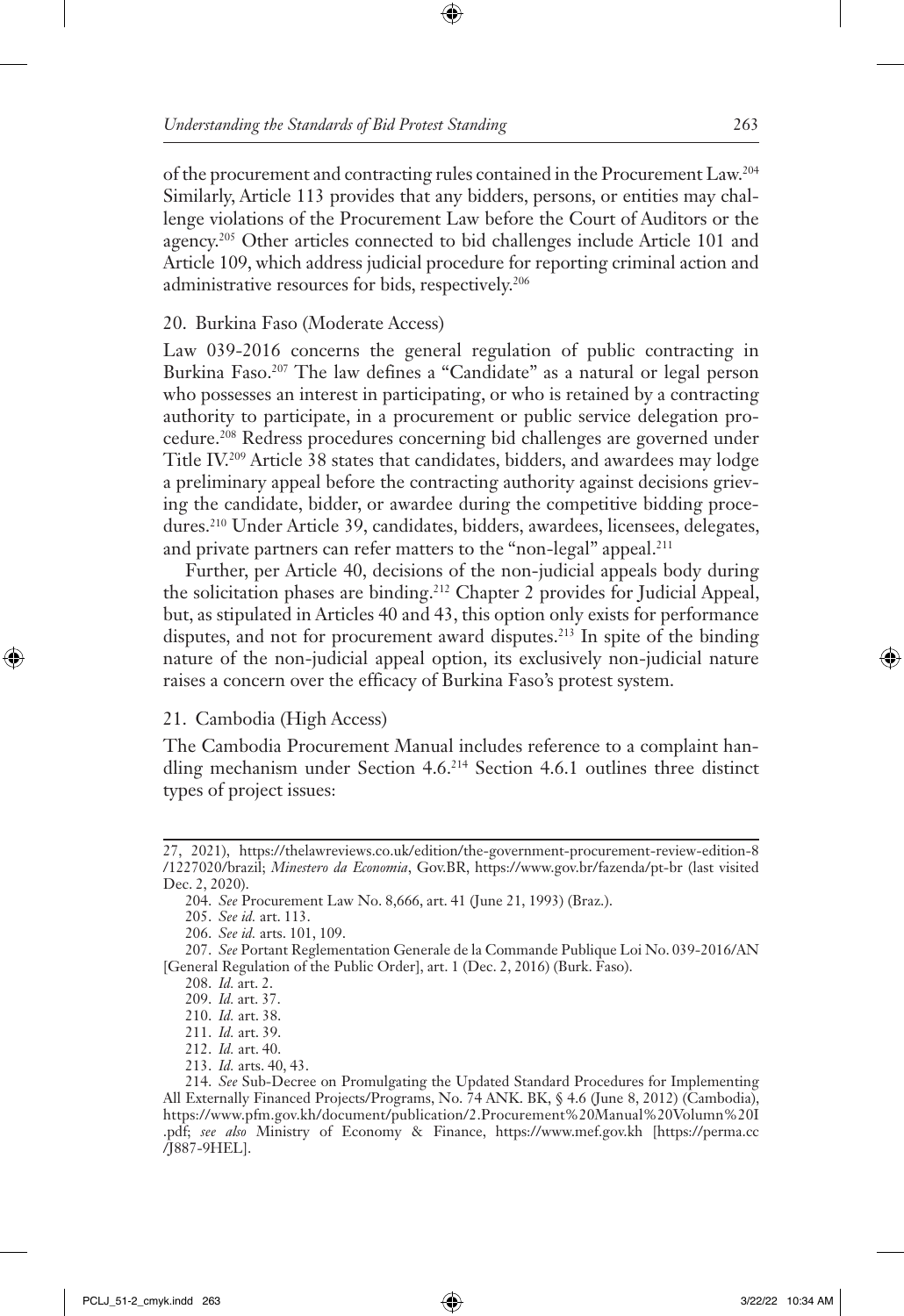(a) complaints concerning bid protest from aggrieved contractors, suppliers, service providers and consultants, which are addressed in this Section 4.6 of the Manual, (b) performance disputes, which are governed by the General Conditions of Contract (GCC) and Special Conditions of Contract (SCC/PCC), and, (c) non procurement related complaints from any parties, which are addressed in the SOP.<sup>215</sup>

#### More directly pertaining to standing for bid challenges, Section 4.6.7 states:

Concerning bid protests, from time to time, with and without justification bidders, suppliers, contractors, service providers and consultants may choose to lodge a complaint concerning some aspect of the contract award process. In the event the contract has been awarded and a contractual relationship exists between the parties, there are established dispute mechanisms in the GCC that shall be followed, up to and including judicial review.<sup>216</sup>

The manual also makes it clear that whistleblowing is a central focus of the Cambodian complaint handling process, as demonstrated by Section 4.6.3 which stipulates that the confidentiality of any complainant is to be ensured.<sup>217</sup> As such, Section 4.6.5 states, "The complainant need not be personally aggrieved or impacted, and may be acting merely in accordance with a sense of civic duty, such as an NGO or private citizen, in bringing an occurrence to the attention of project authorities."218 This is one of the broadest mandates provided concerning standing rights.

### 22. Cameroon (Low Access)

Chapters IV and V of Decree 2018/366, dated June 20, 2018, contain articles pertaining to complaint review.<sup>219</sup> Chapter I, Section I concerns Litigation during the Award Phase.<sup>220</sup> Sub-section I concerns Petitions by Candidates and Bidders.221 Article 170 states that any candidate or bidder who is aggrieved by public award procedures may file a petition.<sup>222</sup> Depending upon the stage of the procurement, complaints are to be filed with either the procurement-issuing entity or the Petitions Review Committee.<sup>223</sup>

### 23. Canada (Moderate Access)

Generally, bidders and potential bidders in federal level procurements subject to trade agreements, including the GPA to which Canada is a party, possess

<sup>215.</sup> Sub-Decree on Promulgating the Updated Standard Procedures for Implementing All Externally Financed Project/Programs, § 4.6.

<sup>216.</sup> *Id.*

<sup>217.</sup> *Id.*

<sup>218.</sup> *Id.*

<sup>219.</sup> *See* Decree No. 2018/366 of 20 June 2018, pt. II, chs. I, IV–V (Cameroon); *see also Ministere des Marches Publics* [Ministry of Public Contracts], https://minmap.cm [https://perma.cc/9B VF-F96Y] (last visited Nov. 30, 2021); *see also* Website for Agence de Regulation des Marches Publics [Public Contracts Procurement Agency], https://www.armp.cm/ [https://perma.cc/3L 4A-9MNV] (last visited Dec. 2019).

<sup>220.</sup> Decree No. 2018/366 of 20 June 2018, Part V, ch. I (Cameroon)*.*

<sup>221.</sup> *Id.* 

<sup>222.</sup> *Id.* art. 170 (Cameroon). Per Articles 171–73, what the protest is permitted to address depends on strict timing requirements; this restriction means that certain aspects cannot be protested once the bid process has progressed beyond certain stages. *Id.* arts. 171–173.

<sup>223.</sup> *Id.* arts. 171–173.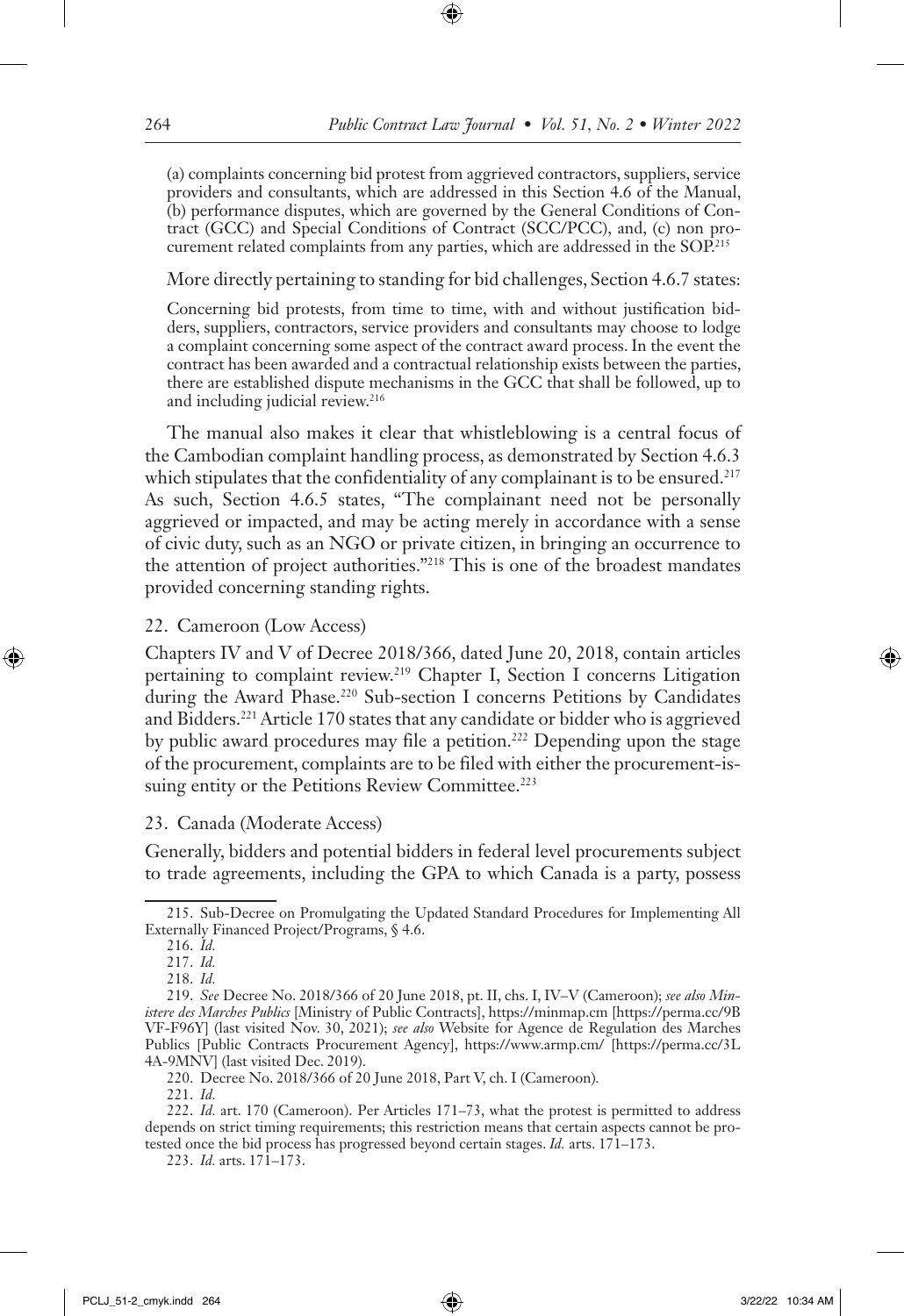standing to bring bid challenges before the Canadian International Trade Tribunal (CITT).<sup>224</sup> Per Section 1.35 of the Supply Manual:

CITT is authorized to receive complaints pertaining to any aspect of the procurement process up to and including contract award, and also to conduct inquiries and make determinations. In dealing with a complaint, CITT must determine whether the government institution responsible for the procurement under review has complied with the requirements of the trade agreements and such other procedural requirements, as prescribed in the Canadian International Trade Tribunal Procurement Inquiry Regulations.<sup>225</sup>

Broadly speaking, bidders and potential bidders have other options in addition to the CITT. For example, suppliers can pursue litigation in courts under Canadian common law.226 Ultimately, the overall standing granted by Canada appears to be moderate, in that those bidders and potential bidders, but not other interested parties, may file a protest in the event that the procuring entity commits a violation.

# 24. Chile (High Access)

Chapter V of Law 19886 contains challenge rights.<sup>227</sup> Article 22 sets the parameters for the Court of Public Procurement.<sup>228</sup> Article 24 states that a challenge action may be filed against any arbitrary or illegal acts (or omissions) made by public procuring entities.<sup>229</sup> Any natural or legal person who has an interest currently in the respective administrative contracting procedure may file such a challenge.<sup>230</sup> Such action is taken before the Court of Public Procurement.<sup>231</sup> The extent of Chilean standing therefore seems comparable to the EU standard.

### 25. China (High Access)

China has two laws concerning procurement, the Government Procurement Law of 2002 and the Bidding Law of the People's Republic of China from 2000.232 Bidders and other interested parties have the right to raise objections

<sup>224.</sup> *See* SOR 87-402, Supply Manual, § 1-35, (Can.), https://buyandsell.gc.ca/policy -and-guidelines/supply-manual/section/1/35 [https://perma.cc/QAN2-TXV7] (last visited Dec. 12, 2020); *see also* Canada: Public Procurement Laws and Regulations: 2020, ICLG (Jan. 31, 2020), https://iclg.com/practice-areas/public-procurement-laws-and-regulations/canada [https://perma.cc/J9DF-96B3]; *see also* Theo Ling et al., *The Government Procurement Review: Canada*, L. Revs. (June 2020), https://thelawreviews.co.uk/edition/the-government-procurement -review-edition-8/1227016/canada [https://perma.cc/VRH4-NLCB].

<sup>225.</sup> *See* SOR 87-402, Supply Manual, § 1-35(b).

<sup>226.</sup> *See* Ling et al., *supra* note 224.

<sup>227.</sup> *See* Law No. 19886, art. 22, 11 julio 2003 (Chile); *see also* Chile Compra, https://www .chilecompra.cl/que-es-chilecompra [https://perma.cc/C9WL-SUSF] (last visited Nov. 23, 2020); Decree No. 250, art. 1, (Mar. 9, 2004) (Chile).

<sup>228.</sup> *See* Law No. 19886, art. 22, 11 julio 2003 (Chile).

<sup>229.</sup> *Id.* art. 24.

<sup>230.</sup> *Id.*

<sup>231.</sup> *Id.*

<sup>232.</sup> Bidding Law of the People's Republic of China, (Jan. 1, 2000) (China), http://www.npc .gov.cn/wxzl/gongbao/2000-12/05/content\_5004749.htm [https://perma.cc/VPL6-MBJF]; *see also* National Development and Reform Committee, https://www.ndrc.gov.cn (last visited Nov. 3,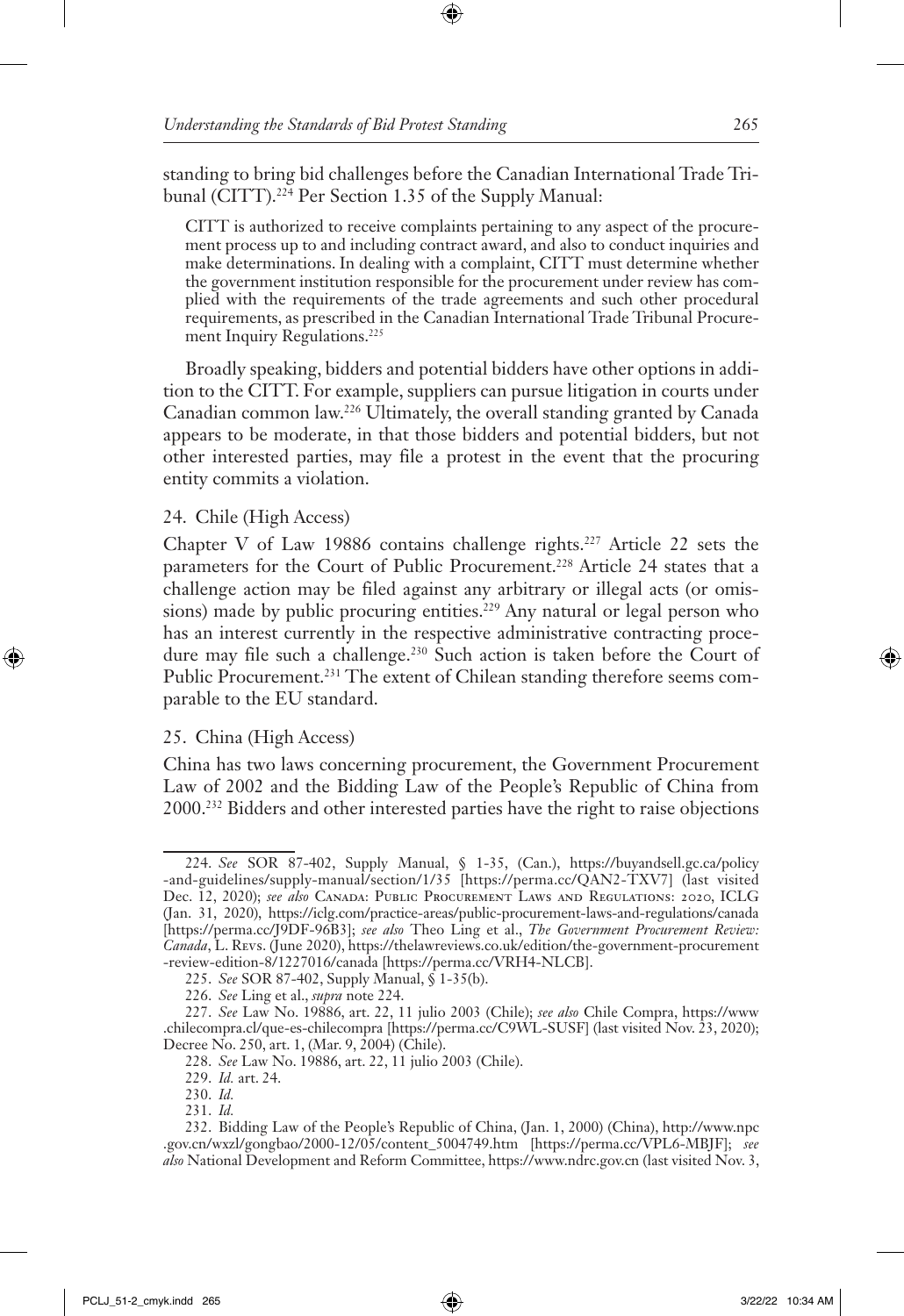to the buyer, as well as raise complaints alleging a violation of the Bidding Law to an administrative supervision department.<sup>233</sup>

The law does not clarify what may constitute "other interested parties," but it is clear that the scope of parties permitted to file protests goes beyond just bidders.<sup>234</sup> The apparent lack of court access for bidders, however, calls into question the efficacy of a protest in China. Currently, two options seem to exist: an agency level protest and a protest to the "relevant administrative supervision department."<sup>235</sup> Whether that results in a fair and independent decision is unclear.

26. Colombia (Moderate Access)

Article 24 of Law 80 (dated October 28, 1998) states that interested parties have the opportunity to know and contest the reports, opinions, and decisions rendered of contracting authorities during the contracting process.<sup>236</sup> As such, standing is granted to "interested parties."237

27. Democratic Republic of the Congo (Moderate Access)

Under Law No. 10/010 of April 27, 2020, relating to public procurement, per Article 73, any candidate or tenderer may file a complaint with the procuring entity in the event that an illegal action resulted in the candidate being outbid.238 According to Article 76, unresolved disputes may be appealed and settled in court.<sup>239</sup> "Candidates" are defined under Article 4 as natural or legal persons who express an interest in participating, or who are selected by the contracting authority to participate in a public procurement procedure.<sup>240</sup> Standing is thus conferred to bidders or potential bidders in the event that a violation causes harm.241 In the greater context of the other countries on this list, the Democratic Republic of the Congo's standing rights are moderate

235. *Id.*

<sup>2020) [</sup>https://perma.cc/3NE3-XCWE]; Zhonghua Renmin Gongheguo Zhengfu Caigou Fa [People's Republic of China Government Procurement Law] (adopted by the Standing Committee of the National People's Congress (NPC Standing Committee) on June 29, 2002, effective on Jan. 1, 2003.

<sup>233.</sup> Bidding Law of the People's Republic of China, ch. VI, arts. 62, 65 (Jan. 1, 2000) (China), http://www.npc.gov.cn/wxzl/gongbao/2000-12/05/content\_5004749.htm [https://perma.cc/VPL6 -MBJF].

<sup>234.</sup> *Id.*

<sup>236.</sup> *See* L. 30, art. 24, (Octubre 28, 1993), Diaro Oficial [D.O] (Colom.), https://relatoria .colombiacompra.gov.co/ficha/Ley%2080%20de%201993 [https://perma.cc/UFX8-PYMH]; *see also* Decree 4170, (Noviembre 3, 2011), Diaro Oficial [D.O.] (Colom.), https://relatoria .colombiacompra.gov.co/ficha/Decreto%204170%20de%202011 (last visited Dec. 1, 2020) [https://perma.cc/7XEW-K3Q7].

<sup>237.</sup> *See* L. 30, art. 24, (Octubre 28, 1993), Diaro Oficial [D.O] (Colom.), https://relatoria .colombiacompra.gov.co/ficha/Ley%2080%20de%201993 [https://perma.cc/UFX8-PYMH].

<sup>238.</sup> Law No. 10/010 [Dem. Rep. Congo], art. 73 (Apr. 27, 2010); *see also* Direction General du Control des Marches Publics, http://dgcmp.cd [https://perma.cc/BL9R-NCGL] (last visited Dec. 4, 2020).

<sup>239.</sup> Law No. 10/010 [Dem. Rep. Congo], art. 76 (Apr. 27, 2010).

<sup>240.</sup> *Id.* art. 4.

<sup>241.</sup> *Id.* art. 5.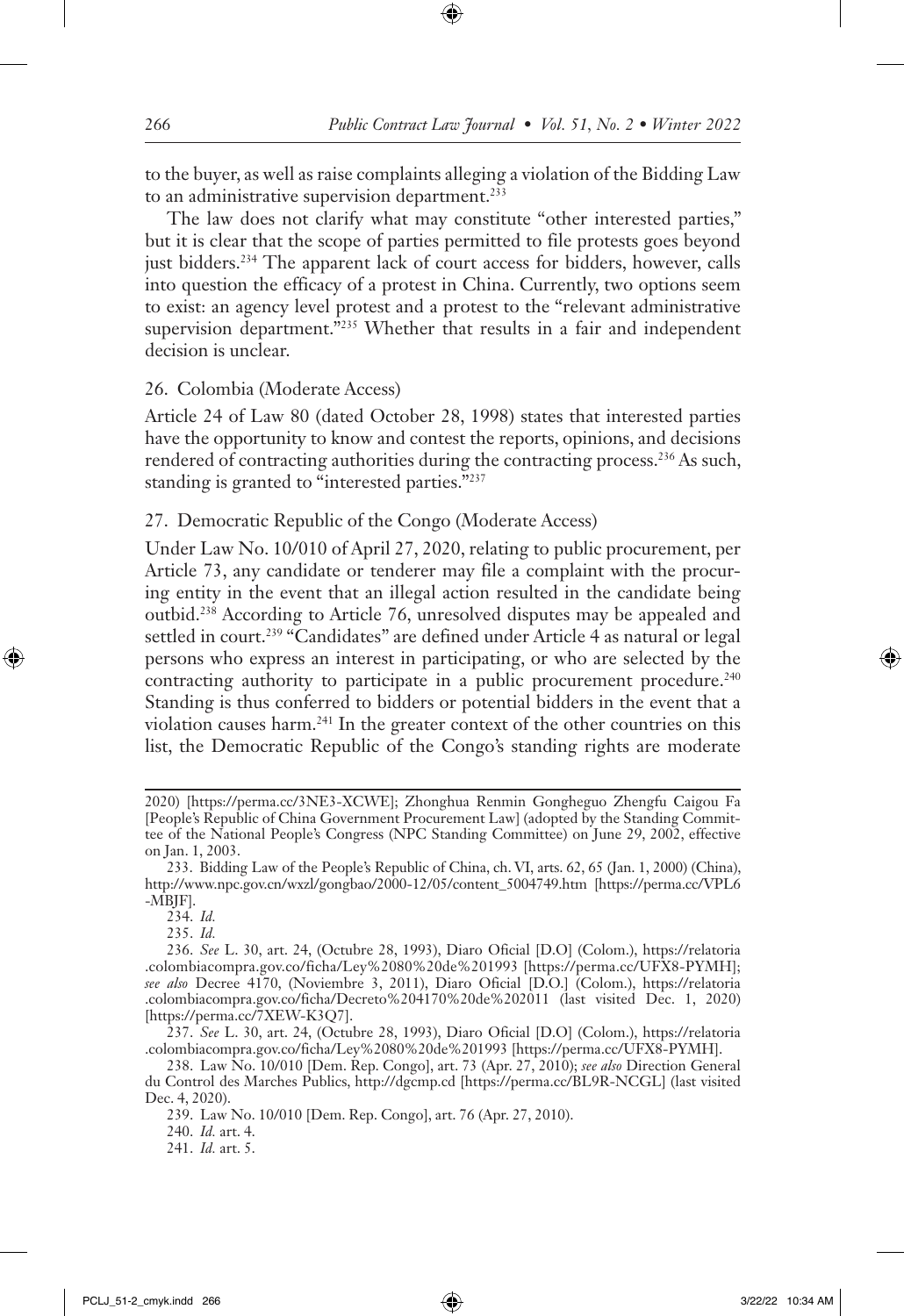in that they fall between Afghanistan (bidders only) and the EU (interested parties).

# 28. Republic of the Congo (Moderate Access)

Articles 141 and 142 of the Republic of Congo's 2009 procurement law indicate that candidates and tenderers may lodge appeals against procedures and decisions rendered during the procurement process.242 Grounds for appeal include being unfairly excluded from competition, and decisions that caused candidates and tenderers harm.243 Appeals can be made to the procuring entity, whose decisions can be further appealed before the Dispute Resolution Committee.244 Further, "candidates" are defined under Article 2 as natural or legal persons who express an interest in participating in the procurement, or those who are selected by the contracting authority to participate in a procurement.245 Like Azerbaijan and the Democratic Republic of the Congo, the scope of standing is moderate, being conferred to bidders or potential bidders in the event that a violation causes harm.

# 29. Cote d'Ivoire (Moderate Access)

Article 143 of the Ivory Coast's Ordonnance 2019 provides that candidates and tenderers who demonstrate a legitimate interest or who consider themselves unfairly injured by procedures may raise a challenge.<sup>246</sup> Article 1 defines a candidate as a natural or legal person expressing an interest in participating, or who is retained by the contracting authority to participate, in the procurement.247 Article 143 stipulates that a court appeal is available following exhaustion of administrative options.248 This provision is similar to Austria, albeit with a slightly more restrictive set of circumstances, as standing is granted in cases where harm occurs, not where it may occur.249 As such, Cote d'Ivoire falls between Austria and Azerbaijan.

# 30. Croatia (EU—Moderate Access)

Under Article 175 of the Croatia Procurement Law, enacted on July 20, 2011, any person who has suffered damage under the Act may obtain damages before

<sup>242.</sup> *See* Décret no. 2009-156 [Decree No. 2009-156], arts. 141, 142 (Congo); *see also* Autorité de Régulation de Marché Publics Congo, http://armp.cg.

<sup>243.</sup> *See* Décret no. 2009-156 [Decree No. 2009-156], art. 141 (Congo).

<sup>244.</sup> *Id.*

<sup>245.</sup> *Id.* art. 4.

<sup>246.</sup> *See* Ordonnance No. 2019-679 [Ordinance No. 2019-679], art. 144 (July 24, 2019) (Côte d'Ivoire); *see also* Ordonnance No. 2018-594 [Ordinance No. 2018-594], art. 27 (June 27, 2018) (Côte d'Ivoire); *see also* Autorite National de Regulation des Marches Publics, https://www .anrmp.ci [https://perma.cc/LAC7-QE2Y] (last visited Dec. 12, 2020).

<sup>247.</sup> *See* Ordonnance No. 2019-679 [Ordinance No. 2019-679], art. 1 (July 24, 2019) (Côte d'Ivoire).

<sup>248.</sup> *See id.* art. 143 (Côte d'Ivoire).

<sup>249.</sup> *Compare id.* art. 144 (Côte d'Ivoire), *with* Philipp J. Marboe, Gov't Procurement Rev.: Austria, 1, 11, (May 2021), https://thelawreviews.co.uk/edition/the-government-procurement -review-edition-8/1227013/austria.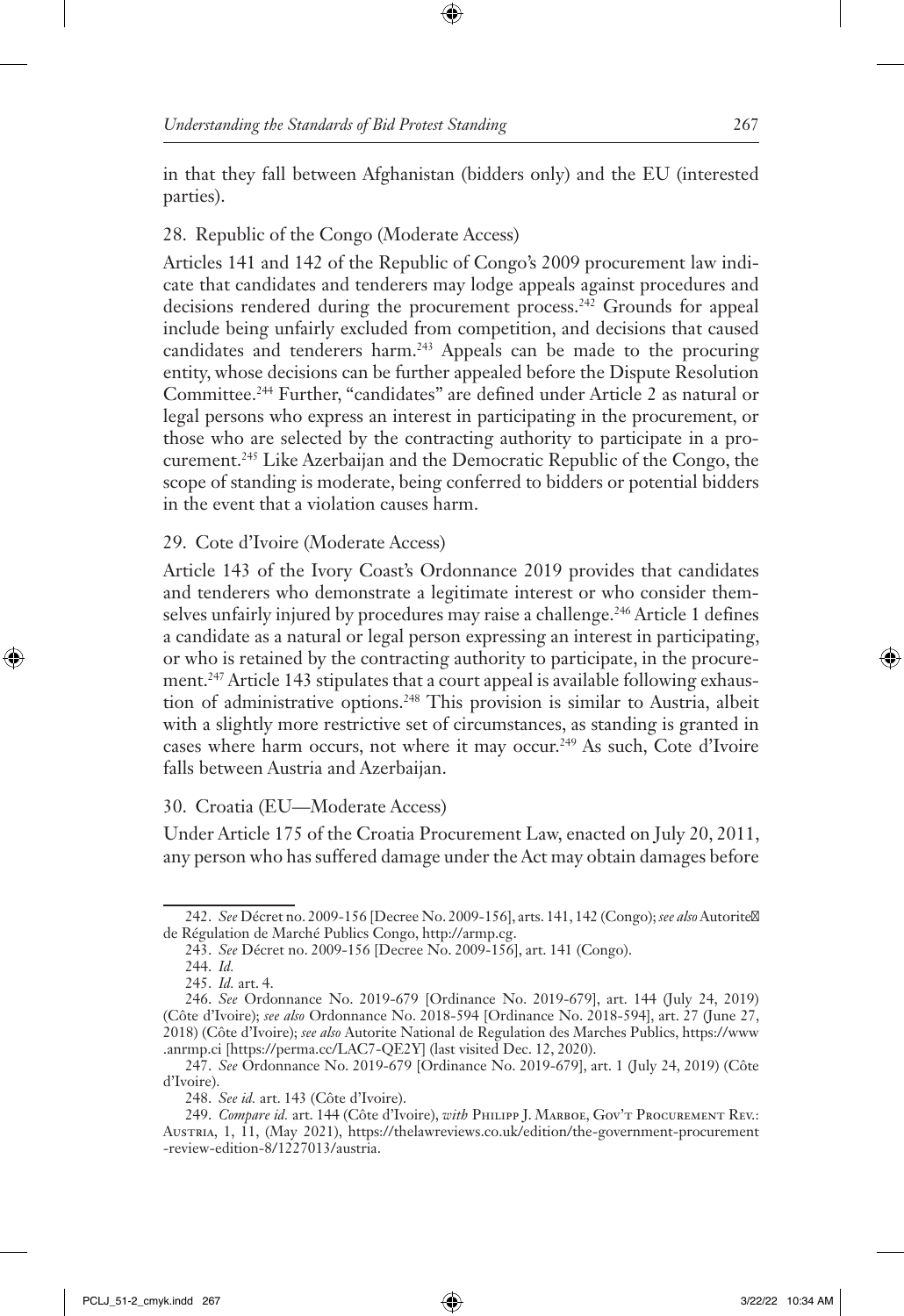a competent court under the general indemnification regulations.250 Notably, Croatia is an EU member state and, as such, is subject to EU directives, yet its approach is distinct when compared with Austria.251 On the one hand, Croatia potentially permits broader standing, as Article 175 refers to "any person," not any "economic operator."<sup>252</sup> On the other hand, it only references actual harm suffered, not a possibility of harm, which could limit standing in some cases.<sup>253</sup> Croatia provides an excellent example of deviation within the EU and serves as a reminder that comparing standing regimes can be a difficult task given the varied components of effective standing.

#### 31. Czech Republic (EU—Moderate Access)

Economic operators possess standing to raise challenges to procurement procedures under Czech regulations.254 The relevant regulations provide:

Economic operator means any person or joint group of persons that offer supply of supplies, provision of services or execution of works. A branch of a business shall be also considered an economic operator; in such case the registered office of the branch of a business shall be considered the registered office of the economic operator.255

Czech procurement law provides further in Section 241:

Objections may be filed by the economic operator who has been harmed or is at risk of being harmed by the practices of the contracting authority connected to the awarding of below-threshold or above-threshold public contracts including concession contracts, with the exception of small-scale concessions pursuant to Section 178, or to specific procedures defined in Book Six (hereinafter referred to as the 'complainant').256

In summation, economic operators have standing to challenge when harmed or at risk of being harmed.

It should be noted that the Czech definition of "economic operator" on its face may not include unions or public entities and instead appears to be more in line with granting protest rights to bidders and potential bidders only.257 This definition is largely similar to the Austrian definition, and it reflects the minimum standard required by Directive 2014/24 of the EU.<sup>258</sup> Whereas

257. *Id*.

<sup>250.</sup> *See* Public Procurement Act [Croat.], art. 175 (July 15, 2011); *see also* Republika Hrvatska [Republic of Croatia], Portal of Public Procurement, Republika Hrvatska Ministarstvo gospodarstva i održivog razvoja [Ministry of Economy and Sustainable Development] (2021) http:// www.javnanabava.hr/default.aspx?id=3987 (last visited Dec. 2, 2020).

<sup>251.</sup> Public Procurement Act [Croat.], art. 1 (July 15, 2011).

<sup>252.</sup> *Id.* art. 175.

<sup>253.</sup> *Id.*

<sup>254.</sup> *See* Act of April 19, 2016 on Public Procurement, 134/2016 Coll., §§ 5, 241 (Czech).

<sup>255.</sup> *Id.* § 5.

<sup>256.</sup> *Id.* § 241.

<sup>258.</sup> *See* Directive 2014/24/EU of the European Parliament and of the Council of 26 February 2014 on Public Procurement and Repealing Directive 2004/18/EC, 2014 O.J. (L 94) 89. *See supra* text accompanying notes 128–30.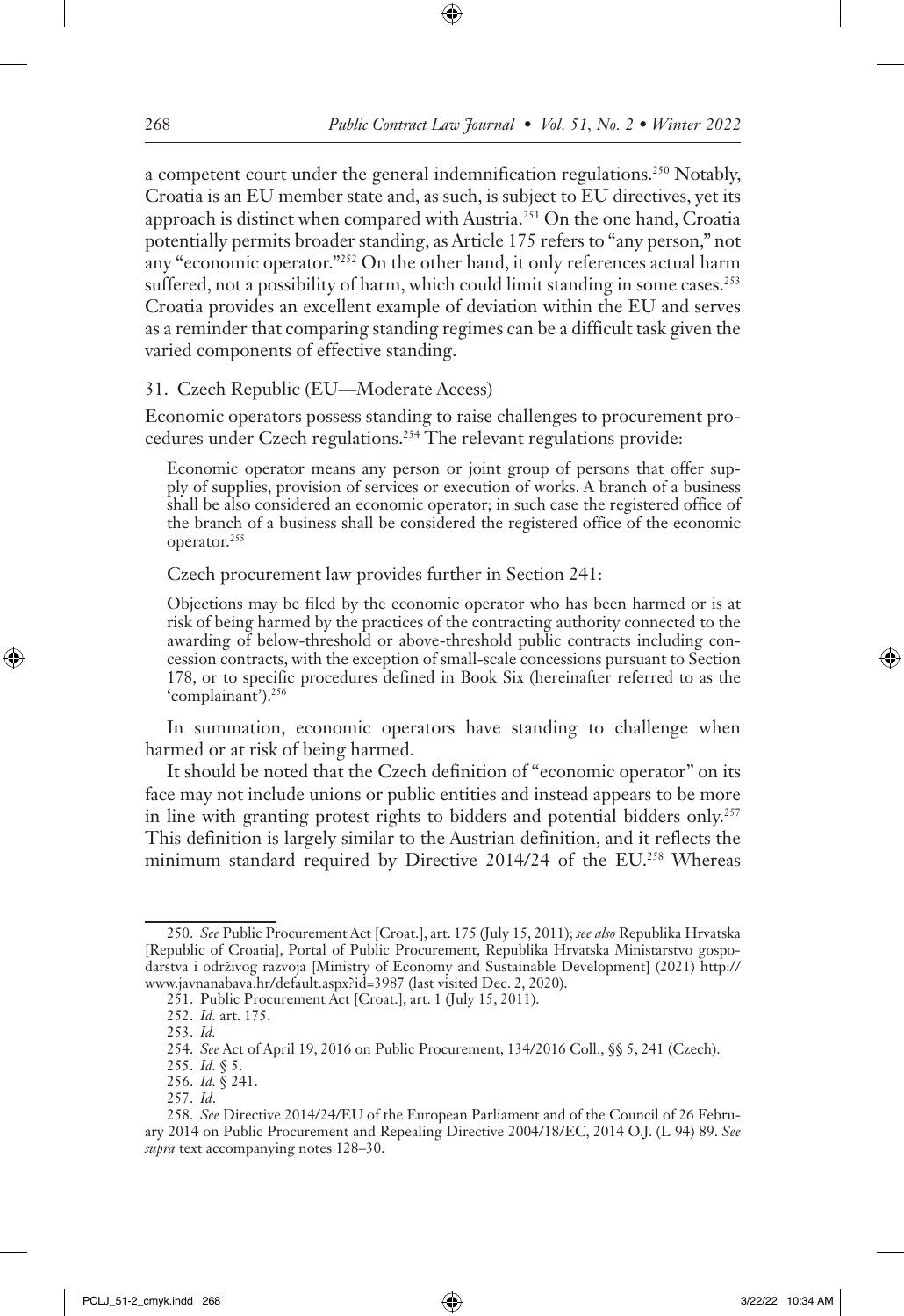France and Croatia have chosen to grant standing beyond the floor, the Czech Republic seems to have adopted a more reserved approach.

### 32. Denmark (EU—High Access)

The Public Procurement Act, No. 1564 of December 15, 2015, provides that anyone with a legal interest or otherwise entitled to appeal under the Act may bring complaints regarding breaches of the Act and procurement rules before the Danish Complaints Board for Public Procurement.<sup>259</sup> The Act on the Complaints Board, Section 6, also provides that an appeal to the Danish Public Contracts Appeals Board may be submitted by anyone with a legal interest, the Danish Competition and Consumer Authority (which contains the Danish Complaints Board), in addition to other public authorities and organizations, including those in other member states.260 Denmark's approach is similar to Croatia's.

### 33. Dominica (Low Access)

Act 11 of 2012, concerning Public Procurement and Contract Administration, contains challenge and review rights and procedures.<sup>261</sup> Article 88 states:

88. (1) Subject to sections 87 and 104, a bidder who claims to have suffered, or is likely to suffer, loss or injury due to a breach of a duty imposed on a procuring entity or the Board by this Act may challenge the procurement proceedings at any time before the entry into force of the procurement contract.<sup>262</sup>

Moreover, Article 89 states that any supplier or contractor who suffers damage or is likely to suffer loss or injury arising out of a breach of duty of the contracting entity can seek review of a decision.<sup>263</sup> Under Article 104, the High Court also possesses jurisdiction to review any actions of a public authority under the act.<sup>264</sup>

#### 34. Dominican Republic (Low Access)

Law No. 340-06 defines "bidder" as a natural person "or legal entity legally qualified to participate by submitting bid or proposal in the procurement of goods, works, services or concessions."265 Suppliers may bring an initial

<sup>259.</sup> *See* Public Procurement Act, Dec. 15, 2015, Act No. 1564 (Den.), https://www.en.kfst.dk [https://perma.cc/5SWL-GLV8].

<sup>260.</sup> *See* Bekendtgørelse af lov om Klagenævnet for Udbud [Act on the Complaints Board], No. 593 § 6 (Feb. 6, 2016) (Den.), https://www.retsinformation.dk/eli/lta/2016/593 [https:// perma.cc/WWS7-QQPC].

<sup>261.</sup> *See* Act 11 of 2012: Public Procurement and Contract Administration Act, 2012, arts. 88–89, 104 (Dominica).

<sup>262.</sup> *Id.* art. 88.

<sup>263.</sup> *Id.* art. 89.

<sup>264.</sup> *Id.* art. 104.

<sup>265.</sup> *See* Ley No. 340-06 sobre Compras y Contrataciones con Modificaciones de la Ley No. 449-06 y su Reglamento de Aplicación No. 543-12 Transparencia [Law No. 340-06 on Contracts with Modifications for Law No/ 449-06 and Rules of Application No. 543-12], art. 67 (2012) (Dom. Rep.); *see also* Direccion General Contraciones Publicas [General Directorate for Public Procurement] (Dom. Rep.), https://www.dgcp.gob.do [https://perma.cc/MRC9-ZSZA]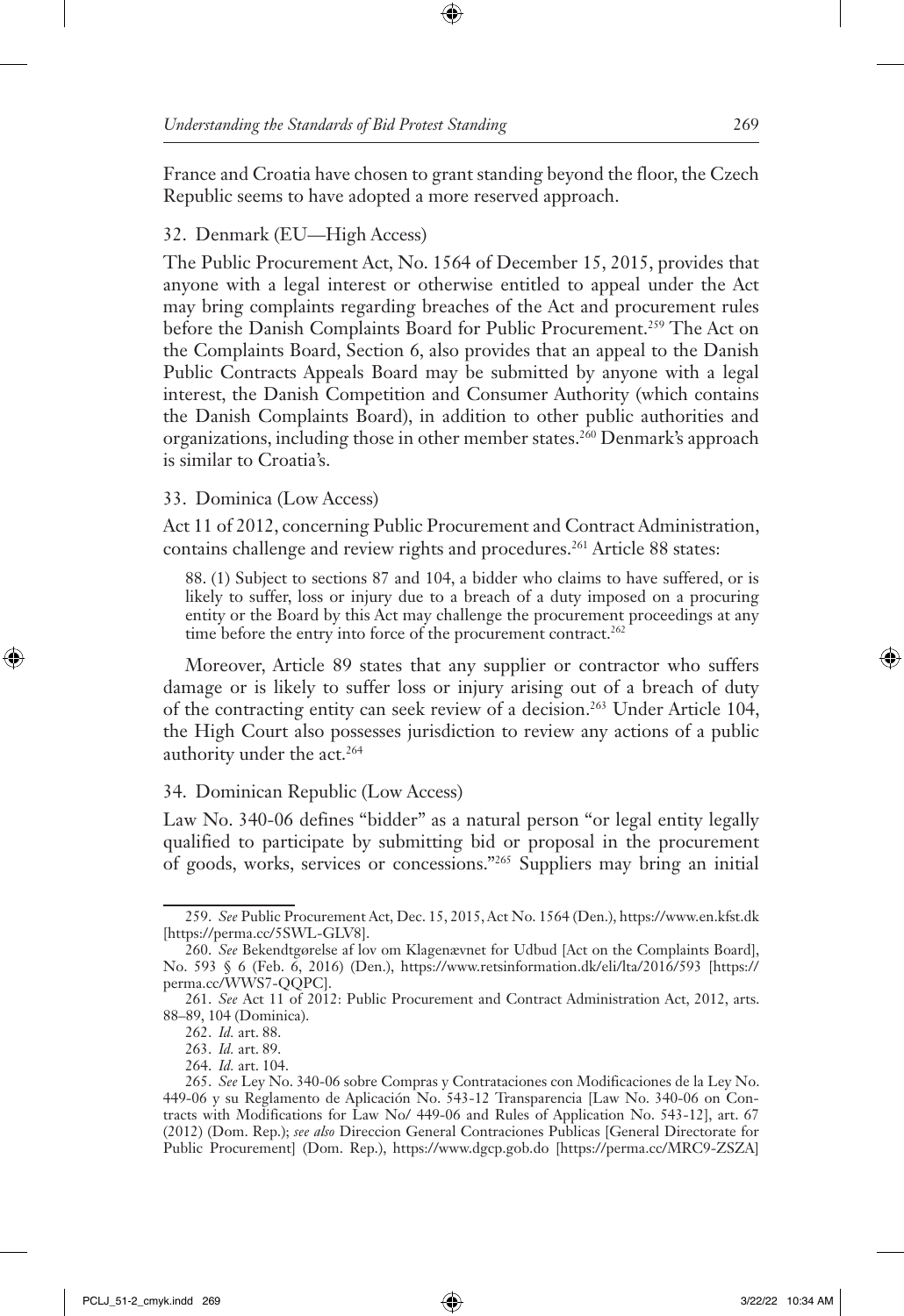challenge under Article 67 to the governing body, whose decision can be appealed.266 Article 14 also contains a list of persons who may not be considered bidders.<sup>267</sup> The list largely consists of various types of officials and those convicted of crimes related to falsehood or dishonesty.268

### 35. Estonia (EU—Moderate Access)

The Public Procurement Act of June 14, 2017, implements EU Directive 2014/24.269 Under Section 185,

(1) A tenderer, candidate or economic operator interested in participating in public procurement (hereinafter requester) may contest actions of the contracting authority or entity by filing a respective request for review with the Public Procurement Review Committee (hereinafter Review Committee) where it finds that an infringement of this Act by the contracting authority or entity infringes its rights or adversely affects its interests.270

In essence, an economic operator has standing if their interests are infringed upon, or their rights are adversely affected.<sup>271</sup>

### 36. Finland (EU—Moderate Access)

The Finnish Procurement Act provides that interested parties may bring an action against the decision of a contracting entity that has an effect on the tenderer or candidate.272 Certain discretionary choices cannot be contested, including the decision to divide a solicitation into smaller solicitations.273 Pursuant to Sections 145 and 146, challenges are brought before the Market Court.274 Finland is a member state of the EU and conducts review proceedings in accordance with EU directives.<sup>275</sup> Depending on the definition of "interested party," it is possible that standing in Finland extends to third parties.

268. *Id.*

270. Public Procurement Act § 185 (Est.).

271. *See id.* 

272. *See* Procurement Act (Fin.), No. 1397/2016, §§ 145–146 (2016); *see* Illkka Aalto-Setälä & Henrik Koivuniemi, *Finland*, PUBLIC PROCUREMENT 2021: A PRACTICAL CROSS-BORDER INSIGHT into Public Procurement 36, 41 (13th ed. 2021).

273. Laki Julkisista Hankinnoista Ja Käyttöoikeussopimuksista [Public Procurement and Concessions Act] (Act No. 1397/2016) § 146 (Fin.).

274. *Id.* § 145.

275. *Public Procurement Is Regulated*, Ministry of Econ. Affs. & Emp. of Finland, https:// tem.fi/en/public-procurement (last visited Dec 6, 2020) [https://perma.cc/E83N-HX32].

<sup>(</sup>last visited Nov. 12, 2020); Laws and Decrees, Direccion General Contraciones Publicas [General Directorate for Public Procurement] (Dom. Rep.), https://www.dgcp.gob.do/index.php /sobre-nosotros/marco-legal/leyes-y-decretos [https://perma.cc/UZ3K-WLW6] (last visited Nov. 12, 2020).

<sup>266.</sup> *Id.* art. 67.

<sup>267.</sup> *Id.* art. 14.

<sup>269.</sup> *See* Public Procurement Act § 185 (June 14, 2017) (Est.), https://www.riigiteataja.ee /en/eli/525032019011/consolide [https://perma.cc/684W-JJ46]; *see also Ranandusministeerium*, https://www.rahandusministeerium.ee/en/public-procurement-policy [https://perma.cc/U839 -97EL] (last visited Dec 5, 2020).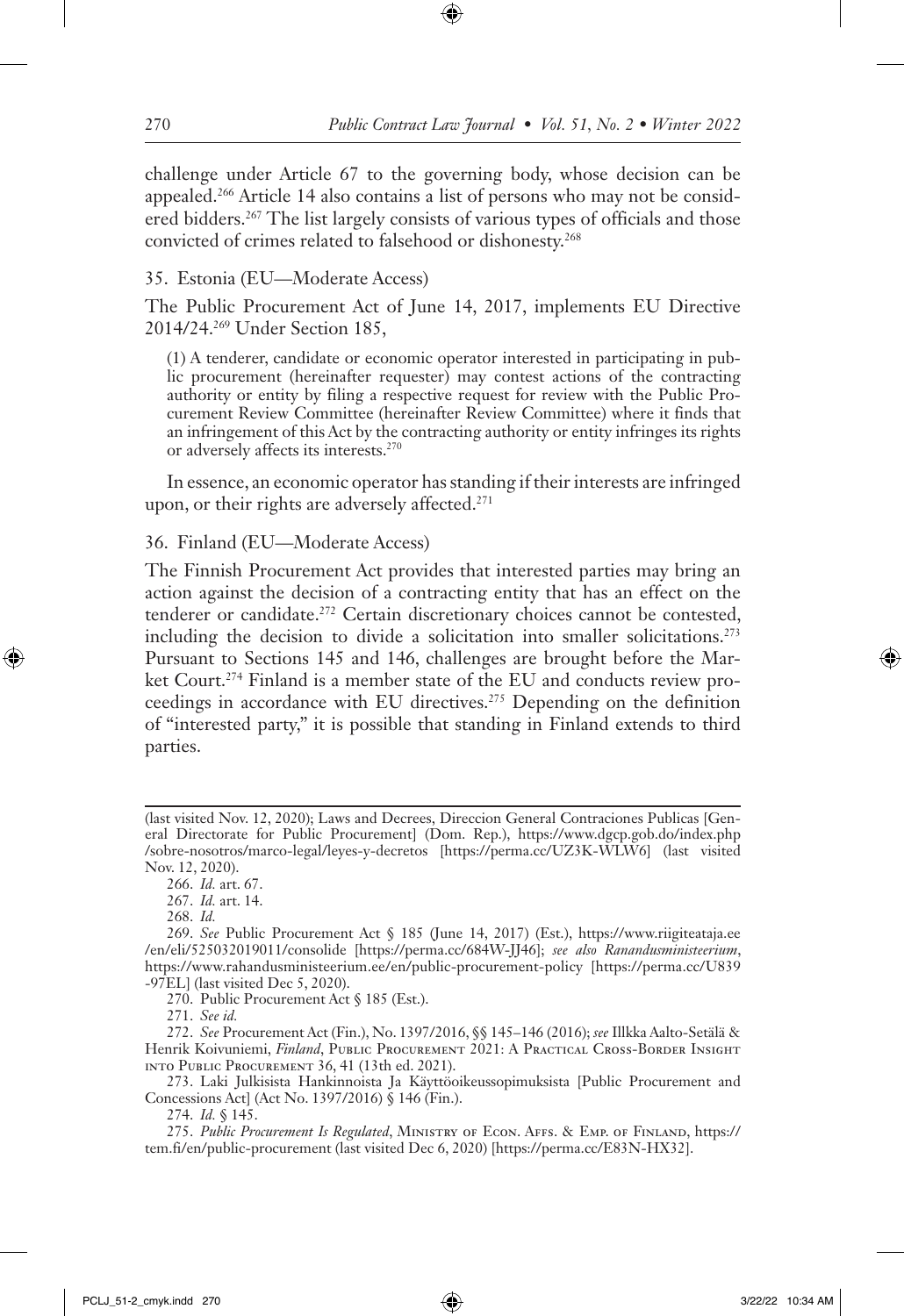#### 37. France (EU—High Access)

France codified its contracting rules into one code on April 1, 2019, effectively combining Ordinance No. 2015-899 and Decree No. 2016-360.276 France complies with EU Directive 2014/24 and allows challenges from unsuccessful bidders in addition to interested parties in the event that the contracting entity violates rules and procedures.<sup>277</sup> Standing rights have also been conferred to third parties with an interest in administrative contracts, meaning that entities such as unions, local elected officials, and ordinary citizens may also issue challenges.278

The wide-ranging class of parties permitted to bring challenges makes France a particularly notable entry in this list.<sup>279</sup> Most EU member states, like Austria, the Czech Republic, and Germany, have elected to only grant standing to economic operators, declining to extend it to other third parties.280 France demonstrates the variations that member states are permitted to pursue in implementing wider standing under EU directives. They are also a prime example of a country with a large, established procurement market utilizing broad bid protest standing rights to effectuate greater transparency and accountability.

#### 38. Georgia (Moderate Access)

Chapter VI, Article 23, of the Georgian Law on State Procurement provides rules for appealing and reviewing disputes concerning contract solicitation and formation.281 It states:

1.... [A] person interested in participating in procurement or a tenderer may appeal the actions of a contracting authority or of a tender committee to the contracting authority or with the Agency, if he/she/it believes that during the procurement proceedings the procedures prescribed by this Law and relevant normative acts have been violated and/or his/her/its rights have been infringed. The procedures and conditions for appealing a design contest shall be defined in a subordinate normative act.

<sup>276.</sup> *See* Ordonnance No. 2015-899 du 23 juillet 2015 relative aux marchés publics [Public Contracts Ordinance No. 2015-899 from July 23, 2015]; Décret No. 2016-360 du 25 mars 2016 relatif aux marchés publics [Decree No. 2016-360 from March 25, 2016].

<sup>277.</sup> *See Commande publique*, Ministerie de l'Economie des Finances et de la Relance, https://www.economie.gouv.fr/daj/commande-publique (last visited Dec. 14, 2020) [https:// perma.cc/7BSC-S3R5]; France: Public Procurement Laws and Regulations: 2020, ICLG (Jan. 31, 2020), https://iclg.com/practice-areas/public-procurement-laws-and-regulations/france [https://perma.cc/ZC7Z-JBW5].

<sup>278.</sup> Public Procurement Laws and Regulations: 2020, *supra* note 277 (taking note of a French court case, *CE, 4 April 2014, Département du Tarn-et-Garonne, No. 358994*, which explicitly confirms standing rights to third parties).

<sup>279.</sup> *See supra* notes 276–77 and accompanying text.

<sup>280.</sup> *See supra* notes 164–67 and accompanying text (Austria) and notes 253–57 (Czech); *see infra* notes 285–88 (Ger.).

<sup>281.</sup> *See* Law of Georgia on Public Procurement, Ch. 6, art. 23 § 1 (2005) (Geor.) (entered into force on Jan. 1, 2006), https://publicprocurementinternational.com/wp-content /uploads/2019/10/Law-of-Georgia-on-PP\_EN.pdf [https://perma.cc/3N9F-MMXB].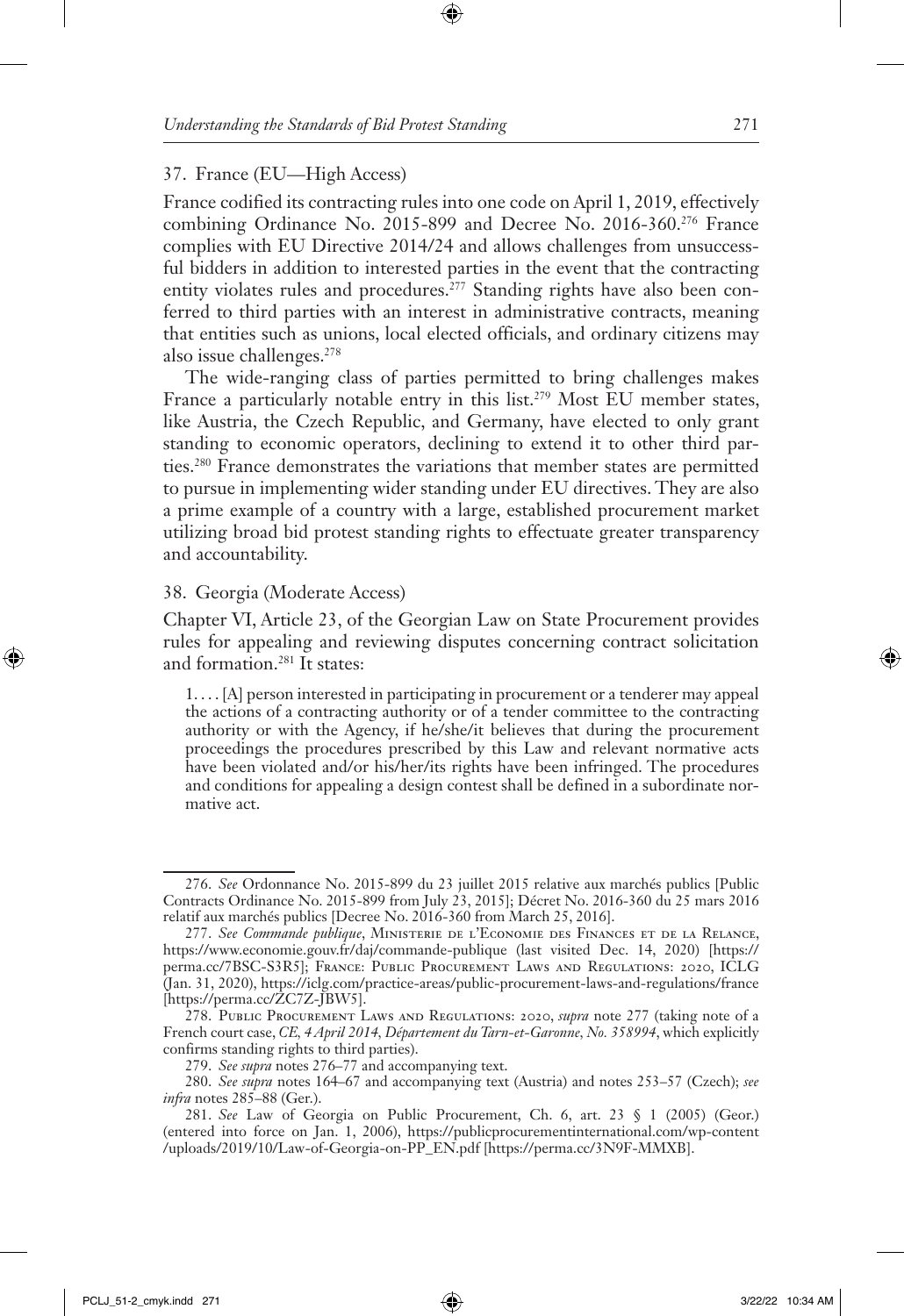2. A person interested in participating in the procurement, a tenderer or a supplier may appeal at any stage the actions of the contracting authority or the tender committee to a court, if he/she/it believes that during the procurement proceedings the procedures prescribed by this Law and relevant normative acts have been violated and/or his/her/its rights have been infringed.<sup>282</sup>

Both bidders and potential bidders have standing based on the above language.<sup>283</sup>

Appeals are initially brought to the procuring agency, whose decisions can be appealed in court.<sup>284</sup> Interestingly, Georgia confers rights in the event that a violation occurs *or* if a right has been infringed upon.285 This broad set of circumstances implies that ensuring accountability through a whistleblowing function is one of Georgia's objectives for its bid protest system, in addition to providing a remedy to adversely affected parties.

#### 39. Germany (EU—Moderate Access)

The German bid protest system is outlined in the "Judicial Review" Chapter of its "Act Against Restraints of Competition," which largely follows the EU guidelines.286 The German protest system permits economic operators to submit applications to challenge procurement decisions.<sup>287</sup> "Every entity" possessing an interest in the procurement that claims to have had its rights violated by non-compliance with procurement law and can show harm or are at risk of being harmed, has the right to initiate review proceedings.<sup>288</sup> In practice, this provision applies to bidders and potential bidders, but would not extend to other third parties that may be affected by decisions.<sup>289</sup>

### 40. Ghana (Low Access)

Under Article 78(1), a "supplier, contractor, or consultant that claims to have suffered, or that may suffer loss or injury due to a breach of a duty imposed on the procurement entity by this Act, may seek *redress* in accordance with

<sup>282.</sup> *Id.* §§ 1–2 (2005).

<sup>283.</sup> *Id.*

<sup>284.</sup> *Id.* §§ 4-1, 12.

<sup>285.</sup> *Id.* §§ 1–2.

<sup>286.</sup> *See* Gesetz gegen Wettbewerbsbeschränkungen [GWB] [Act Against Restraints of Competition], June 26, 2013, BGBl I at 1750, §§ 155–156, 160, revised July 12, 2018, BGBl I at 1151)) (Ger.), https://www.gesetze-im-internet.de/englisch\_gwb/englisch\_gwb.html [https://perma.cc /M9CP-QN8X]; Directive 2014/24/EU of the European Parliament and of the Council of 26 February 2014 on Public Procurement and Repealing Directive 2004/18/Ec, Eur. Par. Doc. (2014), https://eur-lex.europa.eu/legal-content/EN/TXT/?uri=celex%3A32014L0024 [https:// perma.cc/PBA2-HZWE]; *see also* Germany: Public Procurement Laws and Regulations: 2020, ICLG (Jan. 31, 2020), https://iclg.com/practice-areas/public-procurement-laws-and-regulations /germany[https://perma.cc/TPC2-6RJU]; Jan Bonhage & Simone Terbrack, *The Government Procurement Review: Germany*, L. Revs. (June 2020), https://thelawreviews.co.uk/edition/the-govern ment-procurement-review-edition-8/1227018/germany [https://perma.cc/8DR5-P45R].

<sup>287.</sup> Gesetz gegen Wettbewerbsbeschränkungen, §§ 155, 160(2).

<sup>288.</sup> *Id.* § 160(2). Article 160(2) states "jedes Unternehmen," which translates to "every entity" or "undertaking" and likely refers to those entities that qualify as "economic operators."

<sup>289.</sup> *See* Germany: Public Procurement Laws and Regulations 2020, ICLG (Jan. 31, 2020), https://iclg.com/practice-areas/public-procurement-laws-and-regulations/germany [https:// perma.cc/967V-XK8D].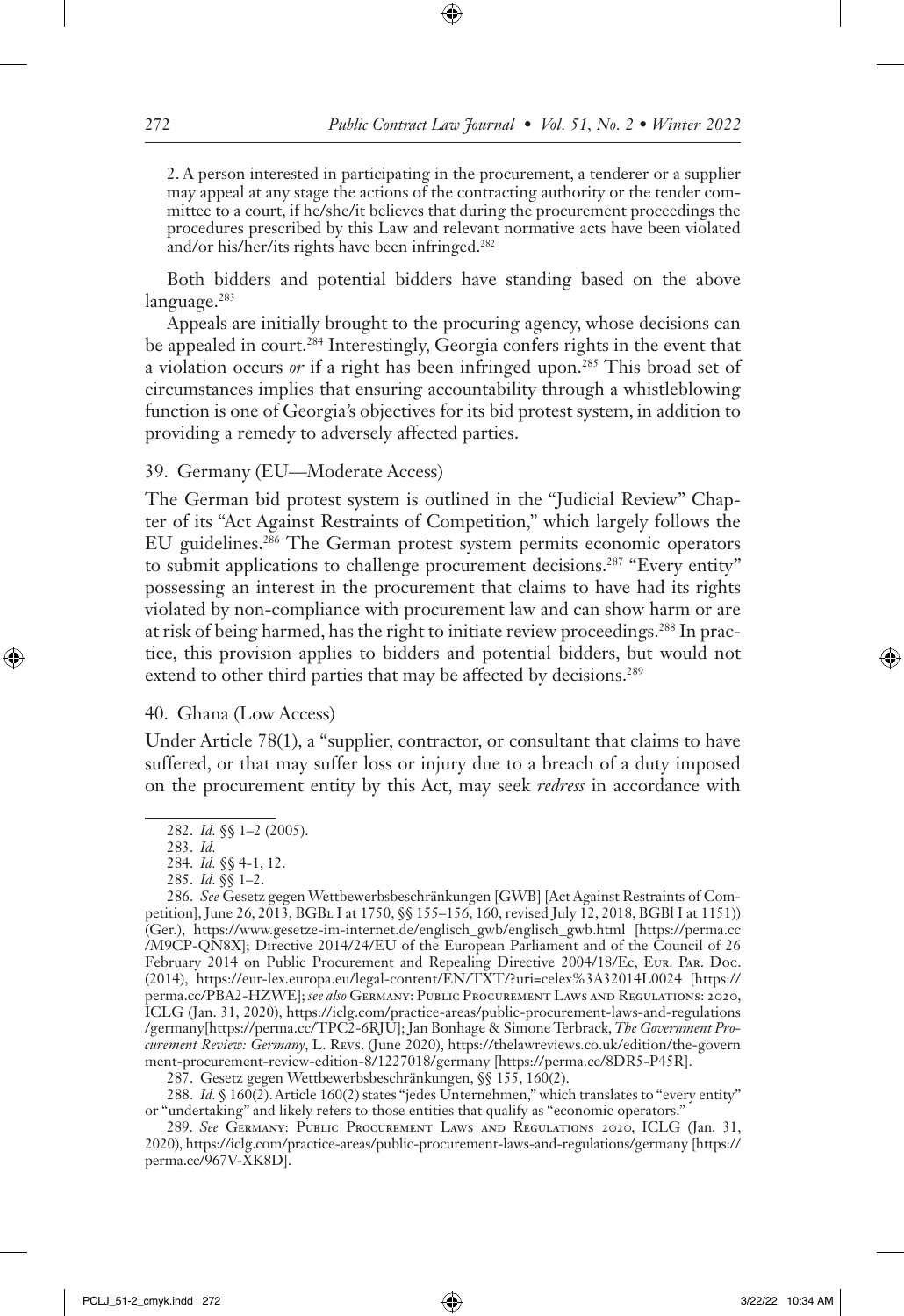this Part."290 Complaints can be made by an application to the procurement entity, and a request for administrative review can be made by an application to the Board.<sup>291</sup> A tenderer, supplier, contractor, or consultant may appeal such a decision taken in administrative review in court.<sup>292</sup>

# 41. Greece (EU—Moderate Access)

Law 4412/2016 implements Directive 2014/24/EU and was published on August 8, 2016.293 This law created an independent review authority called the Authority for the Examination of Preliminary Recourses (AEPP), the decisions of which can be appealed in Administrative Court and, in rare cases, the Council of State.<sup>294</sup> Any interested economic operator whose interests are negatively affected may file a challenge.<sup>295</sup>

42. Hong Kong (Moderate Access)

Hong Kong is a party to the WTO GPA and has operated an independent Review Body on Bid Challenges since December 30, 1998.296 Appendix III (E)(1) of the Tender Procedures provides that suppliers may challenge breaches of procurement procedures, in accordance with the Review Body rules.297 Paragraph 4 of the Review Body rules makes it clear that standing is granted to suppliers, stating:

The duties, functions and powers of the Review Body are to:

- (a) receive from a supplier any challenge made in respect of alleged breach of the relevant prescribed agreement by the procuring entity in respect of the relevant procurement in which the supplier has, or has had, an interest;
- (b) conduct inquiry only in respect of the challenge made by a supplier in accordance with Clause 4(a) above; and
- (c) make determination(s) and recommendations in accordance with these Rules of Operation.298

<sup>290.</sup> *See* Public Procurement Act, Act 663, arts. 78–80 (2003) (Ghana), https://ppa.gov.gh.

<sup>291.</sup> *Id.* art. 79.

<sup>292.</sup> *Id.* art. 80.

<sup>293.</sup> *See* Law 4412/2016 art. 1 (Greece), https://europam.eu/data/mechanisms/PP/PP%20 Laws/Greece/1.%20Law%20No.%204412%20of%202016\_ENG,%20consolidated,%20 last%20amended%20in%202020.pdf [https://perma.cc/MVJ7-DSH5]; *see also* Greece: Public Procurement Laws and Regulations: 2021, ICLG (Apr. 2, 2021), https://iclg.com/practice -areas/public-procurement-laws-and-regulations/greece [https://perma.cc/H97N-MWPL]; *see also* Emmanuel J. Velegrakis, *The Government Procurement Review: Greece*, 8 Gov't Procurement Rev. 102, 102 (2020), https://cavecon.org.ve/wp-content/uploads/2020/10/The-Government -Procurement-Review-8th-Edition.pdf [https://perma.cc/SU2V-JDJE].

<sup>294.</sup> *See* Velegrakis, *supra* note 293, at 103.

<sup>295.</sup> *Id.* at 111.

<sup>296.</sup> *See* Tender Procedures for Government Procurement, App. III (E)1 41 (last revised, Sept. 28, 2020) (H.K.), https://www.fstb.gov.hk/tb/en/business/gov\_procurement/docs/espr\_chapter3. pdf [https://perma.cc/E7EB-KZFU]; Henry Gao, *The Bid Challenge Procedures Under the WTO Government Procurement Agreement*: *A Critical Study of the Hong Kong Experience*, 16 Pub. Procurement L. Rev. 211, 216 (2007).

<sup>297.</sup> *See* Tender Procedures for Government Procurement, App. III (E)1 41 (H.K.).

<sup>298.</sup> Rules of Operation of the Review Body on Bid Challenges (2020) (H.K.), https://www .tid.gov.hk/english/aboutus/advcommittee/reviewbody.html.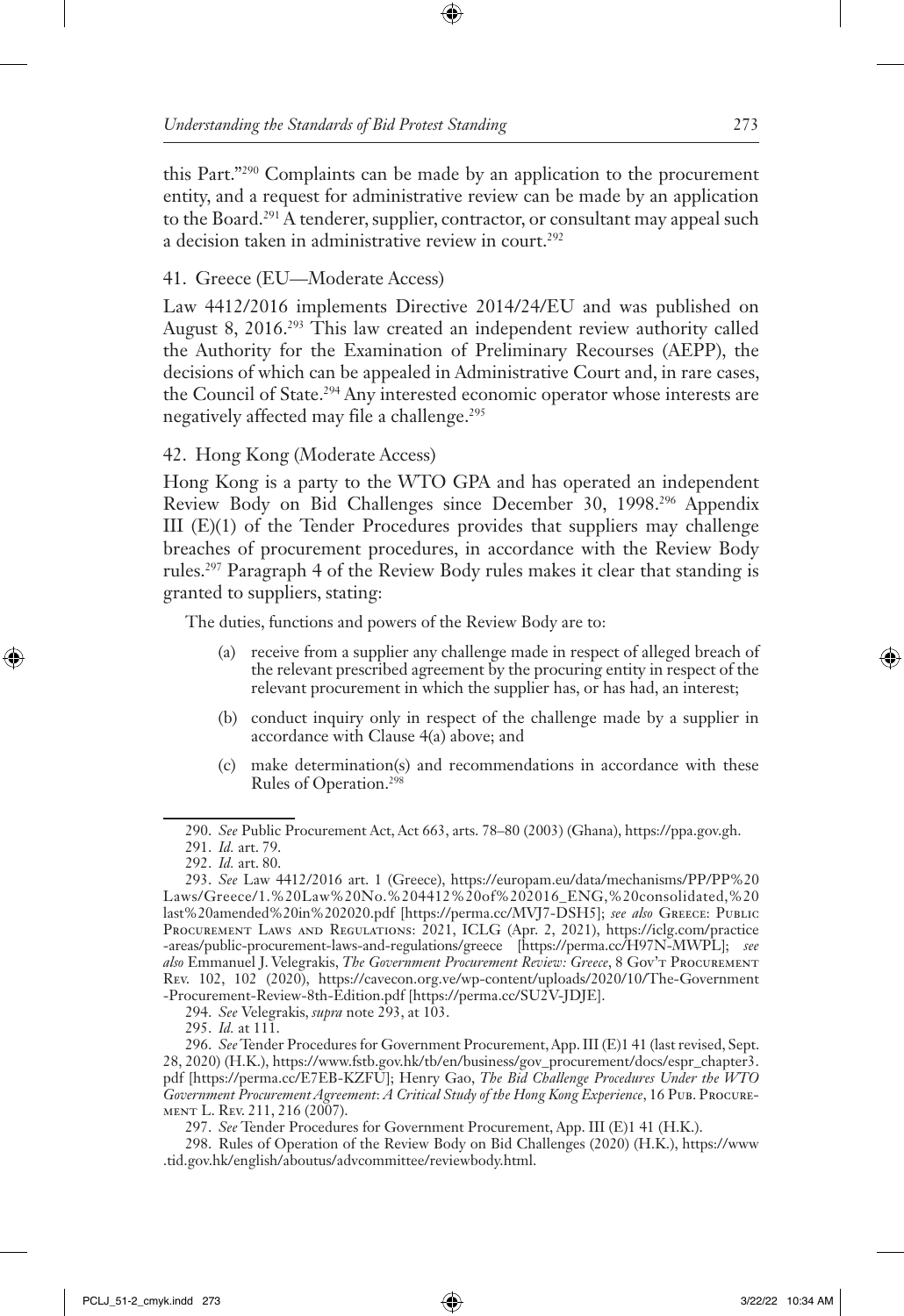Further, the Review Body rules define "supplier," stating:

[A] "supplier" means a supplier or a potential supplier (of goods or services) of either—

- (a) a Party to the relevant prescribed agreement, or
- (b) an economy which is not a Party to the GPA but intends to provide goods or services of any Party to the GPA

who has or has had an interest in a relevant procurement.<sup>299</sup>

In addition, the Treasury Branch of the Hong Kong Treasury Branch Financial Services and the Treasury Bureau provides a guide that notes that "[a]ny supplier, contractor or consulting firm who feels aggrieved may lodge a complaint with the procuring entity or the relevant tender board. . . . "300

#### 43. Iceland (High Access)

Iceland's "Act on Public Procurement" states that complaints may be referred to the Public Procurement Complaints Commission by "economic operators who enjoy rights as provided for by this Act and have legitimate interests in the resolution of the complaint."301 The Act also provides that "organisations or federations of economic operators have the authority to refer cases to the commission, provided that it conforms to their purpose to guard such interests."302 In essence, this language confers standing rights to unions and other similar associations along with economic operators (meaning bidders and potential bidders).<sup>303</sup> Article 2 "Definitions" provides that "economic operator" is a "[g]eneric term used in the interest of simplification and covers equally the concepts of contractor, supplier and service provider, irrespective of legal form."304 Iceland is not an EU member state, but as a member of the European Economic Area is required to implement a number of EU directives and regulations.<sup>305</sup>

#### 44. India (Low Access)

In India, government procurement is covered by the 2017 General Finance Rules, which do not address review procedures.306 However, the 2005 General Finance Rules, which were replaced by the 2017 rules, did contain review by a

<sup>299.</sup> *Id.* ¶ 1.

<sup>300.</sup> Treasury Branch Fin. Servs. & Treasury Bureau, *Guide to Procurement*, Gov't of Hong Kong Special Admin. Region (Oct. 9, 2020), https://www.fstb.gov.hk/tb/en/guide-to-procurement .htm#topic-12 [https://perma.cc/6XDN-P5TL].

<sup>301.</sup> Act on Public Procurement, 2016 (Act No. 120/2016) art. 105 (Ice.).

<sup>302.</sup> *Id.*

<sup>303.</sup> *See id.*

<sup>304.</sup> *Id.* art. 2.

<sup>305.</sup> Johanna Jonsdottir, European and the Europoean Economic Area 1 (Federica Bicchi et al. eds., 1st ed. 2013).

<sup>306.</sup> *See* General Financial Rules, 2017 (India), https://doe.gov.in/sites/default/files/GFR 2017\_0.pdf.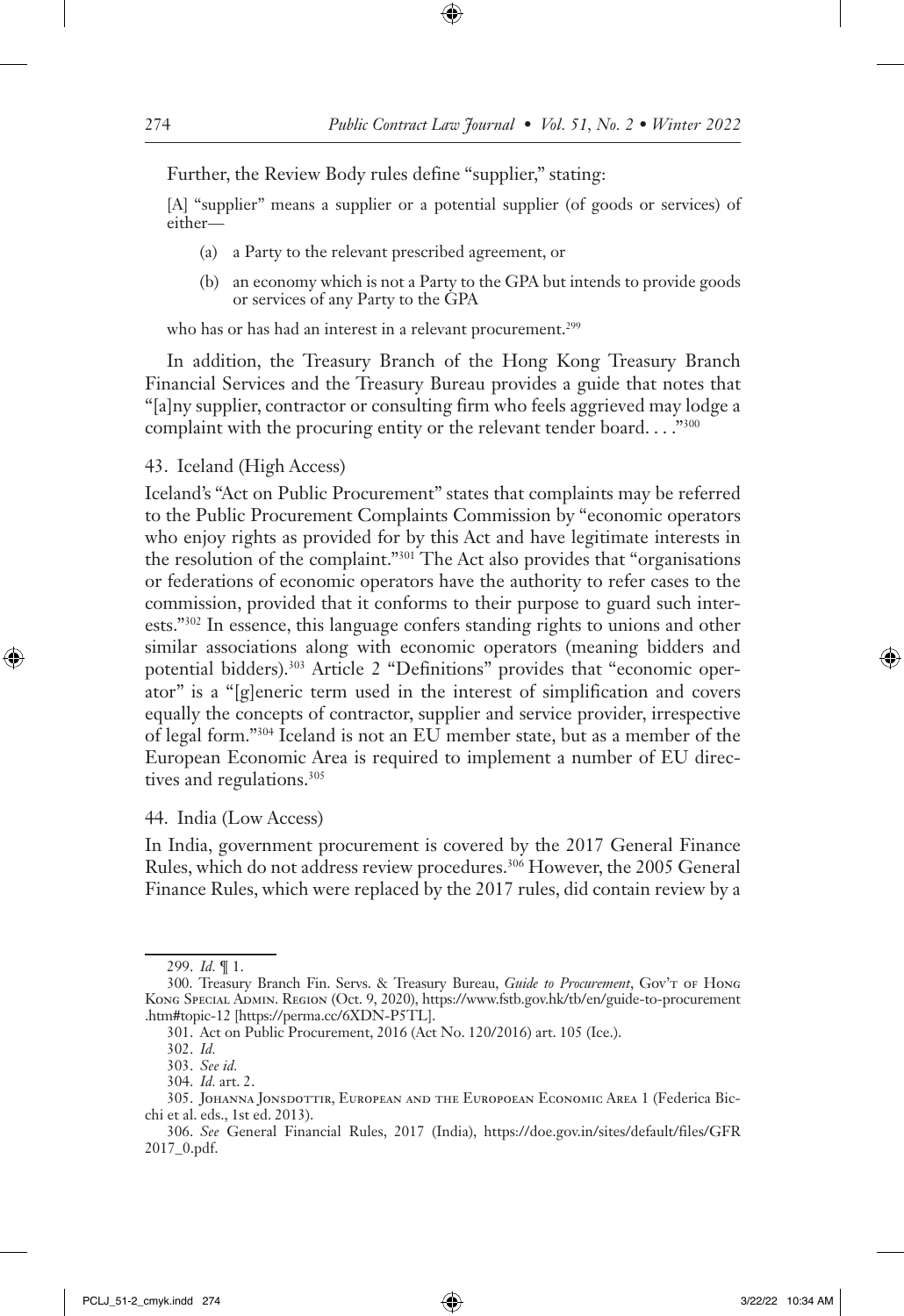procuring entity.<sup>307</sup> Currently, India lacks an independent review procurement challenge mechanism, but aggrieved bidders may file complaints with arbitrators, the procuring entity or in court.<sup>308</sup>

Something that may provide a change for challenging government procurement issues in India is a Public Procurement Bill from 2012, which was proposed but did not pass.<sup>309</sup> Article 40 of the proposed bill included explicit standing rights for bidders and prospective bidders.<sup>310</sup>

### 45. Indonesia (Low Access)

Presidential Decree 16/2018 provides that disappointed bidders may challenge procurement awards based on unfair competition or procedural violations per Regulation 14/2012, which is promulgated by the Agency for Government Procurement of Goods or Services (LKPP).<sup>311</sup> Upon rejection by the procuring entity, challenges can be appealed to the Commission for the Supervision of Business Competition.312

### 46. Ireland (EU—Moderate Access)

In conforming with EU directives, S.I. 130/2010 provides that review procedures are available to an "eligible person," defined as a person who

(a) has, or has had, an interest in obtaining the reviewable concession contract, and

(b) alleges that he or she has been harmed, or is at risk of being harmed, by an infringement, in relation to that reviewable concession contract, of the law of the European Union in the field of public procurement, or of a law of the State transposing that law.<sup>313</sup>

<sup>307.</sup> *See* Devina Deshpande &Prashant Mara, *India: Procurement Rules and Trends in India*, Mondaq (May 8, 2020), https://www.mondaq.com/india/government-contracts-procurement -ppp/930028/procurement-rules-and-trends-in-india [https://perma.cc/T5KN-8ZJP]; Bhabesh Hazarika & Pratap Ranjan Jena, *Public Procurement in India: Assessment of Institutional Mechanism, Challenges, and Reforms*, Nat'l Inst. Pub. Pol'y & Fin. (July 31, 2017), https://www.researchgate .net/publication/318851426\_Public\_Procurement\_in\_India\_Assessment\_of\_Institutional \_Mechanism\_Challenges\_and\_Reforms [https://perma.cc/9E78-3TQZ]; Krishan Nehra, India: Government Procurement Law and Policy, LRA-D-PUB-000038 (2010), https://www.loc .gov/item/2013417417 [https://perma.cc/L5YU-N72V].

<sup>308.</sup> *See* General Financial Rules, 2017 (India), https://doe.gov.in/sites/default/files/GFR 2017\_0.pdf.

<sup>309.</sup> *See* Public Procurement Bill, 2012, Bill No. 58 of 2012, art. 40 (May 14, 2012) (India). 310. *Id.*

<sup>311.</sup> *See Public Procurement and Government Contracts: Indonesia*, Chambers Practice Guides (2019); *see also* 22 Mar. 2018, Presidential Decree, Reg. No. 16/2018 art. 80 (Indon.), https://jdih .lkpp.go.id/regulation/peraturan-presiden/peraturan-presiden-nomor-16-tahun-2018 [https:// perma.cc/2RXZ-95B9].

<sup>312.</sup> *See* Law No. 5 of 1999 on the Prohibition Against Monopolistic Practices and Unfair Business Competition, art. 38 (Indon.); Law No. 51 of 2009 on Administrative Courts.

<sup>313.</sup> *See* European Union (Award of Public Authority Contracts) Regulations 2016 (S.I. 284/2016) (Ir.) (transposing Directive 2014/24/EU), http://www.irishstatutebook.ie/eli/2016 /si/284/made/en/print [https://perma.cc/7F33-R5WX]; European Communities (Public Authorities' Contracts) (Review Procedures) Regulations 2010 (SI 130/2010) (Ir.), http://www.irishstatute book.ie/eli/2010/si/130/made/en/print [https://perma.cc/HFP2-WGZ3]; European Union (Award of Concession Contracts) (Review Procedures) Regulations 2017 (SI 326/2017) (Ir.), https://www.irishstatutebook.ie/eli/2017/si/326/made/en/print?q=326 [https://perma.cc/93TQ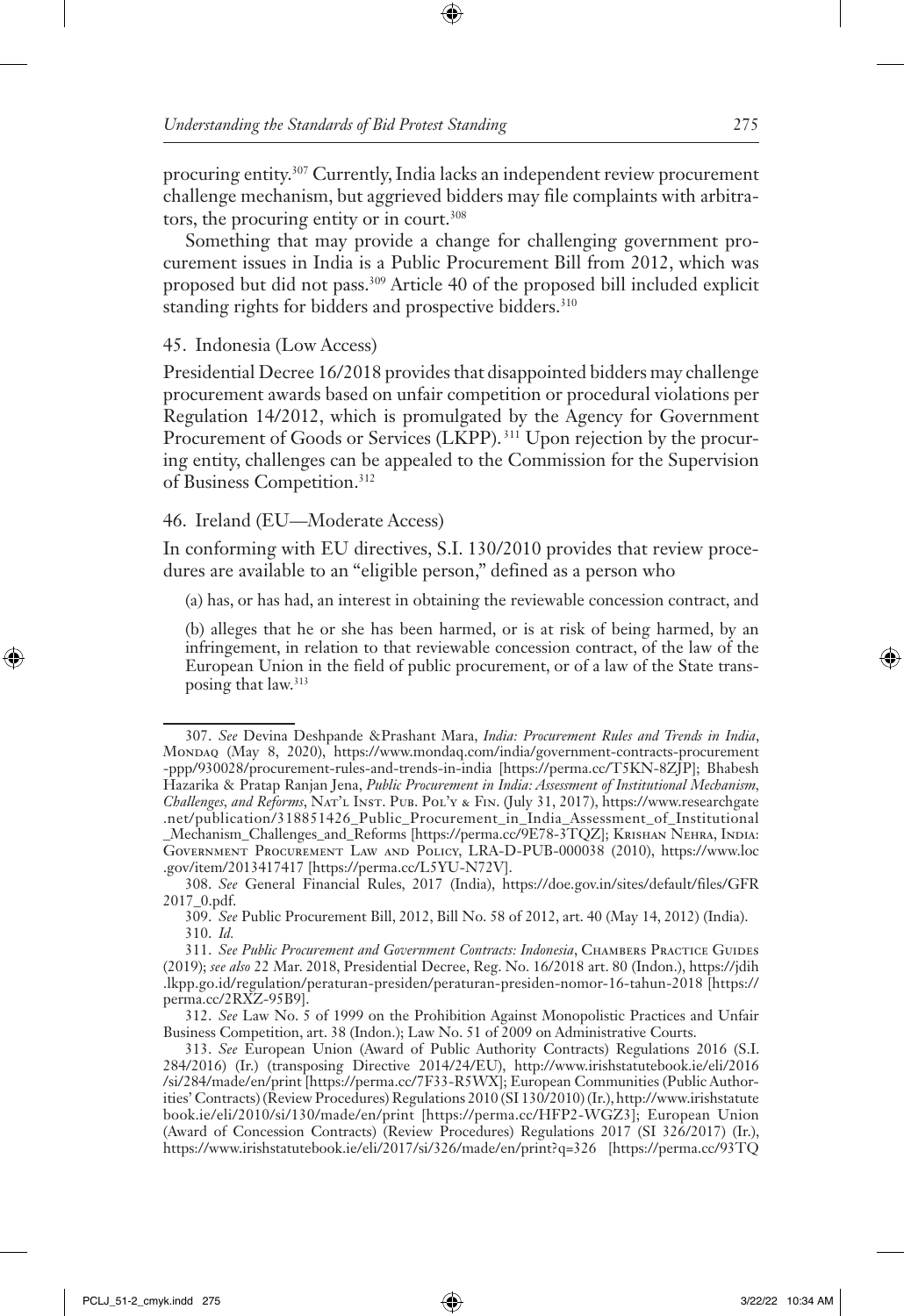Eligible persons possess the right to file an application to challenge procurement procedure violations in court.<sup>314</sup> Ireland thus assigns challenge rights in the typical EU fashion, similar to Austria and Germany, by permitting challenges by bidders and potential bidders.315 However, Ireland does not assign challenge rights to other third parties, similar to France.<sup>316</sup>

### 47. Italy (EU—Moderate/High Access)

Procurement review is contained in Italy's Public Contracts Code, which implements EU Directive 2014/24/EU.317 Interested parties can pursue challenges to procurement decisions through alternative dispute resolution methods or in administrative courts.318 The decisions of a Regional Administrative Court can be appealed to the Council of State (a court of appeal).<sup>319</sup>

#### 48. Japan (Moderate Access)

As a party to the GPA, Japan created the Office for the Government Procurement Challenge System (CHANS).<sup>320</sup> Suppliers with an interest may chal-

Application to Court

8.— (1) An eligible person may apply to the Court—

(a) for interlocutory orders with the aim of correcting an alleged infringement or preventing further damage to the eligible person's interests, including measures to suspend or to ensure the suspension of the procedure for the award of the public contract concerned or the implementation of any decision taken by the contracting authority, or

(b) for review of the contracting authority's decision to award the contract to a particular tenderer or candidate.

315. Curran & Smith, *supra* note 313.

316. SI 130/2010 at Regulation 4 (Ir.).

317. *See* Leggo 28 gennaio 2016 n. 11 [Public Contracts Code, Law no. 28 January 2016, n. 11] (Italy) (entering into force on Apr. 19, 2016), https://www.normattiva.it/uri-res/N2Ls?urn:nir:sta to:legge:2016-01-28;11!vig= [https://perma.cc/8V3U-NP9L].

318. *See* Decreto Legge 2 Luglio 2010, n.104 (It.); *see also* Italy: Public Procurement Laws and Regulations: 2020, ICLG (Jan. 31, 2020), https://iclg.com/practice-areas/public-procurement -laws-and-regulations/italy [https://perma.cc/D3KK-KQVP]; Filippo Pacciani & Ada Esposito, *Italy*, Gov't Procurement Rev. 130 (Jonathan Davey & Amy Gatenby eds., 8th ed. 2020).

319. *See* Pacciani & Esposito, *supra* note 318, at 131.

320. *See* Government Procurement Challenge System, Office for Government Procurement Cabinet Office, Government of Japan (containing Regulations on Government Procurement-Related Complaint Review Procedure of Jan. 11, 1999 (last revised on Apr. 4, 2014), https://www5.cao.go.jp/access/english/chans\_main\_e.html#:~:text=The%20Government%20 Procurement%20Challenge%20System,of%20domestic%20and%20foreign%20interests [https://perma.cc/T2N4-G2V5] [hereinafter Government Procurement Challenge System Regulation]; *see also*Japan: Public Procurement Laws and Regulations: 2020, ICLG (Jan. 31, 2020), https://iclg.com/practice-areas/public-procurement-laws-and-regulations/japan [https://perma. cc/AQG3-FCYD]; Shigeki Kusunoki, *Japan's Government Procurement Regimes for Public Works:* 

<sup>-</sup>YJEK]; *see also* Office of Government Procurement, Public Procurement Guidelines for Goods and Services (Version 2, Jan. 2019; Peter Curran & Aine Smith, *Public Procurement in Ireland*, Lexology-Eversheds Sutherland (June 11, 2019), https://www.lexology.com/library /detail.aspx?g=fae572f0-8129-4095-b482-3b61f509e1c2 [https://perma.cc/JSY9-HM7G].

<sup>314.</sup> *See* European Communities (Public Authorities' Contracts) (Review Procedures) Regulations 2010 (SI 130/2010) (Ir.).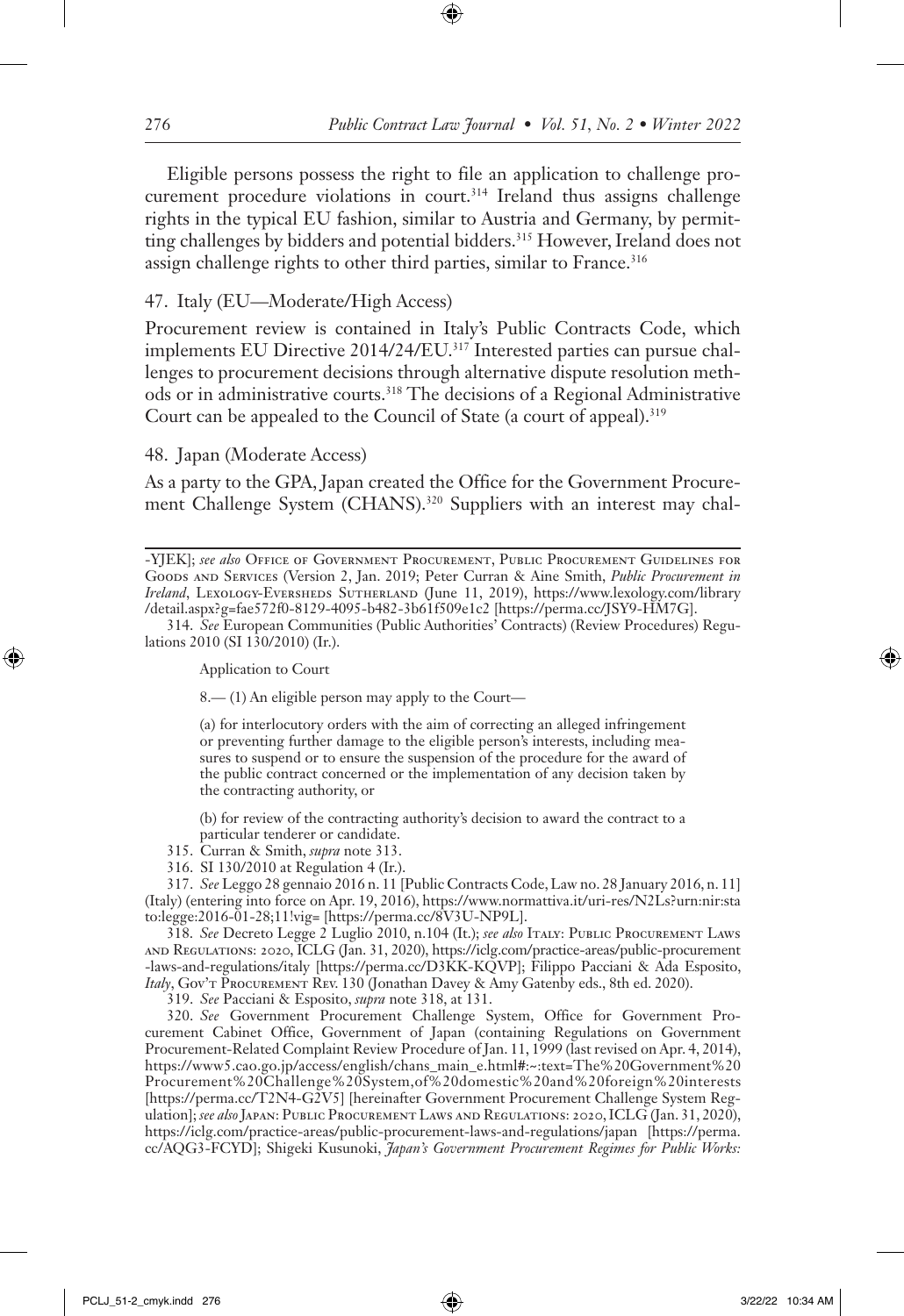lenge procurement decisions through this system.321 In most cases, the term "supplier" refers to agents that supply, or are capable of supplying, the product or service solicited during procurement.322 However, in some cases, the term "supplier" possesses a more limited meaning, and standing is limited to "eligible agents," meaning those entities who registered to confirm their eligibility to participate in bidding.<sup>323</sup> This definition places Japan's bid challenge standing rights in line with countries like Canada, allowing bidders and potential bidders to file challenges, but not other interested parties.

### 49. Jordan (Low Access)

Article 3 of Jordan's Bid Challenge System Rules provides standing to bidders (defined as "goods suppliers, service providers and contractors, etc.") to file a protest before the Challenge Review Committee.324 Bidders may not file a challenge in court until a protest has been filed and a decision rendered by the Bid Challenge Tribunal.<sup>325</sup> Absent an interpretation widening the definition of "bidder" to include potential suppliers, service providers, and contractors, Jordan appears to provide bid challenge standing rights to an extent similar to Afghanistan.

### 50. Kazakhstan (Moderate Access)

Suppliers and potential suppliers are able to submit complaints related to procurement procedures in Kazakhstan.326 Reviews are conducted by the Internal Audit Committee, which is located under the Ministry of Finance. Decisions of the Committee can be appealed in the court system.327

According to a 2019 Organization for Economic Co-operation and Development (OECD) report, the number of complaints has risen five-fold following the adoption of amendments to reform public procurement in December 2018.328 However, it is believed that a significant number of these complaints are brought by "professional complainers," who seek to disadvantage

325. *Id.* Art.1.

*A Comparative Introduction*, 32 Brooklyn J. Int'l L. 523, 541–42 (2007); *Challenging Systems*, EU-Japan Ctr. for Indus. Cooperation, https://www.eu-japan.eu/government-procurement /tendering-process/challenging-systems [https://perma.cc/L3AE-JHLR] (last visited Dec. 14, 2020).

<sup>321.</sup> *See* Government Procurement Challenge System Regulation, *supra* note 320.

<sup>322.</sup> Office for Government Procurement Challenge System, Government Procurement Challenge System Pamphlet, Office for Government Procurement Cabinet Office, Government of Japan, https://www5.cao.go.jp/access/english/pdf/pamphlet-e.pdf [https://perma.cc /879J-CS23] (last visited Dec. 4, 2021).

<sup>323.</sup> *See* Government Procurement Challenge System Regulation, *supra* note 320*.*

<sup>324.</sup> *See* Bid Challenge System Rules, art. 3.2 (Jordan), http://www.gtd.gov.jo/en/index [https://perma.cc/D8NF-XWEQ].

<sup>326.</sup> *See* Law of the Republic of Kazakhstan, Feb. 18, 2001, No. 407-IV, https://adilet.zan.kz /eng/docs/Z1100000407 [https://perma.cc/KZ6B-XUKJ] (unofficial translation); *see also* Public Procurement in Kazakhstan: Reforming for Efficiency, OECD (2019), https://www.oecd-ilibrary .org/sites/c11183ae-en/index.html?itemId=/content/publication/c11183ae-en [https://perma.cc /8PKN-3ZTF] [hereinafter OECD Kazakhstan].

<sup>327.</sup> See OECD Kazakhstan, *supra* note 326.

<sup>328.</sup> *See id.*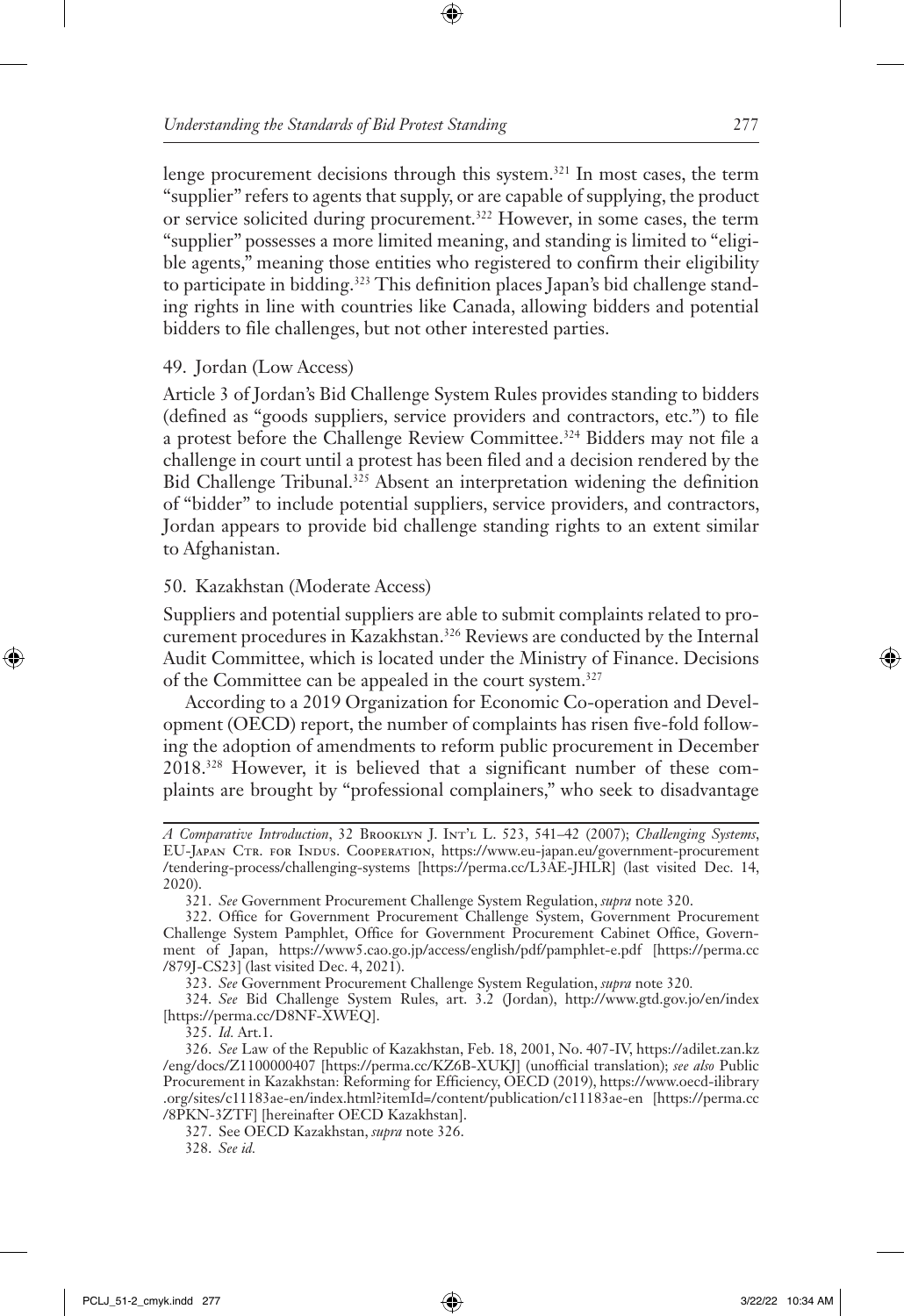and blackmail competitors.<sup>329</sup> Thus, Kazakhstan demonstrates the trade-off between heightened transparency and decreased efficiency. Determining the efficacy of Kazakhstan's challenge system and increased standing rights depends on the extent to which complaints either reveal actual corruption or mistakes in awarding public contracts or are instead used to target economic rivals.

### 51. Kenya (Low Access)

Kenya's Public Procurement Act, Part XV, addresses administrative review of procurement.330 Section 167 provides standing to candidates or tenderers, which are respectively defined as "a person who has obtained the tender documents from a public entity pursuant to an invitation notice by a procuring entity" and "a person who submitted a tender pursuant to an invitation by a public entity."331 In short, potential bidders are likely excluded because both definitions are predicated on having actually submitted bids.<sup>332</sup>

Moreover, bidders must claim to have suffered, or to be at risk of suffering, loss or damage due to the breach of a duty imposed on a procuring entity.<sup>333</sup> Curiously, Kenya's regulations require a refundable deposit (worth no less than 10% of the contract) to be submitted by bidders seeking to appeal a decision.334 Reviews are required to be heard in an "open forum" unless it would compromise national security, which suggests that transparency is an important consideration.<sup>335</sup> In addition, the choice of procurement method is not reviewable.336

#### 52. South Korea (Low Access)

South Korea's Public Procurement Service states that bidders who consider themselves disadvantaged may raise a protest to cancel or correct the decision within fifteen days after a potential cause for protest arises, or within ten days after a bidder first becomes aware of a potential cause for protest.337 Thus,

329. *See id.*

330. *See* Public Procurement and Assets Disposal Act, No. 33 (2015) Kenya Gazette Supp. No. 207 § 167, http://ppra.go.ke/ppda/ [https://perma.cc/KRD8-RQS3]. Section 167 states:

167. Request for a review

336. *See id.* § 167 ¶ 4.

337. *See* General Instructions, Public Procurement Service (June 18, 2008) (S. Kor.), https://www.pps.go.kr/eng/index.do [https://perma.cc/R7EW-W5J8]. The respective rules on

<sup>(1)</sup> Subject to the provisions of this Part, a candidate or a tenderer, who claims to have suffered or to risk suffering, loss or damage due to the breach of a duty imposed on a procuring entity by this Act or the Regulations, may seek administrative review within fourteen days of notification of award or date of occurrence of the alleged breach at any stage of the procurement process, or disposal process as in such manner as may be prescribed. *Id.*

<sup>331.</sup> *Id.* § 2.

<sup>332.</sup> *See id.*

<sup>333.</sup> *See id.* § 167 ¶ 1.

<sup>334.</sup> *Id.* § 167 ¶ 2.

<sup>335.</sup> *Id.* § 167 ¶ 3.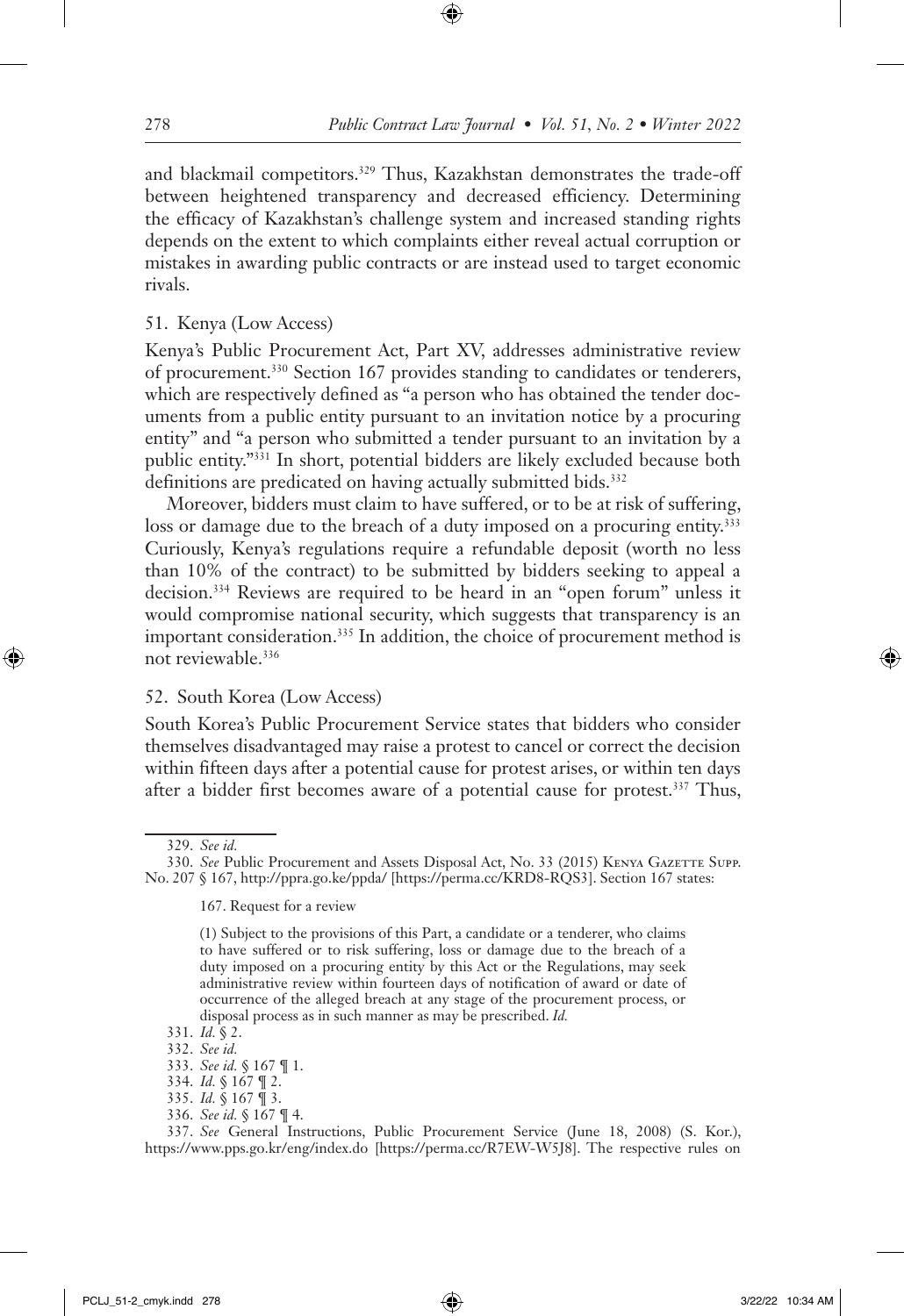disadvantaged bidders possess standing to raise challenges.<sup>338</sup> Absent legislation widening the definition of bidder, South Korea would appear to confer standing in a fashion similar to Afghanistan.

# 53. Kuwait (High Access)

Law No. 49 for 2016 addresses public tender procedures for Kuwait.339 Part 8, Article 77 confers standing to tenderers and interested parties.<sup>340</sup> It states:

1- Any tenderer suffered from loss or damage as a result of breach of any of the authorities competent in the procurement or tenders of any obligation under the provisions of this law or the regulation issued accordingly, may submit, in accordance with the provisions of this law, a complaint at any stage of the procurement, requesting to reconsider procedure from which he is affected him, or non-taking action, if the damage resulted from it.

2- Any interested party shall have a right to submit a complaint with the competent procurement authority of any shortcoming that afflicts the preparation of technical documents of the tender or its general conditions in breach of the rules of equality, justice and equal opportunities until the closure of the bidding  $\dots$ .<sup>341</sup>

Kuwait thus confers fairly broad standing, albeit it in a unique manner.<sup>342</sup> Kuwait confers standing to bidders when a breach causes harm, yet also confers standing to "any interested party" to submit complaints about shortcomings in the procurement process.<sup>343</sup>

# 54. Kyrgyz Republic (Moderate Access)

Article 48 of the Kyrgyz Republic Law on Public Procurement states that suppliers and consultants have the right to file a complaint before the Independent Interagency Commission at any stage of the procurement proceedings.344 Suppliers can also bring disputes arising in procurement proceedings

<sup>&</sup>quot;domestic" and "foreign" (meaning subject to GPA requirements) can be found in subpages under the PPS website at Public Procurement Service, Overview-Domestic Procurement, PPS, https:// www.pps.go.kr/eng/content.do?key=01156 [https://perma.cc/EKS4-PB8J] (last visited Nov. 30, 2021), and Public Procurement Service, Overview-Foreign Procurement, PPS, https://www.pps .go.kr/eng/content.do?key=01157 [https://perma.cc/FK24-ZNHA] (last visited Nov. 30, 2021). Whee-Un You et al., *Public Procurement in South Korea*, Lexology (June 11, 2019), https://www .lexology.com/library/detail.aspx?g=9e39c3ae-8893-45d0-969f-e9de75c5d550 [https://perma.cc /3USN-B6PL]; Korea— Selling to the Government, Int'l Trade Admin. (Aug. 29, 2019), https://www.export.gov/apex/article2?id=Korea-Selling-to-the-Government [https://perma.cc /YK9D-B323].

<sup>338.</sup> *See* South Korea Country Commercial Guide: Selling to the Public Sector, Int'l Trade Admin. (Dec. 1, 2021), https://www.trade.gov/country-commercial-guides/south-korea -selling-public-sector [https://perma.cc/HXS9-QATZ].

<sup>339.</sup> *See* Public Tenders Law, L. No. 49, pt. 8, art. 77 (Kuwait).

<sup>340.</sup> *Id.*

<sup>341.</sup> *Id.*

<sup>342.</sup> *See id.*

<sup>343.</sup> *Id.*

<sup>344.</sup> *See* Kyrgyz Republic Law on Public Procurement, No. 72, arts. 48–49 (Apr. 3, 2015), http://zakupki.gov.kg/popp [https://perma.cc/WF3U-M4YQ].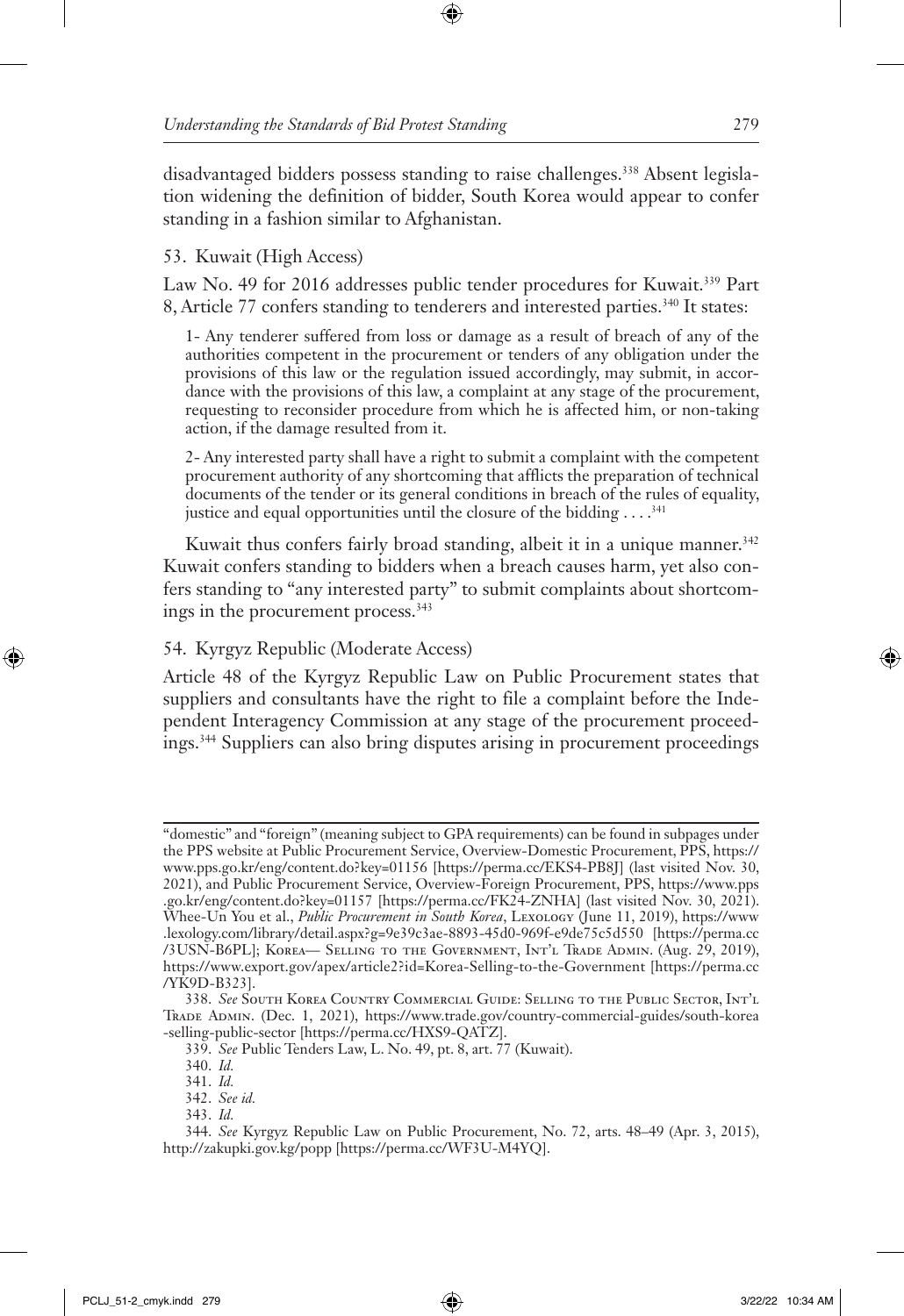to the courts and can appeal the decision of the Independent Interagency Commission.345

#### 55. Laos (Moderate Access)

Bid challenge rights are included within the January 4, 2004, Decree of the Prime Minister on Government Procurement of Goods, Construction, Maintenance and Services.<sup>346</sup> The decree defines "bidder" as "an individual, companies, enterprises, joint venture or international enterprises meeting the selection criteria and participating in competitive bidding under a procedure selected by the procuring entity or project owner."<sup>347</sup> This definition makes it clear that standing is contingent upon "participating in competitive bidding," and thus potential bidders are excluded.<sup>348</sup>

Article 40 provides that bidders may submit written complaints to the chairperson of the tender committee regarding improper actions by the procuring entity.349 While Article 39 includes reference to court proceedings in the event of improper actions by the bidder, Article 40 contains no such reference for court proceedings against improper actions by the procuring entity.<sup>350</sup> Further, it does not seem that a nationwide bid challenge system exists.<sup>351</sup>

#### 56. Latvia (EU—Moderate Access)

Latvia's Public Procurement Law of 2017 implements the 2014 EU directive and grants standing to a person who has, or has had, an interest in acquiring the right to enter into a procurement contract.<sup>352</sup> The law also grants standing

A person who is or has been interested in being awarded a procurement contract or framework agreement, or who is qualifying for procurement contract award and who, in relation to the specific procurement procedure to which this Law applies, believes that his or her rights have been infringed upon or infringement of these rights is possible, and it may be caused by a potential infringement of the legal acts of the European Union or other laws and regulations, is entitled to submit a complaint regarding the provisions for selection of candidates or tenderers, technical specifications and other requirements which relate to the specific procurement procedure, or regarding the activities of the contracting authority or the procurement commission during the course of the procurement procedure. Within the meaning of this Chapter, the procedures for carrying out the procurement referred to in Section 10 of this Law and the design contest shall also be regarded as the procurement procedures.

<sup>345.</sup> *Id.* arts. 49–50.

<sup>346.</sup> *See* Decree of the Prime Minister on Government Procurement of Goods, Construction, Maintenance and Services, No. 03/PM (Jan. 4, 2004) (Laos).

<sup>347.</sup> *Id.* art. 2.

<sup>348.</sup> *Id.* (emphasis added).

<sup>349.</sup> *Id.* art. 40.

<sup>350.</sup> *Id*.

<sup>351.</sup> *Id.* art. 39.

<sup>352.</sup> *See* Public Procurement Law of 2017 § 68, Latvijas V stnesis 254 [Latvian Journal 254], https://likumi.lv/ta/id/287760-publisko-iepirkumu-likums [https://perma.cc/Z2M9-RY52]; *see also* Procurement Monitoring Bureau, https://www.iub.gov.lv/lv/sudzibas [https://perma .cc/9WV9-TMEM] (last visited Dec. 6, 2020). Paragraph (1) of Section 68 "Right to Submit a Complaint Regarding Infringements of the Procurement Procedure" states: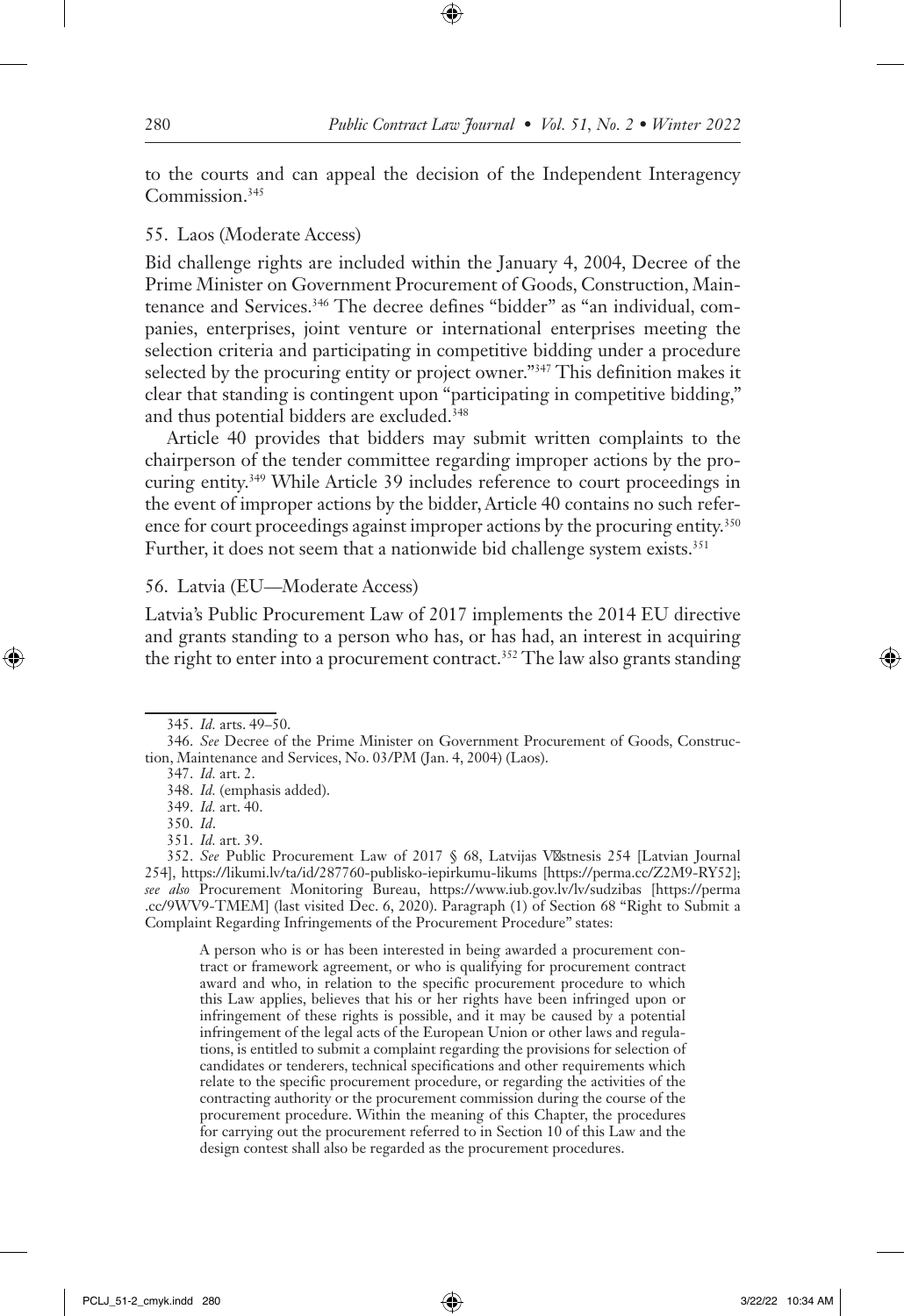to those applying for the award of a procurement contract.<sup>353</sup> Latvia grants standing to bidders and potential bidders, but not other interested third parties like unions, local governments, or other potentially affected entities.<sup>354</sup> This law stands in contrast with France, which elected to confer standing rights to third parties.355 As such, Latvia's standing rights are largely in line with other EU countries like Germany and Austria.

#### 57. Liberia (High Access)

Liberia's procurement law of 2005 provides:

Right to Review

125. (1) The following shall have the right to lodge a complaint in pursuit of this Act.

(a) Any bidder who has suffered or is at the risk of suffering a loss or damage as a result of the breach of this Act or in any procurement process;

(b) Any person who has grounds to believe that he or she or the Entity he or she represents has been prevented from becoming a bidder;

(c) Any person who has reason to believe that there has been a breach of this Act;

Shall have a right to lodge a complaint to the Procuring or Concession Entity and may seek review or redress from the Entity in the first instance or from the Commission if he or she is dissatisfied with the Entity's decision or its failure to decide within the time stipulated in subsection  $(4)$  of this section.<sup>356</sup>

Complaints are initially filed with the Procurement and Concessions Commission, whose decision can be appealed to the Complaints, Appeals and Review Panel.357 The decision of the Complaints, Appeals and Review Panel can only be appealed in a "[c]ourt of competent jurisdiction."358 Liberia's bid protest rights include both bidders and potential bidders suffering harm per Section 125.359 Yet, Liberia also seems to leave the door open to general complaints attesting to breaches of Liberian procurement law, *without* any need to show harm or risk of harm.360 Moreover, paragraph (c) of Section 125 makes it clear that pursuing the latter option entitles a challenger to a full review, including escalating the complaint on appeal.<sup>361</sup> Taking all of Liberia's standing elements together, this makes Liberia one of the most generous countries evaluated in this list.

359. *See id.* art. 125.

361. *Id.*

<sup>353.</sup> *Id.* arts. 67–68.

<sup>354.</sup> *Id.*

<sup>355.</sup> Eitenne Amblard & Kévyn Gillet, *France*, Public Procurement 2021: A Practical Cross-Border Insight into Public Procurement 49 (13th ed. 2021).

<sup>356.</sup> Law, Act 2005, Public Procurement & Concessions Act, Sept. 8, 2005, Liberia Official Gazette/2005 (LR.), art. 125(1).

<sup>357.</sup> *See id.* arts. 125–126.

<sup>358.</sup> *Id.* art. 128.

<sup>360.</sup> *Id.*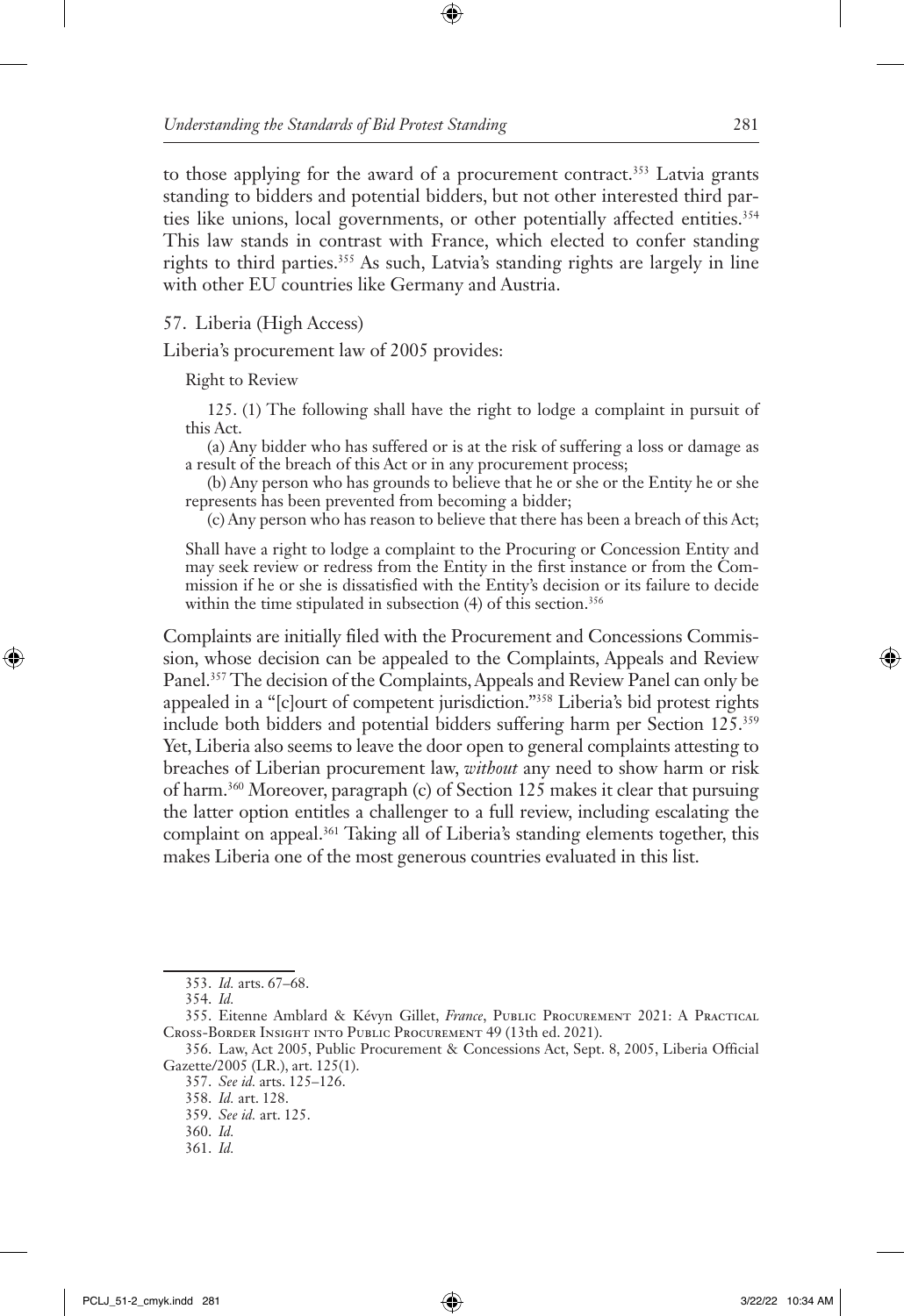### 58. Lithuania (EU—Moderate Access)

Lithuania's procurement law (LPP) provides that suppliers possess the right to challenge the contracting authority in the event that the contracting authority has failed to comply with procurement regulations.<sup>362</sup> Suppliers are further defined as "economic operators" under Article 2 of the LPP, meaning "a natural person, a private or public legal person, other organisation and their division or group of such persons, including temporary associations of economic operators, which offer to perform works, supply goods or provide services on the market."363 Challenges can be brought to court after a claim has been submitted to the contracting authority in writing.<sup>364</sup>

### 59. Luxembourg (EU—Moderate Access)

Luxembourg's Law of November 10, 2010 institutes appeals concerning public procurement.<sup>365</sup> Article 1 states, "[t]he appeal procedures are accessible to any person having or having had an interest in obtaining a given contract and having been or likely to be harmed by an alleged violation of Community law or of national law transposing Community law on public contracts."366 This provides standing to bidders and potential bidders.<sup>367</sup> Remedies can be sought in Administrative Court and those decisions can be appealed to the Administrative Court of Appeals.368

#### 60. Macau (Moderate Access)

Interested parties whose rights are affected may challenge government procurement decisions under Article 113 of the Administrative Litigation Procedure Code of Macau (CPAC).<sup>369</sup> To raise the challenge in court, bidders must first submit an administrative claim to the contracting entity.370 Unlike Hong Kong, Macau is not a party nor an observer to the WTO GPA.371

<sup>362.</sup> Republic of Lithuania Law on Public Procurement [No. I-1491] art. 101; *see also* Disputes and Claims, Lithuania Public Procurement Office (Sept. 17, 2020), https://vpt.lrv.lt/en /legal-information/disputes-and-claims [https://perma.cc/S4CE-F9PA].

<sup>363.</sup> Republic of Lithuania Law on Public Procurement [No. I-1491] art. 2.

<sup>364.</sup> *Id.* art. 101.

<sup>365.</sup> *See* Loi du 10 novembre 2010 instituant les recours en matière de marchés publics [Law of Nov. 10, 2010 Establishing Remedies in Public Procurement Matters], Journal officiel du Grand-Duché de Luxembourg [Off. J. of the Grand-Duchy of Lux.], Nov. 12, 2010, art. 1; *see also* Benjamin Marthoz, *Public Procurement 2020: Luxembourg*, Int'l Compar. Legal J. 1, 5 (2020).

<sup>366.</sup> Law of Nov. 10, 2010 (Lux.), art. 1.

<sup>367.</sup> *Id.*

<sup>368.</sup> *See id.* art. 3.

<sup>369.</sup> *See* Code of Administrative Litigation Procedure, art. 113 (Mac.), https://bo.io.gov.mo /bo/i/99/50/codpacpt/ [https://perma.cc/Q23L-GCYJ].

<sup>370.</sup> *Seeid.*; *see also* Bruno Almeida et al., *Public Procurement & Government Contracts 2021: Macao*, Chambers and Partners (Apr. 6, 2020), https://practiceguides.chambers.com/practice-guides /public-procurement-government-contracts-2021/macau [https://perma.cc/P7LG-92SW].

<sup>371.</sup> *See* Parties, Observers and Accessions, WTO, https://www.wto.org/english/tratop\_e /gproc\_e/memobs\_e.htm [https://perma.cc/R7YG-Q5B3] (last visited Jan 21, 2021).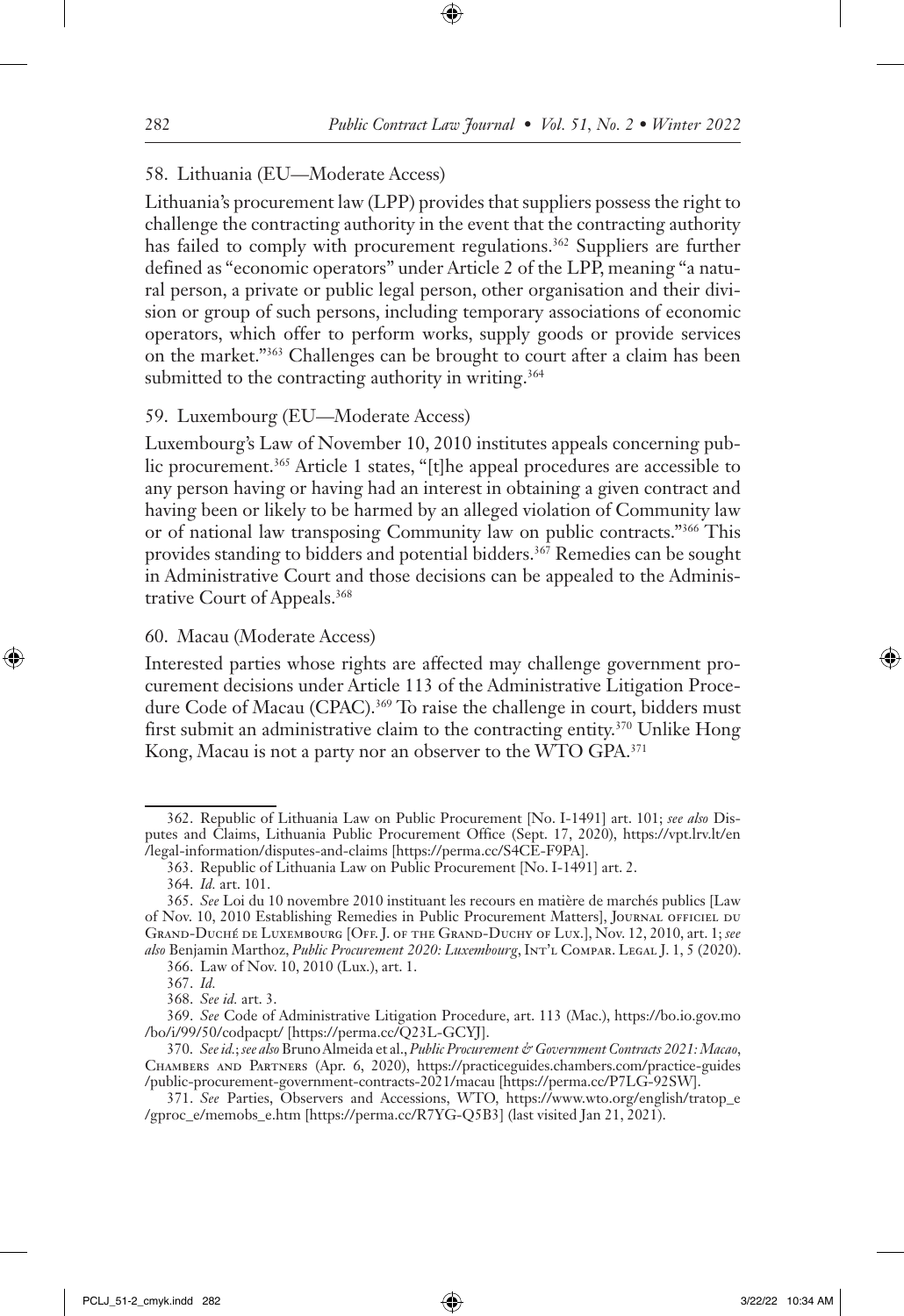#### 61. Malawi (Low Access)

Malawi's Act No. 27 of 2017 defines "bidder" as any participant who has expressed interest in procurement proceedings by submitting a bid.<sup>372</sup> Further, Part IX of the Act, which concerns administrative review and appeals, states that standing is provided to bidders who claim to have suffered damages or may suffer damages due to a breach of duty by the procuring entity.<sup>373</sup>

Review applications are first submitted to the procuring entity or by a Review Committee under the Public Procurement and Disposal of Assets Authority.374 Decisions of the entity can be appealed to the Director General, whereas decisions of the Review Committee shall be subject to review by the High Court.<sup>375</sup>

#### 62. Malaysia (Low Access)

Malaysia does not have any specific legislation for public procurement; its two main acts on the subject are the Financial Procedure Act of 1957 and the Government Contract Act of 1949.376 Bidders, nonetheless, possess options for lodging complaints. These options include the Government Procurement Division, the Malaysian Anti-Corruption Commission, the Prime Minister's Department, and the National Audit Department.<sup>377</sup> Further, decisions by public authorities are subject to judicial review by the High Court per Order 53 of the 2012 Rules of Court.378

#### 63. Malta (EU—High Access)

Article 262 of Malta's procurement law, S.L. 174.04, provides standing to prospective candidates and tenderers to bring challenges prior to the closing date of a call for competition.<sup>379</sup> However, any tenderer, candidate, or interested party who has been harmed, or may suffer harm, may file an appeal of objection to the Public Contracts Review Board after the closing of competition, and the decision is subject to judicial review.<sup>380</sup> This provision would place

<sup>372.</sup> *See* Act No. 27 of 2017 § 2 (Aug. 22, 2017) (Malawi).

<sup>373.</sup> *Id.* § 59.

<sup>374.</sup> *Id.* § 60.

<sup>375.</sup> *Id.*

<sup>376.</sup> *See* Kamilah Kasim, *Public Procurement 2020: Malaysia*, 12 Int'l Compar. Legal J. 135, 135 (2020); *Malaysia: Country Profile for 2018*, WORLD BANK: GLOBAL PUBLIC PROCUREMENT DATAbase, https://www.globalpublicprocurementdata.org/gppd/country\_profile/MY/2018 [https:// perma.cc/T86B-WJ3S] (last visited Nov. 27, 2021) [hereinafter Malaysia Country Profile].

<sup>377.</sup> Malaysia Country Profile, *supra* note 376.

<sup>378.</sup> Federal Government Gazette, Rules of Court 2021, P.U. (A), Order 53 (July 2, 2012) (Malay.), https://www.malaysianbar.org.my/cms/upload\_files/document/Rules%20of%20Court %202012.01.07.2012.pdf [https://perma.cc/7JX5-XSKD].

<sup>379.</sup> *See* S.L. 174.04 Financial Administration and Audit Act, art. 262 (Malta), https:// contracts.gov.mt/en/Pages/Home-DepartmentOfContracts.aspx [https://perma.cc/9SUY-UGJ5].

<sup>380.</sup> *Id.* art. 270; *see also* Malta: Public Procurement Laws and Regulations: 2020, ICLG (Jan. 31, 2020), https://web.archive.org/web/20200808093222/https://iclg.com/practice-areas /public-procurement-laws-and-regulations/malta.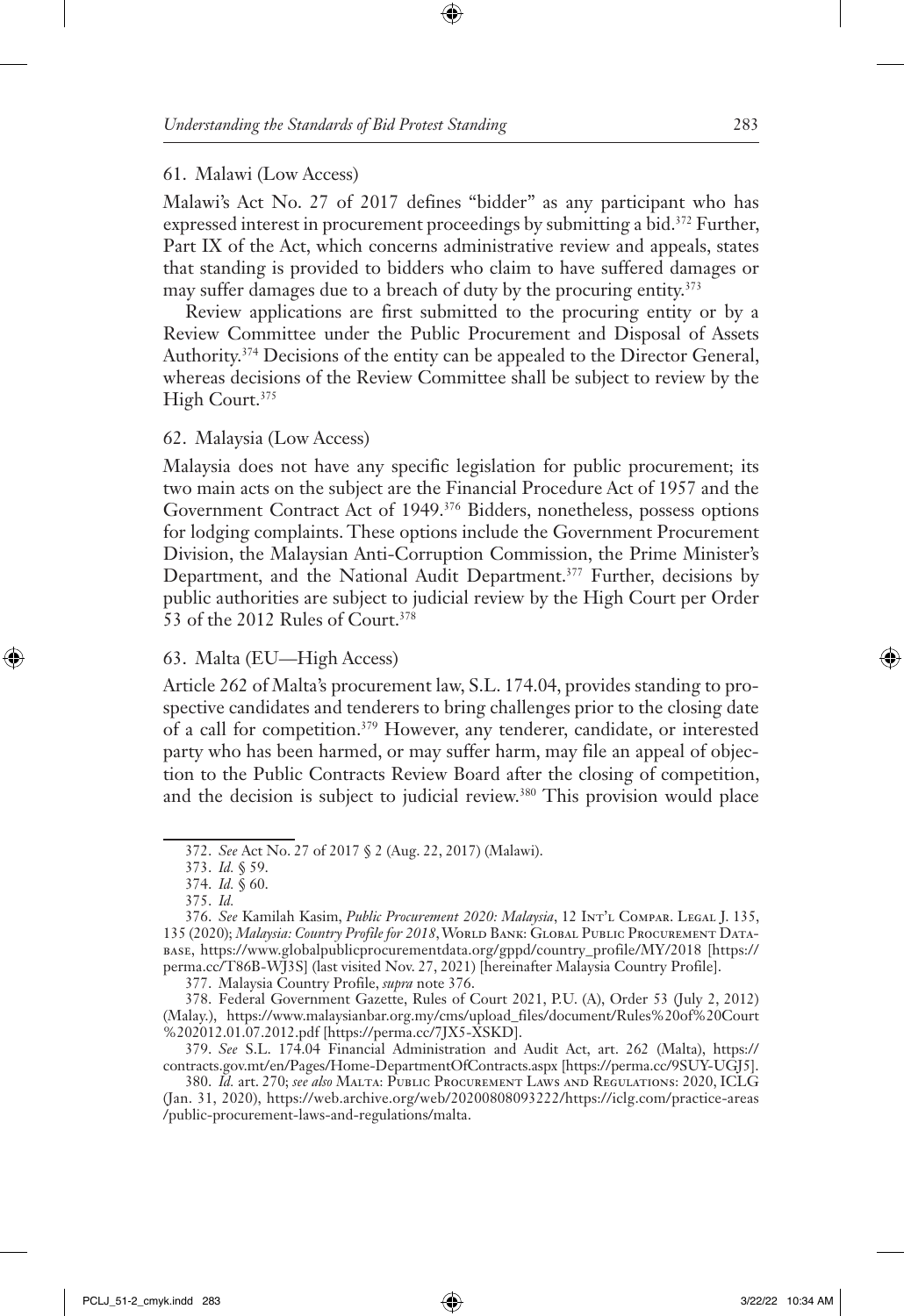Malta closer to Denmark's and Iceland's implementation of bid challenge rights, as the inclusion of "any interested party" in Article 270 suggests that standing is intentionally conferred to third parties and not just bidders and potential bidders.381

# 64. Mexico (Low Access)

In Mexico, determining which entities have standing to file complaints challenging federal procurement decisions depends on what is being challenged.<sup>382</sup> Actions concerning the call for bids and clarification meeting can only be challenged by participants that had officially expressed an interest in taking part.383 Acts concerning official restricted invitations can only be challenged by those who were invited to bid.<sup>384</sup> Acts concerning the presentation and opening of bid proposals, as well as the cancellation of a procurement, can only be challenged by those who submitted a bid.385 Further, only the awarded bidder can challenge acts or omissions that prevented the execution of the contract.386 In general, Mexico grants protest rights to participants only, and not to non-participants or potential bidders.

### 65. Netherlands (EU—Moderate Access)

The Public Procurement Act of 2012 (as amended on July 1, 2014 to comply with directive 2014/24/EU) stipulates that operators considering themselves disadvantaged by an award decision may bring a claim for annulment.<sup>387</sup> As such, the Netherlands is in line with most EU member states in providing bid challenge standing rights to bidders and potential bidders, but not to other third parties.

# 66. New Zealand (Moderate Access)

Rule 50 of New Zealand's government procurement rules confers bid challenge standing rights to suppliers in the event of a perceived violation.<sup>388</sup> New Zealand's guide to supplier feedback and complaints defines a "supplier" as a "person, business, company or organisation that supplies or can supply goods or services or works to an agency."389 Therefore, New Zealand provides standing rights to

<sup>381.</sup> *See* S.L. 174.04 Financial Administration and Audit Act, art. 262 (Malta).

<sup>382.</sup> *See* Fernando Mejia Mendez et al., *Mexico: Public Procurement & Government Contracts 2020*, Chambers and Partners (Apr. 6, 2020), https://web.archive.org/web/20210122064741/ https://practiceguides.chambers.com/practice-guides/public-procurement-government -contracts-2020/exico/trends-and-developments; Federico Hernandez Arroyo et al., *Mexico*, Law Review: The Government Procurement Review 143 (June 2020).

<sup>383.</sup> Arroyo et al., *supra* note 382.

<sup>384.</sup> *Id.*

<sup>385.</sup> *Id.*

<sup>386.</sup> *Id.*

<sup>387.</sup> *See* Aanbestedingswet 2012 [Procurement Act 2012] Stb. art. 2 (Neth.), https://zoek .officielebekendmakingen.nl/stb-2012-542.html [https://perma.cc/ERV7-6YJY].

<sup>388.</sup> Government Procurement Rules, r. 50, (N.Z.), https://www.procurement.govt.nz /procurement/principles-charter-and-rules/government-procurement-rules/awarding-the -contract/supplier-complaints [https://perma.cc/FTA6-CFL3].

<sup>389.</sup> Guide to Supplier Feedback and Complaints 93 (4th ed. 2019), https://www .procurement.govt.nz/procurement/principles-charter-and-rules/government-procurement -rules/awarding-the-contract/supplier-complaints/ [https://perma.cc/2PLU-PE6R].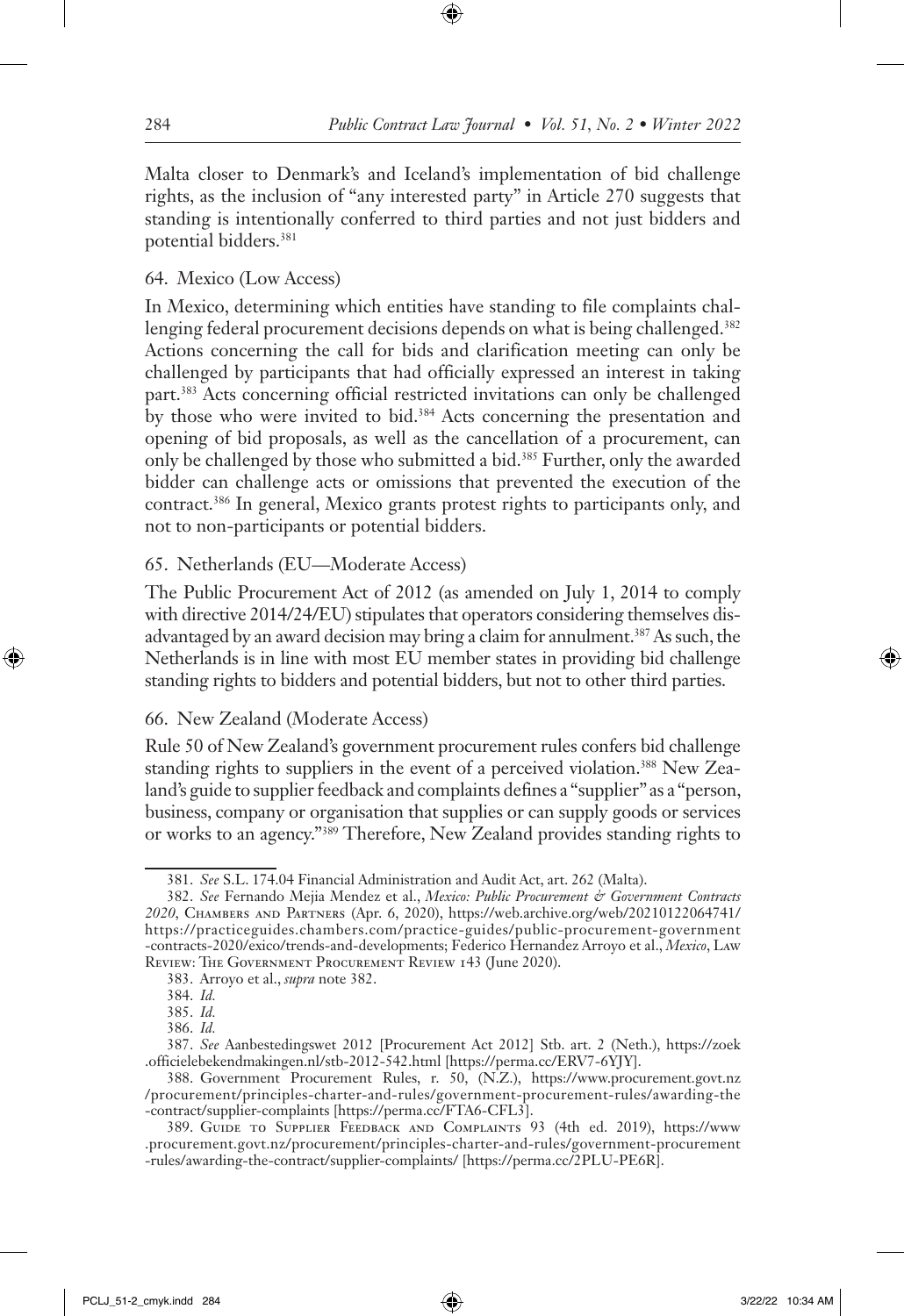bidders and potential bidders. Following complaint to an agency, unsatisfied suppliers, or potential suppliers possess several options. These options include litigation in court or an investigation by the Auditor-General, the Ombudsman, the State Services Commission, or the Commerce Commission.390

# 67. Nigeria (Moderate Access)

Nigeria's Public Procurement Act of 2007 provides that a bidder may seek administrative review for any omissions or breaches of procurement regulations.391 Complaints are first submitted to the Bureau of Public Procurement and, following exhaustion of administrative remedies, can be appealed in federal court.392

# 68. Norway (Moderate Access)

Section 10 of the Public Procurement Act of June 17, 2016, no. 73, states that suppliers are entitled to compensation for losses suffered due to a breach of law or regulation.393 Section 8 allows suppliers to bring cases before the Complaints Board, or suppliers can file a complaint in court.<sup>394</sup> Norway is not a member state of the EU but is closely affiliated with the EU and subject to most of the EU's economic policies.<sup>395</sup> As such it is likely that "supplier" includes potential suppliers as well.

# 69. Pakistan (Low Access)

Section 48 of Pakistan's Public Procurement Rules of 2004 provides that bidders may lodge a written complaint with a procurement review committee if they feel aggrieved by a procuring entity's actions.<sup>396</sup> Procurement review committees are run by the procuring entity.<sup>397</sup> Bidders unsatisfied with the decision of the committee may appeal in court.<sup>398</sup>

# 70. Panama (High Access)

Articles 146 and 153 of Panama's Law 22 of 2006 confer standing to challenge procurement decisions to interested parties.<sup>399</sup> While neither article contains

<sup>390.</sup> *See id.* at 61.

<sup>391.</sup> *See* Public Procurement Act, No. (65) (2007) 94:54 O.G., A205-49 § 54(1) (Nigeria), https://www.bpp.gov.ng/ [https://perma.cc/L9ZG-ZM8E].

<sup>392.</sup> *Id.* § 54.

<sup>393.</sup> *See* Lov om offentlige anskaffelser [Public Procurement Act] 17 June 2016, No. 73, §§ 8–11 (Nor.), https://lovdata.no/dokument/NL/lov/2016-06-17-73/%C2%A72#§2 [https://perma .cc/4XF3-PA2N]; *see also* Direktoratet for forvaltning og økonomistyring [Government Agency for Public and Financial Management] (Nor.), https://www.anskaffelser.no/ [https://perma.cc /LN33-V4ZL].

<sup>394.</sup> *See* Lov om offentlige anskaffelser [Public Procurement Act], No. 73 § 8 (Nor.).

<sup>395.</sup> *See Norway—Trade Picture*, Eur. Comm'n (2021), https://ec.europa.eu/trade/policy /countries-and-regions/countries/norway/ [https://perma.cc/RV9D-T9NL].

<sup>396.</sup> *See* Public Procurement Rules (2004), 432 S.R. & O. § 48(2) (Pak.).

<sup>397.</sup> *Id.* § 48(1).

<sup>398.</sup> *Id.* § 48(5).

<sup>399.</sup> *See* Ley 22 de 27 de junio de 2006, que regula la contratación pública, ordenado por la Ley 153 de 2020 [Law 22 of June 27, 2006, which regulates public procurement, ordered by Law 153 of May 8, 2020], arts. 146, 153 (Pan.), https://www.dgcp.gob.pa/leyes [https://perma.cc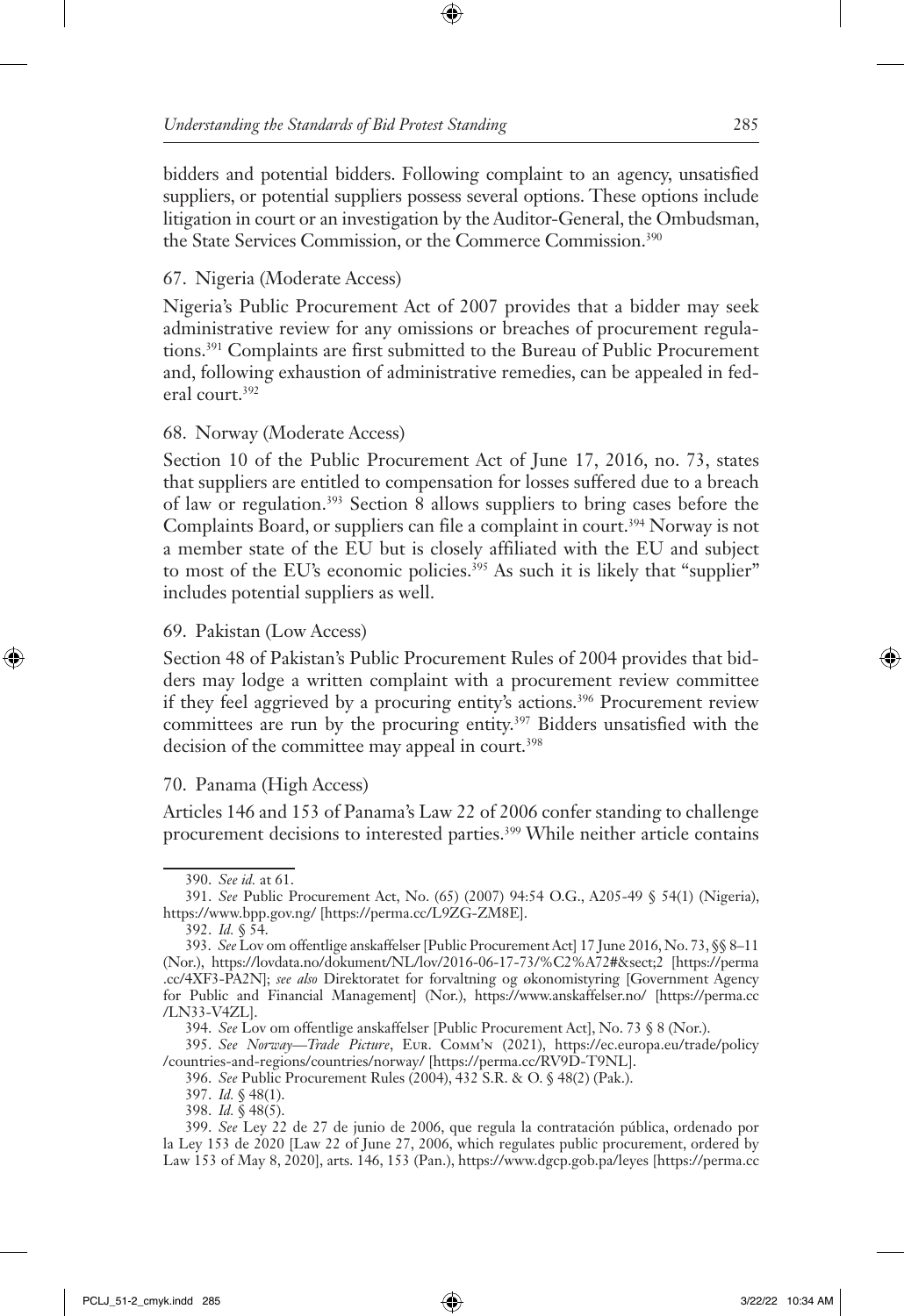a definition for "interested parties," Article 30, which addresses advertising principles of procuring entities, includes reference to "bidders, contractors and other interested parties."400

All unlawful or arbitrary actions may be contested.<sup>401</sup> Interested parties may bring challenges to the General Directorate of Public Procurement or to the Public Contracting Administrative Tribunal, which has exclusive authority to hear bid challenges.402

### 71. Peru (Low Access)

Article 41 in Peru's Legislative Decree on public procurement confers standing to participants and bidders to challenge government actions taken during procurement development and bidder selection proceedings.403 Third parties and potential bidders are not addressed.404 Appeals are heard by the Court of Contracting and can only be filed after the award results have been published.<sup>405</sup>

### 72. Philippines (Unclear)

Republic Act No. 9184 contains the Philippine's protest mechanisms.406 Section 55 states that decisions of the Bids and Awards Committee (BAC) can be protested, after which court action can be pursued.<sup>407</sup> Section 12 states that the BAC's functions are to "advertise and/or post the invitation to bid, conduct pre-procurement and pre-bid conferences, determine the eligibility of prospective bidders, receive bids, conduct the evaluation of bids, undertake post-qualification proceedings, [and] recommend award of contracts to the Head of the Procuring Entity or his duly authorized representative."408 Section 58 states that appeals are governed by Rule 65 of the 1997 Rules of Civil Procedure and are initially made to the regional trial court.<sup>409</sup> Rule 65 grants standing before the courts to a person aggrieved.<sup>410</sup> Whether such standing includes potential bidders and/or third parties is unspecified.

<sup>/</sup>FXV5-GHGJ]; *see also* Texto Único de la Ley 22 de 27 de Junio de 2006 [Unique Text of Law 22 from June 27, 2006], arts. 146, 153 (Pan.).

<sup>400.</sup> Ley 22 de 27 de junio de 2006, art. 30, May 8, 2020 (Pan.).

<sup>401.</sup> *See id*. art. 153.

<sup>402.</sup> *See id.* arts. 146, 153.

<sup>403.</sup> *See* Legislative Decree No. 1444, art. 41.1 (Sept. 16, 2018) (Peru); *see also* Peru Country Profile: Global Public Procurement Database, World Bank, https://www.globalpublic procurementdata.org/gppd/country\_profile/PE [https://perma.cc/HD9P-5XJX] (last visited Dec. 2, 2020).

<sup>404.</sup> *See* Legislative Decree No. 1444, art. 41.

<sup>405.</sup> *Id.*

<sup>406.</sup> *See* Government Procurement Reform Act, Rep. Act No. 9184, §§ 55–58 (July 22, 2002) (Phil.), http://www.ps-philgeps.gov.ph/welcome/ [https://perma.cc/GEP6-U4VT].

<sup>407.</sup> *Id.* §§ 55, 58.

<sup>408.</sup> *Id.* § 12.

<sup>409.</sup> *See id.* § 58.

<sup>410.</sup> *1997 Rules of Civil Procedure, As Amended*, r. 65, Arellano Law Found., https://lawphil .net/courts/rules/rc\_1-71\_civil.html [https://perma.cc/32GE-8QET].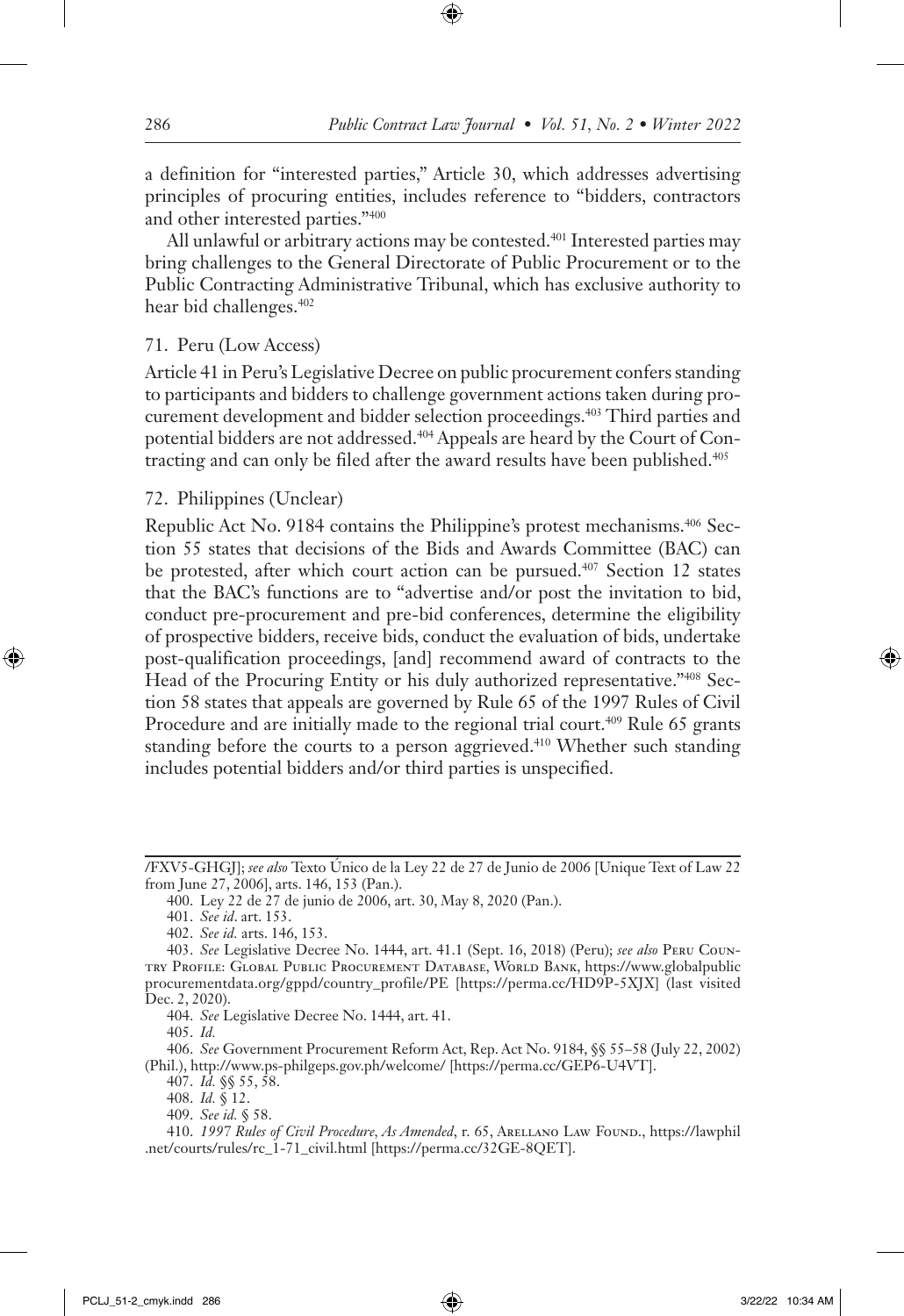### 73. Poland (EU—Moderate Access)

Under Poland's 2018 rules on public procurement, economic operators and participants of design contests possess standing to lodge an appeal to the National Appeal Chamber if the procuring entity violated the law.411 Parties may appeal the decision of the National Appeal Chamber in court.412 This rule is in line with the minimum standards set by EU directive 2014/24 and on par with Austria, Germany, and the majority of EU member states.<sup>413</sup>

### 74. Portugal (EU—High Access)

Articles 269 to 271 of Portugal's Public Procurement Code provide standing for interested parties to challenge adverse administrative decisions concerning both public contract formation and the procedures themselves.<sup>414</sup> Alternative dispute resolution (ADR) is also available, subject to acceptance by all interested parties and competitors in disputes over procedure related to formation of government contracts.415 Whereas the article addressing ADR procedures mentions interested parties, candidates, and competitors, Article 271 only mentions "interested parties."416 As such, it is possible that Portugal extends standing rights beyond bidders and potential bidders.

#### 75. Qatar (Low Access?)

Law No. 24 of 2015 governs government procurement in Qatar.<sup>417</sup> While Articles 37 and 38 introduce the President's ability to create ad hoc Dispute Settlement Committees for contractual disputes, Law No. 24 does not include any mention of an ability to challenge the award decision itself.<sup>418</sup> Article 38 states that all administrative disputes prior to the conclusion of the contract can be adjudicated by the Committee, but it is unclear whether the Committee can adjudicate formation issues.<sup>419</sup> Moreover, Article 34 states that parties

416. *See id.* art. 271.

418. *Id.* arts. 37–38.

<sup>411.</sup> *See* Act of 29 January 2004 Public Procurement Law, art. 180 (since amended to correspond to the requirements of the 2014 EU directive) (Pol.), https://www.uzp.gov.pl [https:// perma.cc/7SEN-TR6T]. Poland expanded its bid protest standing regime while this Article was undergoing pre-publication edits, and, as such, this Article's profile on Poland may not be current. 412. *Id.* art. 194(1).

<sup>413.</sup> Directive 2014/24/EU of the European Parliament and of the Council of 26 February 2014 on Public Procurement and Repealing Directive 2004/18/EC, 2014 O.J. (L 94/65).

<sup>414.</sup> *See* Decreto-Lei n. 111-B/2017 de 31 de Agosto [Law Decree no. 111-B/2017 of August 31], arts. 269–71 (Port.), https://dre.pt/dre/en/decree-law/111-b-2017-108086621 [https:// perma.cc/93F4-2CKF]; *see also* Portugal: Public Procurement Laws and Regulations: 2021, ICLG 176, 181 (2021), https://iclg.com/practice-areas/public-procurement-laws-and-regulations /portugal [https://perma.cc/H93P-XSX3].

<sup>415.</sup> *See* Decreto-Lei No. 111-B/2017 de 31 de Agosto [Law Decree no. 111-B/2017 of 31 August], art. 476 (Port.), https://dre.pt/dre/en/decree-law/111-b-2017-108086621 [https:// perma.cc/93F4-2CKF].

<sup>417.</sup> *See* Law No. 24 of 2015 Promulgating the Law Regulating Tenders and Auctions, art. 1 (Qatar), https://www.almeezan.qa/LawPage.aspx?id=6812&language=ar [https://perma.cc /6YVK-JYGM].

<sup>419.</sup> *Id.* art. 38; *see also* Julian Bailey & Michael Turrini, *New Qatar Public Procurement Law*, White & Case (June 18, 2016), https://www.whitecase.com/publications/alert/new-qatar-public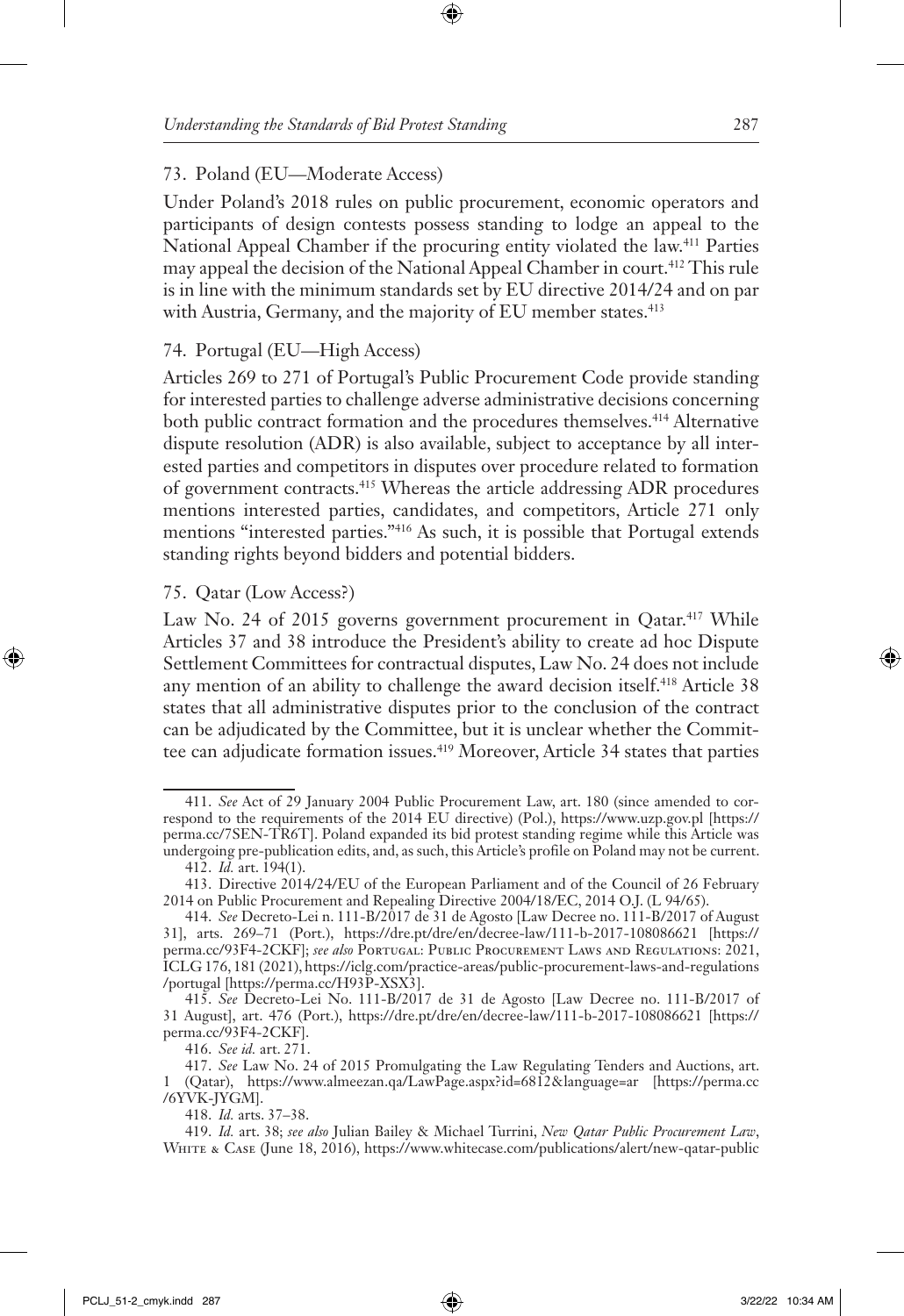who entered into a contract may seek arbitration to resolve a dispute, but there is no mention of disputes concerning contract formation.<sup>420</sup>

Article 12 includes appeal rights when a bidder withdraws a bid that results in the government penalizing the bidder by confiscating the bidder's bond or by barring the bidder from future solicitations.<sup>421</sup> However, no other mention of a formation-specific remedy process is included in the law. Further, the previous law governing public procurement in Qatar, Law No. 26 of 2005, gave contractors a limited appeal right for decisions related to government contract formation.422 Article 22 of Law No. 26 provided that contractors could appeal decisions pertaining to qualifying and classifying contractors to the Minister of Finance.423 No mention was made of any other ability to contest or otherwise challenge contract-formation-related issues.

As such, it is unclear whether Qatar confers bid challenge rights under its current law. Based on its past law, it would appear Qatar only permits bidders to challenge a mistake involving their classification by the Ministry of Finance.<sup>424</sup>

#### 76. Russia (Moderate Access)

Federal Law No. 44-FZ on the Contract System in State and Municipal Procurement of Goods, Works and Services provides two key procedures for reviewing complaints concerning perceived violations of procurement law.425 Those seeking review can seek administrative review by the Federal Antimonopoly Service or the Federal Service on Defense Orders. They can also seek court review.426 Bidders in the procurement process are provided standing in utilizing these options.427

#### 77. Saudi Arabia (Moderate Access)

Articles 86 and 87 of the Government Tenders and Procurement Law, dated July 16, 2019, confers standing to competitors in the procurement to challenge

421. *Id.* art. 12.

424. *Id.*

<sup>-</sup>procurement-law [https://perma.cc/X37M-JP3E] (Note that the summary of the new Dispute Settlement Committee provided in this blog is similarly nondescriptive regarding bid protest rights.).

<sup>420.</sup> Law No. 24 of 2015 Promulgating the Law Regulating Tenders and Auctions, art. 34 (Qatar).

<sup>422.</sup> *See* Law No. 26 of 2005 Promulgating the Tenders and Bids Regulatory Law, art. 22 (Qatar), https://www.almeezan.qa/LawView.aspx?opt&LawID=3974&language=en [https://perma .cc/GGZ6-EGRZ].

<sup>423.</sup> *Id.* 

<sup>425.</sup> *See* Federal Law No. 44-FZ on the Contract System in State and Municipal Procurement of Goods, Works and Services, arts. 105, 106 (Russ.), http://publication.pravo.gov.ru /Document/View/0001201304080023 [https://perma.cc/RM76-2Y2A].

<sup>426.</sup> *See* Federal Law No. 44-FZ on the Contract System in State and Municipal Procurement of Goods, Works and Services (Russ.); *see also* Olga Revzina et al., *Russia*, *in* Gov't Procurement Review 144, 156 (8th ed. 2020).

<sup>427.</sup> *See* Federal Law No. 44-FZ on the Contract System in State and Municipal Procurement of Goods, Works and Services, art. 105 (Russ.); Revzina et al., *supra* note 426.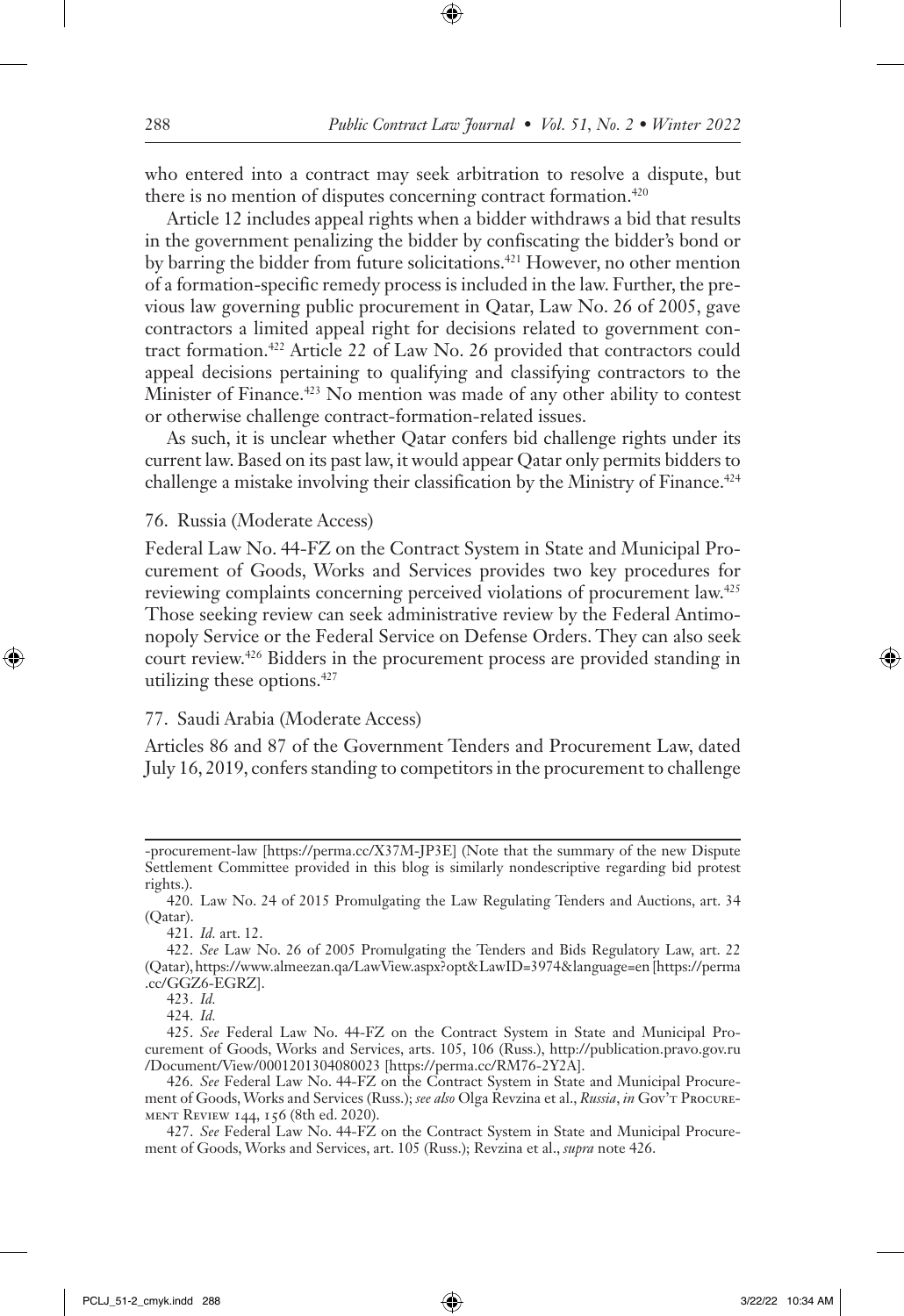procurement proceedings.428 As such, potential bidders and third parties are excluded. Challenges are brought before a specially designated committee, whose decisions are binding on the government entity.<sup>429</sup> Article  $87(1)$  states that competitors are entitled to complain to the government regarding any decision taken.<sup>430</sup>

# 78. Senegal (High Access)

Irregularities in the procurement process may be brought by "interested parties" or any other person that have knowledge.<sup>431</sup> Articles 18 and 20 of Senegal's procurement law of April 25, 2007, stipulates that challenges are brought before the Dispute Settlement Committee.<sup>432</sup> Decisions are binding unless appealed in administrative or judicial court.<sup>433</sup>

# 79. Serbia (Moderate Access)

Serbia's Law on Public Procurement of 2012 confers standing to bidders, applicants, candidates, and interested persons, provided that they have an interest in the award of the contract and suffer, or may suffer, damage due to contracting authority decisions that violate the law.434 Depending on how "interest in the award of the contract" is interpreted, it is possible that third parties are able to bring challenges; however, it seems more likely that such right is typically limited to bidders and potentially bidders only.435 Challenges are brought to the Republic Commission for Protection of Rights in Public Procurement Procedures.436 The Republic Commission's decisions are binding and non-appealable, although a party can raise an administrative dispute.437

# 80. Singapore (Low Access)

Singapore's Government Procurement Act provides for a bid protest mechanism, in accordance with its place as a party to the GPA.438 Suppliers who suffer loss, or risk suffering loss, can bring a claim to the Government Procurement

<sup>428.</sup> *See* Government Tenders and Procurement Law, Royal Decree No. M/128 of 1440 H, arts. 86–87 (2019) (Saudi Arabia), https://www.mof.gov.sa/en/docslibrary/RegulationsInstructions /Pages/default.aspx [https://perma.cc/JTG7-Z43C].

<sup>429.</sup> *Id.* art. 86.

<sup>430.</sup> *Id.* art. 87(1).

<sup>431.</sup> Decret No. 2007-546 du 25 avril 2007 [Decree No. 2007-546 of April 25, 2007], art. 20 (Sen.), http://www.armp.sn [https://perma.cc/LC2C-SDN9].

<sup>432.</sup> *See id.* arts. 18, 21.

<sup>433.</sup> *Id.* art. 21.

<sup>434.</sup> *See* Law on Public Procurement of 2012, arts. 148–50, 159 (Serbia) (since amended, including in 2015), http://www.pravno-informacioni-sistem.rs /SlGlasnikPortal/eli/rep/sgrs/skupstina /zakon/2012/124/1/reg [https://perma.cc/A7LG-3CWS]; *see also* Serbia: Public Procurement Laws and Regulations 2020,ICLG (Jan. 31, 2020), https://web.archive.org/web/20210119214618 /https://iclg.com/practice-areas/public-procurement-laws-and-regulations/serbia.

<sup>435.</sup> Law on Public Procurement of 2012, art. 148 (Serb.).

<sup>436.</sup> *Id.* arts. 138–39.

<sup>437.</sup> *Id.* art. 159.

<sup>438.</sup> *See* Government Procurement Act §§ 7–8, 12 (Sing.); *see also* Singapore: Public Procurement Laws and Regulations: 2020, ICLG (Jan. 31, 2020), https://iclg.com/practice-areas /public-procurement-laws-and-regulations/singapore [https://perma.cc/DT7E-L8DP].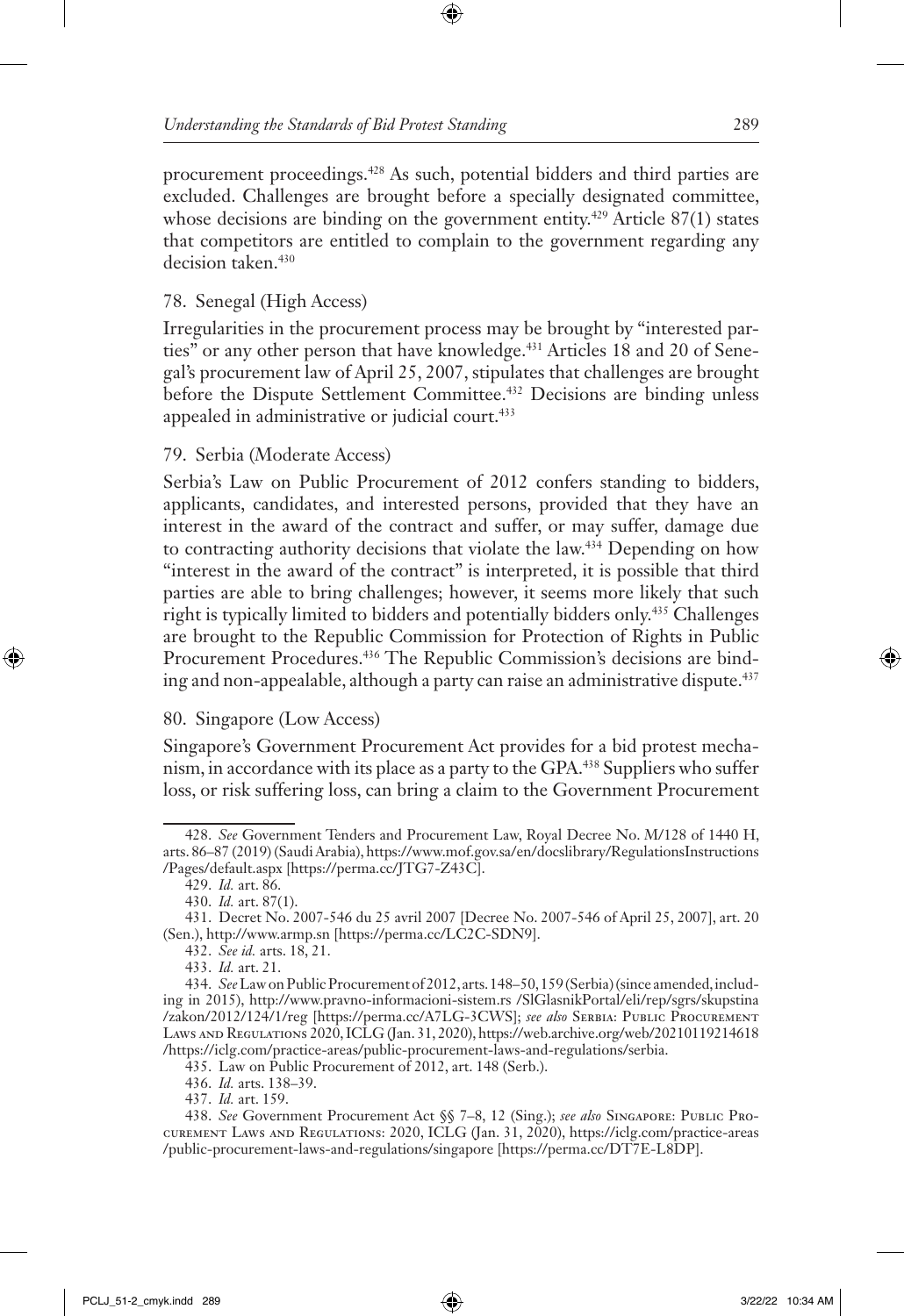Adjudication Tribunal if the procuring entity breaches a duty.439 However, the law expressly prohibits bringing an action concerning a public procurement breach before the court.440 As such, Singapore is a good example of limits on standing arising from constrained forum options. This restriction is not to suggest that Singapore's tribunal is inadequate or fails to remedy procurement issues, but the lack of appellate possibilities or remedy in court is not ideal. It may also signal a distrust in challenging the government.

### 81. Slovenia (EU—Moderate Access)

Slovenia's Public Procurement Act confers standing to seek legal protection against infringements of public procurement procedures to economic operators.441 As noted in previous profiles on this list, this conferring of rights to bidders and potential bidders is in line with most EU member states. Operators can bring challenges before the National Commission for Reviewing Public Procurement Award Procedures or before a district court.<sup>442</sup>

### 82. Somalia (Moderate Access)

The 2015 Public Procurement, Concessions and Disposal Act regulates procurement in Somalia.443 Article 163 confers standing to potential or actual bidders who claim to have suffered, or are likely to suffer, loss or injury due to a breach.444 Applications for review are brought before the Independent Procurement Review Panel, per Article 165.<sup>445</sup> The Panel's decisions may be appealed only in a court of law pursuant to Article 161 of the Act.<sup>446</sup>

# 83. South Africa (Moderate Access)

Section 33 of South Africa's constitution states that every person has a right to administrative action.<sup>447</sup> Further, the Promotion of Administrative Justice Act (PAJA) of 2000 includes under Section 6(2) various grounds for when the award of a tender (as a type of administrative action) can be challenged by

- 446. *Id.* sched. 2(13).
- 447. S. Afr. Const. § 33, 1996.

<sup>439.</sup> *See* Government Procurement Act § 7 (Sing.).

<sup>440.</sup> *Id.* ("A breach of a duty referred to in subsection (1) shall not be the subject of any proceedings in any court but may be the subject of a challenge brought before the Tribunal by a supplier to whom the duty is owed and who has suffered, or reasonably risks suffering, loss or damage as a result of the breach.").

<sup>441.</sup> *See* Public Procurement Act, arts. 2–3 (Slovn.), https://ejn.gov.si/sistem/pravno-varstvo .html [https://perma.cc/Q45T-VSCR]; *see also System Change in Slovenia: Making Public Procurement More Effective*, OECD, https://www.oecd-ilibrary.org/sites/ffb347c9-en/index.html ?itemId=/content/component/ffb347c9-en [https://perma.cc/D9FF-8M7Z] (last visited Dec 14, 2020); Slovenia: Public Procurement Laws and Regulations: 2020, ICLG (Jan. 31, 2020), https://iclg.com/practice-areas/public-procurement-laws-and-regulations/slovenia [https://perma .cc/BX8P-BPZX].

<sup>442.</sup> *See* Public Procurement Act, art. 114 (Slovn.).

<sup>443.</sup> *See* Public Procurement, Concessions and Disposal Act, art. 2 (2015) (Som.), https://mof .gov.so/sites/default/files/2018-09/Public%20Procurement%2C%20Concession%20and%20 Disposal%20Act%202015.pdf [https://perma.cc/HF9Z-GNGK].

<sup>444.</sup> *Id.* art. 163.

<sup>445.</sup> *Id.* art. 165.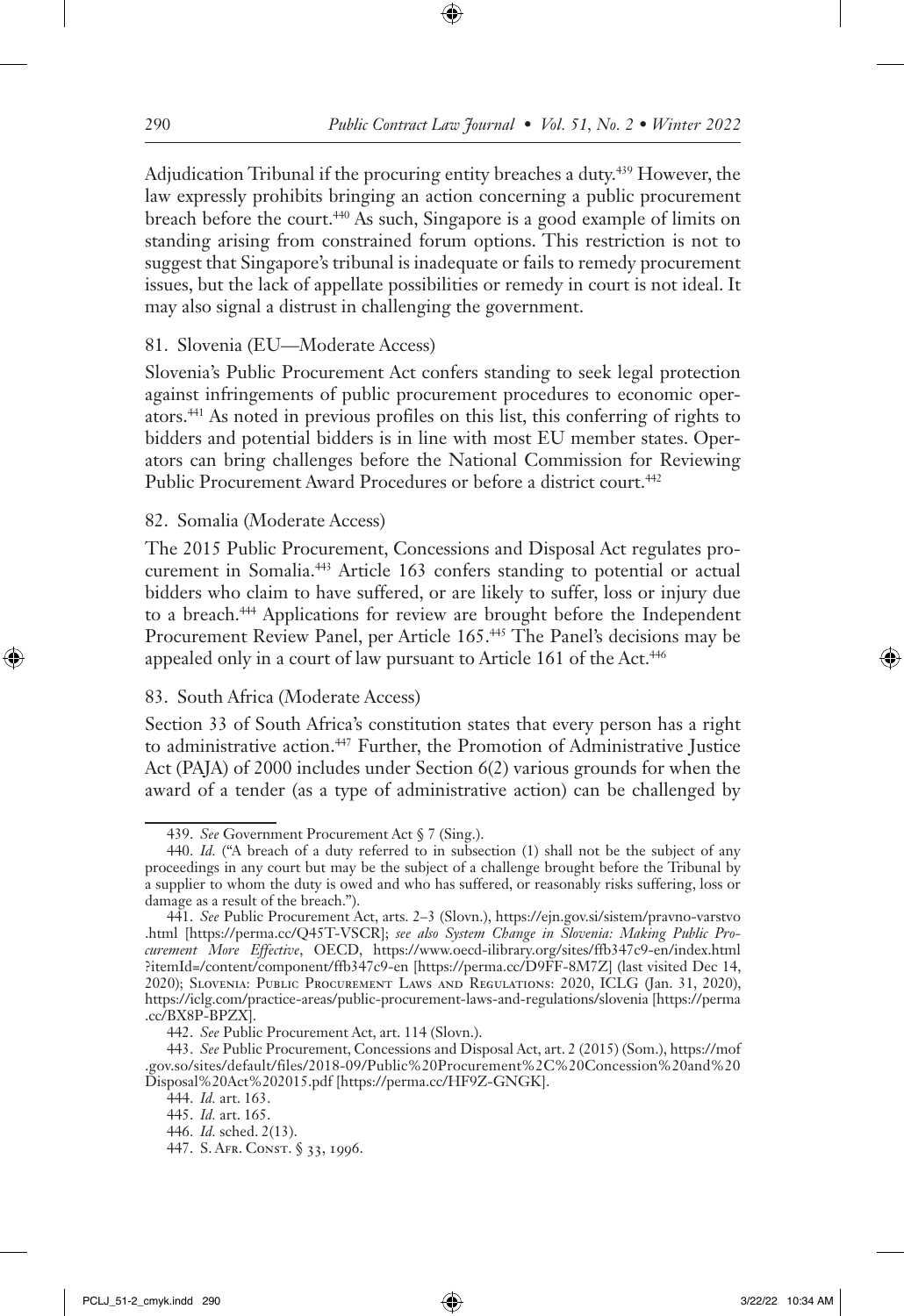an unsuccessful bidder.<sup>448</sup> Section 5 of PAJA reiterates that any person whose rights have been materially and adversely affected by administrative action may pursue judicial review.449

As indicated by the constitutional right to administrative action, South Africa represents a somewhat different approach to conferring bid protest rights in that it is considered under administrative action in general. In other countries (such as the United States), bid challenges occur outside the framework of other agency challenges.<sup>450</sup> Based on this general constitutional right, it would appear that bidders, potential bidders, and third parties possessing an interest are able to challenge procurement decisions.

### 84. South Sudan (Low Access)

South Sudan's "interim" procurement rules of 2006 provide any supplier, contractor, or consultant that claims to have suffered, or may suffer, loss or injury because of a breach of duty a right to review.451 This rule would appear to constrain standing to bidders only. Challenges are first submitted to the procuring entity, and then to the Procurement Policy Unit, which possesses final authority, per Section 57.452

### 85. Sweden (EU—Moderate Access)

The Procurement Act of 2016 provides that suppliers may seek review in general administrative court, provided that the supplier considers that it has suffered, or may suffer, harm.<sup>453</sup> Notably, Chapter 4, Section 4, states that suppliers, who have rights as determined by the state in which the supplier conducts activities, may not be excluded from participation.454 Taken in the context of Sweden's placement within the EU, Sweden confers standing rights to bidders and potential bidders.

Section 20, under the heading "Skadestand" ("Damages"), states that the contracting authority who has not complied with the provisions of this Act shall compensate the supplier for the damages.<sup>455</sup> Section 20 further states that the right to damages includes compensation to a supplier who has participated in a procurement for costs incurred in preparing tenders and otherwise

<sup>448.</sup> *See* Promotion of Administrative Justice Act 3 of 2000, § 6 (S. Afr.), https://justice.gov.za /legislation/acts/2000-003.pdf [https://perma.cc/ERE3-QBXK].

<sup>449.</sup> *Id.* § 5.

<sup>450.</sup> *See, e.g.*, 48 C.F.R. 33.1.

<sup>451.</sup> *See* Interim Public Procurement and Disposal Regulation 2006, arts. 56–57 (S. Afr.), https://justice.gov.za/legislation/acts/2000-003.pdf [https://perma.cc/ERE3-QBXK].

<sup>452.</sup> *Id.*

<sup>453.</sup> *See* Procurement Act of 2016, SFS 2016:1145 §§ 4–6 (Swed.), https://www.riksdagen.se /sv/dokument-lagar/dokument/svensk-forfattningssamling/lag-20161145-om-offentlig-upphand ling\_sfs-2016-1145 [https://perma.cc/F3NC-9FZZ]; *see also* Sweden: Public Procurement Laws and Regulations: 2020, ICLG (Jan. 31, 2020), https://iclg.com/practice-areas/public -procurement-laws-and-regulations/sweden [https://perma.cc/5NPA-YQ7H]; Fredrik Linder et al., *Public Procurement & Government Contracts: Sweden*, Chambers and Partners (2020).

<sup>454.</sup> *See* Procurement Act of 2016 § 4 (Swed.).

<sup>455.</sup> *Id.* §20.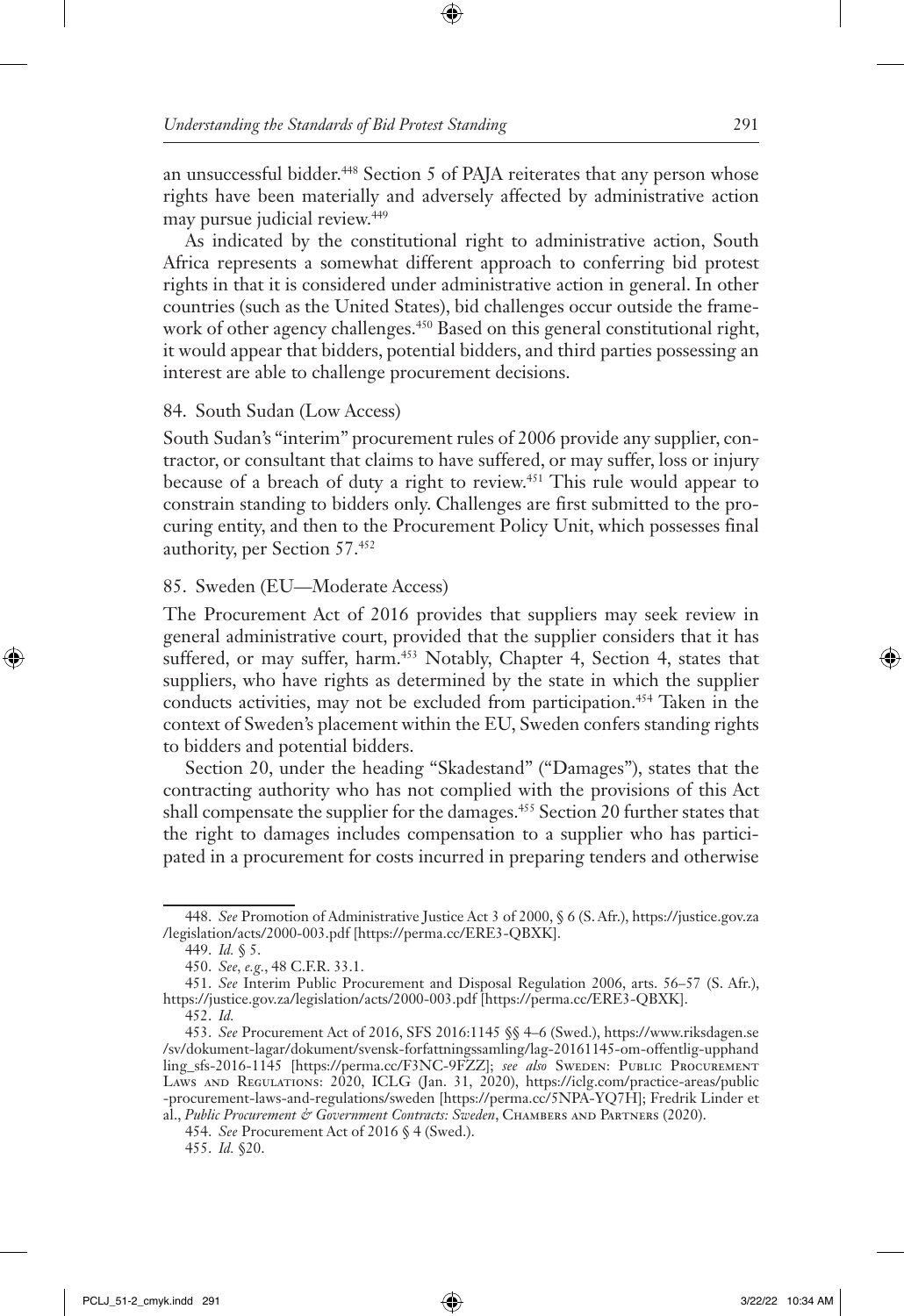participating if the violation of the Procurement Act has adversely affected the supplier's ability to be awarded the contract.<sup>456</sup>

### 86. Switzerland (Moderate Access)

Until January 2021, the Federal Act on Public Procurement of 1994 (last updated in 2011) provided rights for legal action for bid protests.457 Switzerland adopted a revised procurement regime in June 2019, which went into effect on January 1, 2021.<sup>458</sup> The new act (referred to as the rPPA) moderately expanded scope of review by lowering the minimum threshold to be met by challengers (for non-construction federal contracts, the threshold is at or over CHF (Swiss franc) 150,000; for construction, the threshold is CHF 2 million).<sup>459</sup>

Per Article 52, the tenderer may file an application for damages to the contracting authority, with appeals being sent to the Federal Administrative Court.460 Article 3 defines a tenderer as "an individual or legal entity under private or public law, or a group of such persons or entities, which supplies goods, work or services or which applies to participate in a public tender, the delegation of a public task or the granting of a concession."461 However, Article 56 states that "[o]nly those that can prove that they can and wish to provide the goods, work or services requested or equivalent goods, work or services may appeal against awards in the direct award procedure."462 As such, standing is conferred to bidders and potential bidders.

No standing is conferred until a contracting decision has been made.<sup>463</sup> Challenges may be filed only on the grounds that a violation of award procedures occurred or if the "contract was awarded based on corruption."464

<sup>456.</sup> *Id.*

<sup>457.</sup> *See* Federal Act on Public Procurement of 1994 (Switz.), https://www.simap.ch/shab forms/COMMON/application/applicationGrid.jsp?template=1&view=1&page=/MULTI LANGUAGE/simap/content/start.jsp&language=EN [https://perma.cc/89PH-68WY]; *see also* Astrid Waser & Benoît Merkt, *Switzerland*, *in* the Government Procurement Review 158–59 (Jonathan Davey & Amy Gatenby eds., 8th ed. 2020); Marcel Dietrich et al., *Switzerland: Public Procurement & Government Contracts 2021*, Chambers and Partners (Apr. 7, 2021), https:// practiceguides.chambers.com/practice-guides/public-procurement-government-contracts-2021 /switzerland/trends-and-developments [https://perma.cc/5JDV-F9JB].

<sup>458.</sup> *See* Federal Act on Public Procurement of 2021, classified compilation (SR) 172.056.1 (Switz.), https://www.fedlex.admin.ch/eli/cc/2020/126/en [https://perma.cc/JXE6-5G3T]; Dietrich et al., *supra* note 457. While Switzerland provides an English translation of its law, it notes that the English translation does not carry legal force and is for informational purposes only. The official versions are in German, French, and Italian.

<sup>459.</sup> *See* Ramona Weiss et al., *Switzerland: Public Procurement & Government Contracts 2020*, Chambers and Partners (Apr. 7, 2021), https://practiceguides.chambers.com/practice-guides /public-procurement-government-contracts-2021/switzerland/trends-and-developments [https://perma.cc/2RSA-NPV9].

<sup>460.</sup> *See* Federal Act on Public Procurement of 2021, arts. 52, 58, classified compilation (SR) 172.056.1 (Switz.)*.* The 2021 update to Switzerland's procurement regime did not change standing requirements. *See* Federal Act on Public Procurement of 1994, arts. 26–29, 35.

<sup>461.</sup> Federal Act on Public Procurement of 2021, art. 3 (Switz.).

<sup>462.</sup> *Id.* art. 56.

<sup>463.</sup> *See id.* art. 51.

<sup>464.</sup> *Id.* art. 56.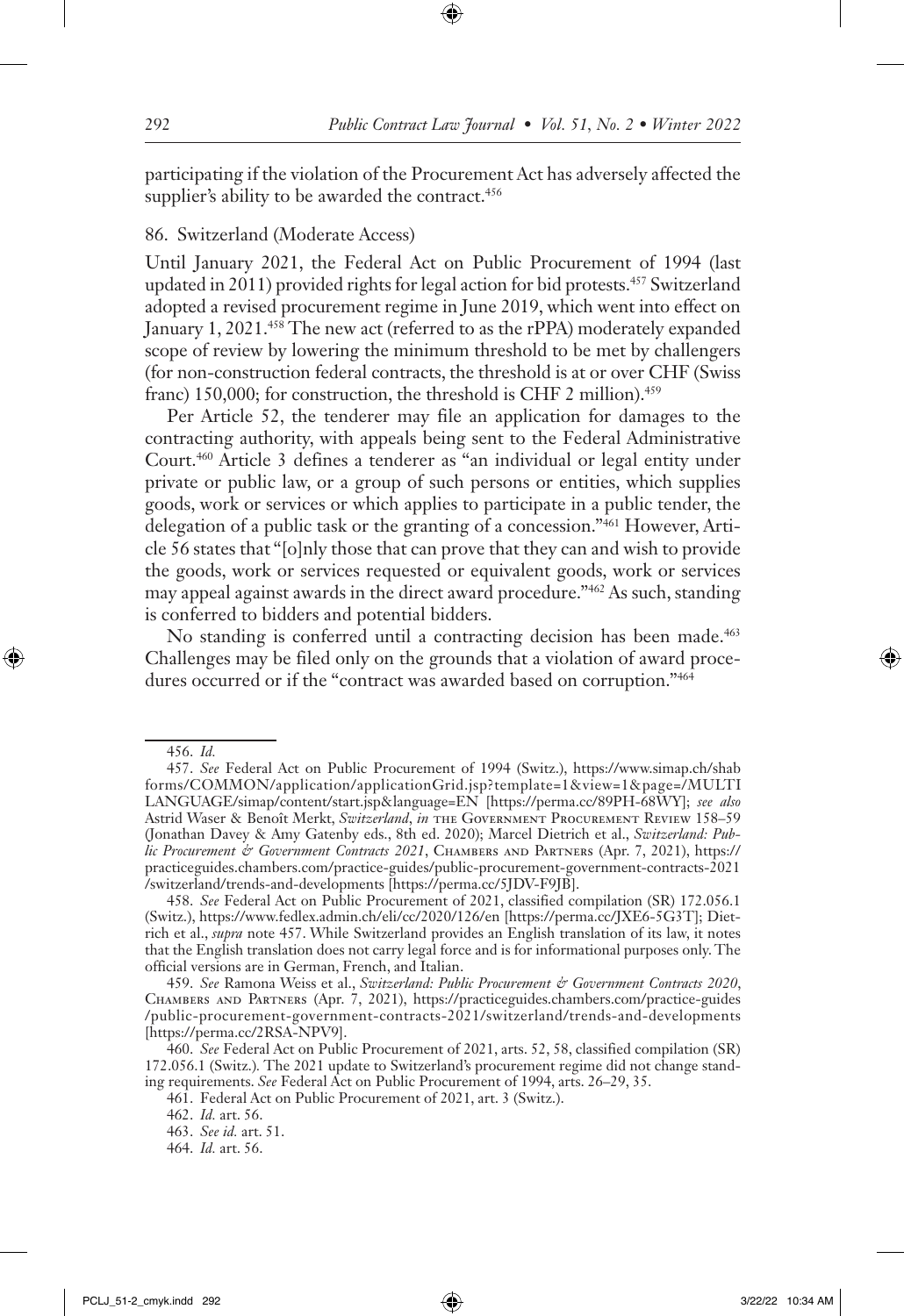#### 87. Taiwan (Moderate Access)

Chapter IV, titled "Dispute Settlement," of Taiwan's government procurement law confers standing to challenge procurement decisions.<sup>465</sup> Article 76, in conjunction with Articles 74 and 75, states that a supplier may file a protest with the Complaint Review Board for Government Procurement in the event that a breach impairs a supplier's rights or interests in the procurement.<sup>466</sup> Under Article 8, a supplier is "any company, industrial or commercial firm under partnership or sole proprietorship, or any natural person, juridical person, institution or organization that may offer construction work, property or service to the entity."467 Thus, standing to raise a bid protest in Taiwan is conferred to suppliers and potential suppliers. This provision places Taiwan in a similar situation to Canada and most EU member states.

#### 88. Thailand (Low Access)

Thailand's Public Procurement and Supplies Administration Act of 2017 contains a chapter on appeals.468 Section 114 provides that a person having tendered a proposal to a state agency for the procurement of supplies has the right to submit an appeal regarding any action taken by the procuring entity in violation of procurement law that disadvantages the bidder.<sup>469</sup> Thus, bidders are conferred standing rights. Review petitions are initially directed to the procuring agency; those decisions can be appealed to the Appeals Committee whose decisions are final.<sup>470</sup>

#### 89. Tunisia (Moderate Access)

Article 180 of Tunisia's public procurement law confers standing to any person with an interest in the award of a public procurement contract, provided that an unlawful decision was issued that caused the party prejudice.<sup>471</sup> Challenges are initially reviewed by the procuring entity, and then a party can appeal to the Monitoring and Investigation Committee of Public Contracts.<sup>472</sup>

<sup>465.</sup> *See* Government Procurement Act, arts. 74–75 (Taiwan), https://law.moj.gov.tw/Eng /LawClass/LawAll.aspx?PCode=A0030057 [https://perma.cc/38EB-DZ65]; *see also* Pauline Wang & Benoit Feng, *Taiwan*: *Public Procurement Laws and Regulations 2020*, ICLG (Jan. 31, 2020), https://web.archive.org/web/20200810060633/https://iclg.com/practice-areas/public-procure ment-laws-and-regulations/taiwan.

<sup>466.</sup> *See* Government Procurement Act, arts. 74–76.

<sup>467.</sup> *See id.* art. 8.

<sup>468.</sup> *See* Procurement and Supplies Administration Act of 2017, B.E. 2560 § 114 (Thai.), http://www.gprocurement.go.th/new\_index.html [https://perma.cc/8ZMA-VVPW].

<sup>469.</sup> *Id.* 470. *Id.* §§ 117–119.

<sup>471.</sup> *See* Décret no. 2014-1039 du 13 mars 2014, portant réglementation des marchés publics [Decree no. 2014-1039 of March 13, 2014, Pertaining to the Regulation of Public Contracts] (Tunis.), http://www.marchespublics.gov.tn/onmp/documents/document.php?id=456&lang=fr [https://perma.cc/S8Y3-4CJB].

<sup>472.</sup> *Id.* arts. 147, 181.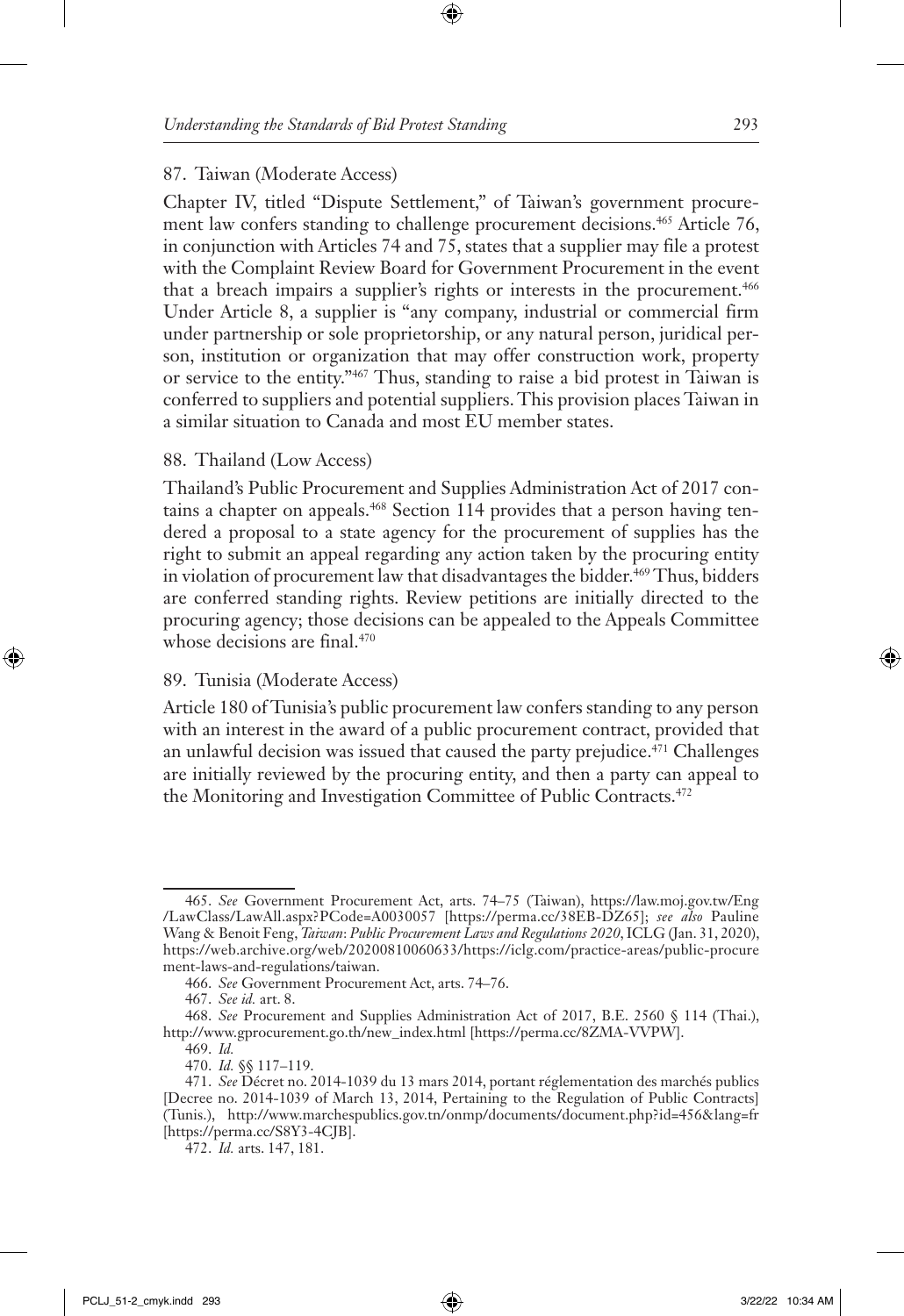### 90. Turkey (Moderate Access)

Section Two, Article 54, of the Public Procurement Law confers bid challenge standing to candidates, tenderers, or potential tenderers who claim they have suffered, or are likely to suffer, a loss of right or damage due to unlawful procedures or actions.<sup>473</sup> Complaints are submitted to the Public Procurement Authority, per Article 56.<sup>474</sup> Final decisions of the Public Procurement Authority may be appealed in court, per Article 57.475

# 91. Uganda (Low Access)

Uganda's procurement law of 2003 (the most recent amendment, at the time of writing, went into effect in 2014) contains procedures and rights concerning administrative review.476 "Bidder" is defined as "a physical or artificial person intending to participate or participating in public procurement or disposal proceedings."477 Under Part VII, "Administrative Review," bidders are conferred standing to bring challenges to the Accounting Office, whose decisions may be appealed to a Tribunal.<sup>478</sup> Bidders may raise challenges when aggrieved by a decision taken by the procuring entity.<sup>479</sup> The Decisions of the Tribunal are appealable to the High Court.<sup>480</sup>

### 92. Ukraine (Moderate Access)

The Law of Ukraine on Public Procurement, last amended on November 22, 2020, provides protection for the rights and legitimate interests of persons participating in procurement procedures.<sup>481</sup> "Participant" means those who submitted offers or were involved in negotiations, and the term includes natural persons (meaning operators or legal entities), encompassing residents and non-residents and associations of participants.482 As such, Ukraine grants standing to bidders and participants, but not potential bidders or third parties. The Antimonopoly Committee of Ukraine serves as the reviewing authority for complaints concerning violations of procurement law, and the Committee's decisions can be appealed to the district administrative court.<sup>483</sup>

<sup>473.</sup> *See* Public Procurement Law No: 4734, art. 54 (Turk.) (Jan. 22, 2002), http://www.law sturkey.com/law/public-procurement-law-4734 [https://perma.cc/V6SC-YXRE].

<sup>474.</sup> *Id.* art. 56.

<sup>475.</sup> *Id.* art. 57.

<sup>476.</sup> *See* Public Procurement and Disposal of Public Assets Act, 2003 §§ 89–90 (amended Feb. 28, 2014) (Uganda), https://www.ppda.go.ug [https://perma.cc/3EAQ-NGHP]. It should be noted that this law was amended on July 1, 2021, following preparation of this Article.

<sup>477.</sup> *Id.* § 3.

<sup>478.</sup> *See id.* §§ 90–91.

<sup>479.</sup> *Id.* § 90.

<sup>480.</sup> *Id.* § 91M.

<sup>481.</sup> *See* Law of Ukraine on Public Procurement, No. 9, art. 18 (2020).

<sup>482.</sup> *Id.* art. 1, ¶ 37.

<sup>483.</sup> *Id.* art. 18, ¶¶ 22–23.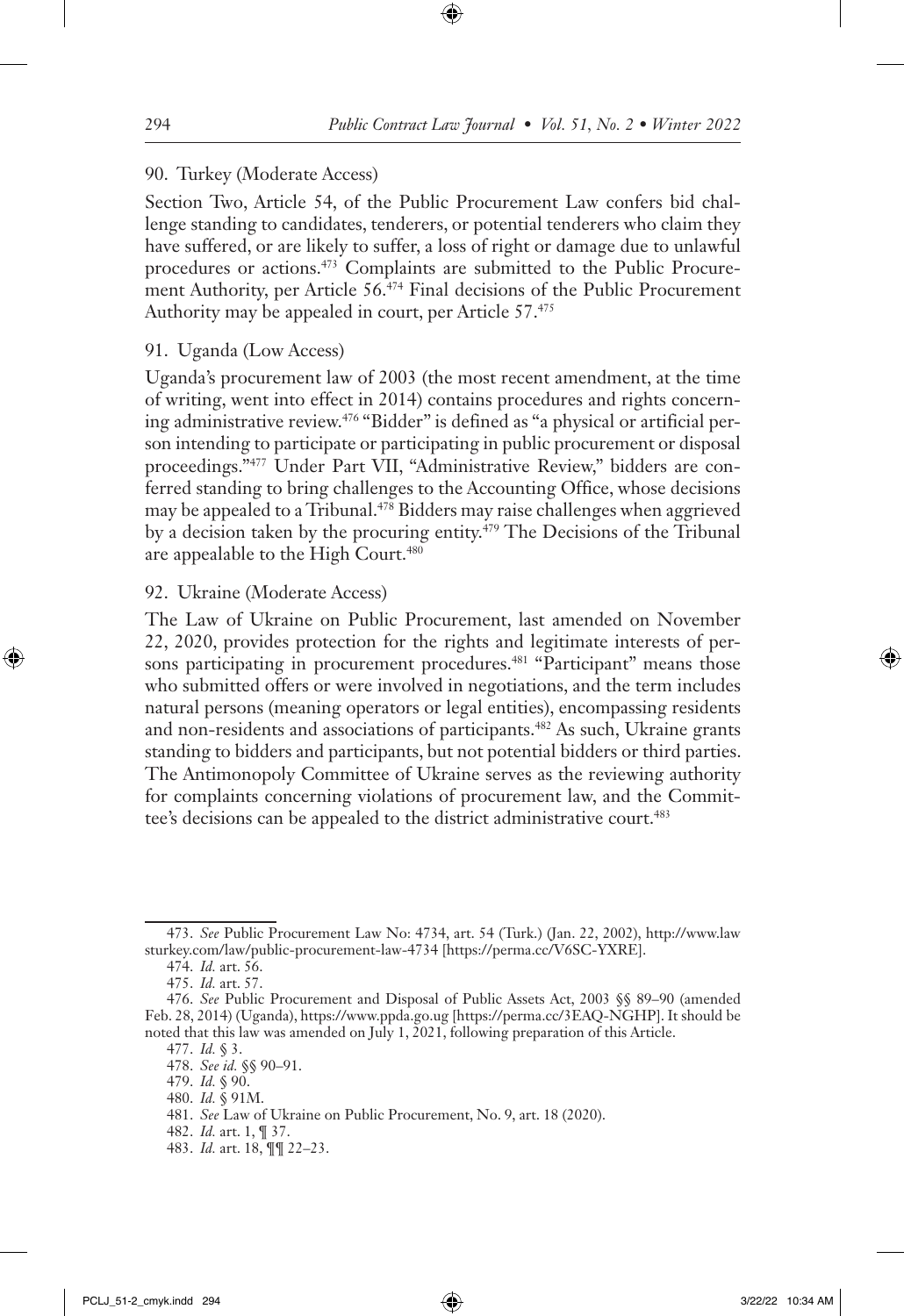93. United Kingdom (England, Wales, and Northern Ireland) (Moderate Access)

As of December 2020, procurement in England, Wales, and Northern Ireland is governed by Public Contracts Regulations (2015).<sup>484</sup> Under Section 91 of the regulations, any economic operator who suffers or risks suffering loss or damage may challenge procurement proceedings in the High Court.<sup>485</sup> Section 2-1 defines economic operator as "any person or public entity or group of such persons and entities, including any temporary association of undertakings, which offers the execution of works or a work, the supply of products or the provision of services on the market."486

Claimants must show "sufficient interest," a term which has been broadly construed.487 For the purposes of analyzing standing, the sufficient interest standard is notable because of its similarity to the prejudice requirement in the United States. The United Kingdom's sufficient interest standard is the closest that another state in this survey comes to the "substantial chance of award" requirement established in the United States.

#### 94. Uruguay (Unclear)

Article 73 of Decree No. 150/012 provides that an "interested party" may challenge administrative acts during procurement proceedings.488 This term is not defined further in the Decree. Challenges may be submitted to the Tribunal de Cuentas (Court of Accounts).489

#### 95. Venezuela (No Access)

Decree No. 1,399 of November 13, 2014, states that bidders have the right to request a review of the file following selection of a contractor.<sup>490</sup> However, non-bidders, including those parties precluded from submitting a bid, have no

<sup>484.</sup> *See* Public Contracts Regulations 2015, SI 2015/102, art. 7 (U.K.), https://www.legis lation.gov.uk/uksi/2015/102/contents/made [https://perma.cc/8SBM-77C5]. The Public Contracts Regulation notably implements EU directives. Note that Scotland has its own system per Section 53 of the Scotland Act and implements EU directives on its own (although in a largely similar manner to the rest of the UK); *see* Louise Dobson et al., *The Government Procurement Review: United Kingdom*, Law Revs. (May 27, 2021), https://thelawreviews.co.uk/edition /the-government-procurement-review-edition-8/1227029/united-kingdom [https://perma.cc/AG 3U-U3GQ]. How the United Kingdom will proceed post-Brexit is beyond the scope of this paper, yet it should be noted that the United Kingdom could decide to may decide to deviate from EU directives post-Brexit.

<sup>485.</sup> *See* Public Contracts Regulations 2015, SI 2015/102, art. 91 (U.K.); Dobson et al., *supra*  note 484.

<sup>486.</sup> Public Contracts Regulations 2015, No. 102 § 2-1 (U.K.).

<sup>487.</sup> *See* England & Wales: Public Procurement Laws and Regulations: 2020, ICLG (Jan. 31, 2020), https://iclg.com/practice-areas/public-procurement-laws-and-regulations/england-and -wales [https://perma.cc/B545-T3EC].

<sup>488.</sup> *See* Decreto, 11 de mayo 2012, 150/012, 17 de mayo 2012 No. 150/012 art. 73 (Uru.). 489. *See id.*

<sup>490.</sup> *See* Decreto con Rango Valor y Fuerza de Ley de Contraciones Publicas (Decreto No. 1,399), No. 6.154 Extraordinaire art. 20 (Venez.), http://www.snc.gob.ve/sobre-el-snc/base-legal [https://perma.cc/577H-T622].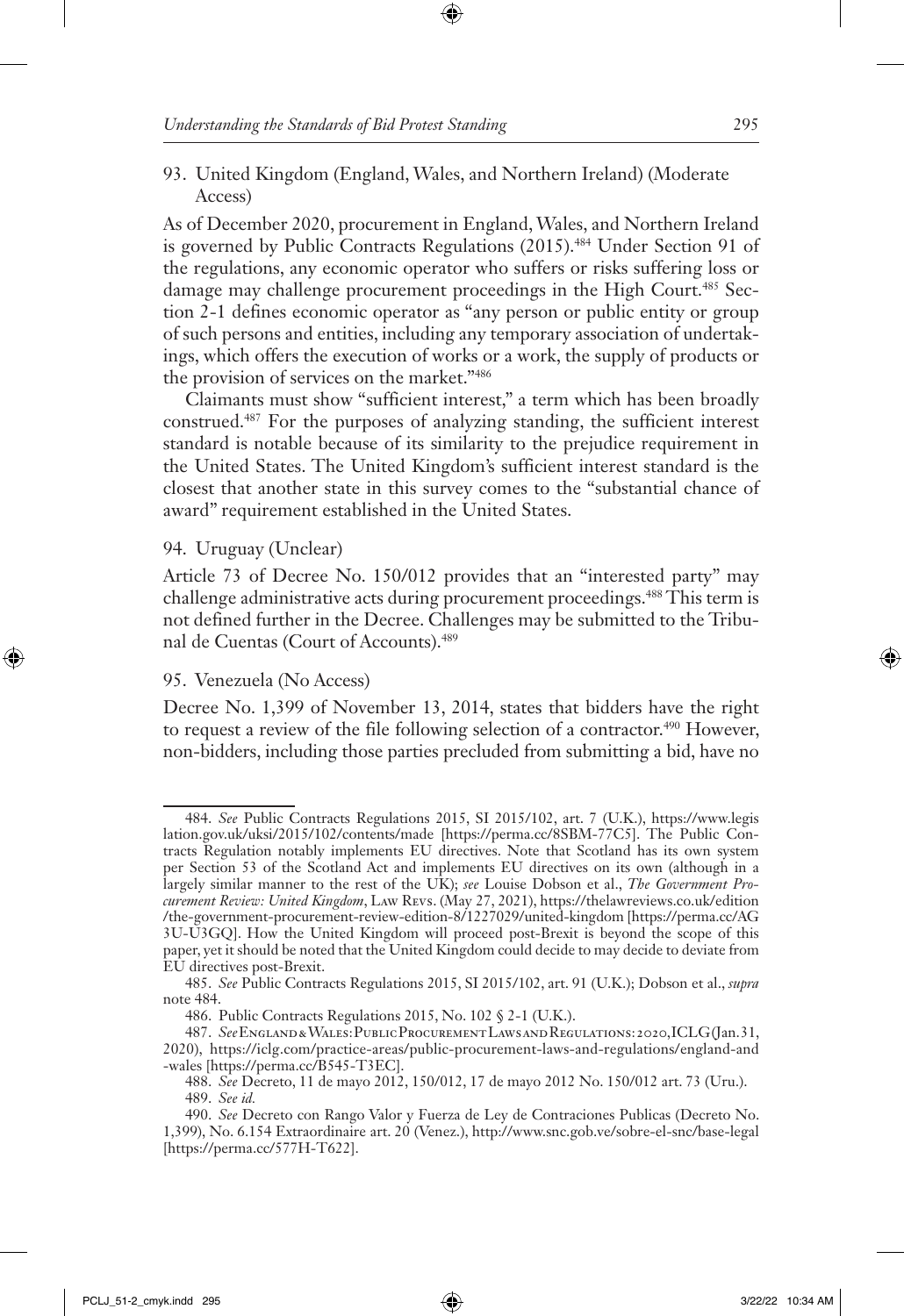right to access files or to request a review.<sup>491</sup> It is doubtful that this limited ability to request a review of the procurement file qualifies as a bid protest system.

# 96. Vietnam (Low Access)

Government procurement in Vietnam is governed by Law on Bidding No. 43/2013/QH13 and Decree No. 63/2014/Nd-CP.492 Article 92 of the Decree provides that a contractor (bidder) may submit a written petition to the procuring entity on issues affecting the rights and interests of the bidder in the contractor selection process.493 Unsatisfied bidders can appeal the procuring entity's decision, or lack of a decision, to the Advisory Council.<sup>494</sup>

# 97. Yemen (Low Access)

Law No. 23 of 2007 on Government Tenders, Auctions and Stores Law confers standing under Article 77 to anyone who submits a bid.<sup>495</sup> As such, bidders, but not potential bidders or third parties, are permitted to file a challenge. Reviews are initially heard by the High Authority, after which parties can appeal the issue in court.496

# 98. Zimbabwe (Unclear)

Zimbabwe's 2018 law on procurement confers standing to "challengers," which the law defines as "a bidder or other person that challenges procurement proceedings in terms of Part X of the Act."497 Accordingly, Part X contains references to "challengers" and "applicants" and appears to use the terms interchangeably.498 While not restricted only to bidders, it is unclear what other parties may be considered as applicants. Review is initially undertaken by a panel, after which appeals can be bought before courts such as the Administrative Court.<sup>499</sup>

<sup>491.</sup> *See* Daniel Rosas Rivero, *Venezuelan Public Procurement: A Great Challenge Lies Ahead*, Transparent Pub. Procurement Rating (Apr. 16, 2020), https://www.tpp-rating.org/page/eng /publications/33 [https://perma.cc/LCP9-452K].

<sup>492.</sup> *See* Law on Bidding, No. 43/2013/QH13, art. 1 (Nov. 26, 2013) (Viet.) (implemented by Decree No. 63/2014/Nd-CP (June, 26, 2014) (Viet.)); *see also* PUBLIC PROCUREMENT IN VIETNAM: What Swiss Companies Need to Know, Switzerland Glob. Enter. (Dec. 3, 2019), https:// www.s-ge.com/en/article/export-knowhow/20194-c3-vietnam-public-procurement.) Both laws are accessible online in Vietnamese, http://muasamcong.mpi.gov.vn/csdl/van-ban [https://perma .cc/U465-DGC6].

<sup>493.</sup> *See* Decree No. 63/2014/Nd-CP, arts. 90, 94 (Viet.).

<sup>494.</sup> *Id.*

<sup>495.</sup> *See* Government Tenders, Auctions and Stores Law No. 23 of 2007, art. 77 (Yemen), https://hatcyemen.org/documents/law/document.php?ID=975 [https://perma.cc/36LH-RU68]; *see also* Public Tender and Auctions Law No. 23, 2007, art. 77 (Yemen), https://www.scribd .com/document/73466426/Public-Tenders-and-Auctions-Law-No-23-2007 [https://perma.cc /3HQH-6D4Y]*.*

<sup>496.</sup> Public Tender and Auctions Law No. 23 of 2007, arts. 77–78.

<sup>497.</sup> Public Procurement and Disposal of Public Assets (General) Regulations, 2018, Statutory Instrument 5 of 2018, art. 2 (Zim.).

<sup>498.</sup> *See id.* arts. 65–67.

<sup>499.</sup> *Id.* arts. 43–44, 61.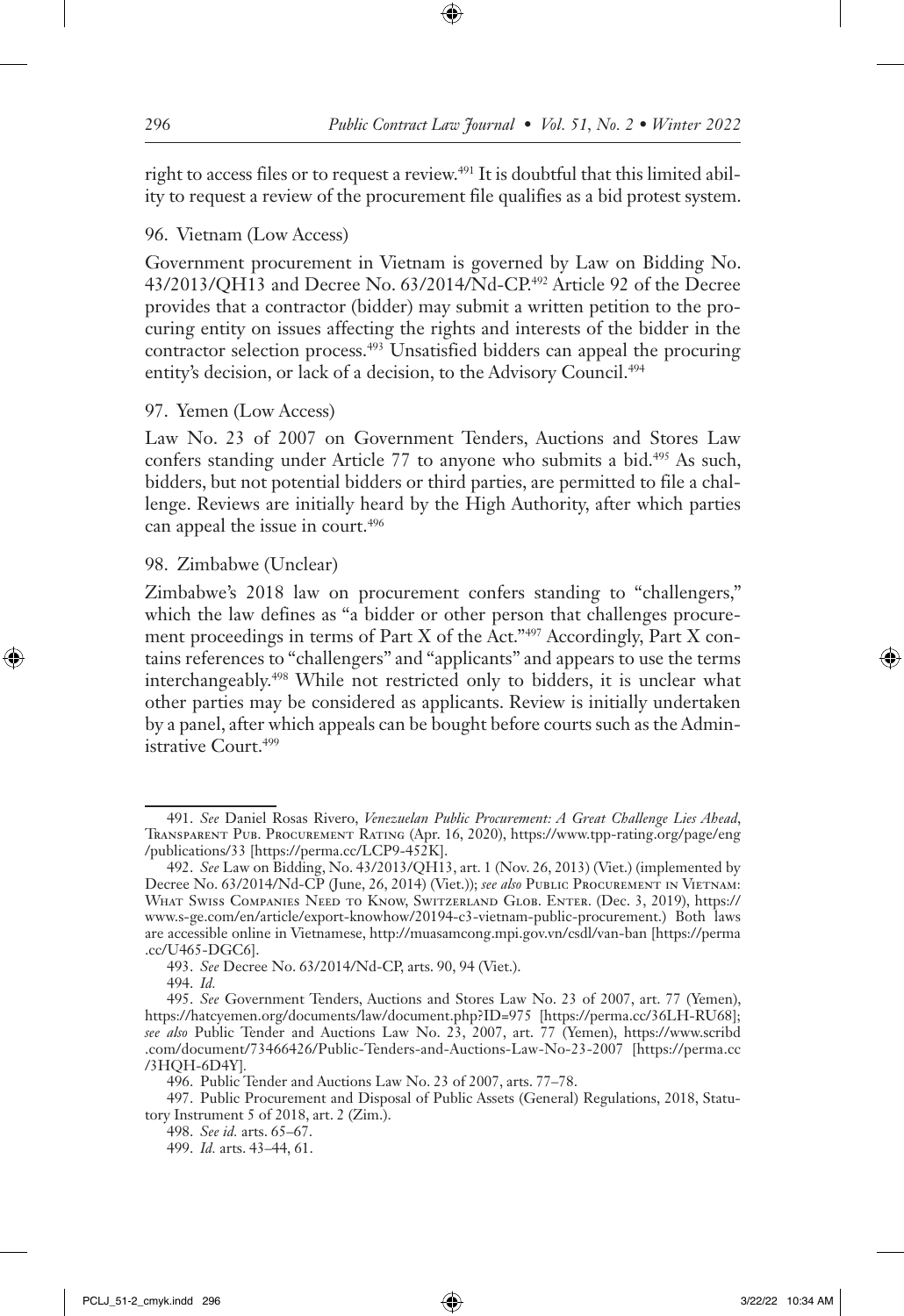#### A Note on Other Countries

The preceding list of country profiles is not inclusive of every country in the world. An additional thirty-five countries were surveyed while researching this Article but were ultimately not included in this Article for a variety of reasons including, in some cases, research obstacles, and, in other cases, the absences in the country of any easily identifiable protest system.500 Countries in the latter category include Cuba, Iran, Libya, North Korea, and Syria, although further research is likely needed to confirm the lack of a protest mechanism in each.501

<sup>500.</sup> Another reason concerns the existence of language barriers in translating and locating relevant legislation. In some cases, some legislation could be located on the subject of public contracts or even a protest system, but not on protest standing. *See* Council for Development and Reconstruction (Leb.), https://www.cdr.gov.lb/en-US/Procurment.aspx [https://perma .cc/EPD9-JTZT] (last visited Dec. 27, 2020); *see also* Bernard Hoekman et al., *Bolstering SME Participation in Public Procurement: Policy Options for Lebanon*, IGC (2020), https://www.theigc.org /publication/bolstering-sme-participation-in-public-procurement-policy-options-for-lebanon [https://perma.cc/QG52-FCYB].

<sup>501.</sup> This statement is difficult to fully substantiate because of the difficulty in proving the absence of something's existence. However, research into the aforementioned countries did not reveal respective locatable protest systems. For example, Iran's website for its Ministry of Industry, Mine and Trade does not contain any reference to procurement codes or regulations, let alone a protest system. *See* Ministry of Industry, Mine and Trade (Iran) (last visited Jan. 2, 2021), https:// irandataportal.syr.edu/ministry-of-industry-mine-and-trade [https://perma.cc/69TT-75N3]; *see also* Public Procurement Law (Law 51/2004) (Syria); Syrian Ministry of Finance, http://syrian finance.gov.sy (last visited Jan. 4, 2021); Ministerio Finanzas y Precios [Ministry of Finance and Prices] (Cuba), http://www.mfp.gob.cu/inicio/portada.php [https://perma.cc/67FS-T469] (last visited Dec 30, 2020).